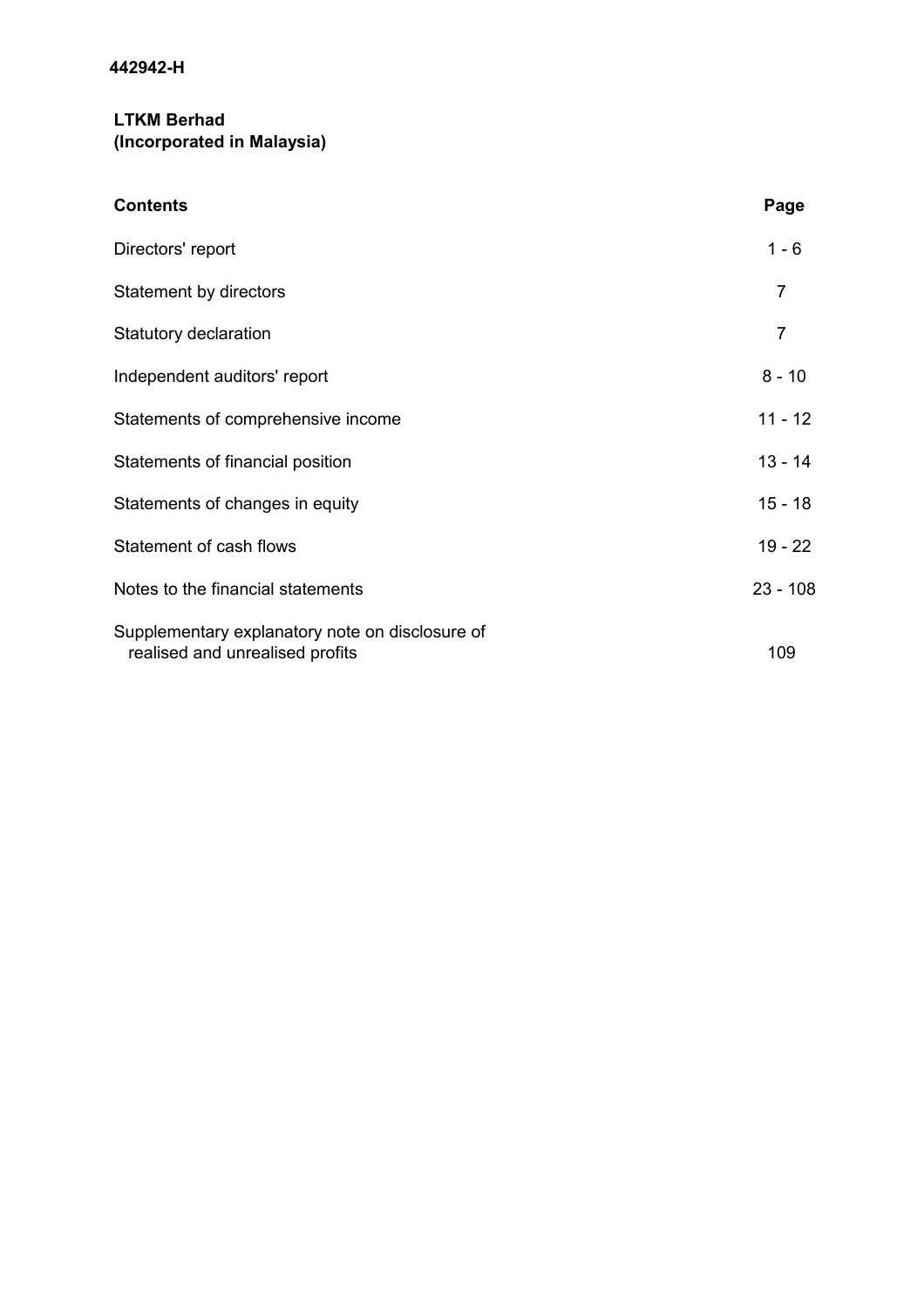#### **Directors' report**

The directors have pleasure in presenting their report together with the audited financial statements of the Group and of the Company for the financial year ended 31 March 2013.

#### **Principal activities**

The principal activities of the Company are investment holding and provision of management services.

The principal activities of the subsidiaries are described in Note 15 to the financial statements.

There have been no significant changes in the nature of the principal activities during the financial year.

#### **Results**

|                                                | Group<br><b>RM</b> | Company<br>RM |
|------------------------------------------------|--------------------|---------------|
| Profit from continuing operations, net of tax  | 9,561,665          | 1,868,565     |
| Profit from discontinued operation, net of tax | 13,632             |               |
| Profit, net of tax                             | 9,575,297          | 1,868,565     |
| Profit/(loss) net of tax, attributable to:     |                    |               |
| Owners of the parent                           | 9,613,353          | 1,868,565     |
| Non-controlling interests                      | (38, 056)          |               |
|                                                | 9,575,297          | 1,868,565     |

There were no material transfers to or from reserves or provisions during the financial year, other than as disclosed in the financial statements.

In the opinion of the directors, the results of the operations of the Group and of the Company during the financial year were not substantially affected by any item, transaction or event of a material and unusual nature.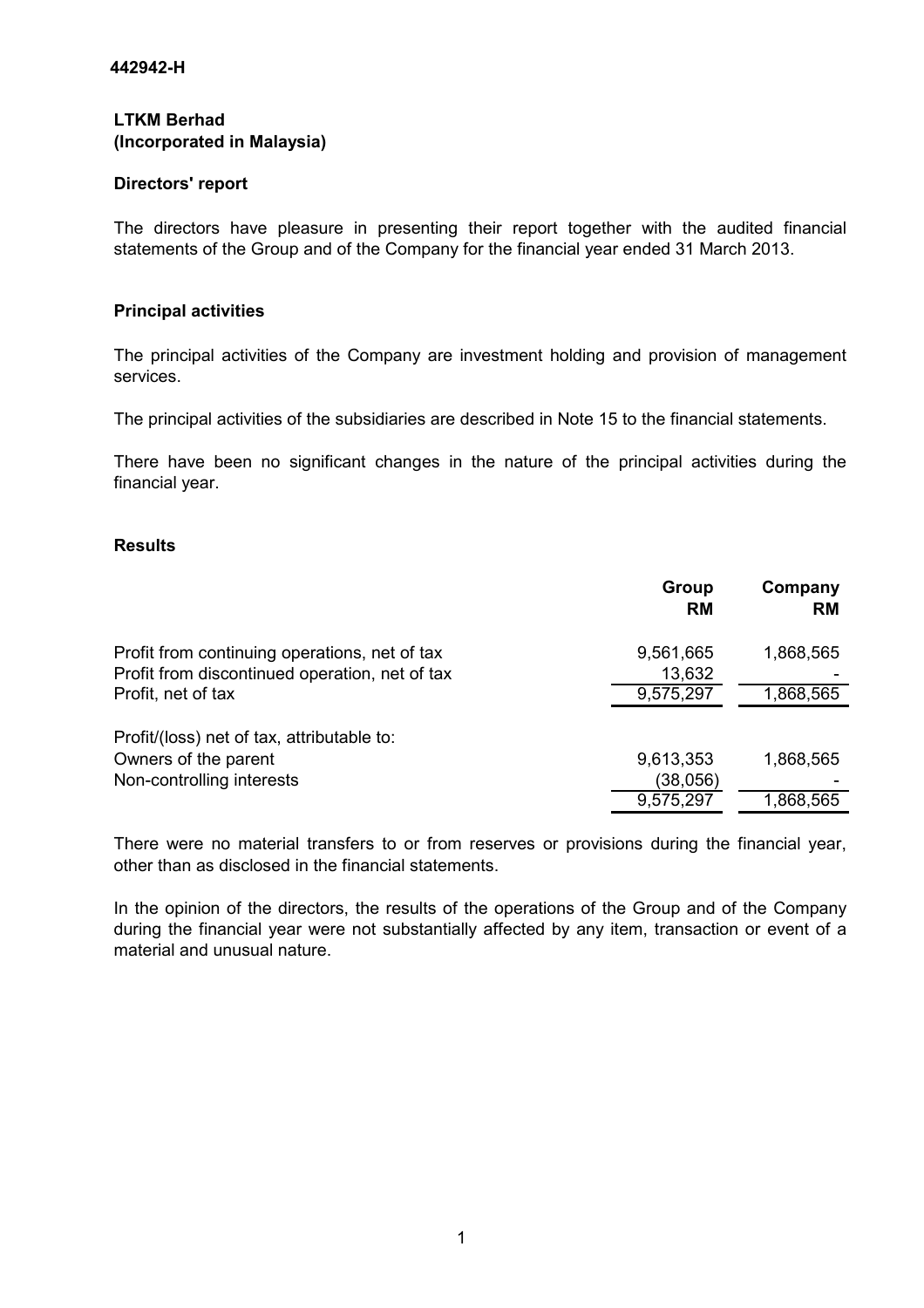#### **Dividends**

The dividends paid by the Company since 31 March 2012 were as follows:

|                                                                                                                               | <b>RM</b>              |
|-------------------------------------------------------------------------------------------------------------------------------|------------------------|
| In respect of the financial year ended 31 March 2012 as reported in the directors'<br>report of that year:                    |                        |
| Interim dividend of 5%, single tier, on 43,368,002 ordinary shares,<br>declared on 22 February 2012 and paid on 3 April 2012  | 2,168,400              |
| Final dividend of 5%, single tier, on 43,368,002 ordinary shares,<br>declared on 18 September 2012 and paid on 4 October 2012 | 2,168,400<br>4,336,800 |
| In respect of the financial year ended 31 March 2013:                                                                         |                        |
| Interim dividend of 4%, single-tier, on 43,368,002 ordinary shares, declared<br>on 18 March 2013 and paid on 8 April 2013     | 1,734,720              |
|                                                                                                                               | 6,071,520              |
|                                                                                                                               |                        |

At the forthcoming Annual General Meeting, a single-tier final dividend of 8% (8.00 sen per ordinary share) in respect of the financial year ended 31 March 2013, on 43,368,002 ordinary shares, amounting to a dividend payable of RM3,469,440 will be proposed for shareholders' approval. The financial statements for the current financial year do not reflect this proposed dividend. Such dividend, if approved by the shareholders, will be accounted for in equity as an appropriation of retained profits in the financial year ending 31 March 2014.

# **Directors**

The names of the directors of the Company in office since the date of the last report and at the date of this report are:

Ahmad Khairuddin bin Ilias Datuk Tan Kok Datin Lim Hooi Tin Kamarudin bin Md Derom Ooi Chee Seng Tan Soh Yee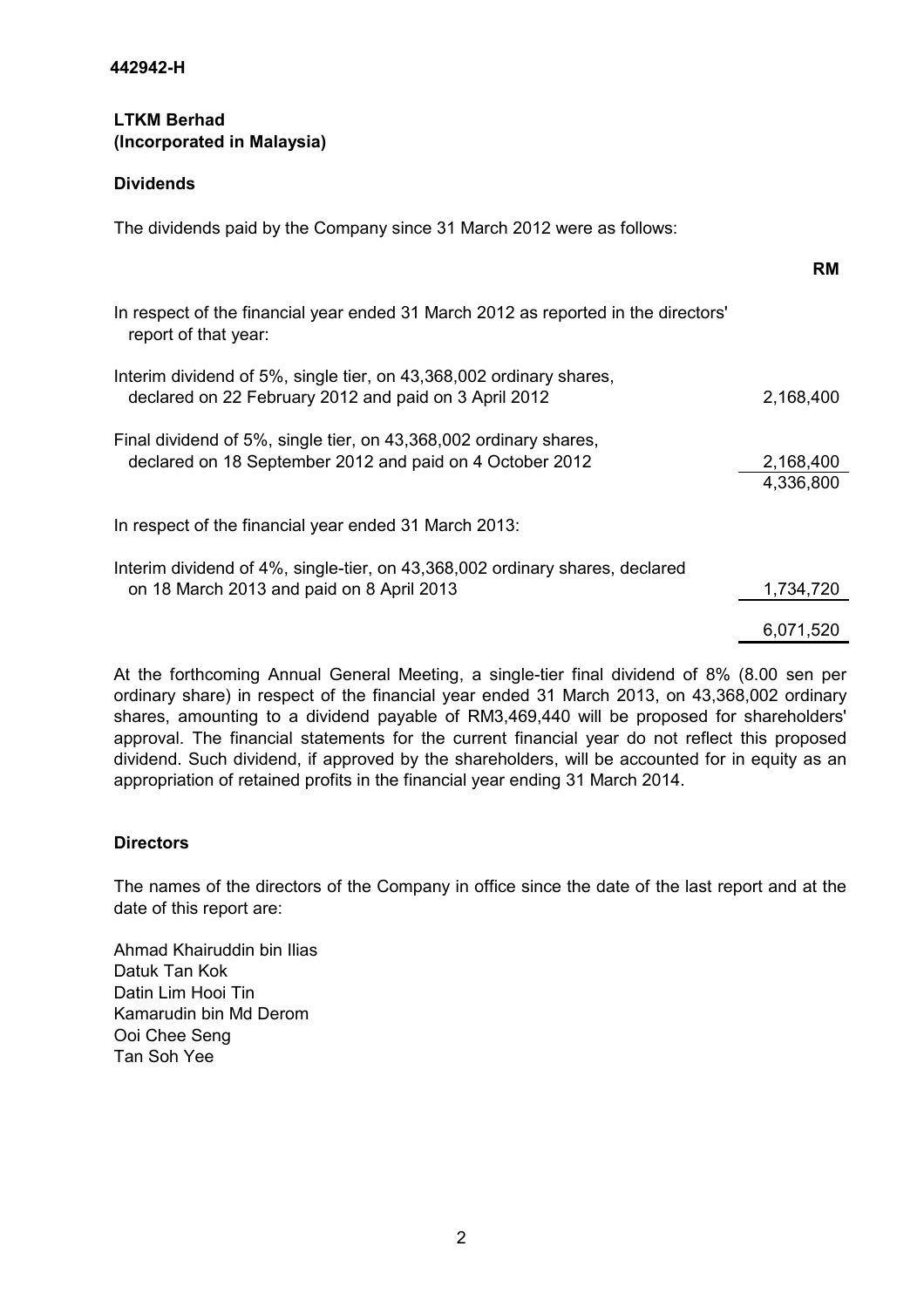#### **Directors' benefits**

Neither at the end of the financial year, nor at any time during that year, did there subsist any arrangement to which the Company was a party, whereby the directors might acquire benefits by means of the acquisition of shares in or debentures of the Company or any other body corporate.

Since the end of the previous financial year, no director has received or become entitled to receive a benefit (other than benefits included in the aggregate amount of emoluments received or due and receivable by the directors as shown in Note 7 to the financial statements or the fixed salary of a full-time employee of the Company) by reason of a contract made by the Company or a related corporation with any director or with a firm of which the director is a member, or with a company in which the director has a substantial financial interest, except as disclosed in Note 28 to the financial statements.

## **Directors' interests**

According to the register of directors' shareholdings, the interests of directors in office at the end of the financial year in shares in the Company and its related corporations during the financial year were as follows:

|                                                                          | Number of ordinary shares of RM1 each |                 |           |            |  |  |  |
|--------------------------------------------------------------------------|---------------------------------------|-----------------|-----------|------------|--|--|--|
|                                                                          | 1.4.2012                              | <b>Acquired</b> | Sold      | 31.3.2013  |  |  |  |
| The Company                                                              |                                       |                 |           |            |  |  |  |
| Direct interest:                                                         |                                       |                 |           |            |  |  |  |
| Datuk Tan Kok                                                            | 146,000                               | 907,400         |           | 1,053,400  |  |  |  |
| Datin Lim Hooi Tin                                                       | 200,000                               |                 |           | 200,000    |  |  |  |
| Tan Soh Yee                                                              | 35,000                                |                 |           | 35,000     |  |  |  |
| Indirect interest:                                                       |                                       |                 |           |            |  |  |  |
| Datuk Tan Kok <sup>(1)</sup>                                             | 25,921,402                            | 2,461,600       | (426,000) | 27,957,002 |  |  |  |
| Datin Lim Hooi Tin <sup>(2)</sup>                                        | 25,921,402                            | 2,461,600       | (426,000) | 27,957,002 |  |  |  |
| <b>Holding company -</b><br><b>Ladang Ternakan Kelang</b><br>Sdn. Berhad |                                       |                 |           |            |  |  |  |
| Direct interest:                                                         |                                       |                 |           |            |  |  |  |
| Datuk Tan Kok                                                            | 14,773,440                            |                 |           | 14,773,440 |  |  |  |
| Datin Lim Hooi Tin                                                       | 1,383,360                             |                 |           | 1,383,360  |  |  |  |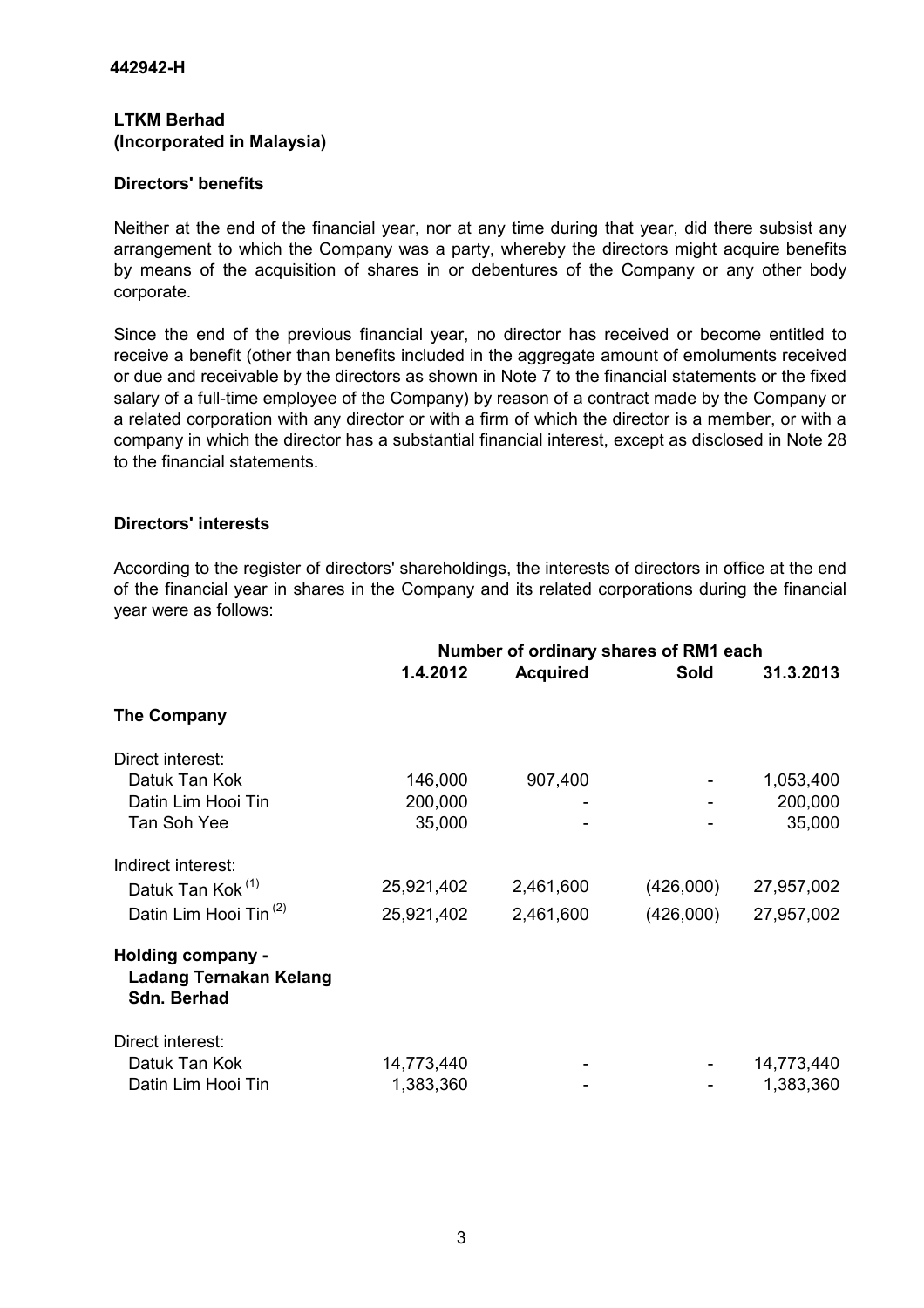## **Directors' interests (contd.)**

- (1) Deemed interest by virtue of his substantial shareholdings in Ladang Ternakan Kelang Sdn. Berhad pursuant to Section 6A(4) of the Companies Act, 1965 and pursuant to Section 134(12)(c) of the Companies (Amendment) Act, 2007.
- (2) Deemed interest by virtue of being the spouse of Datuk Tan Kok, a substantial shareholder of Ladang Ternakan Kelang Sdn. Berhad., which is a substantial shareholder of LTKM Berhad and pursuant to Section 134(12)(c) of the Companies (Amendment) Act, 2007.

None of the other directors in office at the end of the financial year had any interest in shares in the Company or its related corporations during the financial year.

## **Other statutory information**

- (a) Before the statements of comprehensive income and statements of financial position of the Group and of the Company were made out, the directors took reasonable steps:
	- (i) to ascertain that proper action had been taken in relation to the writing off of bad debts and the making of provision for doubtful debts and satisfied themselves that all known bad debts had been written off and that adequate provision had been made for doubtful debts; and
	- (ii) to ensure that any current assets which were unlikely to realise their value as shown in the accounting records in the ordinary course of business had been written down to an amount which they might be expected so to realise.
- (b) At the date of this report, the directors are not aware of any circumstances which would render:
	- (i) the amount written off for bad debts or the amount of the provision for doubtful debts in the financial statements of the Group and of the Company inadequate to any substantial extent; and
	- (ii) the values attributed to current assets in the financial statements of the Group and of the Company misleading.
- (c) At the date of this report, the directors are not aware of any circumstances which have arisen which would render adherence to the existing method of valuation of assets or liabilities of the Group and of the Company misleading or inappropriate.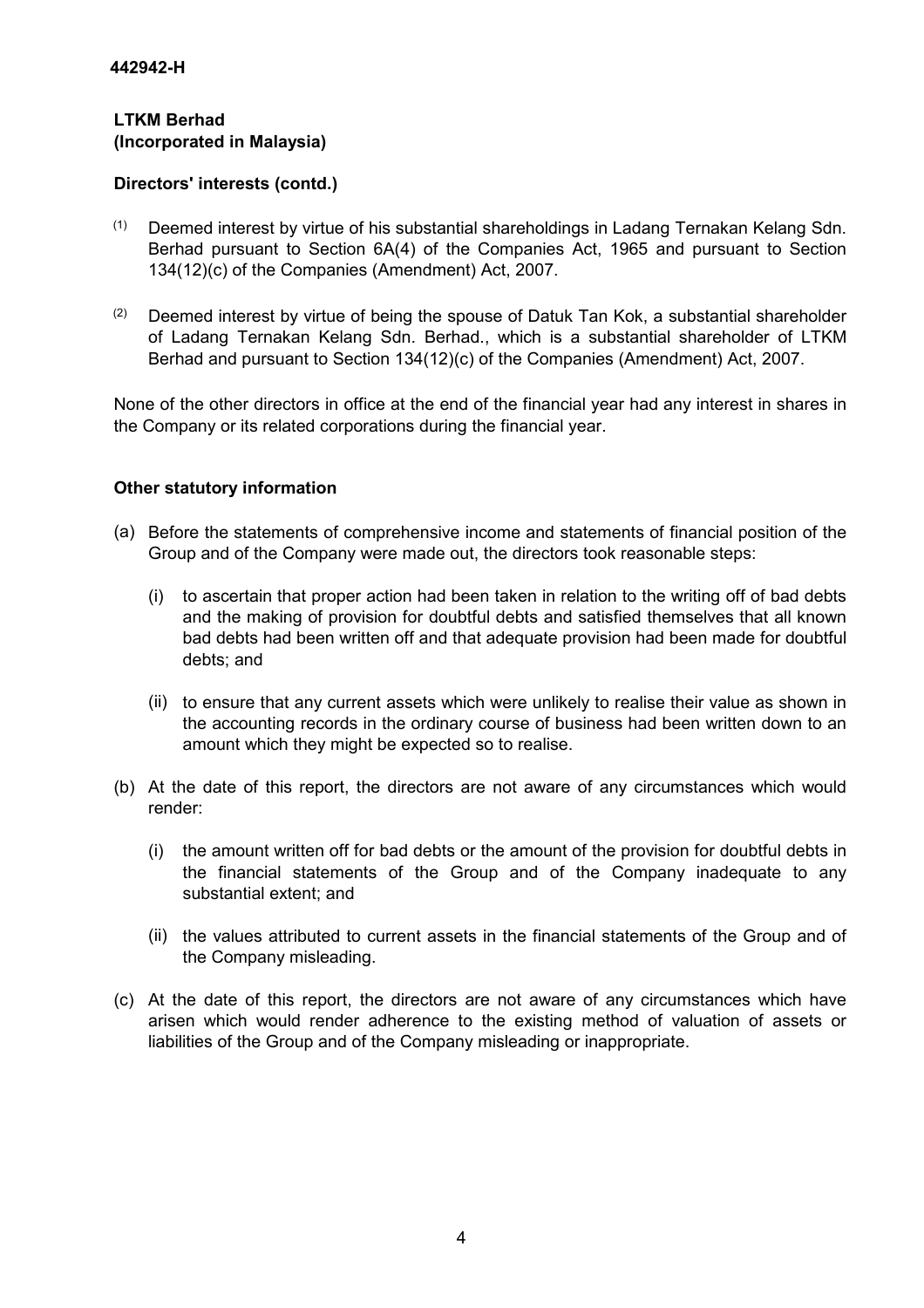#### **Other statutory information (contd.)**

- (d) At the date of this report, the directors are not aware of any circumstances not otherwise dealt with in this report or financial statements of the Group and of the Company which would render any amount stated in the financial statements misleading.
- (e) As at the date of this report, there does not exist:
	- (i) any charge on the assets of the Group or of the Company which has arisen since the end of the financial year which secures the liabilities of any other person; or
	- (ii) any contingent liability of the Group or of the Company which has arisen since the end of the financial year.
- (f) In the opinion of the directors:
	- (i) no contingent or other liability has become enforceable or is likely to become enforceable within the period of twelve months after the end of the financial year which will or may affect the ability of the Group or of the Company to meet their obligations when they fall due; and
	- (ii) no item, transaction or event of a material and unusual nature has arisen in the interval between the end of the financial year and the date of this report which is likely to affect substantially the results of the operations of the Group or of the Company for the financial year in which this report is made.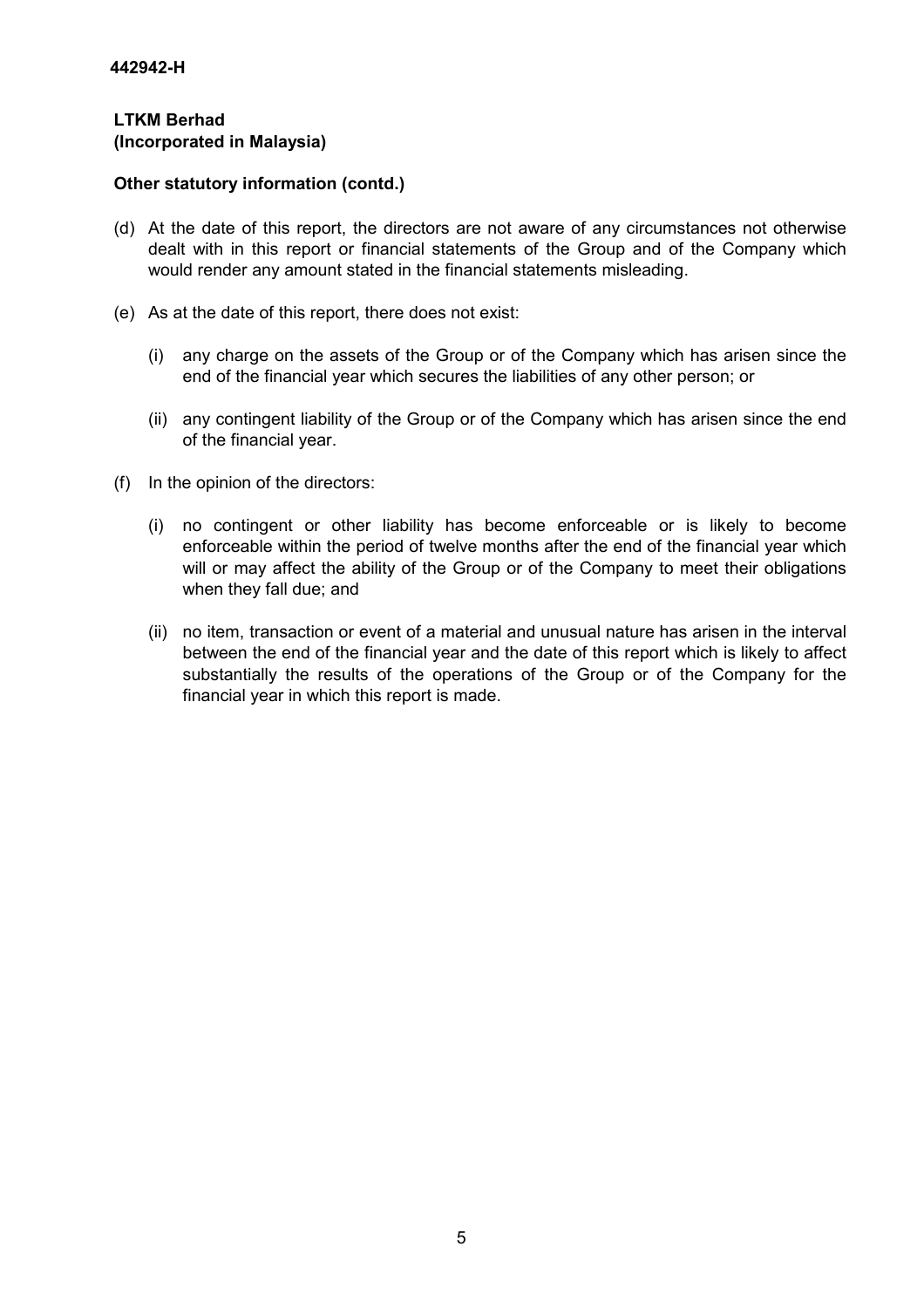## **Auditors**

The auditors, Ernst & Young have expressed their willingness to continue in office.

Signed on behalf of the Board in accordance with a resolution of the directors dated 17 July 2013.

Datuk Tan Kok Tan Soh Yee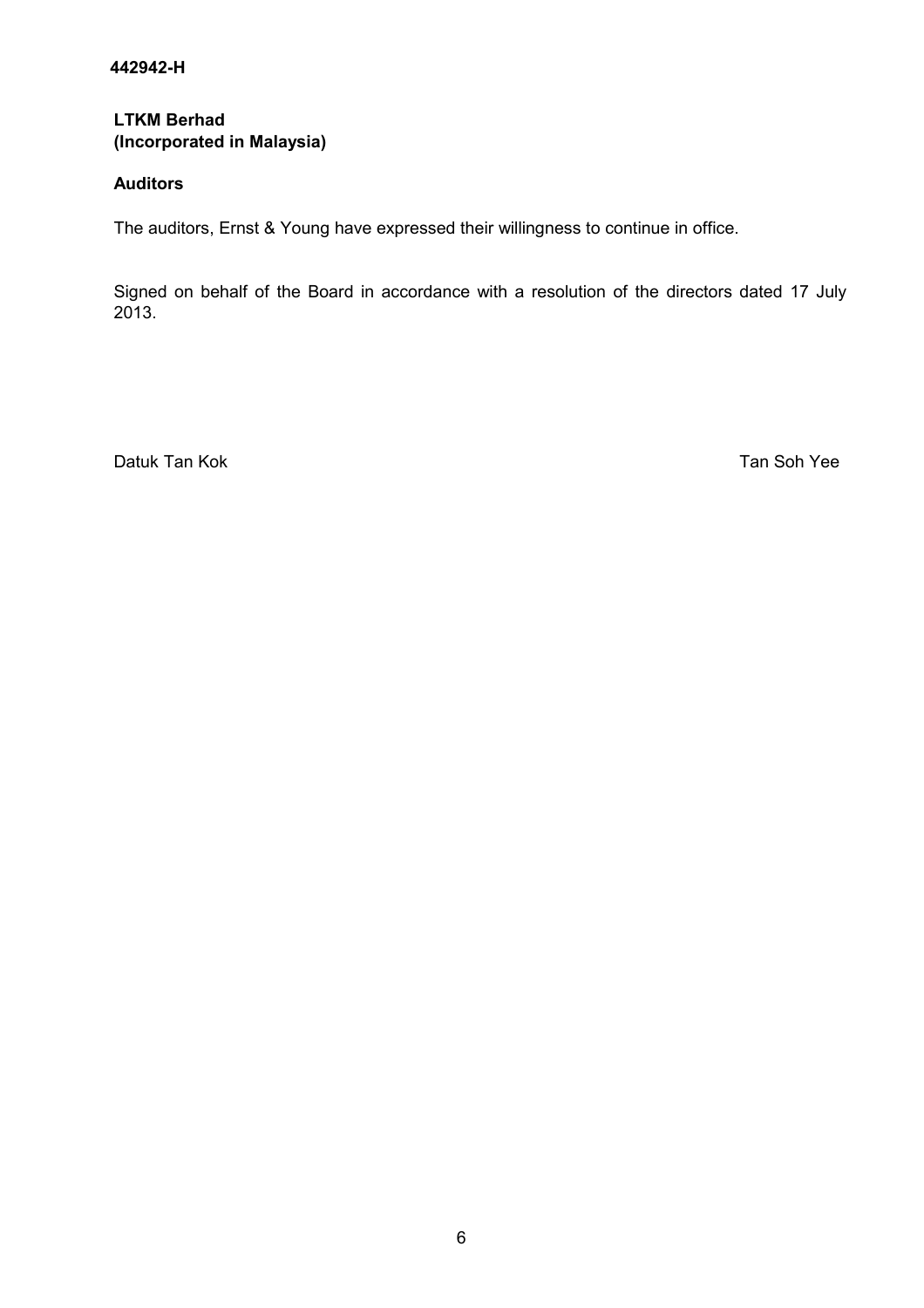#### **Statement by directors Pursuant to Section 169(15) of the Companies Act, 1965**

We, Datuk Tan Kok and Tan Soh Yee, being two of the directors of LTKM Berhad, do hereby state that, in the opinion of the directors, the accompanying financial statements set out on pages 11 to 108 are drawn up in accordance with applicable Financial Reporting Standards in Malaysia and the provisions of the Companies Act, 1965 so as to give a true and fair view of the financial position of the Group and of the Company as at 31 March 2013 and of the results and the cash flows of the Group and of the Company for the year then ended.

Further to the Statement by directors pursuant to Section 169(15) of the Companies Act, 1965, the information set out in Note 36 on page 109 to the financial statements have been prepared in accordance with the Guidance on Special Matter No.1, Determination of Realised and Unrealised Profits or Losses in the Context of Disclosure Pursuant to Bursa Malaysia Securities Berhad Listing Requirements, issued by the Malaysian Institute of Accountants.

Signed on behalf of the Board in accordance with a resolution of the directors dated 17 July 2013.

Datuk Tan Kok Tan Soh Yee

## **Statutory declaration Pursuant to Section 169(16) of the Companies Act, 1965**

I, Jancy Oh Suan Tin, being the officer primarily responsible for the financial management of LTKM Berhad, do solemnly and sincerely declare that the accompanying financial statements set out on pages 11 to 109 are in my opinion correct, and I make this solemn declaration conscientiously believing the same to be true, and by virtue of the provisions of the Statutory Declarations Act, 1960.

Subscribed and solemnly declared by the abovenamed Jancy Oh Suan Tin at Klang in the State of Selangor Darul Ehsan on 17 July 2013 **Jancy Oh Suan Tin** 

Before me,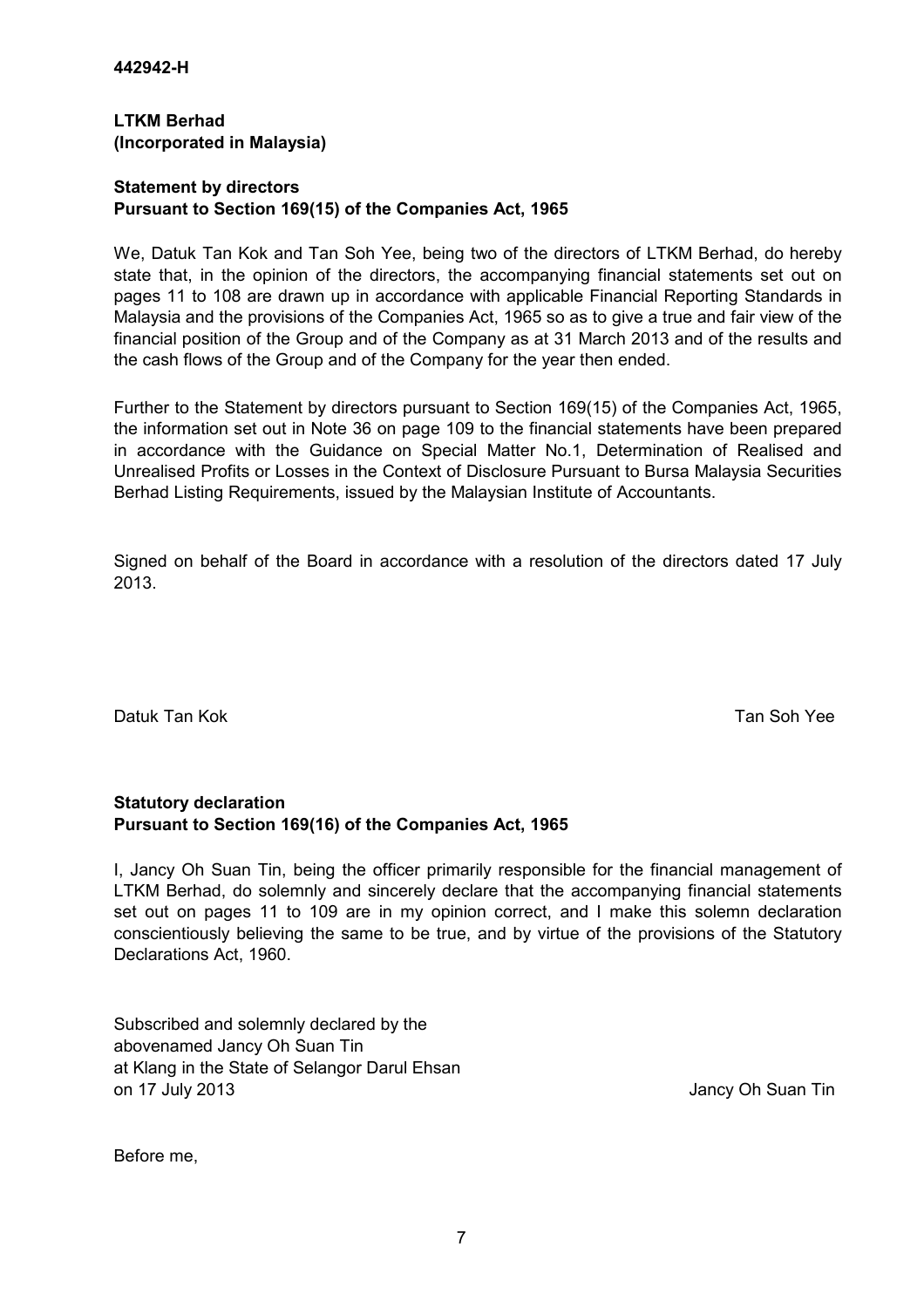# **Independent auditors' report to the members of LTKM Berhad (Incorporated in Malaysia)**

# **Report on the financial statements**

We have audited the financial statements of LTKM Berhad, which comprise the statements of financial position as at 31 March 2013 of the Group and of the Company, and the statements of comprehensive income, statements of changes in equity and statements of cash flows of the Group and of the Company for the year then ended, and a summary of significant accounting policies and other explanatory notes, as set out on pages 11 to 108.

## *Directors' responsibility for the financial statements*

The directors of the Company are responsible for the preparation of financial statements that give a true and fair view in accordance with Financial Reporting Standards and the Companies Act, 1965 in Malaysia, and for such internal control as the directors determine is necessary to enable the preparation of financial statements that are free from material misstatement, whether due to fraud or error.

# *Auditors' responsibility*

Our responsibility is to express an opinion on these financial statements based on our audit. We conducted our audit in accordance with approved standards on auditing in Malaysia. Those standards require that we comply with ethical requirements and plan and perform the audit to obtain reasonable assurance about whether the financial statements are free from material misstatement.

An audit involves performing procedures to obtain audit evidence about the amounts and disclosures in the financial statements. The procedures selected depend on our judgment, including the assessment of risks of material misstatement of the financial statements, whether due to fraud or error. In making those risk assessments, we consider internal control relevant to the entity's preparation of financial statements that give a true and fair view in order to design audit procedures that are appropriate in the circumstances, but not for the purpose of expressing an opinion on the effectiveness of the entity's internal control.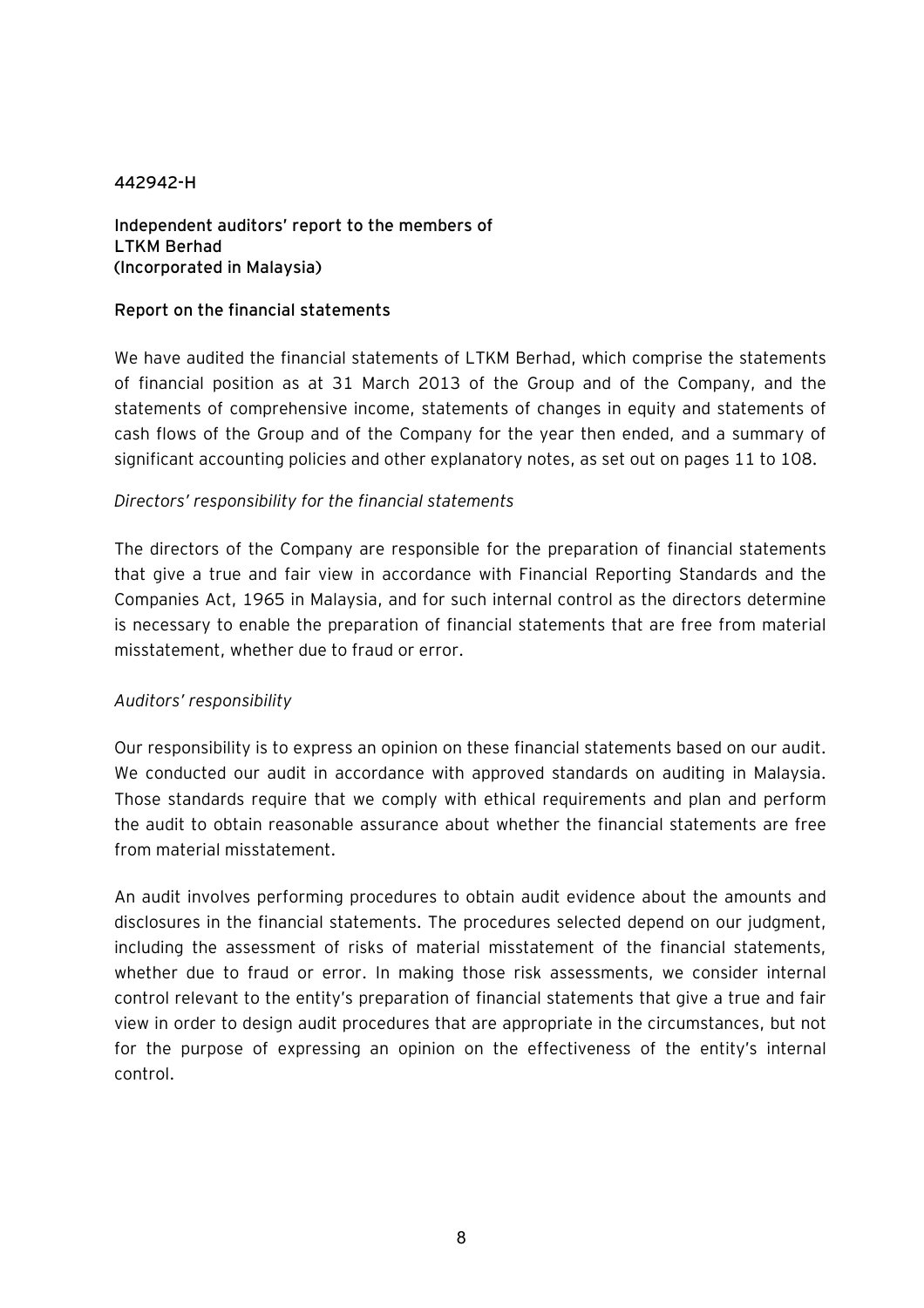**Independent auditors' report to the members of LTKM Berhad (contd.) (Incorporated in Malaysia)**

# **Report on the financial statements (contd.)**

*Auditors' responsibility (contd.)*

An audit also includes evaluating the appropriateness of the accounting policies used and the reasonableness of accounting estimates made by the directors, as well as evaluating the overall presentation of the financial statements.

We believe that the audit evidence we have obtained is sufficient and appropriate to provide a basis for our audit opinion.

## *Opinion*

In our opinion, the financial statements have been properly drawn up in accordance with Financial Reporting Standards and the Companies Act, 1965 in Malaysia so as to give a true and fair view of the financial position of the Group and of the Company as at 31 March 2013 and of their financial performance and cash flows of the Group and of the Company for the year then ended.

# **Report on other legal and regulatory requirements**

In accordance with the requirements of the Companies Act, 1965 in Malaysia, we also report the following:

- (a) In our opinion, the accounting and other records and the registers required by the Act to be kept by the Company and its subsidiaries have been properly kept in accordance with the provisions of the Act.
- (b) We are satisfied that the financial statements of the subsidiaries that have been consolidated with the financial statements of the Company are in form and content appropriate and proper for the purposes of the preparation of the consolidated financial statements and we have received satisfactory information and explanations required by us for those purposes.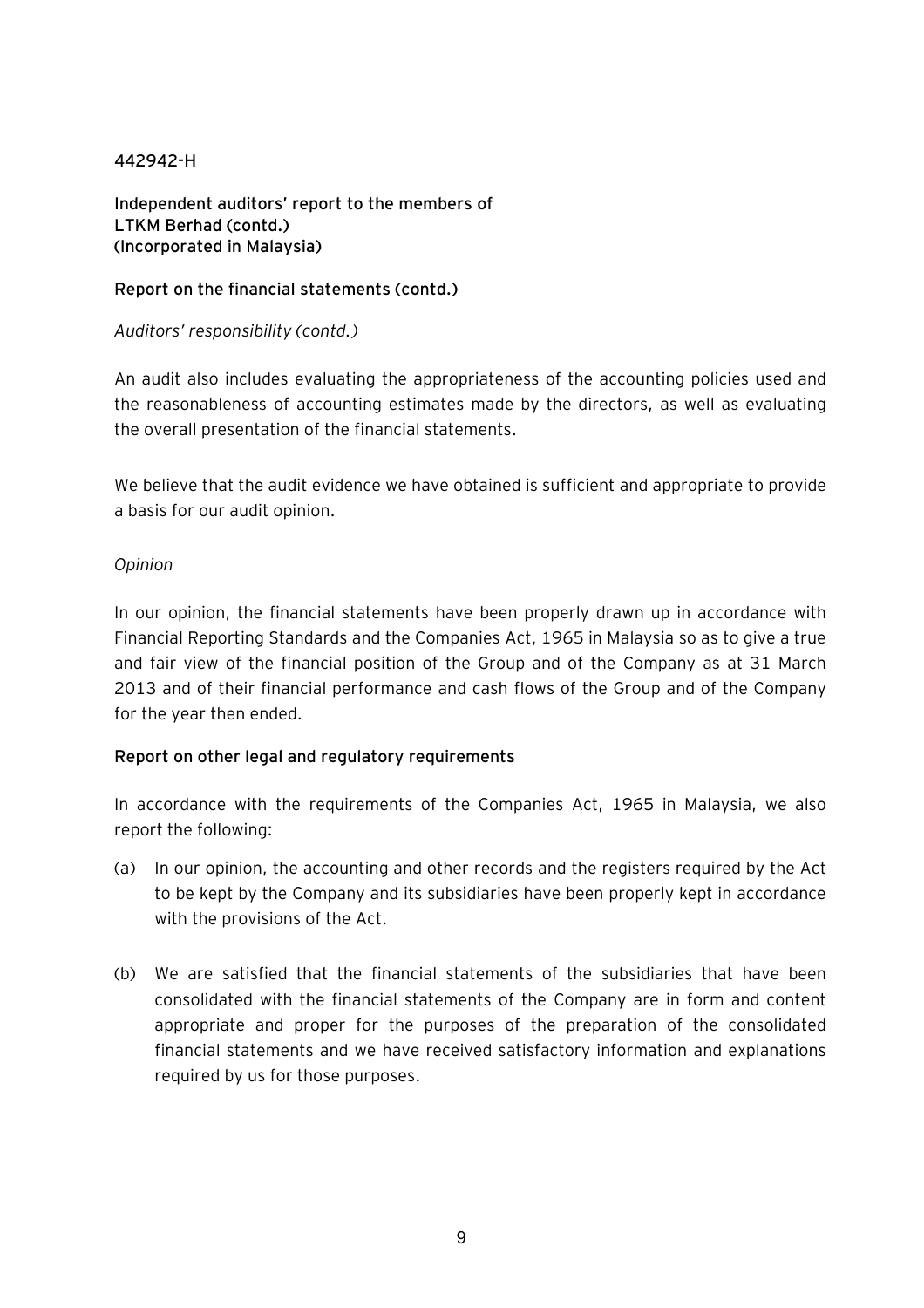**Independent auditors' report to the members of LTKM Berhad (contd.) (Incorporated in Malaysia)**

# **Report on other legal and regulatory requirements (contd.)**

(c) The auditors' reports on the financial statements of the subsidiaries were not subject to any qualification and did not include any comment required to be made under Section 174(3) of the Act.

## **Other matters**

The supplementary information set out in Note 36 on page 109 is disclosed to meet the requirement of Bursa Malaysia Securities Berhad. The directors are responsible for the preparation of the supplementary information in accordance with Guidance on Special Matter No. 1, Determination of Realised and Unrealised Profits or Losses in the Context of Disclosure Pursuant to Bursa Malaysia Securities Berhad Listing Requirements, as issued by the Malaysian Institute of Accountants ("MIA Guidance") and the directive of Bursa Malaysia Securities Berhad. In our opinion, the supplementary information is prepared, in all material respects, in accordance with the MIA Guidance and the directive of Bursa Malaysia Securities Berhad.

This report is made solely to the members of the Company, as a body, in accordance with Section 174 of the Companies Act, 1965 in Malaysia and for no other purpose. We do not assume responsibility to any other person for the content of this report.

Ernst & Young **Loke Siew Heng** AF: 0039 No. 2871/07/13(J) Chartered Accountants Chartered Accountant

Kuala Lumpur, Malaysia 17 July 2013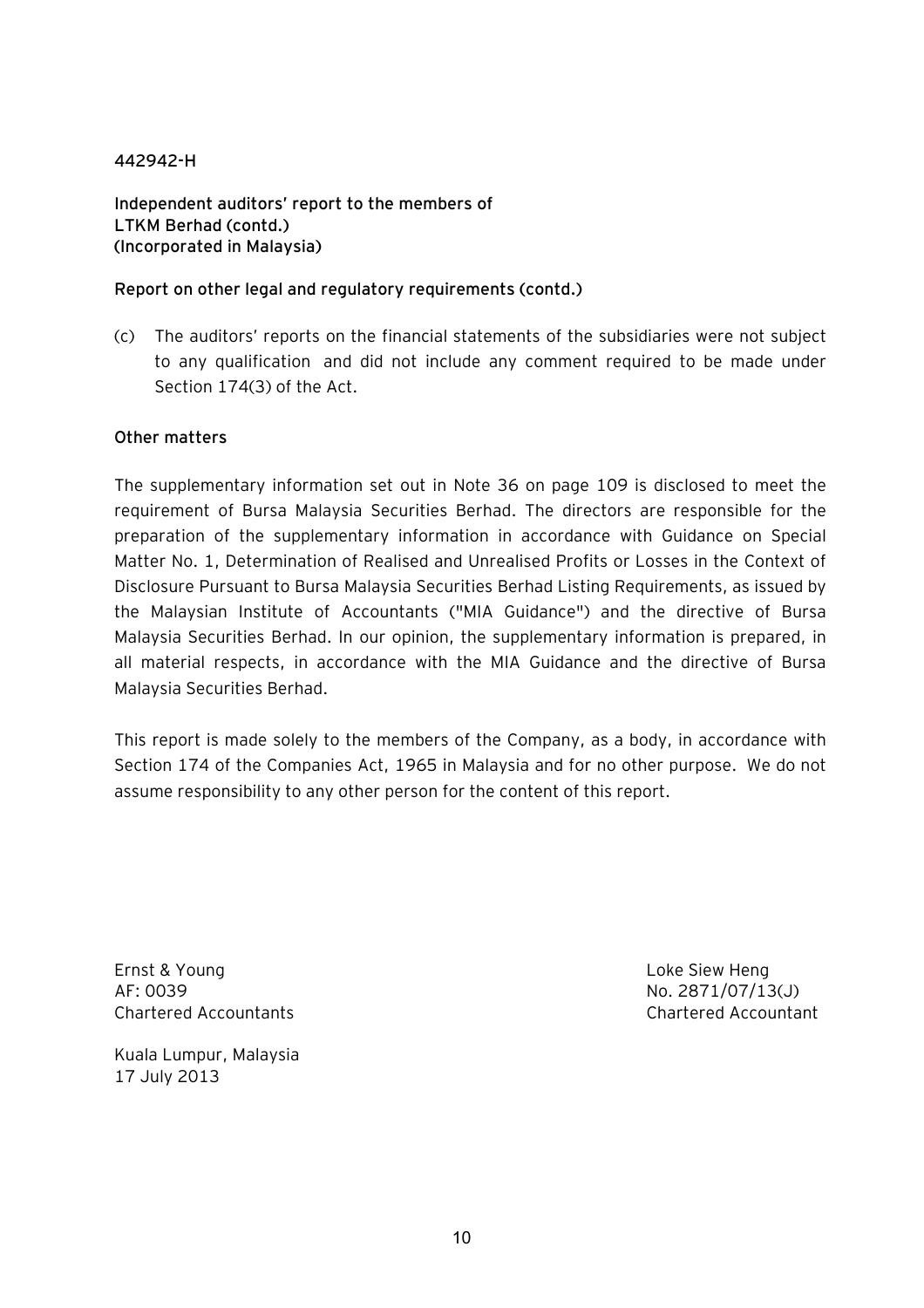# **Statements of comprehensive income For the financial year ended 31 March 2013**

|                                                    |             | Group                  | Company         |             |               |  |
|----------------------------------------------------|-------------|------------------------|-----------------|-------------|---------------|--|
|                                                    |             | 2013                   | 2012            | 2013        | 2012          |  |
|                                                    | <b>Note</b> | <b>RM</b>              | <b>RM</b>       | <b>RM</b>   | <b>RM</b>     |  |
| <b>Continuing operations</b>                       |             |                        |                 |             |               |  |
| Revenue                                            | 3(a)        | 154,830,563            | 157, 162, 620   | 2,384,000   | 12,516,000    |  |
| Cost of sales                                      | 3(b)        | (137, 329, 372)        | (130, 434, 848) |             |               |  |
| <b>Gross profit</b>                                |             | 17,501,191             | 26,727,772      | 2,384,000   | 12,516,000    |  |
| Other items of income                              |             |                        |                 |             |               |  |
| Interest income                                    | 4           | 236,176                | 110,212         | 742,982     | 543,967       |  |
| Dividend income                                    | 4           | 245,427                | 99,136          |             | 8,591         |  |
| Other income                                       | 4           | 5,141,325              | 3,391,771       | 11,964      | 20,611        |  |
| Other items of expense                             |             |                        |                 |             |               |  |
| <b>Distribution expenses</b>                       |             | (3,311,402)            | (3,213,070)     |             |               |  |
| Administrative expenses                            |             | (6,274,482)            | (6, 150, 894)   | (1,072,755) | (1, 271, 085) |  |
| Finance costs                                      | 5           | (1,241,970)            | (969, 246)      |             |               |  |
| Other expenses                                     | 6           | (56, 316)              | (698, 925)      | (1,600)     | (19,042,415)  |  |
| Profit/(loss) before tax                           | 7           | 12,239,949             | 19,296,756      | 2,064,591   | (7, 224, 331) |  |
| Income tax (expense)/                              |             |                        |                 |             |               |  |
| credit                                             | 8           | (2,678,284)            | (4,829,864)     | (196, 026)  | 196,719       |  |
| Profit/(loss) net of tax                           |             | $\overline{9,561,665}$ | 14,466,892      | 1,868,565   | (7,027,612)   |  |
| <b>Discontinued operation</b>                      |             |                        |                 |             |               |  |
| Profit/(loss) net of tax                           | 9           | 13,632                 | (12,603,990)    |             |               |  |
| Profit/(loss) net of tax                           |             | 9,575,297              | 1,862,902       | 1,868,565   | (7,027,612)   |  |
|                                                    |             |                        |                 |             |               |  |
| Other comprehensive income:<br>Revaluation of land | 12          | 3,596,000              |                 |             |               |  |
| <b>Total comprehensive</b>                         |             |                        |                 |             |               |  |
| income, net of tax                                 |             | 13, 171, 297           | 1,862,902       | 1,868,565   | (7,027,612)   |  |
|                                                    |             |                        |                 |             |               |  |
| Profit/(loss) net of tax,<br>attributable to:      |             |                        |                 |             |               |  |
| Owners of the parent                               |             | 9,613,353              | 1,824,846       | 1,868,565   | (7,027,612)   |  |
| Non-controlling interests                          |             | (38,056)               | 38,056          |             |               |  |
|                                                    |             | 9,575,297              | 1,862,902       | 1,868,565   | (7,027,612)   |  |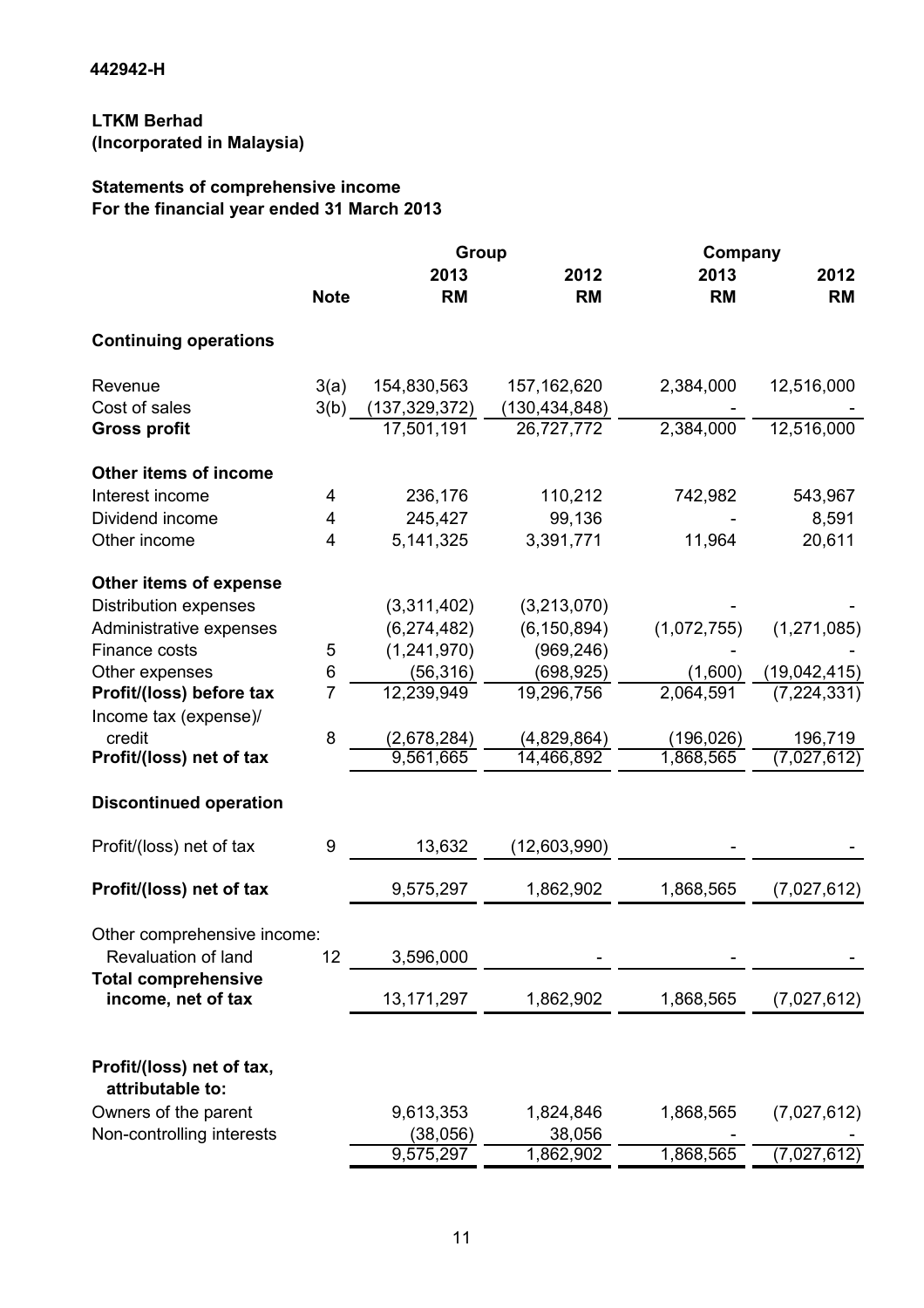# **Statements of comprehensive income For the financial year ended 31 March 2013 (contd.)**

|                                                                                                          |             | Group        | Company   |           |             |  |
|----------------------------------------------------------------------------------------------------------|-------------|--------------|-----------|-----------|-------------|--|
|                                                                                                          |             | 2013         | 2012      | 2013      | 2012        |  |
|                                                                                                          | <b>Note</b> | <b>RM</b>    | <b>RM</b> | <b>RM</b> | <b>RM</b>   |  |
| <b>Total comprehensive</b><br>income attributable to:                                                    |             |              |           |           |             |  |
| Owners of the parent                                                                                     |             | 13,209,353   | 1,824,846 | 1,868,565 | 29,555,944  |  |
| Non-controlling interests                                                                                |             | (38, 056)    | 38,056    |           |             |  |
|                                                                                                          |             | 13, 171, 297 | 1,862,902 | 1,868,565 | (7,027,612) |  |
| <b>Earnings per share</b><br>attributable to owners<br>of the parent<br>(sen per share):<br><b>Basic</b> | 10          | 22.17        | 4.21      |           |             |  |
| <b>Diluted</b>                                                                                           | 10          | 22.17        | 4.21      |           |             |  |
|                                                                                                          |             |              |           |           |             |  |
| Continuing operations                                                                                    |             |              |           |           |             |  |
| <b>Basic</b>                                                                                             | 10          | 22.14        | 33.29     |           |             |  |
| <b>Diluted</b>                                                                                           | 10          | 22.14        | 33.25     |           |             |  |
| Discontinued operation                                                                                   |             |              |           |           |             |  |
| <b>Basic</b>                                                                                             | 10          | 0.03         | (29.08)   |           |             |  |
| <b>Diluted</b>                                                                                           | 10          | 0.03         | (29.05)   |           |             |  |

The accompanying notes form an integral part of the financial statements.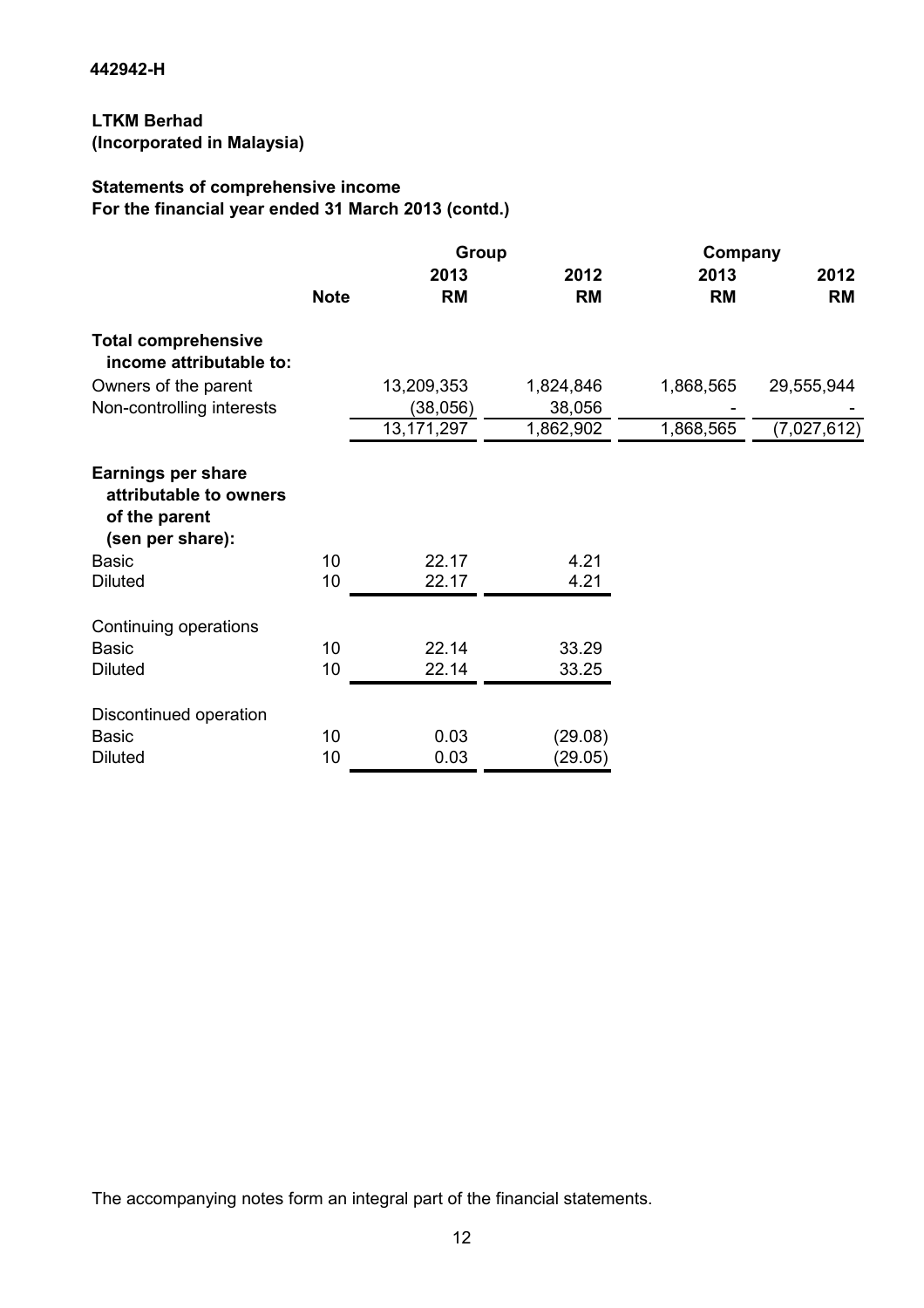# **Statements of financial position As at 31 March 2013**

|                               |             |             | Group         | Company    |            |  |  |
|-------------------------------|-------------|-------------|---------------|------------|------------|--|--|
|                               |             | 2013        | 2012          | 2013       | 2012       |  |  |
|                               | <b>Note</b> | <b>RM</b>   | <b>RM</b>     | <b>RM</b>  | <b>RM</b>  |  |  |
| <b>Assets</b>                 |             |             |               |            |            |  |  |
| <b>Non-current assets</b>     |             |             |               |            |            |  |  |
| Property, plant and equipment | 12          | 75,044,998  | 97,243,295    | 1,829,763  | 2,029,456  |  |  |
| Investment properties         | 13          | 36,127,950  | 12,317,950    |            |            |  |  |
| Land held for property        |             |             |               |            |            |  |  |
| development                   | 14(a)       |             |               |            |            |  |  |
| <b>Biological assets</b>      | 17          | 276,196     | 263,074       |            |            |  |  |
| Investments in subsidiaries   | 15          |             |               | 47,727,442 | 47,729,042 |  |  |
| Other receivables             | 19          |             |               | 26,242,613 | 25,542,313 |  |  |
| Investment securities         | 16          | 6,167,602   | 3,288,054     |            | 46,170     |  |  |
|                               |             | 117,616,746 | 113,112,373   | 75,799,818 | 75,346,981 |  |  |
| <b>Current assets</b>         |             |             |               |            |            |  |  |
| <b>Biological assets</b>      | 17          | 12,118,441  | 12,804,424    |            |            |  |  |
| Inventories                   | 18          | 12,753,072  | 11,603,549    |            |            |  |  |
| Property development cost     | 14(b)       | 3,444,467   | 2,764,147     |            |            |  |  |
| Tax recoverable               |             | 109,387     | 69,941        | 30,614     | 69,941     |  |  |
| Trade and other receivables   | 19          | 12,002,645  | 10,947,818    | 570,876    | 524,316    |  |  |
| Prepayments                   |             | 277,076     | 325,856       |            |            |  |  |
| Cash and bank balances        | 20          | 18,383,964  | 13,495,048    | 4,597,067  | 6,820,836  |  |  |
|                               |             | 59,089,052  | 52,010,783    | 5,198,557  | 7,415,093  |  |  |
| <b>Total assets</b>           |             | 176,705,798 | 165, 123, 156 | 80,998,375 | 82,762,074 |  |  |
|                               |             |             |               |            |            |  |  |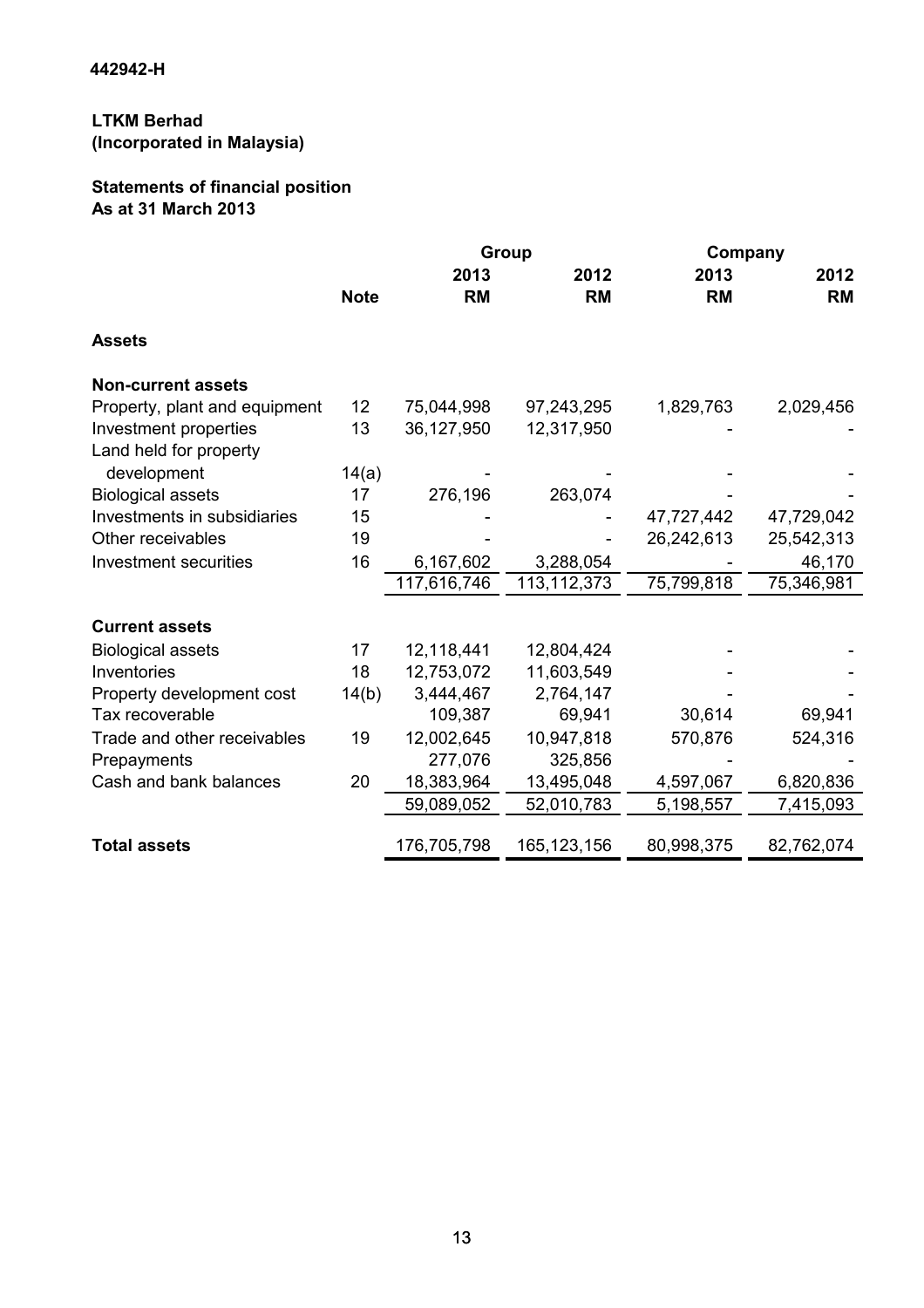# **Statements of financial position As at 31 March 2013 (contd.)**

|                                      |             |             | Group         | Company    |            |  |
|--------------------------------------|-------------|-------------|---------------|------------|------------|--|
|                                      |             | 2013        | 2012          | 2013       | 2012       |  |
|                                      | <b>Note</b> | <b>RM</b>   | <b>RM</b>     | <b>RM</b>  | <b>RM</b>  |  |
| <b>Equity and liabilities</b>        |             |             |               |            |            |  |
| <b>Current liabilities</b>           |             |             |               |            |            |  |
| Loans and borrowings                 | 22          | 10,229,717  | 9,772,702     |            |            |  |
| Trade and other payables             | 21          | 11,533,427  | 7,742,829     | 1,168,294  | 463,758    |  |
| Tax payable                          |             | 1,140,247   | 88,415        |            |            |  |
| Dividend payable                     | 11          | 1,734,720   | 2,168,400     | 1,734,720  | 2,168,400  |  |
|                                      |             | 24,638,111  | 19,772,346    | 2,903,014  | 2,632,158  |  |
| <b>Net current assets</b>            |             | 34,450,941  | 32,238,437    | 2,295,543  | 4,782,935  |  |
|                                      |             |             |               |            |            |  |
| <b>Non-current liabilities</b>       |             |             |               |            |            |  |
| Loans and borrowings                 | 22          | 12,072,519  | 14,066,707    |            |            |  |
| Deferred taxation                    | 24          | 6,668,904   | 7,226,016     |            |            |  |
|                                      |             | 18,741,423  | 21,292,723    |            |            |  |
| <b>Total liabilities</b>             |             | 43,379,534  | 41,065,069    | 2,903,014  | 2,632,158  |  |
| <b>Net assets</b>                    |             | 133,326,264 | 124,058,087   | 78,095,361 | 80,129,916 |  |
|                                      |             |             |               |            |            |  |
| <b>Equity attributable to owners</b> |             |             |               |            |            |  |
| of the parent                        |             |             |               |            |            |  |
| Share capital                        | 25          | 43,368,002  | 43,368,002    | 43,368,002 | 43,368,002 |  |
| Share premium                        |             | 2,467,103   | 2,467,103     | 2,467,103  | 2,467,103  |  |
| Asset revaluation reserve            | 26(a)       | 12,696,569  | 9,100,569     |            |            |  |
| <b>ESOS</b> reserve                  | 26(b)       |             |               |            |            |  |
| Retained profits                     | 27          | 74,794,590  | 69,084,357    | 32,260,256 | 34,294,811 |  |
|                                      |             | 133,326,264 | 124,020,031   | 78,095,361 | 80,129,916 |  |
| Non-controlling interests            |             |             | 38,056        |            |            |  |
| <b>Total equity</b>                  |             | 133,326,264 | 124,058,087   | 78,095,361 | 80,129,916 |  |
| <b>Total equity and liabilities</b>  |             | 176,705,798 | 165, 123, 156 | 80,998,375 | 82,762,074 |  |
|                                      |             |             |               |            |            |  |

The accompanying notes form an integral part of the financial statements.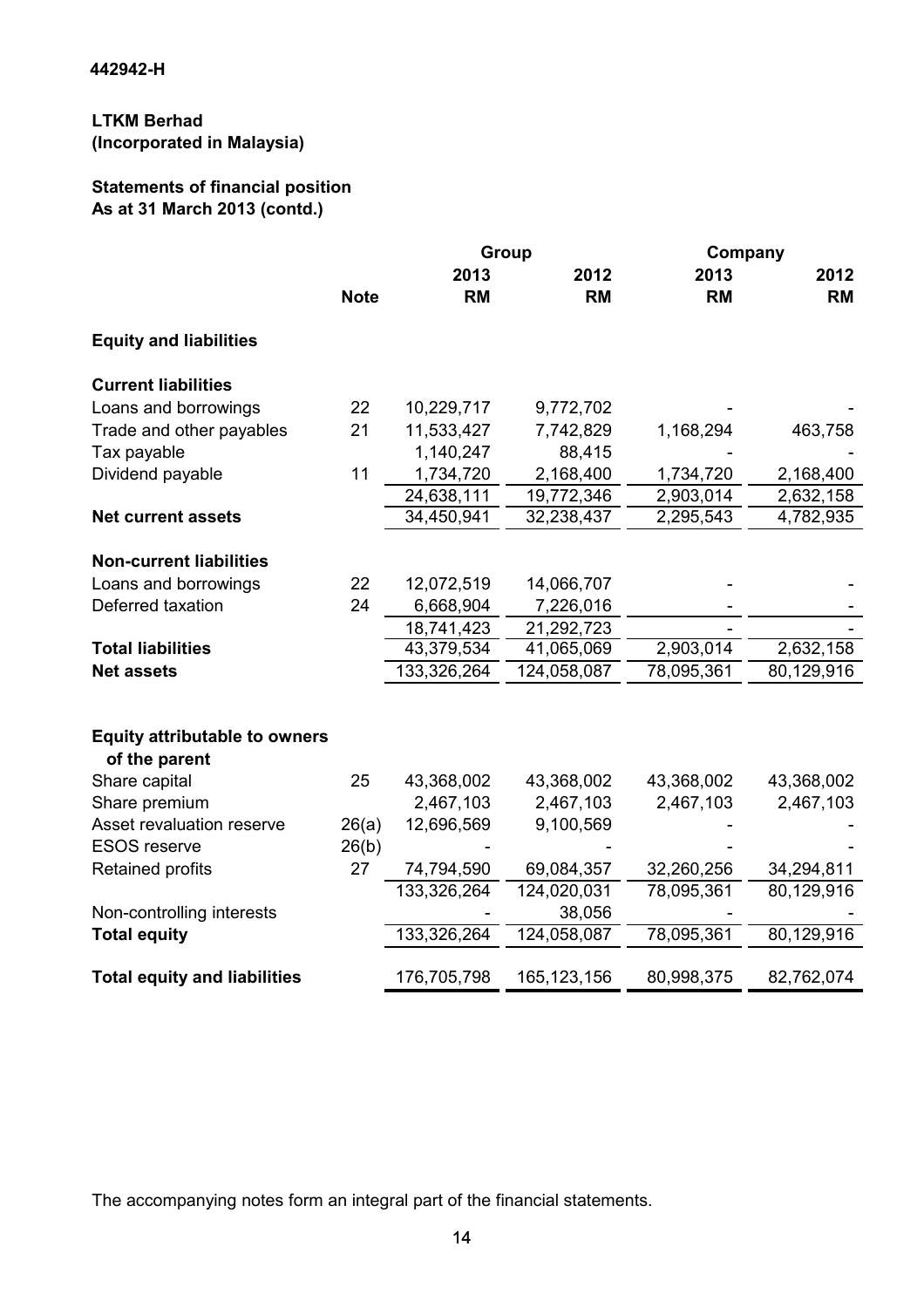# **LTKM Berhad (Incorporated in Malaysia)**

# **Statements of changes in equity For the financial year ended 31 March 2013**

|                                              |             |              |                          |                                            |             | Attributable to owners of the parent --------------------------- |              |                  |              |
|----------------------------------------------|-------------|--------------|--------------------------|--------------------------------------------|-------------|------------------------------------------------------------------|--------------|------------------|--------------|
|                                              |             |              |                          | ---------- (Non-distributable) ----------- |             |                                                                  |              |                  |              |
|                                              |             |              |                          | <b>Asset</b>                               |             | <b>Distributable</b>                                             |              | Non-             |              |
|                                              |             | <b>Share</b> | <b>Share</b>             | revaluation                                | <b>ESOS</b> | retained                                                         |              | controlling      |              |
|                                              |             | capital      | premium                  | reserve                                    | reserve     | profits                                                          | <b>Total</b> | <b>interests</b> | <b>Total</b> |
|                                              | <b>Note</b> | <b>RM</b>    | <b>RM</b>                | <b>RM</b>                                  | <b>RM</b>   | <b>RM</b>                                                        | <b>RM</b>    | <b>RM</b>        | <b>RM</b>    |
| Group                                        |             |              |                          |                                            |             |                                                                  |              |                  |              |
| 2013                                         |             |              |                          |                                            |             |                                                                  |              |                  |              |
| <b>At 1 April 2012</b>                       |             | 43,368,002   | 2,467,103                | 9,100,569                                  |             | 69,084,357                                                       | 124,020,031  | 38,056           | 124,058,087  |
| <b>Total comprehensive</b>                   |             |              |                          |                                            |             |                                                                  |              |                  |              |
| income                                       |             |              | $\sim$                   | 3,596,000                                  |             | 9,613,353                                                        | 13,209,353   | (38,056)         | 13, 171, 297 |
| <b>Transaction with owners</b>               |             |              |                          |                                            |             |                                                                  |              |                  |              |
| Dividends, representing<br>total transaction |             |              |                          |                                            |             |                                                                  |              |                  |              |
| with owners                                  | 11          |              | $\overline{\phantom{a}}$ |                                            |             | (3,903,120)                                                      | (3,903,120)  |                  | (3,903,120)  |
| At 31 March 2013                             |             | 43,368,002   | 2,467,103                | 12,696,569                                 |             | 74,794,590                                                       | 133,326,264  |                  | 133,326,264  |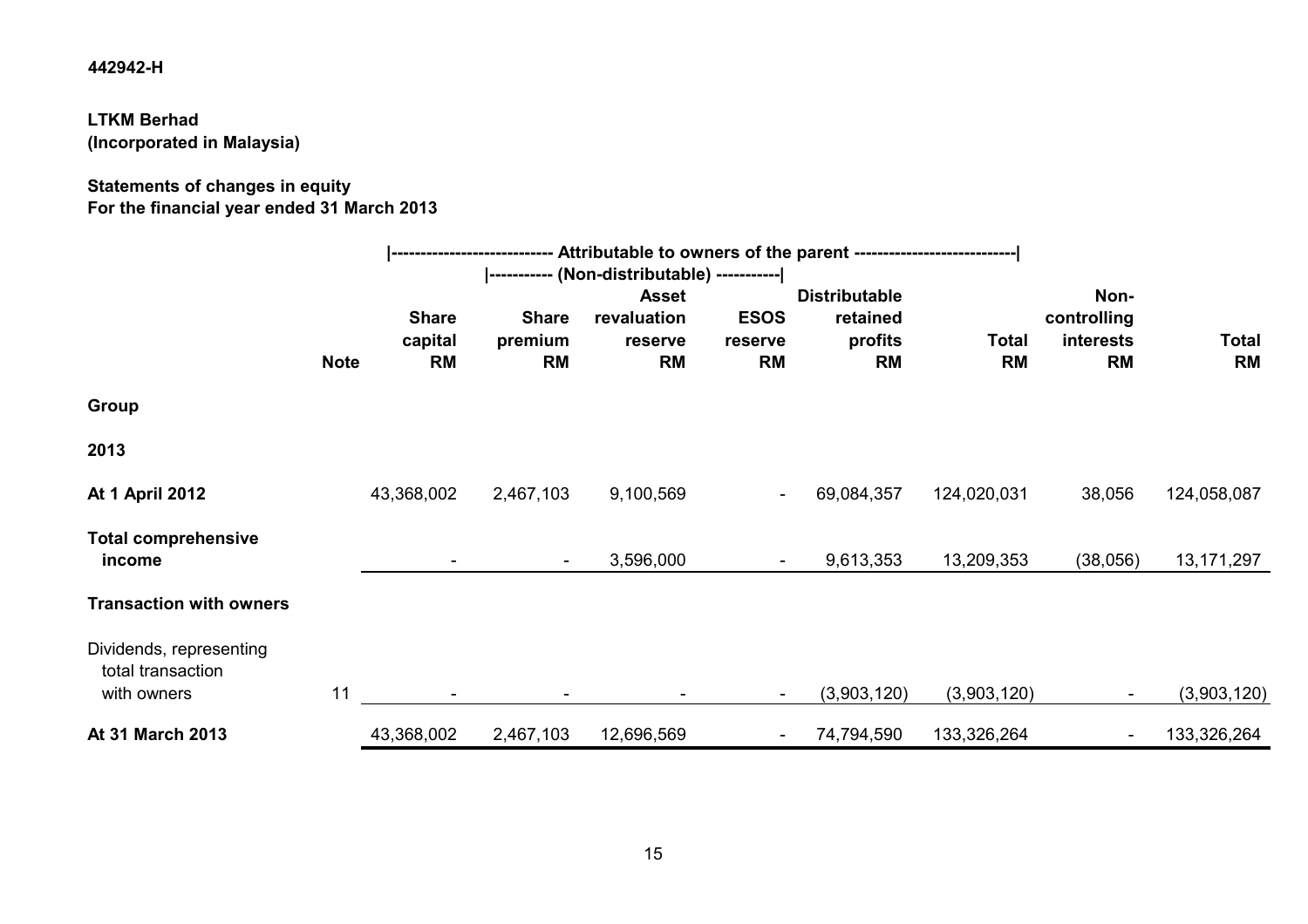# **LTKM Berhad (Incorporated in Malaysia)**

# **Statements of changes in equity For the financial year ended 31 March 2013 (contd.)**

|                                          |             |              |              | ------------------------ Attributable to owners of the parent ----------------------------- |                |                      |              |             |              |
|------------------------------------------|-------------|--------------|--------------|---------------------------------------------------------------------------------------------|----------------|----------------------|--------------|-------------|--------------|
|                                          |             |              |              | ----------- (Non-distributable) -----------                                                 |                |                      |              |             |              |
|                                          |             |              |              | <b>Asset</b>                                                                                |                | <b>Distributable</b> |              | Non-        |              |
|                                          |             | <b>Share</b> | <b>Share</b> | revaluation                                                                                 | <b>ESOS</b>    | retained             |              | controlling |              |
|                                          |             | capital      | premium      | reserve                                                                                     | reserve        | profits              | <b>Total</b> | interests   | <b>Total</b> |
|                                          | <b>Note</b> | <b>RM</b>    | <b>RM</b>    | <b>RM</b>                                                                                   | <b>RM</b>      | <b>RM</b>            | <b>RM</b>    | <b>RM</b>   | <b>RM</b>    |
| Group                                    |             |              |              |                                                                                             |                |                      |              |             |              |
| 2012                                     |             |              |              |                                                                                             |                |                      |              |             |              |
| <b>At 1 April 2011</b>                   |             | 43,232,002   | 2,364,654    | 9,129,706                                                                                   | 203,818        | 72,699,666           | 127,629,846  |             | 127,629,846  |
| <b>Total comprehensive</b><br>income     |             |              | $\sim$       | (29, 137)                                                                                   | $\blacksquare$ | 1,853,983            | 1,824,846    | 38,056      | 1,862,902    |
| <b>Transactions with owners</b>          |             |              |              |                                                                                             |                |                      |              |             |              |
| <b>Expiry of ESOS</b>                    | 26          |              |              | $\sim$                                                                                      | (167, 268)     | 167,268              |              |             |              |
| Issue of ordinary shares                 |             |              |              |                                                                                             |                |                      |              |             |              |
| pursuant to ESOS                         | 26          | 136,000      | 102,449      | $\overline{\phantom{a}}$                                                                    | (36, 550)      |                      | 201,899      |             | 201,899      |
| <b>Dividends</b>                         | 11          |              |              |                                                                                             |                | (5,636,560)          | (5,636,560)  |             | (5,636,560)  |
| <b>Total transactions with</b><br>owners |             | 136,000      | 102,449      | $\overline{\phantom{a}}$                                                                    | (203, 818)     | (5,469,292)          | (5,434,661)  |             | (5,434,661)  |
| At 31 March 2012                         |             | 43,368,002   | 2,467,103    | 9,100,569                                                                                   |                | 69,084,357           | 124,020,031  | 38,056      | 124,058,087  |

The accompanying notes form an integral part of the financial statements.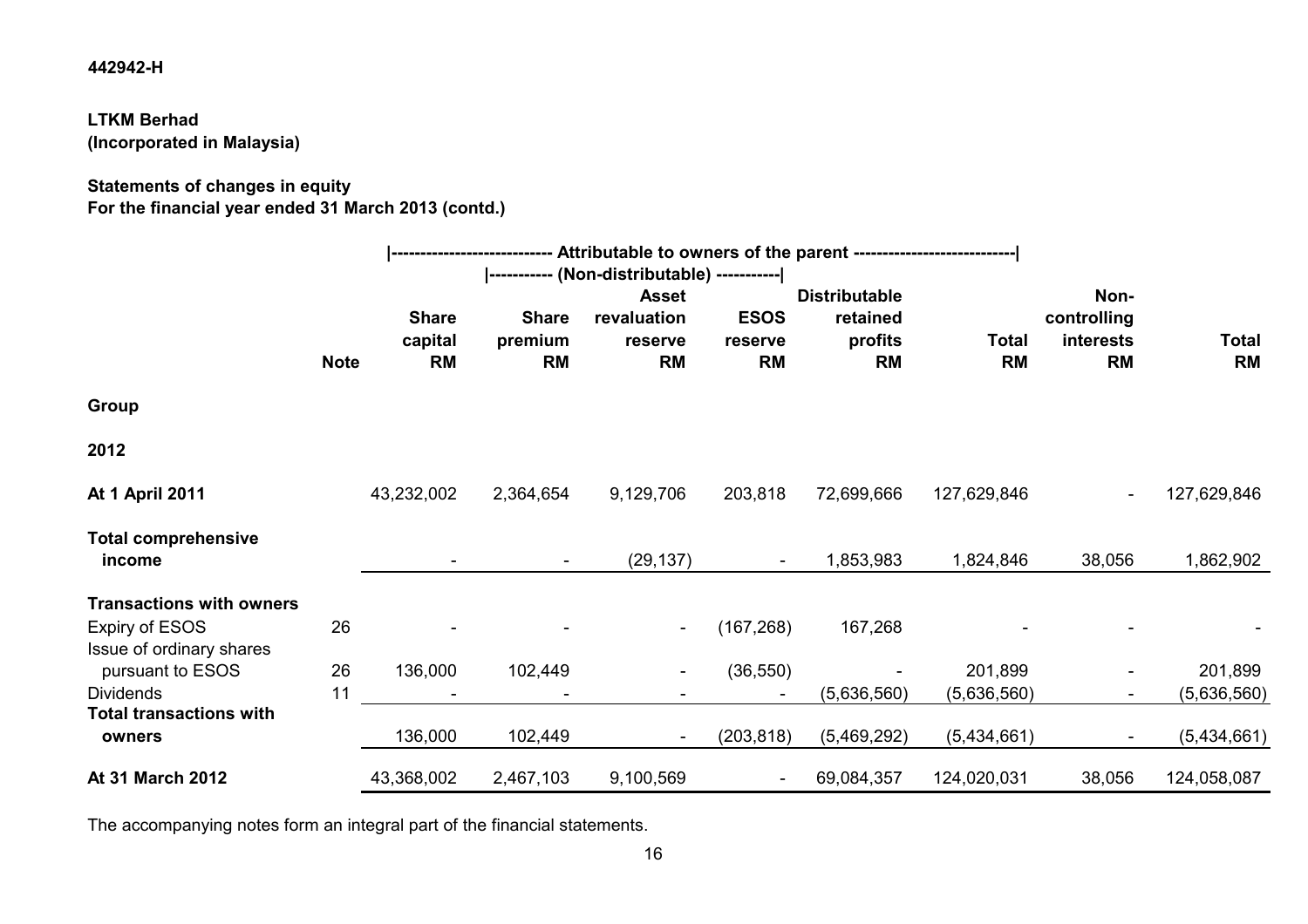# **LTKM Berhad (Incorporated in Malaysia)**

# **Statements of changes in equity For the financial year ended 31 March 2013 (contd.)**

|                                           |             |                          | ----- (Non-distributable) ----- |                          | <b>Distributable</b> |              |  |
|-------------------------------------------|-------------|--------------------------|---------------------------------|--------------------------|----------------------|--------------|--|
|                                           |             | <b>Share</b>             | <b>Share</b>                    | <b>ESOS</b>              | retained             |              |  |
|                                           |             | capital                  | premium                         | reserve                  | profits              | <b>Total</b> |  |
|                                           | <b>Note</b> | <b>RM</b>                | <b>RM</b>                       | <b>RM</b>                | <b>RM</b>            | <b>RM</b>    |  |
| Company                                   |             |                          |                                 |                          |                      |              |  |
| 2013                                      |             |                          |                                 |                          |                      |              |  |
| <b>At 1 April 2012</b>                    |             | 43,368,002               | 2,467,103                       | $\sim$                   | 34,294,811           | 80,129,916   |  |
| <b>Total comprehensive income</b>         |             | $\sim$                   | $\overline{\phantom{a}}$        | $\sim$                   | 1,868,565            | 1,868,565    |  |
| <b>Transaction with owners</b>            |             |                          |                                 |                          |                      |              |  |
| Dividends, representing total transaction |             |                          |                                 |                          |                      |              |  |
| with owners                               | 11          | $\overline{\phantom{0}}$ | $\overline{\phantom{0}}$        | $\sim$                   | (3,903,120)          | (3,903,120)  |  |
| At 31 March 2013                          |             | 43,368,002               | 2,467,103                       | $\overline{\phantom{a}}$ | 32,260,256           | 78,095,361   |  |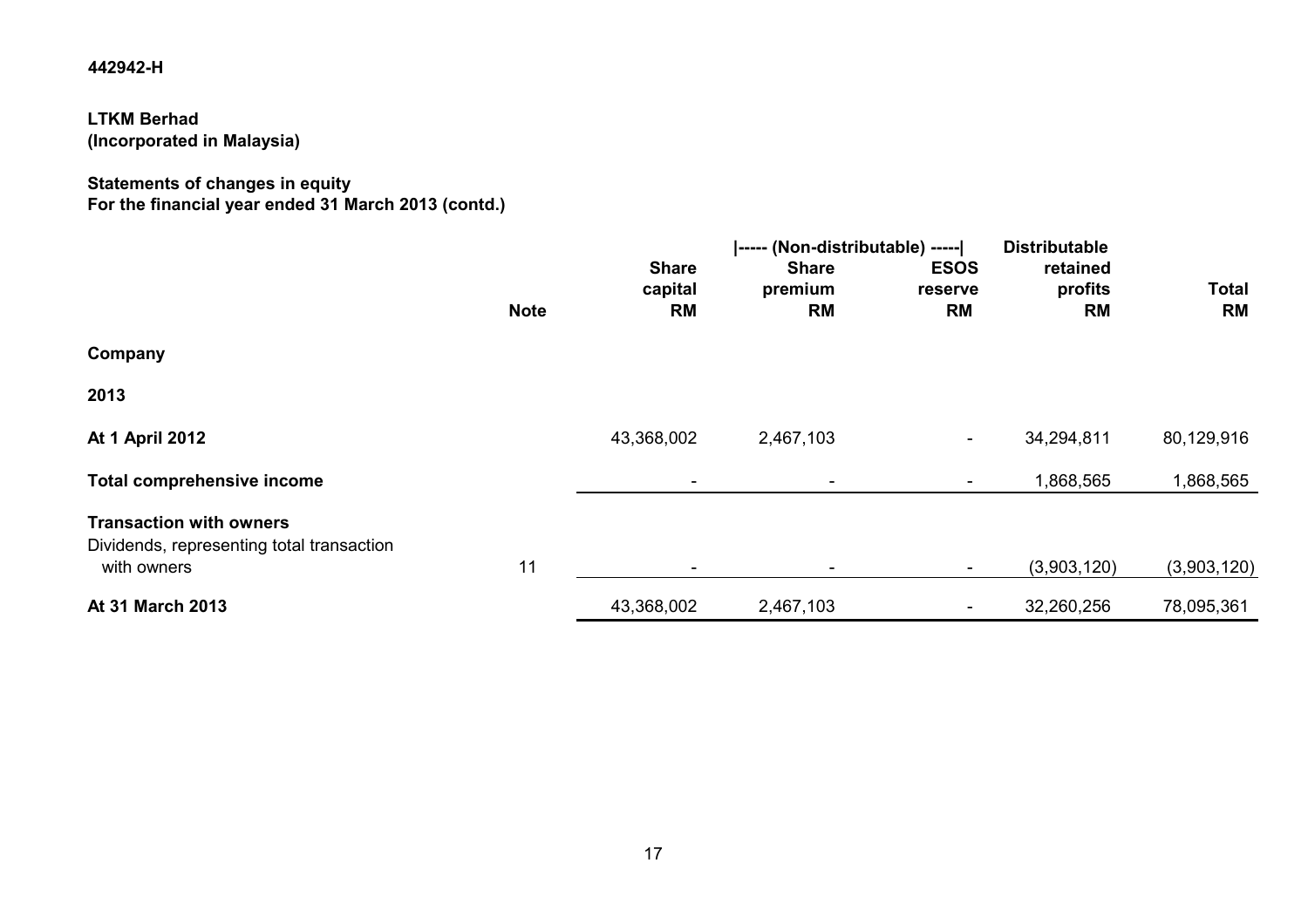# **LTKM Berhad (Incorporated in Malaysia)**

# **Statements of changes in equity For the financial year ended 31 March 2013 (contd.)**

|                                           |             |                                      | ----- (Non-distributable) -----      |                                     | <b>Distributable</b>             |                    |  |
|-------------------------------------------|-------------|--------------------------------------|--------------------------------------|-------------------------------------|----------------------------------|--------------------|--|
|                                           | <b>Note</b> | <b>Share</b><br>capital<br><b>RM</b> | <b>Share</b><br>premium<br><b>RM</b> | <b>ESOS</b><br>reserve<br><b>RM</b> | retained<br>profits<br><b>RM</b> | Total<br><b>RM</b> |  |
| Company                                   |             |                                      |                                      |                                     |                                  |                    |  |
| 2012                                      |             |                                      |                                      |                                     |                                  |                    |  |
| <b>At 1 April 2011</b>                    |             | 43,232,002                           | 2,364,654                            | 203,818                             | 46,791,715                       | 92,592,189         |  |
| <b>Total comprehensive income</b>         |             |                                      |                                      | $\overline{\phantom{a}}$            | (7,027,612)                      | (7,027,612)        |  |
| <b>Transactions with owners</b>           |             |                                      |                                      |                                     |                                  |                    |  |
| Issue of ordinary shares pursuant to ESOS | 25          | 136,000                              | 102,449                              | (36, 550)                           |                                  | 201,899            |  |
| <b>Expiry of ESOS</b>                     | 25          |                                      |                                      | (167, 268)                          | 167,268                          |                    |  |
| <b>Dividends</b>                          | 11          |                                      |                                      |                                     | (5,636,560)                      | (5,636,560)        |  |
| <b>Total transactions with owners</b>     |             | 136,000                              | 102,449                              | (203, 818)                          | (5,469,292)                      | (5,434,661)        |  |
| At 31 March 2012                          |             | 43,368,002                           | 2,467,103                            |                                     | 34,294,811                       | 80,129,916         |  |

The accompanying notes form an integral part of the financial statements.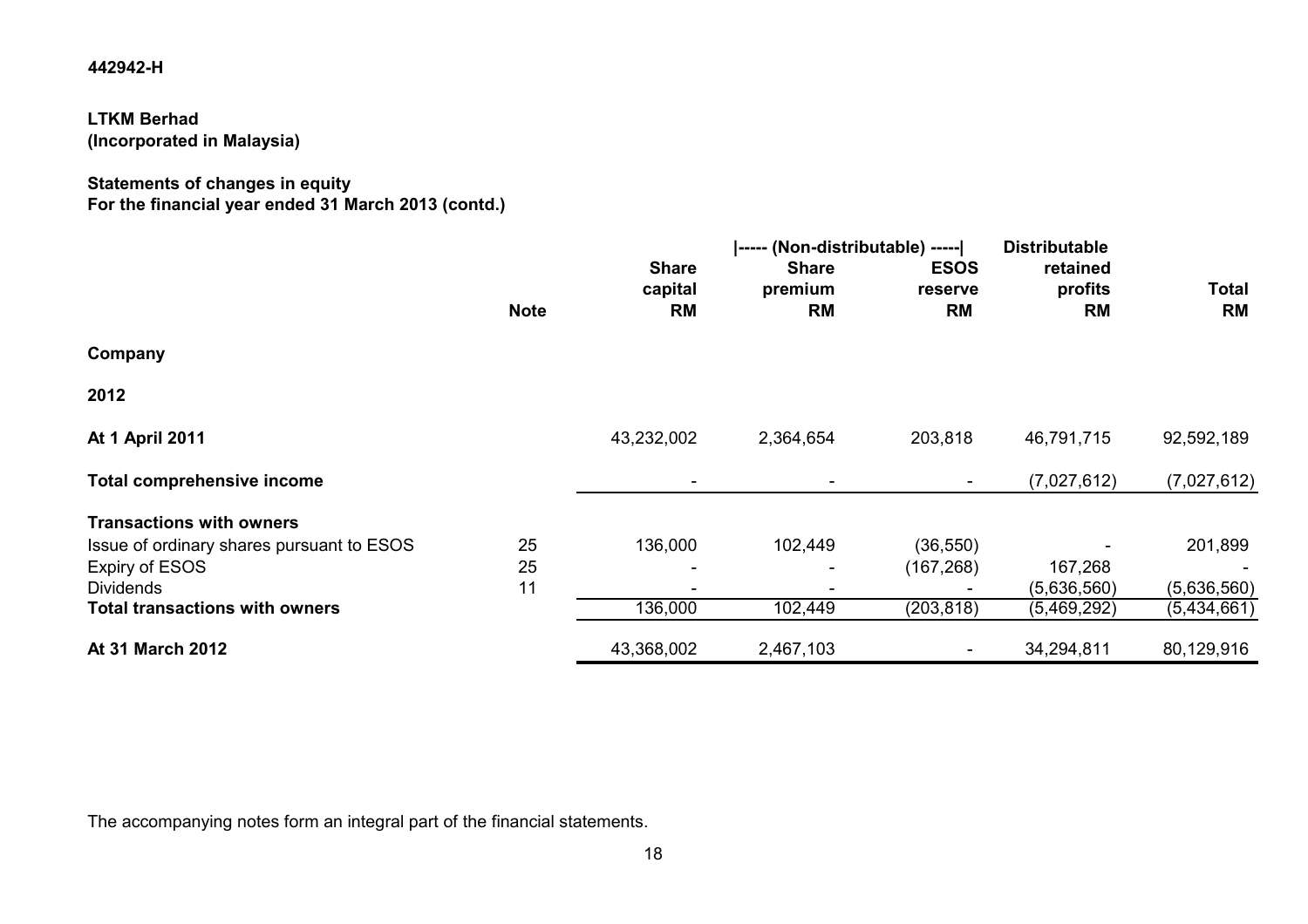# **Statement of cash flows**

**For the financial year ended 31 March 2013**

| 2013<br>2012<br>2013<br>2012<br><b>RM</b><br><b>RM</b><br><b>Note</b><br><b>RM</b><br><b>RM</b><br><b>Cash flows from operating</b><br>activities<br>continuing operations<br>19,296,756<br>2,064,591<br>(7, 224, 331)<br>12,239,949<br>Profit/(loss) before tax from<br>9<br>discontinued operation<br>13,632<br>(12,606,700)<br>12,253,581<br>2,064,591<br>(7, 224, 331)<br>Profit/(loss) before tax, total<br>6,690,056<br>Adjustments for:<br>Depreciation of<br>property, plant and<br>7, 9<br>8,765,732<br>10,363,363<br>221,633<br>equipment<br>214,336<br>Amortisation of<br>$\overline{7}$<br>7,901<br>biological asset<br>9,396<br>Write off of:<br>Investment in<br>subsidiaries<br>6<br>1,600<br>Property, plant and<br>equipment<br>6, 9<br>12,759<br>707,670<br>2,456<br>(Gain)/loss on disposal of:<br>Property, plant and<br>equipment<br>4, 9<br>(87,903)<br>(370, 878)<br><b>Investment securities</b><br>4, 6<br>(19, 745)<br>26,643<br>(96)<br>39,959<br>Impairment loss on:<br>Investment in<br>subsidiaries<br>19,000,000<br>6<br>9<br>Inventories<br>168,759<br>Trade and other<br>receivables<br>7, 9<br>475,583<br>855,905<br>Property, plant and<br>equipment<br>9<br>109,059<br>6,707,942<br>Reversal of impairment<br>loss on trade and<br>other receivables<br>(409, 821)<br>7, 9<br>(59, 742)<br>Provision/(reversal) for |                               | <b>Group</b> |        |        | Company |         |
|---------------------------------------------------------------------------------------------------------------------------------------------------------------------------------------------------------------------------------------------------------------------------------------------------------------------------------------------------------------------------------------------------------------------------------------------------------------------------------------------------------------------------------------------------------------------------------------------------------------------------------------------------------------------------------------------------------------------------------------------------------------------------------------------------------------------------------------------------------------------------------------------------------------------------------------------------------------------------------------------------------------------------------------------------------------------------------------------------------------------------------------------------------------------------------------------------------------------------------------------------------------------------------------------------------------------------------------------------------|-------------------------------|--------------|--------|--------|---------|---------|
|                                                                                                                                                                                                                                                                                                                                                                                                                                                                                                                                                                                                                                                                                                                                                                                                                                                                                                                                                                                                                                                                                                                                                                                                                                                                                                                                                         |                               |              |        |        |         |         |
|                                                                                                                                                                                                                                                                                                                                                                                                                                                                                                                                                                                                                                                                                                                                                                                                                                                                                                                                                                                                                                                                                                                                                                                                                                                                                                                                                         |                               |              |        |        |         |         |
|                                                                                                                                                                                                                                                                                                                                                                                                                                                                                                                                                                                                                                                                                                                                                                                                                                                                                                                                                                                                                                                                                                                                                                                                                                                                                                                                                         |                               |              |        |        |         |         |
|                                                                                                                                                                                                                                                                                                                                                                                                                                                                                                                                                                                                                                                                                                                                                                                                                                                                                                                                                                                                                                                                                                                                                                                                                                                                                                                                                         | Profit/(loss) before tax from |              |        |        |         |         |
|                                                                                                                                                                                                                                                                                                                                                                                                                                                                                                                                                                                                                                                                                                                                                                                                                                                                                                                                                                                                                                                                                                                                                                                                                                                                                                                                                         |                               |              |        |        |         |         |
|                                                                                                                                                                                                                                                                                                                                                                                                                                                                                                                                                                                                                                                                                                                                                                                                                                                                                                                                                                                                                                                                                                                                                                                                                                                                                                                                                         |                               |              |        |        |         |         |
|                                                                                                                                                                                                                                                                                                                                                                                                                                                                                                                                                                                                                                                                                                                                                                                                                                                                                                                                                                                                                                                                                                                                                                                                                                                                                                                                                         |                               |              |        |        |         |         |
|                                                                                                                                                                                                                                                                                                                                                                                                                                                                                                                                                                                                                                                                                                                                                                                                                                                                                                                                                                                                                                                                                                                                                                                                                                                                                                                                                         |                               |              |        |        |         |         |
|                                                                                                                                                                                                                                                                                                                                                                                                                                                                                                                                                                                                                                                                                                                                                                                                                                                                                                                                                                                                                                                                                                                                                                                                                                                                                                                                                         |                               |              |        |        |         |         |
|                                                                                                                                                                                                                                                                                                                                                                                                                                                                                                                                                                                                                                                                                                                                                                                                                                                                                                                                                                                                                                                                                                                                                                                                                                                                                                                                                         |                               |              |        |        |         |         |
|                                                                                                                                                                                                                                                                                                                                                                                                                                                                                                                                                                                                                                                                                                                                                                                                                                                                                                                                                                                                                                                                                                                                                                                                                                                                                                                                                         |                               |              |        |        |         |         |
|                                                                                                                                                                                                                                                                                                                                                                                                                                                                                                                                                                                                                                                                                                                                                                                                                                                                                                                                                                                                                                                                                                                                                                                                                                                                                                                                                         |                               |              |        |        |         |         |
|                                                                                                                                                                                                                                                                                                                                                                                                                                                                                                                                                                                                                                                                                                                                                                                                                                                                                                                                                                                                                                                                                                                                                                                                                                                                                                                                                         |                               |              |        |        |         |         |
|                                                                                                                                                                                                                                                                                                                                                                                                                                                                                                                                                                                                                                                                                                                                                                                                                                                                                                                                                                                                                                                                                                                                                                                                                                                                                                                                                         |                               |              |        |        |         |         |
|                                                                                                                                                                                                                                                                                                                                                                                                                                                                                                                                                                                                                                                                                                                                                                                                                                                                                                                                                                                                                                                                                                                                                                                                                                                                                                                                                         |                               |              |        |        |         |         |
|                                                                                                                                                                                                                                                                                                                                                                                                                                                                                                                                                                                                                                                                                                                                                                                                                                                                                                                                                                                                                                                                                                                                                                                                                                                                                                                                                         |                               |              |        |        |         |         |
|                                                                                                                                                                                                                                                                                                                                                                                                                                                                                                                                                                                                                                                                                                                                                                                                                                                                                                                                                                                                                                                                                                                                                                                                                                                                                                                                                         |                               |              |        |        |         |         |
|                                                                                                                                                                                                                                                                                                                                                                                                                                                                                                                                                                                                                                                                                                                                                                                                                                                                                                                                                                                                                                                                                                                                                                                                                                                                                                                                                         |                               |              |        |        |         |         |
|                                                                                                                                                                                                                                                                                                                                                                                                                                                                                                                                                                                                                                                                                                                                                                                                                                                                                                                                                                                                                                                                                                                                                                                                                                                                                                                                                         |                               |              |        |        |         |         |
|                                                                                                                                                                                                                                                                                                                                                                                                                                                                                                                                                                                                                                                                                                                                                                                                                                                                                                                                                                                                                                                                                                                                                                                                                                                                                                                                                         |                               |              |        |        |         |         |
|                                                                                                                                                                                                                                                                                                                                                                                                                                                                                                                                                                                                                                                                                                                                                                                                                                                                                                                                                                                                                                                                                                                                                                                                                                                                                                                                                         |                               |              |        |        |         |         |
|                                                                                                                                                                                                                                                                                                                                                                                                                                                                                                                                                                                                                                                                                                                                                                                                                                                                                                                                                                                                                                                                                                                                                                                                                                                                                                                                                         |                               |              |        |        |         |         |
|                                                                                                                                                                                                                                                                                                                                                                                                                                                                                                                                                                                                                                                                                                                                                                                                                                                                                                                                                                                                                                                                                                                                                                                                                                                                                                                                                         |                               |              |        |        |         |         |
|                                                                                                                                                                                                                                                                                                                                                                                                                                                                                                                                                                                                                                                                                                                                                                                                                                                                                                                                                                                                                                                                                                                                                                                                                                                                                                                                                         |                               |              |        |        |         |         |
|                                                                                                                                                                                                                                                                                                                                                                                                                                                                                                                                                                                                                                                                                                                                                                                                                                                                                                                                                                                                                                                                                                                                                                                                                                                                                                                                                         |                               |              |        |        |         |         |
|                                                                                                                                                                                                                                                                                                                                                                                                                                                                                                                                                                                                                                                                                                                                                                                                                                                                                                                                                                                                                                                                                                                                                                                                                                                                                                                                                         |                               |              |        |        |         |         |
|                                                                                                                                                                                                                                                                                                                                                                                                                                                                                                                                                                                                                                                                                                                                                                                                                                                                                                                                                                                                                                                                                                                                                                                                                                                                                                                                                         |                               |              |        |        |         |         |
|                                                                                                                                                                                                                                                                                                                                                                                                                                                                                                                                                                                                                                                                                                                                                                                                                                                                                                                                                                                                                                                                                                                                                                                                                                                                                                                                                         |                               |              |        |        |         |         |
|                                                                                                                                                                                                                                                                                                                                                                                                                                                                                                                                                                                                                                                                                                                                                                                                                                                                                                                                                                                                                                                                                                                                                                                                                                                                                                                                                         |                               |              |        |        |         |         |
|                                                                                                                                                                                                                                                                                                                                                                                                                                                                                                                                                                                                                                                                                                                                                                                                                                                                                                                                                                                                                                                                                                                                                                                                                                                                                                                                                         |                               |              |        |        |         |         |
|                                                                                                                                                                                                                                                                                                                                                                                                                                                                                                                                                                                                                                                                                                                                                                                                                                                                                                                                                                                                                                                                                                                                                                                                                                                                                                                                                         |                               |              |        |        |         |         |
|                                                                                                                                                                                                                                                                                                                                                                                                                                                                                                                                                                                                                                                                                                                                                                                                                                                                                                                                                                                                                                                                                                                                                                                                                                                                                                                                                         |                               |              |        |        |         |         |
|                                                                                                                                                                                                                                                                                                                                                                                                                                                                                                                                                                                                                                                                                                                                                                                                                                                                                                                                                                                                                                                                                                                                                                                                                                                                                                                                                         |                               |              |        |        |         |         |
|                                                                                                                                                                                                                                                                                                                                                                                                                                                                                                                                                                                                                                                                                                                                                                                                                                                                                                                                                                                                                                                                                                                                                                                                                                                                                                                                                         |                               |              |        |        |         |         |
|                                                                                                                                                                                                                                                                                                                                                                                                                                                                                                                                                                                                                                                                                                                                                                                                                                                                                                                                                                                                                                                                                                                                                                                                                                                                                                                                                         | unutilised annual leave       | 7, 9         | 49,813 | 41,153 | 1,448   | (2,329) |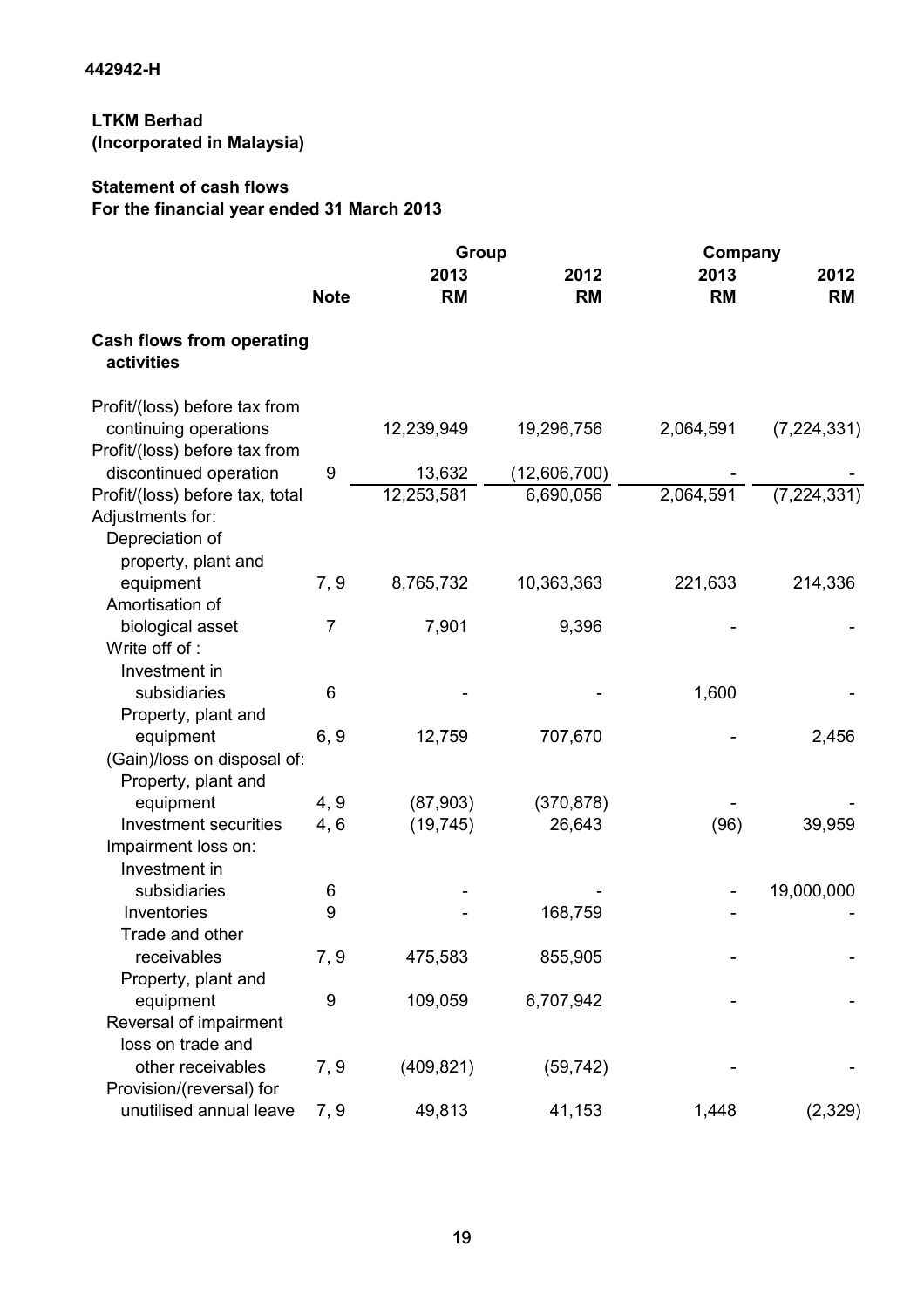# **Statement of cash flows**

**For the financial year ended 31 March 2013 (contd.)**

|                                                         |             | <b>Group</b>  |               | Company     |              |
|---------------------------------------------------------|-------------|---------------|---------------|-------------|--------------|
|                                                         |             | 2013          | 2012          | 2013        | 2012         |
|                                                         | <b>Note</b> | <b>RM</b>     | <b>RM</b>     | <b>RM</b>   | <b>RM</b>    |
| <b>Cash flows from operating</b><br>activities (contd.) |             |               |               |             |              |
| Adjustments for (contd.):                               |             |               |               |             |              |
| Net fair value gains on:                                |             |               |               |             |              |
| <b>Investment securities</b>                            | 4           | (654, 415)    | (399, 270)    | (468)       | (211)        |
| Investment properties                                   | 4           | (2,821,505)   | (958, 956)    |             |              |
| Unrealised loss on                                      |             |               |               |             |              |
| foreign exchange                                        | 6, 9        | 43,840        | 10,166        |             |              |
| Dividend income from:                                   |             |               |               |             |              |
| <b>Investment securities</b>                            | 4           | (245, 427)    | (99, 136)     |             | (8,591)      |
| A subsidiary company                                    | 3           |               |               | (2,000,000) | (12,000,000) |
| Interest expense                                        | 5           | 1,241,970     | 1,907,785     |             |              |
| Interest income                                         | 4, 9        | (236, 176)    | (136, 831)    | (742, 982)  | (543, 967)   |
| Operating profit/(loss)                                 |             |               |               |             |              |
| before working capital                                  |             |               |               |             |              |
| changes                                                 |             | 18,485,246    | 25,464,025    | (454, 274)  | (522, 678)   |
| Decrease/(increase) in                                  |             |               |               |             |              |
| biological assets                                       |             | 664,960       | (38, 205)     |             |              |
| Increase in inventories                                 |             | (1, 149, 523) | (957, 230)    |             |              |
| Increase in property                                    |             |               |               |             |              |
| development costs                                       |             | (680, 320)    | (1,536,505)   |             |              |
| (Increase)/decrease in                                  |             |               |               |             |              |
| receivables                                             |             | (1,071,809)   | (1,249,822)   | 1,600       | (2,000)      |
| Increase in payables                                    |             | 3,737,845     | 1,048,201     | 38,075      | 10,767       |
| Changes in intercompany                                 |             |               |               |             |              |
| indebtedness                                            |             |               |               | (83, 447)   | 5,344,839    |
| Cash generated from/                                    |             |               |               |             |              |
| (used in) operations                                    |             | 19,986,399    | 22,730,464    | (498, 046)  | 4,830,928    |
| Taxes paid                                              |             | (2,223,010)   | (8, 221, 740) | (156, 699)  | (15, 481)    |
| Interest paid                                           |             | (1, 241, 970) | (1,907,785)   |             |              |
| Net cash generated from/                                |             |               |               |             |              |
| (used in) operating activities                          |             | 16,521,419    | 12,600,939    | (654, 745)  | 4,815,447    |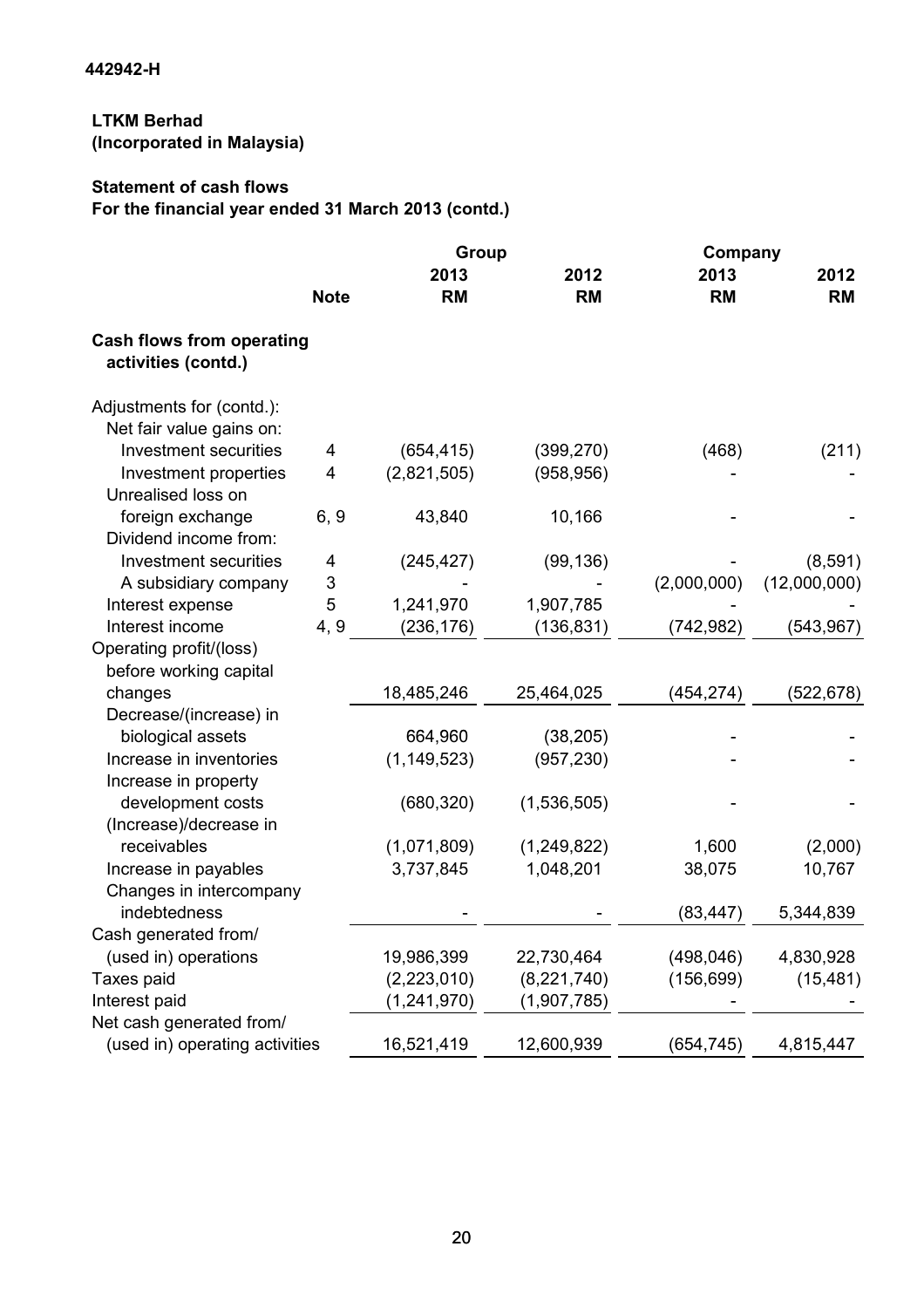# **Statement of cash flows**

# **For the financial year ended 31 March 2013 (contd.)**

|                                                | Group       |               |               | Company     |             |  |
|------------------------------------------------|-------------|---------------|---------------|-------------|-------------|--|
|                                                |             | 2013          | 2012          | 2013        | 2012        |  |
|                                                | <b>Note</b> | <b>RM</b>     | <b>RM</b>     | <b>RM</b>   | <b>RM</b>   |  |
| <b>Cash flows from investing</b><br>activities |             |               |               |             |             |  |
| Purchase of:                                   |             |               |               |             |             |  |
| Property, plant and                            |             |               |               |             |             |  |
| equipment                                      |             | (4, 247, 274) | (4,979,204)   | (21, 940)   | (44, 857)   |  |
| <b>Investment securities</b>                   |             | (2,950,362)   | (1, 165, 287) |             |             |  |
| Additional investment in                       |             |               |               |             |             |  |
| long-term fixed deposits                       |             | (29, 653)     | (46, 385)     | (27, 565)   | (24, 572)   |  |
| Proceeds from disposal of:                     |             |               |               |             |             |  |
| Property, plant and                            |             |               |               |             |             |  |
| equipment                                      |             | 253,429       | 7,302,755     |             |             |  |
| <b>Investment securities</b>                   |             | 704,074       | 1,133,764     | 46,734      | 1,033,820   |  |
| Interest received                              |             | 236,176       | 136,831       | 742,982     | 543,967     |  |
| Dividend received from:                        |             |               |               |             |             |  |
| A subsidiary                                   |             |               |               | 2,000,000   |             |  |
| Investment securities                          |             | 245,427       | 90,762        |             |             |  |
| Net cash (used in)/generated                   |             |               |               |             |             |  |
| from investing activities                      |             | (5,788,183)   | 2,473,236     | 2,740,211   | 1,508,358   |  |
| <b>Cash flows from financing</b>               |             |               |               |             |             |  |
| activities                                     |             |               |               |             |             |  |
| Dividends paid                                 |             | (4,336,800)   | (5,629,760)   | (4,336,800) | (5,629,760) |  |
| Proceeds from issue of                         |             |               |               |             |             |  |
| shares                                         |             |               | 201,899       |             | 201,900     |  |
| Net repayment of other                         |             |               |               |             |             |  |
| term loans                                     |             | (686, 530)    | (2,622,792)   |             |             |  |
| Net repayment of other                         |             |               |               |             |             |  |
| bank borrowings                                |             | (113,000)     | (2,228,980)   |             |             |  |
| Repayment of hire purchase                     |             | (615,908)     | (7,689,664)   |             |             |  |
| Net cash used in financing                     |             |               |               |             |             |  |
| activities                                     |             | (5, 752, 238) | (17,969,297)  | (4,336,800) | (5,427,860) |  |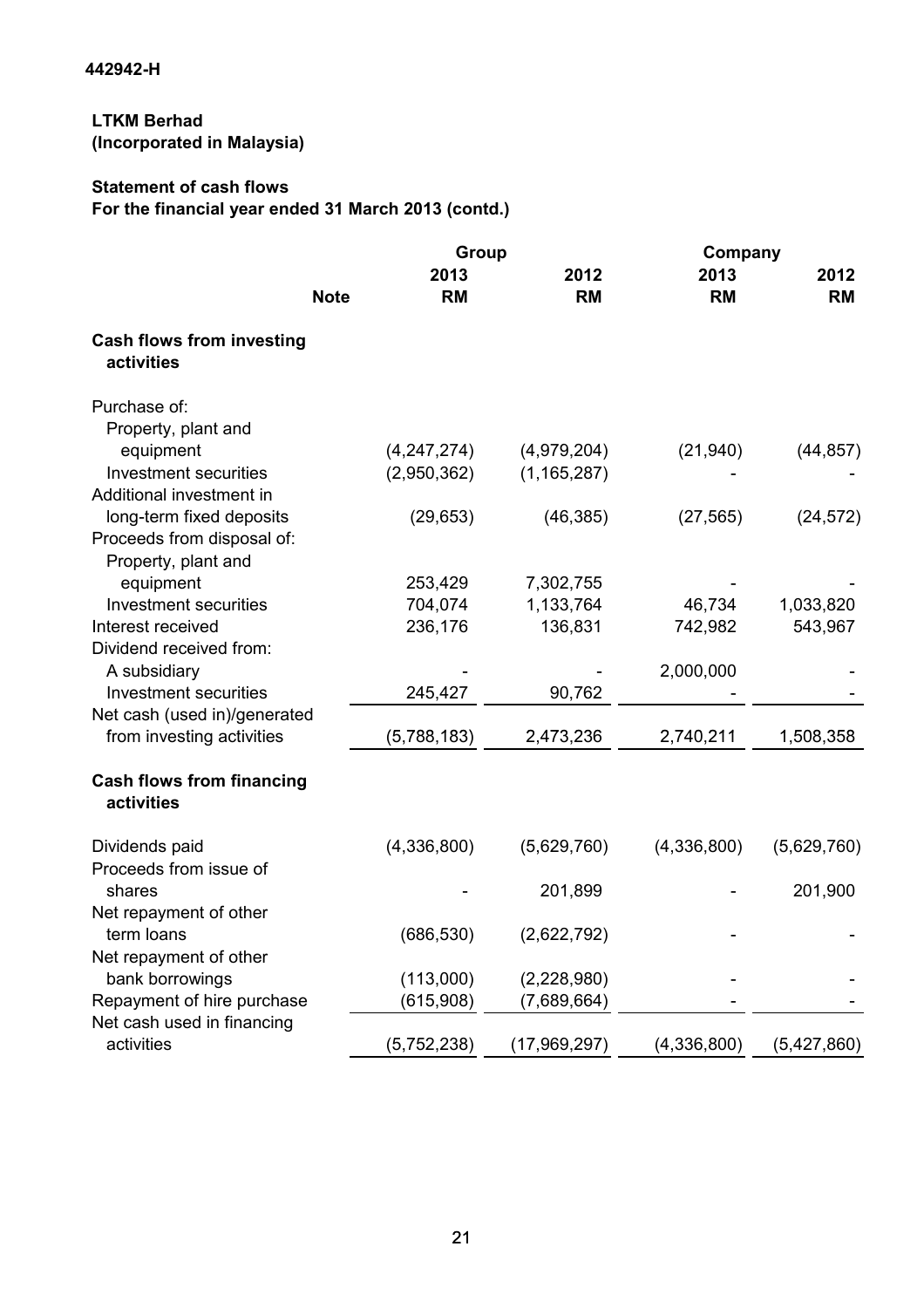## **Statement of cash flows**

**For the financial year ended 31 March 2013 (contd.)**

|                                               | Group      |             | Company     |           |
|-----------------------------------------------|------------|-------------|-------------|-----------|
|                                               | 2013       | 2012        | 2013        | 2012      |
|                                               | <b>RM</b>  | <b>RM</b>   | <b>RM</b>   | <b>RM</b> |
| Net increase/(decrease)                       |            |             |             |           |
| in cash and cash<br>equivalents               | 4,980,998  | (2,895,122) | (2,251,334) | 895,945   |
| Cash and cash<br>equivalents at beginning     |            |             |             |           |
| of year                                       | 12,384,530 | 15,279,652  | 5,934,063   | 5,038,118 |
| <b>Cash and cash</b><br>equivalents at end of |            |             |             |           |
| year (Note 20)                                | 17,365,528 | 12,384,530  | 3,682,729   | 5,934,063 |

The accompanying notes form an integral part of the financial statements.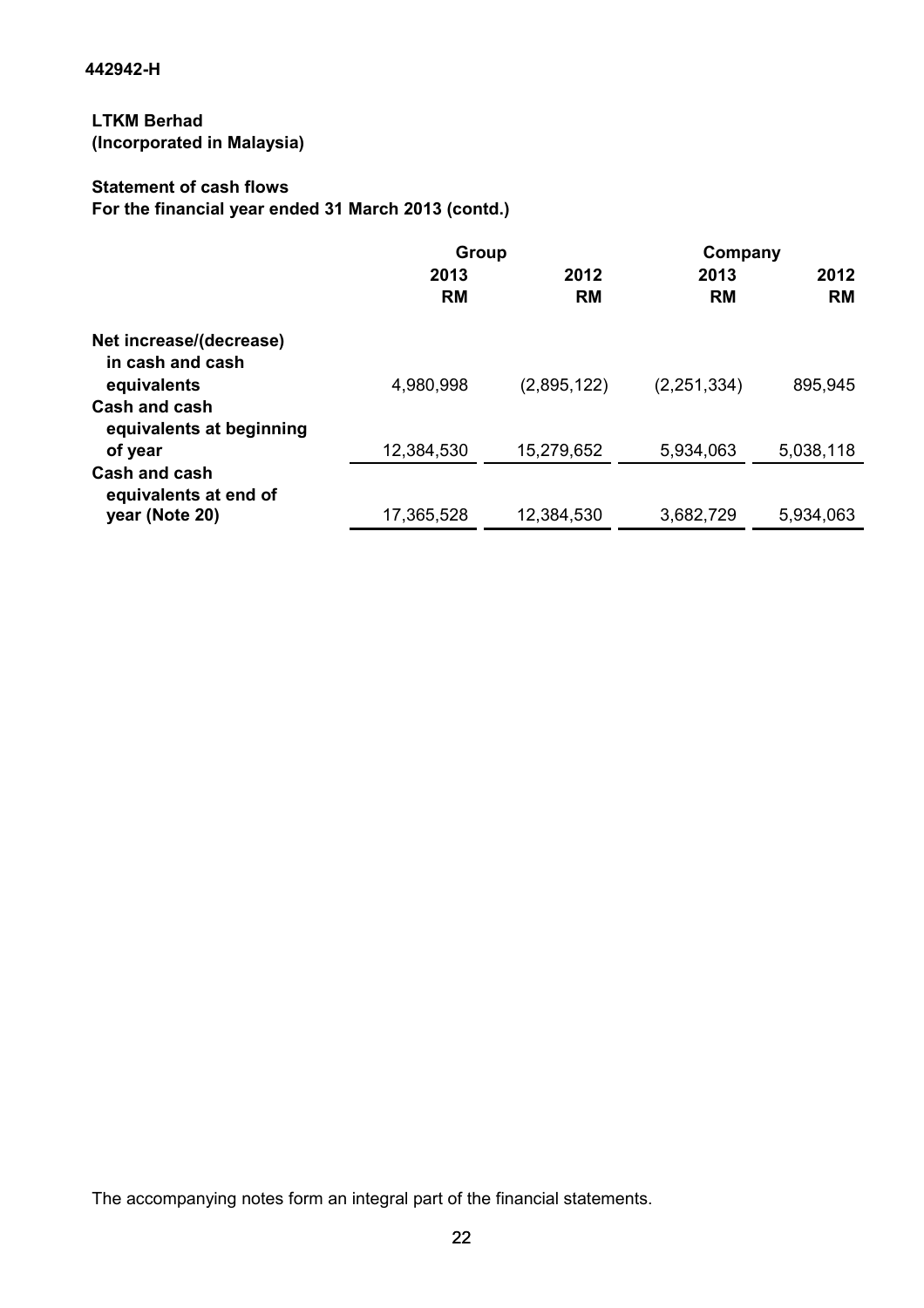# **Notes to the financial statements 31 March 2013**

#### **1. Corporate information**

The Company is a public limited liability company, incorporated and domiciled in Malaysia, and is listed on the Main Market of the Bursa Malaysia Securities Berhad ("Bursa Securities"). The registered office of the Company is located at Unit 7-02, Level 7, Menara Persoft, 6B Persiaran Tropicana, 47410 Petaling Jaya, Selangor Darul Ehsan. The principal place of business is located at 102, Batu 1 1/2, Jalan Meru, 41050 Klang, Selangor Darul Ehsan.

The immediate and ultimate holding company of the Company is Ladang Ternakan Kelang Sdn. Berhad, a company incorporated in Malaysia. Related companies refer to companies within the Ladang Ternakan Kelang Sdn. Berhad group.

The principal activities of the Company are investment holding and provision of management services. The principal activities of the subsidiaries are described in Note 15 to the financial statements. There have been no significant changes in the nature of the principal activities during the financial year.

The financial statements were authorised for issue by the Board of Directors in accordance with a resolution of the directors on 17 July 2013.

# **2. Significant accounting policies**

#### **2.1 Basis of preparation**

The financial statements of the Group and of the Company have been prepared in accordance with Financial Reporting Standards ("FRSs") and the Companies Act, 1965 in Malaysia. At the beginning of the current financial year, the Group and the Company adopted new and revised FRS which are mandatory for financial periods beginning on or after 1 April 2012 as described fully in Note 2.3.

The financial statements have been prepared on the historical cost basis except as disclosed in the accounting policies below.

The financial statements are presented in Ringgit Malaysia ("RM") except when otherwise indicated.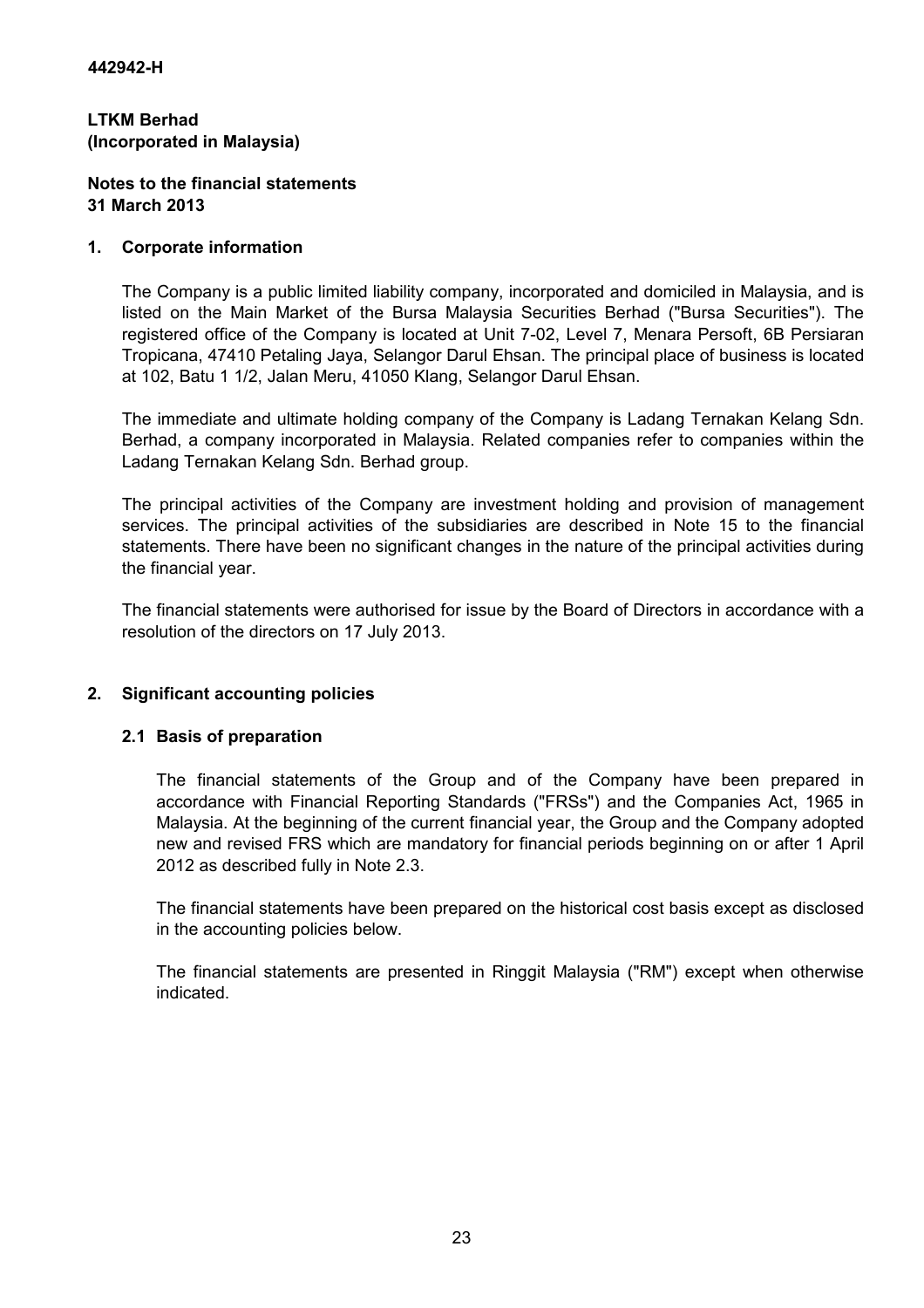## **2. Significant accounting policies (contd.)**

#### **2.2 Summary of significant accounting policies**

#### **(a) Subsidiaries**

A subsidiary is an entity over which the Group has the power to govern the financial and operating policies so as to obtain benefits from its activities.

In the Company's separate financial statements, investments in subsidiaries are accounted for at cost less impairment losses.

#### **(b) Basis of consolidation**

The consolidated financial statements comprise the financial statements of the Company and its subsidiaries as at the reporting date. The financial statements of the subsidiaries used in the preparation of the consolidated financial statements are prepared for the same reporting date as the Company. Consistent accounting policies are applied to like transactions and events in similar circumstances.

All intra-group balances, income and expenses and unrealised gains and losses resulting from intra-group transactions are eliminated in full.

Acquisitions of subsidiaries are accounted for by applying the purchase method. Identifiable assets acquired and liabilities and contingent liabilities assumed in a business combination are measured initially at their fair values at the acquisition date. Adjustments to those fair values relating to previously held interests are treated as a revaluation and recognised in other comprehensive income. The cost of a business combination is measured as the aggregate of the fair values, at the date of exchange, of the assets given, liabilities incurred or assumed, and equity instruments issued, plus any costs directly attributable to the business combination.

Any excess of the cost of business combination over the Group's share in the net fair value of the acquired subsidiary's identifiable assets, liabilities and contingent liabilities is recorded as goodwill on the statement of financial position. Any excess of the Group's share in the net fair value of the acquired subsidiary's identifiable assets, liabilities and contingent liabilities over the cost of business combination is recognised as income in profit or loss on the date of acquisition. When the Group acquires a business, embedded derivatives separated from the host contract by the acquiree are reassessed on acquisition unless the business combination results in a change in the terms of the contract that significantly modifies the cash flows that would otherwise be required under the contract.

Subsidiaries are consolidated from the date of acquisition, being the date on which the Group obtains control, and continue to be consolidated until the date that such control ceases.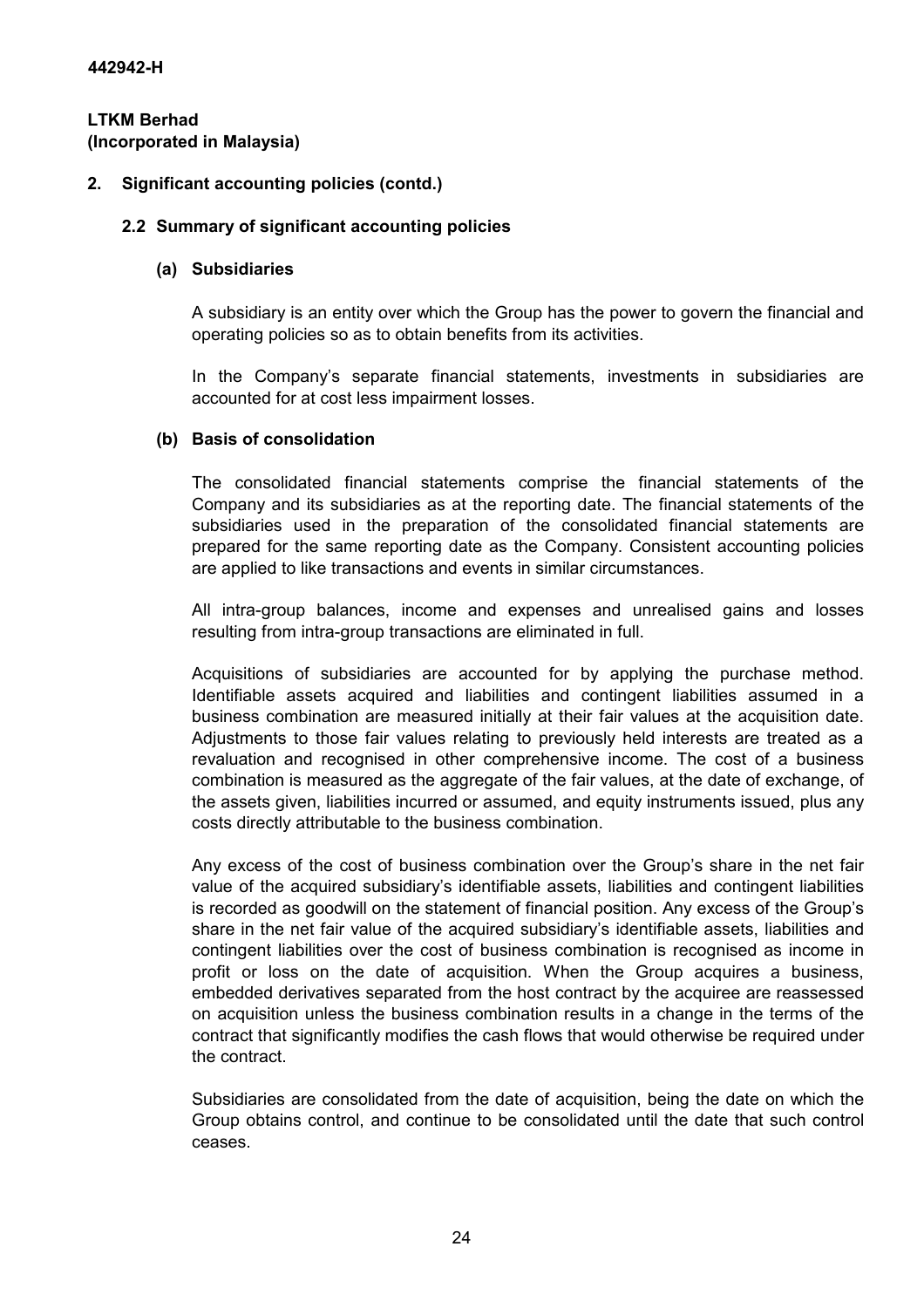# **2. Significant accounting policies (contd.)**

#### **2.2 Summary of significant accounting policies (contd.)**

#### **(b) Basis of consolidation (contd.)**

Acquisitions of subsidiaries are accounted for by applying the purchase method except for certain subsidiary companies, as disclosed in Note 15, which were consolidated prior to 1 January 2002 using the merger method of accounting in accordance with Malaysian Accounting Standard No. 2, Accounting for Acquisitions and Mergers, the generally accepted accounting principles prevailing at that time. These subsidiary companies continue to be consolidated using the merger method of accounting.

Under the merger method of accounting, the results of the subsidiary companies are presented as if the companies had been combined throughout the current and previous financial years. The difference between the cost of acquisition over the nominal value of the share capital of the subsidiary companies is written off against reserves.

## **(c) Transactions with non-controlling interests**

Non-controlling interests represent the portion of profit or loss and net assets in subsidiaries not held by the Group and are presented separately in profit or loss of the Group and within equity in the consolidated statements of financial position, separately from parent shareholders' equity. Transactions with non-controlling interests are accounted for using the entity concept method, whereby, transactions with noncontrolling interests are accounted for as transactions with owners. On acquisition of non-controlling interests, the difference between the consideration and book value of the share of the net assets acquired is recognised directly in equity. Gain or loss on disposal to non-controlling interests is recognised directly in equity.

#### **(d) Revenue recognition**

Revenue is recognised to the extent that it is probable that the economic benefits will flow to the Group and the revenue can be reliably measured. Revenue is measured at the fair value of consideration received or receivable.

## **(i) Sales of produce inventories, livestock, organic fertilizers and consumable goods**

Revenue from sales of produce inventories, livestock, organic fertilizers, and consumable goods is recognised upon the transfer of significant risk and rewards of ownership of the goods to the customer. Revenue is not recognised to the extent where there are significant uncertainties regarding recovery of the consideration due, associated costs or the possible return of goods.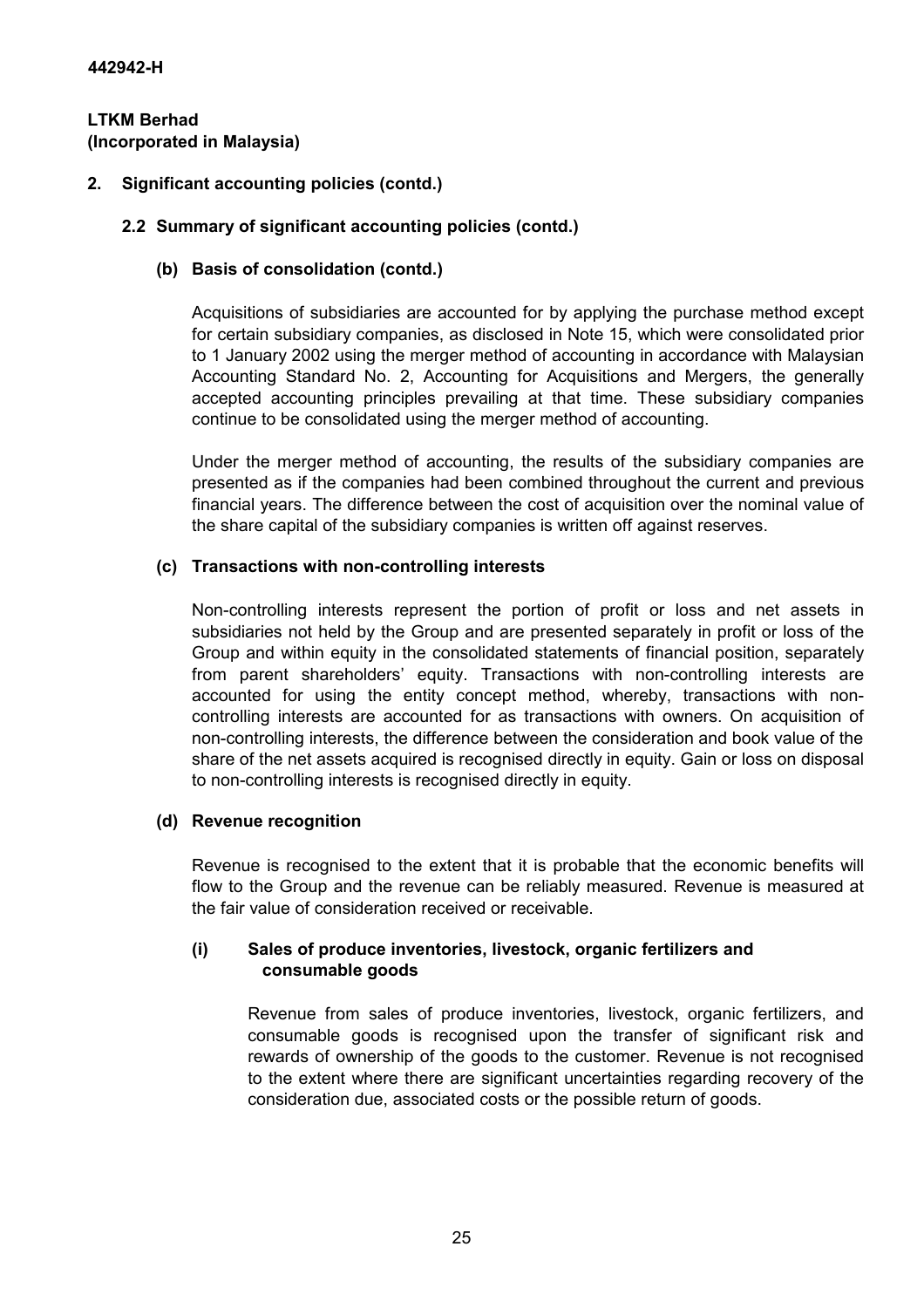# **2. Significant accounting policies (contd.)**

#### **2.2 Summary of significant accounting policies (contd.)**

#### **(d) Revenue recognition (contd.)**

#### **(ii) Sales of sand**

Revenue from sales of sand is recognised when sand is collected based on the invoiced value of sand sold.

#### **(iii) Interest income**

Interest income on short term deposits is recognised using the effective interest method.

#### **(iv) Dividend income**

Dividend income is recognised when the right to receive the payment is established.

#### **(v) Rental income**

Rental income is accounted for on a straight-line basis over the lease terms. The aggregate costs of incentives provided to lessees are recognised as a reduction of rental income over the lease term on a straight-line basis.

#### **(vi) Management fee income**

Management fee income from subsidiaries is recognised when services are rendered.

#### **(vii) Sale of properties**

Revenue from sale of properties is accounted for by the stage of completion method as described in Note 2.2(i)(ii).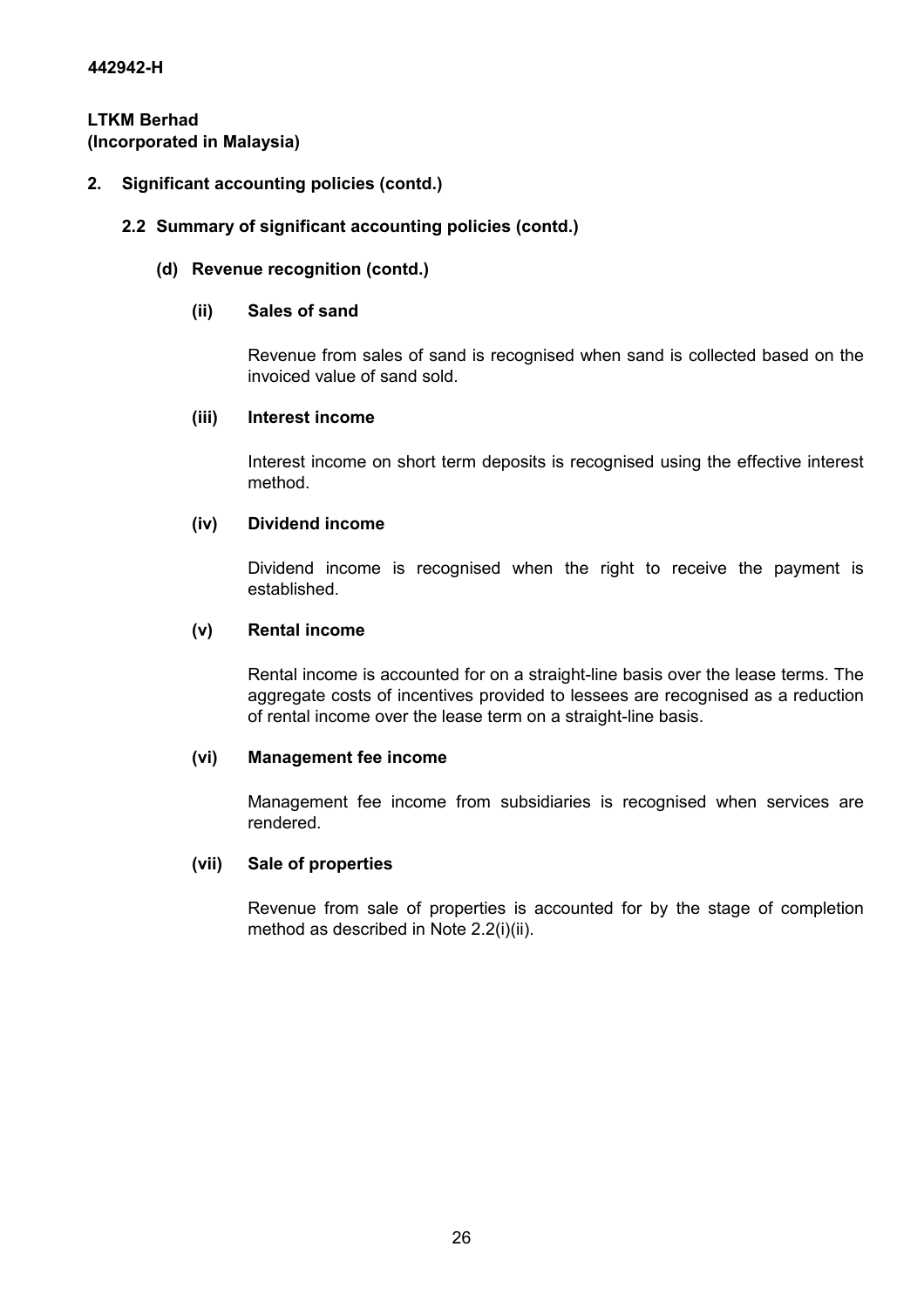# **2. Significant accounting policies (contd.)**

#### **2.2 Summary of significant accounting policies (contd.)**

#### **(e) Income tax**

## **(i) Current tax**

Current tax assets and liabilities are measured at the amount expected to be recovered from or paid to the taxation authorities. The tax rates and tax laws used to compute the amount are those that are enacted or substantively enacted by the reporting date.

Current taxes are recognised in profit or loss except to the extent that the tax relates to items recognised outside profit or loss, either in other comprehensive income or directly in equity.

## **(ii) Deferred tax**

Deferred tax is provided using the liability method on temporary differences at the reporting date between the tax bases of assets and liabilities and their carrying amounts for financial reporting purposes.

Deferred tax liabilities are recognised for all temporary differences, except:

- where the deferred tax liability arises from the initial recognition of an asset or liability in a transaction that is not a business combination and, at the time of the transaction, affects neither the accounting profit nor taxable profit or loss; and
- in respect of taxable temporary differences associated with investments in subsidiaries, where the timing of the reversal of the temporary differences can be controlled and it is probable that the temporary differences will not reverse in the foreseeable future.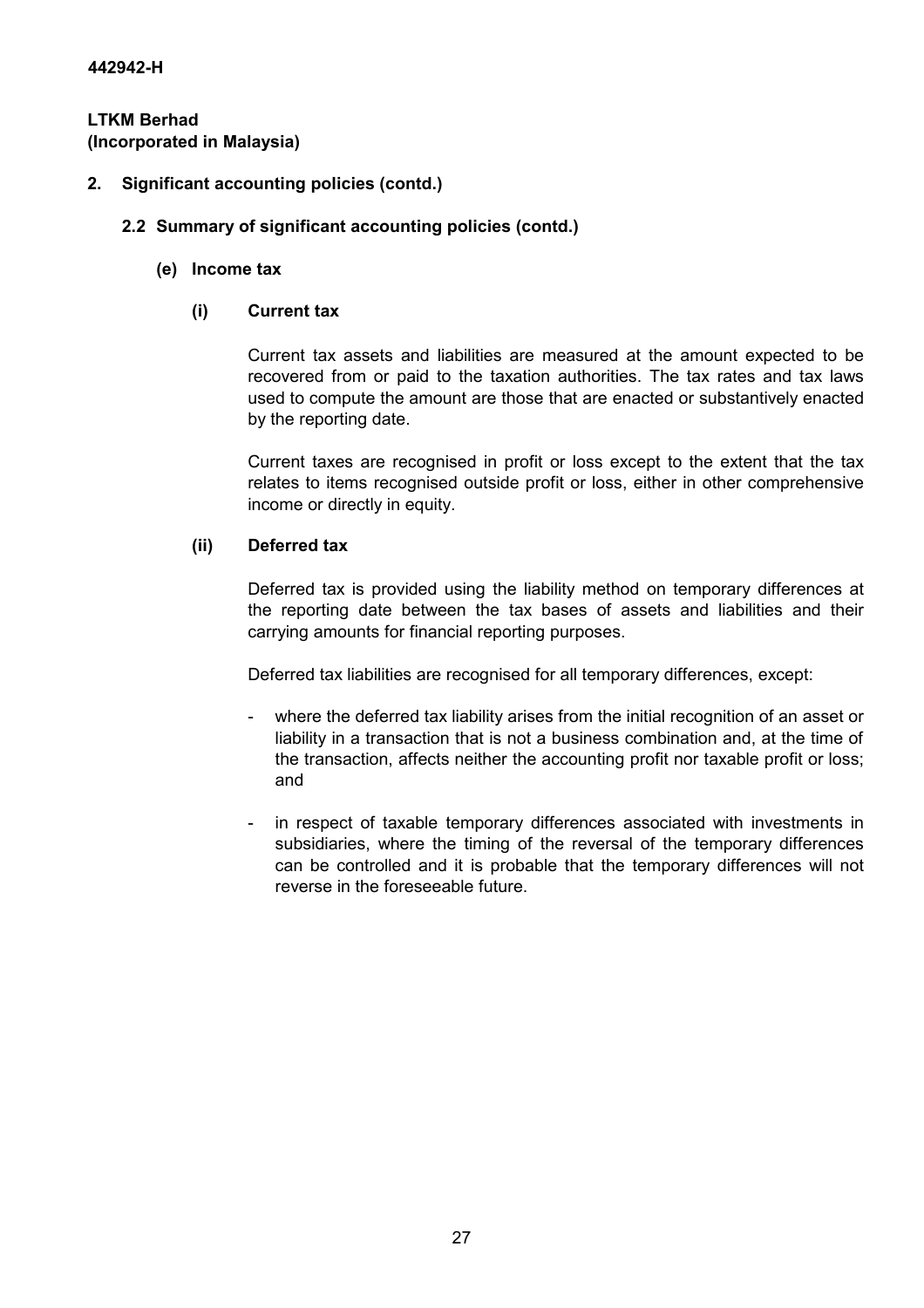# **2. Significant accounting policies (contd.)**

#### **2.2 Summary of significant accounting policies (contd.)**

**(e) Income tax (contd.)**

## **(ii) Deferred tax (contd.)**

Deferred tax assets are recognised for all deductible temporary differences, carry forward of unused tax credits and unused tax losses, to the extent that it is probable that taxable profit will be available against which the deductible temporary differences, and the carry forward of unused tax credits and unused tax losses can be utilised except:

- where the deferred tax asset relating to the deductible temporary difference arises from the initial recognition of an asset or liability in a transaction that is not a business combination and, at the time of the transaction, affects neither the accounting profit nor taxable profit or loss; and
- in respect of deductible temporary differences associated with investments in subsidiaries, deferred tax assets are recognised only to the extent that it is probable that the temporary differences will reverse in the foreseeable future and taxable profit will be available against which the temporary differences can be utilised.

The carrying amount of deferred tax assets is reviewed at each reporting date and reduced to the extent that it is no longer probable that sufficient taxable profit will be available to allow all or part of the deferred tax asset to be utilised. Unrecognised deferred tax assets are reassessed at each reporting date and are recognised to the extent that it has become probable that future taxable profit will allow the deferred tax assets to be utilised.

Deferred tax assets and liabilities are measured at the tax rates that are expected to apply to the year when the asset is realised or the liability is settled, based on tax rates and tax laws that have been enacted or substantively enacted at the reporting date.

Deferred tax relating to items recognised outside profit or loss is recognised outside profit or loss. Deferred tax items are recognised in correlation to the underlying transaction either in other comprehensive income or directly in equity and deferred tax arising from a business combination is adjusted against goodwill on acquisition, if any.

Deferred tax assets and deferred tax liabilities are offset, if a legally enforceable right exists to set off current tax assets against current tax liabilities and the deferred taxes relate to the same taxable entity and the same taxation authority.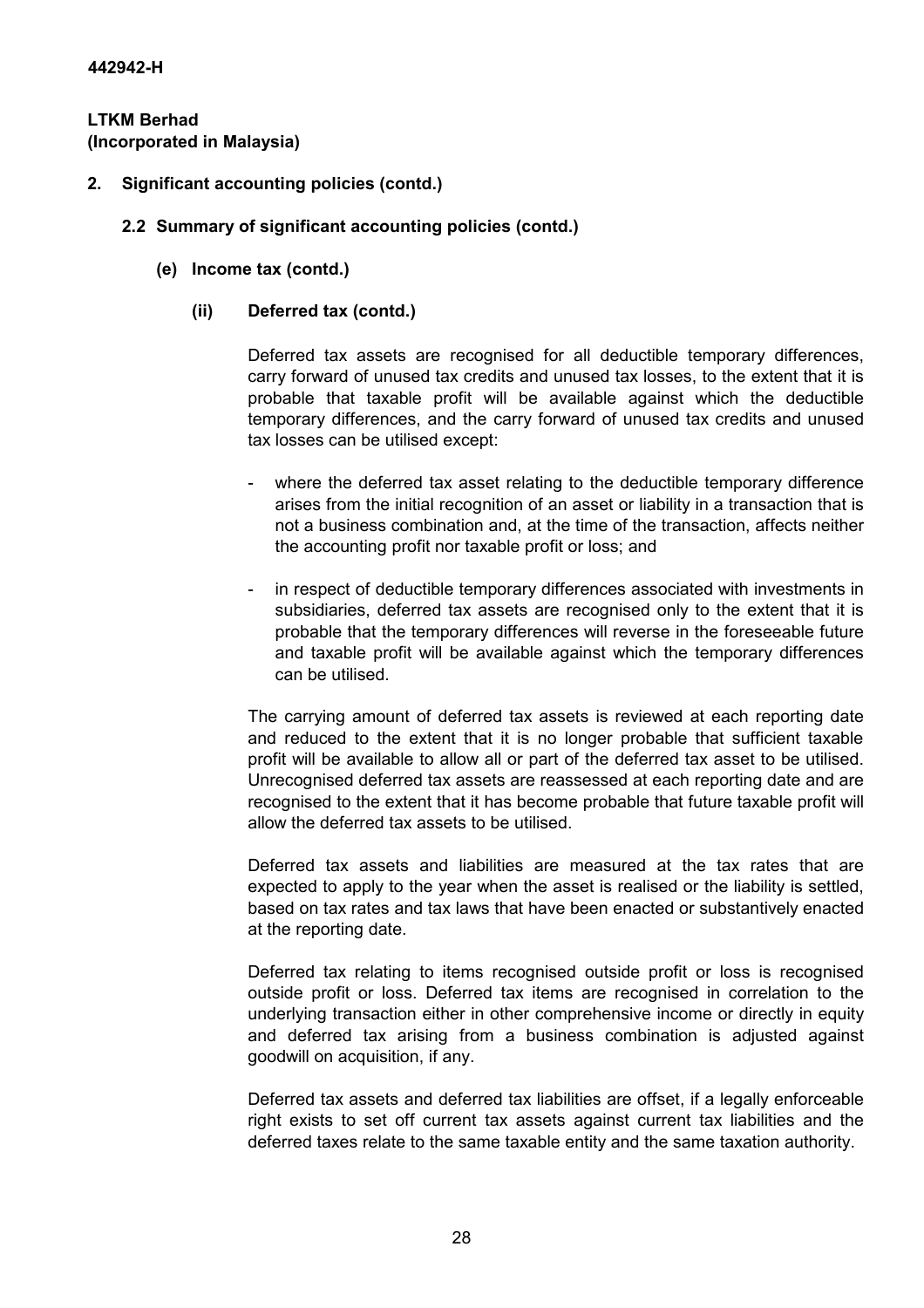# **2. Significant accounting policies (contd.)**

#### **2.2 Summary of significant accounting policies (contd.)**

**(e) Income tax (contd.)**

#### **(iii) Sales tax**

Revenues, expenses and assets are recognised net of the amount of sales tax except:

- Where the sales tax incurred in a purchase of assets or services is not recoverable from the taxation authority, in which case the sales tax is recognised as part of the cost of acquisition of the asset or as part of the expense item as applicable; and
- Receivables and payables that are stated with the amount of sales tax included.

The net amount of sales tax recoverable from, or payable to, the taxation authority is included as part of receivables or payables in the statements of financial position.

#### **(f) Government grants**

Government grants shall be recognised in profit or loss on a systematic basis over the periods in which the entity recognise as expenses the related costs for which the grants are intended to compensate. Grants related to income may be presented as a credit in profit or loss, either separately or under a general heading such as "Other income". Alternatively, they are deducted in reporting the related expenses.

#### **(g) Property, plant and equipment, and depreciation**

All items of property, plant and equipment are initially recorded at cost. The cost of an item of property, plant and equipment is recognised as an asset if, and only if, it is probable that future economic benefits associated with the item will flow to the Group and the cost of the item can be measured reliably.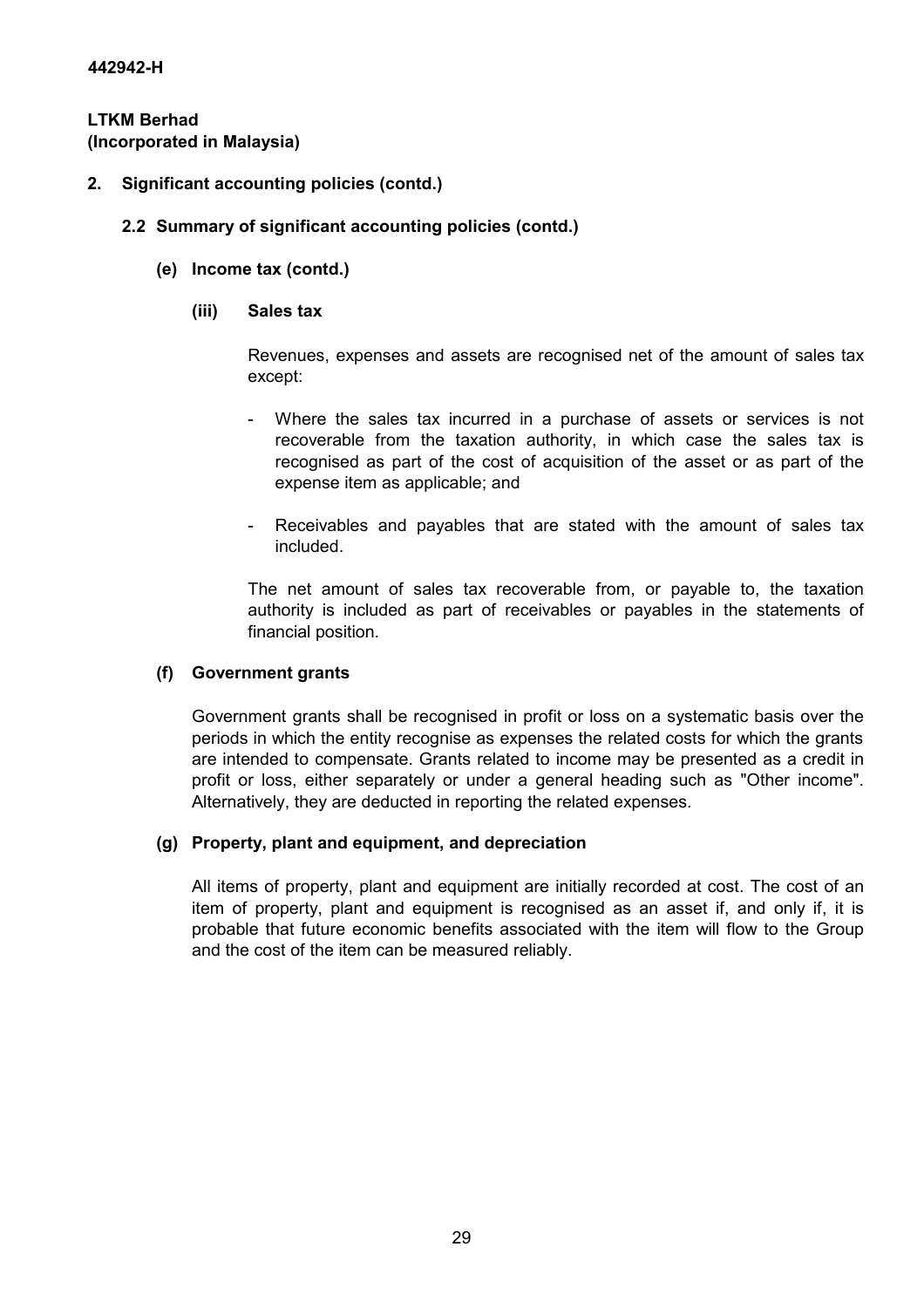# **2. Significant accounting policies (contd.)**

#### **2.2 Summary of significant accounting policies (contd.)**

#### **(g) Property, plant and equipment, and depreciation (contd.)**

Subsequent to recognition, plant and equipment are measured at cost less accumulated depreciation and accumulated impairment losses. When significant parts of property, plant and equipment are required to be replaced in intervals, the Group recognises such parts as individual assets with specific useful lives and depreciation, respectively. Likewise, when a major inspection is performed, its cost is recognised in the carrying amount of the plant and equipment as a replacement if the recognition criteria are satisfied. All other repair and maintenance costs are recognised in profit or loss as incurred. Freehold land, leasehold land and buildings are measured at fair value less accumulated depreciation on buildings and impairment losses recognised after the date of the revaluation. Valuations are performed with sufficient regularity to ensure that the carrying amount does not differ materially from the fair value of the freehold land and buildings at the reporting date.

Any revaluation surplus is recognised in other comprehensive income and accumulated in equity under the asset revaluation reserve, except to the extent that it reverses a revaluation decrease of the same asset previously recognised in profit or loss, in which case the increase is recognised in profit or loss. A revaluation deficit is recognised in profit or loss, except to the extent that it offsets an existing surplus on the same asset carried in the asset revaluation reserve.

Any accumulated depreciation as at the revaluation date is eliminated against the gross carrying amount of the asset and the net amount is restated to the revalued amount of the asset. The revaluation surplus included in the asset revaluation reserve in respect of an asset is transferred directly to retained earnings on retirement or disposal of the asset.

Freehold land has an unlimited useful life and therefore is not depreciated. Capital workin-progress are not depreciated as these assets are not yet available for use. Leasehold lands are depreciated over their lease terms. Depreciation of other property, plant and equipment is provided for on a straight-line basis to write off the cost of each asset to its residual value over the estimated useful life, at the following annual rates:

| 2% - 33.33% |
|-------------|
| $10\%$      |
| 10% - 20%   |
| 10% - 20%   |
| 20%         |
| 20%-50%     |
|             |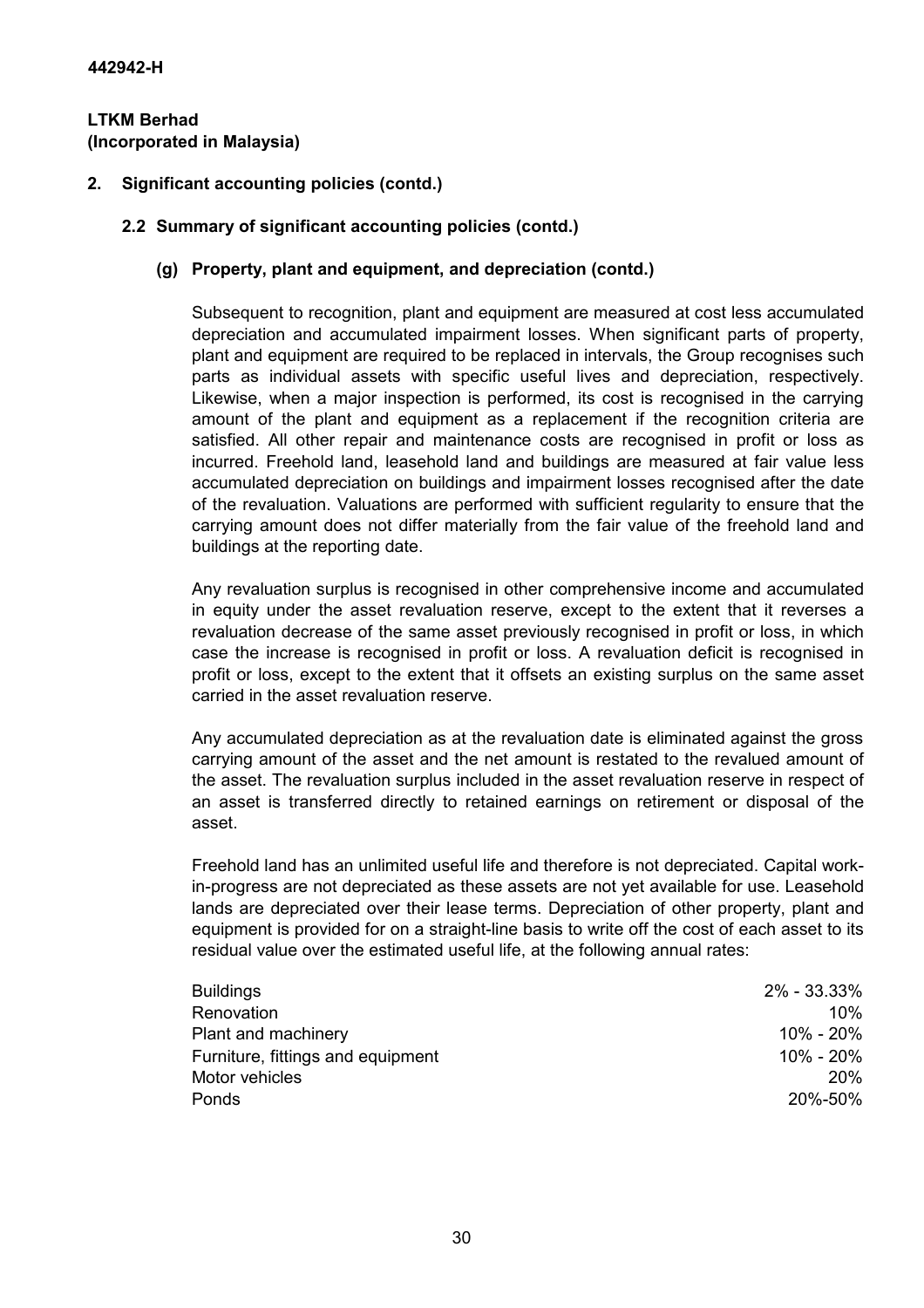# **2. Significant accounting policies (contd.)**

#### **2.2 Summary of significant accounting policies (contd.)**

## **(g) Property, plant and equipment, and depreciation (contd.)**

The carrying values of property, plant and equipment are reviewed for impairment when events or changes in circumstances indicate that the carrying value may not be recoverable.

The residual value, useful life and depreciation method are reviewed at each financial year-end, and adjusted prospectively, if appropriate.

An item of property, plant and equipment is derecognised upon disposal or when no future economic benefits are expected from its use or disposal. Any gain or loss on derecognition of the asset is included in the profit or loss in the year the asset is derecognised.

#### **(h) Investment properties**

Investment properties are initially measured at cost, including transaction costs. Subsequent to initial recognition, investment properties are measured at fair value which reflects market conditions at the reporting date. Fair value is arrived at by reference to market evidence of transaction prices for similar properties and is performed by registered independent valuers having an appropriate recognised professional qualification and recent experience in the location and category of the properties being valued. Gains or losses arising from changes in the fair values of investment properties are included in profit or loss in the year in which they arise.

A property interest under an operating lease is classified and accounted for as an investment property on a property-by-property basis when the Group holds it to earn rentals or for capital appreciation or both. Any such property interest under an operating lease classified as an investment property is carried at fair value.

Investment properties are derecognised when either they have been disposed of or when the investment property is permanently withdrawn from use and no future economic benefit is expected from its disposal. Any gain or loss on the retirement or disposal of an investment property is recognised in profit or loss in the year of retirement or disposal.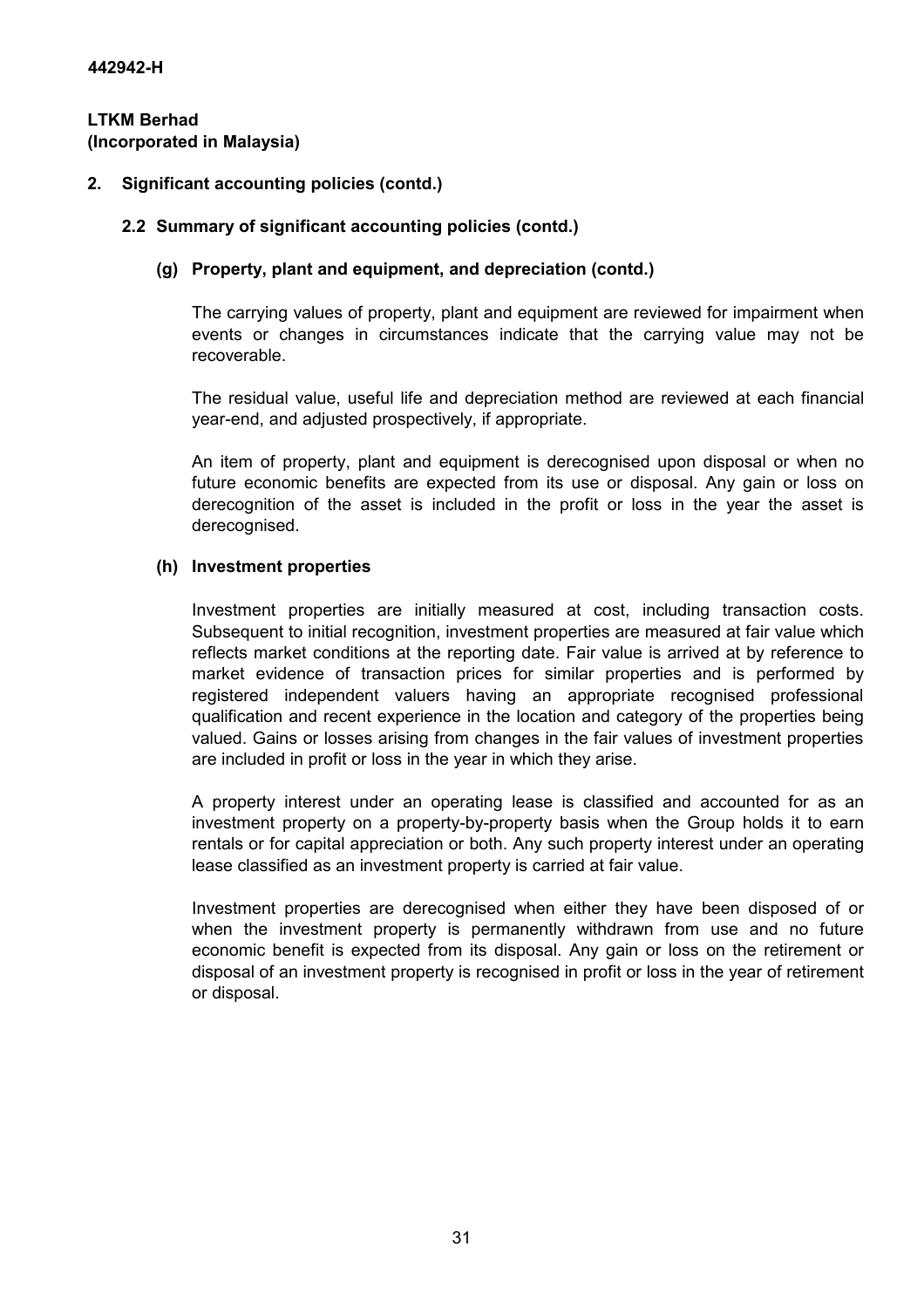# **2. Significant accounting policies (contd.)**

#### **2.2 Summary of significant accounting policies (contd.)**

#### **(h) Investment properties (contd.)**

Transfers are made to or from investment property only when there is a change in use. For a transfer from investment property to owner-occupied property, the deemed cost for subsequent accounting is the fair value at the date of change in use. For a transfer from owner-occupied property to investment property, the property is accounted for in accordance with the accounting policy for property, plant and equipment set out in Note 2.2(g) up to the date of change in use.

## **(i) Land held for property development and property development costs**

## **(i) Land held for property development**

Land held for property development consists of land where no development activities have been carried out or where development activities are not expected to be completed within the normal operating cycle. Such land is classified within non-current assets and is stated at cost less any accumulated impairment losses.

Land held for property development is reclassified as property development costs at the point when development activities have commenced and where it can be demonstrated that the development activities can be completed within the normal operating cycle.

#### **(ii) Property development costs**

Property development costs comprise all costs that are directly attributable to development activities or that can be allocated on a reasonable basis to such activities.

When the financial outcome of a development activity can be reliably estimated, property development revenue and expenses are recognised in profit or loss by using the stage of completion method. The stage of completion is determined by the proportion that property development costs incurred for work performed to date bear to the estimated total property development costs.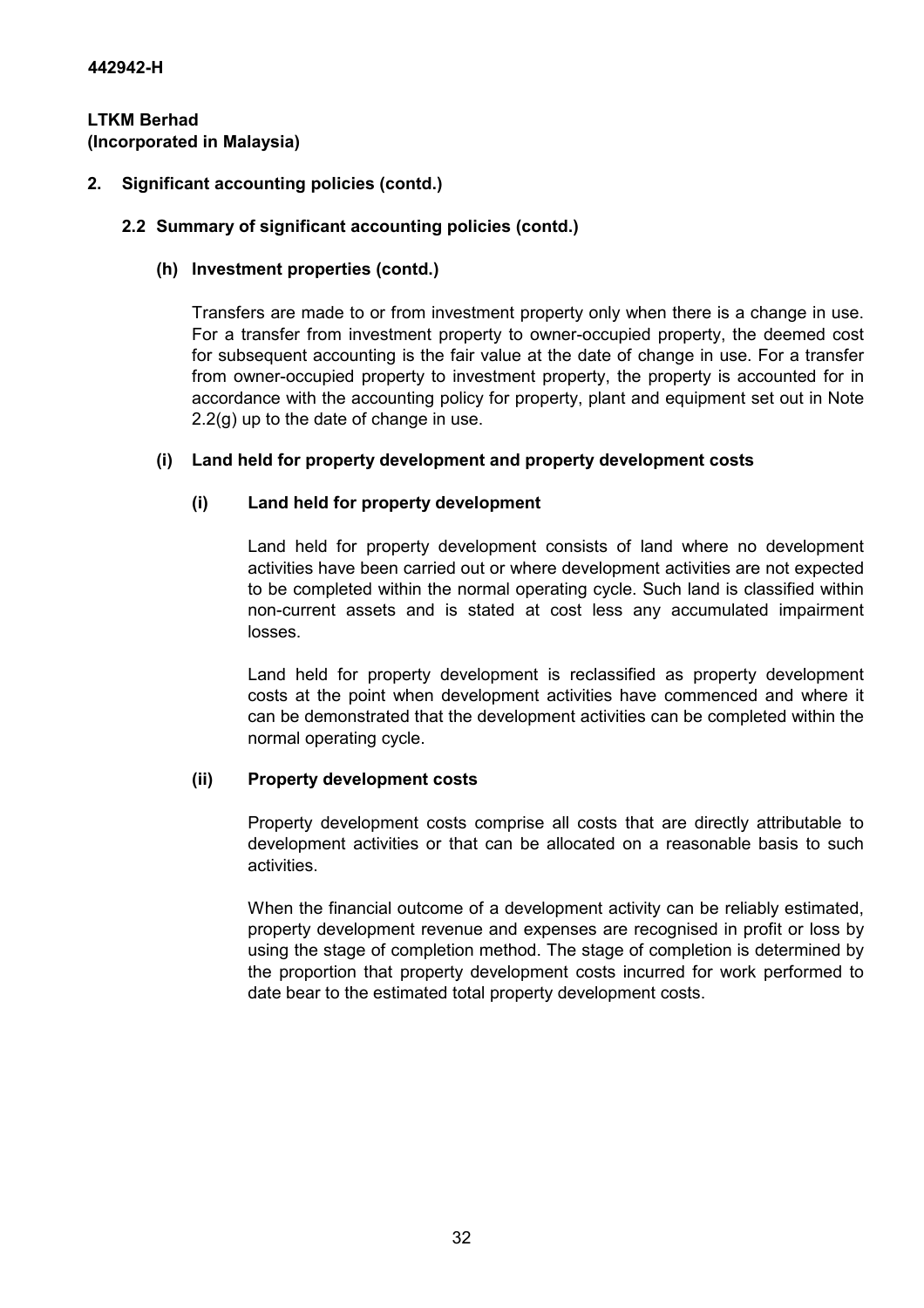# **2. Significant accounting policies (contd.)**

## **2.2 Summary of significant accounting policies (contd.)**

## **(i) Land held for property development and property development costs (contd.)**

#### **(ii) Property development costs (contd.)**

Where the financial outcome of a development activity cannot be reliably estimated, property development revenue is recognised only to the extent of property development costs incurred that is probable will be recoverable, and property development costs on properties sold are recognised as an expense in the period in which they are incurred.

Any expected loss on a development project, including costs to be incurred over the defects liability period, is recognised as an expense immediately.

Property development costs not recognised as an expense are recognised as an asset, which is measured at the lower of cost and net realisable value.

The excess of revenue recognised in the profit or loss over billings to purchasers is classified as accrued billings within trade receivables and the excess of billings to purchasers over revenue recognised in profit or loss is classified as progress billings within trade payables.

#### **(j) Leases**

#### **(i) As lessee**

Finance leases, which transfer to the Group substantially all the risks and rewards incidental to ownership of the leased item, are capitalised at the inception of the lease at the fair value of the leased asset or, if lower, at the present value of the minimum lease payments. Any initial direct costs are also added to the amount capitalised. Lease payments are apportioned between the finance charges and reduction of the lease liability so as to achieve a constant rate of interest on the remaining balance of the liability. Finance charges are charged to profit or loss. Contingent rents, if any, are charged as expenses in the periods in which they are incurred.

Leased assets are depreciated over the estimated useful life of the asset. However, if there is no reasonable certainty that the Group will obtain ownership by the end of the lease term, the asset is depreciated over the shorter of the estimated useful life and the lease term.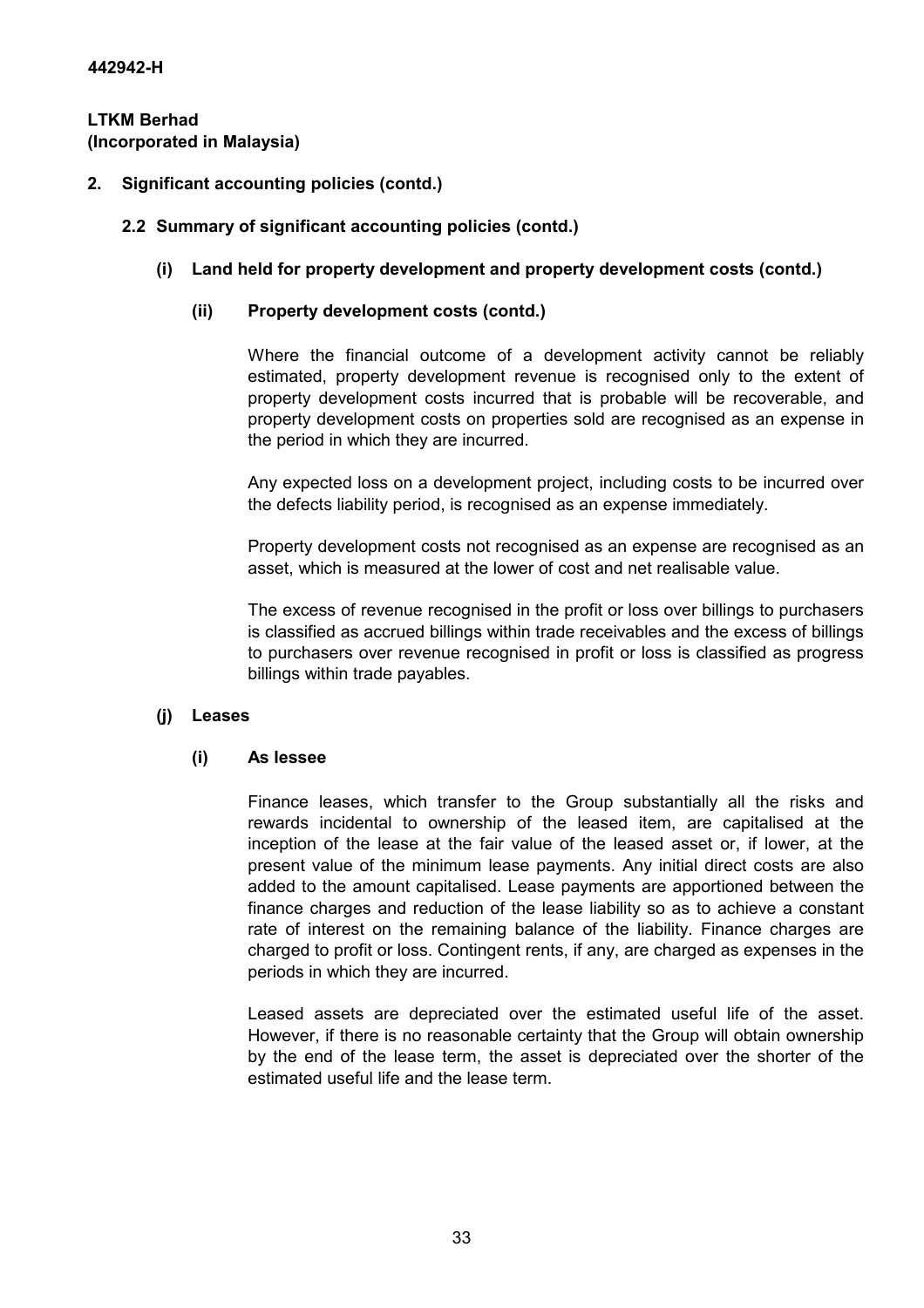# **2. Significant accounting policies (contd.)**

# **2.2 Summary of significant accounting policies (contd.)**

# **(j) Leases (contd.)**

## **(i) As lessee (contd.)**

Operating lease payments are recognised as an expense in profit or loss on a straight-line basis over the lease term. The aggregate benefit of incentives provided by the lessor is recognised as a reduction of rental expense over the lease term on a straight-line basis.

#### **(ii) As lessor**

Leases where the Group retains substantially all the risks and rewards of ownership of the asset are classified as operating leases. Initial direct costs incurred in negotiating an operating lease are added to the carrying amount of the leased asset and recognised over the lease term on the same bases as rental income. The accounting policy for rental income is set out in Note  $2.2(d)(v)$ .

## **(k) Financial assets**

Financial assets are recognised in the statements of financial position when, and only when, the Group and the Company become a party to the contractual provisions of the financial instrument.

When financial assets are recognised initially, they are measured at fair value, plus, in the case of financial assets not at fair value through profit or loss, directly attributable transaction costs.

The Group and the Company determine the classification of their financial assets at initial recognition, and the categories include financial assets at fair value through profit or loss, loans and receivables, held-to-maturity investments and available-for-sale financial assets.

# **(i) Financial assets at fair value through profit or loss**

Financial assets are classified as financial assets at fair value through profit or loss if they are held for trading or are designated as such upon initial recognition. Financial assets held for trading are derivatives (including separated embedded derivatives) or financial assets acquired principally for the purpose of selling in the near term.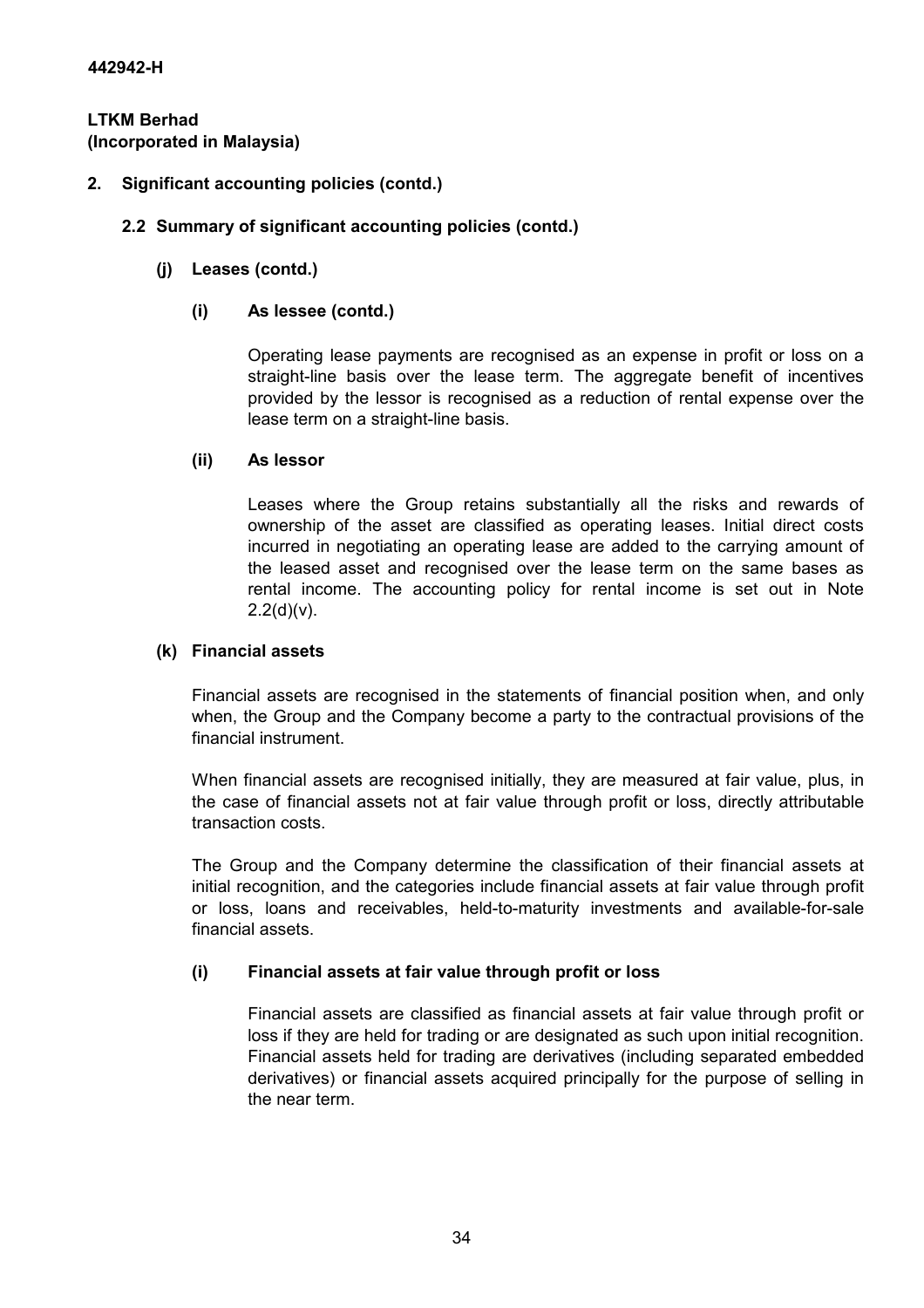# **2. Significant accounting policies (contd.)**

#### **2.2 Summary of significant accounting policies (contd.)**

#### **(k) Financial assets (contd.)**

#### **(i) Financial assets at fair value through profit or loss (contd.)**

Subsequent to initial recognition, financial assets at fair value through profit or loss are measured at fair value. Any gains or losses arising from changes in fair value are recognised in profit or loss. Net gains or net losses on financial assets at fair value through profit or loss do not include exchange differences, interest and dividend income. Exchange differences, interest and dividend income on financial assets at fair value through profit or loss are recognised separately in profit or loss as part of other losses or other income.

Financial assets at fair value through profit or loss could be presented as current or non-current. Financial assets that is held primarily for trading purposes are presented as current whereas financial assets that is not held primarily for trading purposes are presented as current or non-current based on the settlement date.

#### **(ii) Loans and receivables**

Financial assets with fixed or determinable payments that are not quoted in an active market are classified as loans and receivables.

Subsequent to initial recognition, loans and receivables are measured at amortised cost using the effective interest method. Gains and losses are recognised in profit or loss when the loans and receivables are derecognised or impaired, and through the amortisation process.

Loans and receivables are classified as current assets, except for those having maturity dates later than 12 months after the reporting date which are classified as non-current.

#### **(iii) Held-to-maturity investments**

Financial assets with fixed or determinable payments and fixed maturity are classified as held-to-maturity when the Group has the positive intention and ability to hold the investment to maturity.

The Group and the Company have not designated any financial assets as heldto-maturity investments.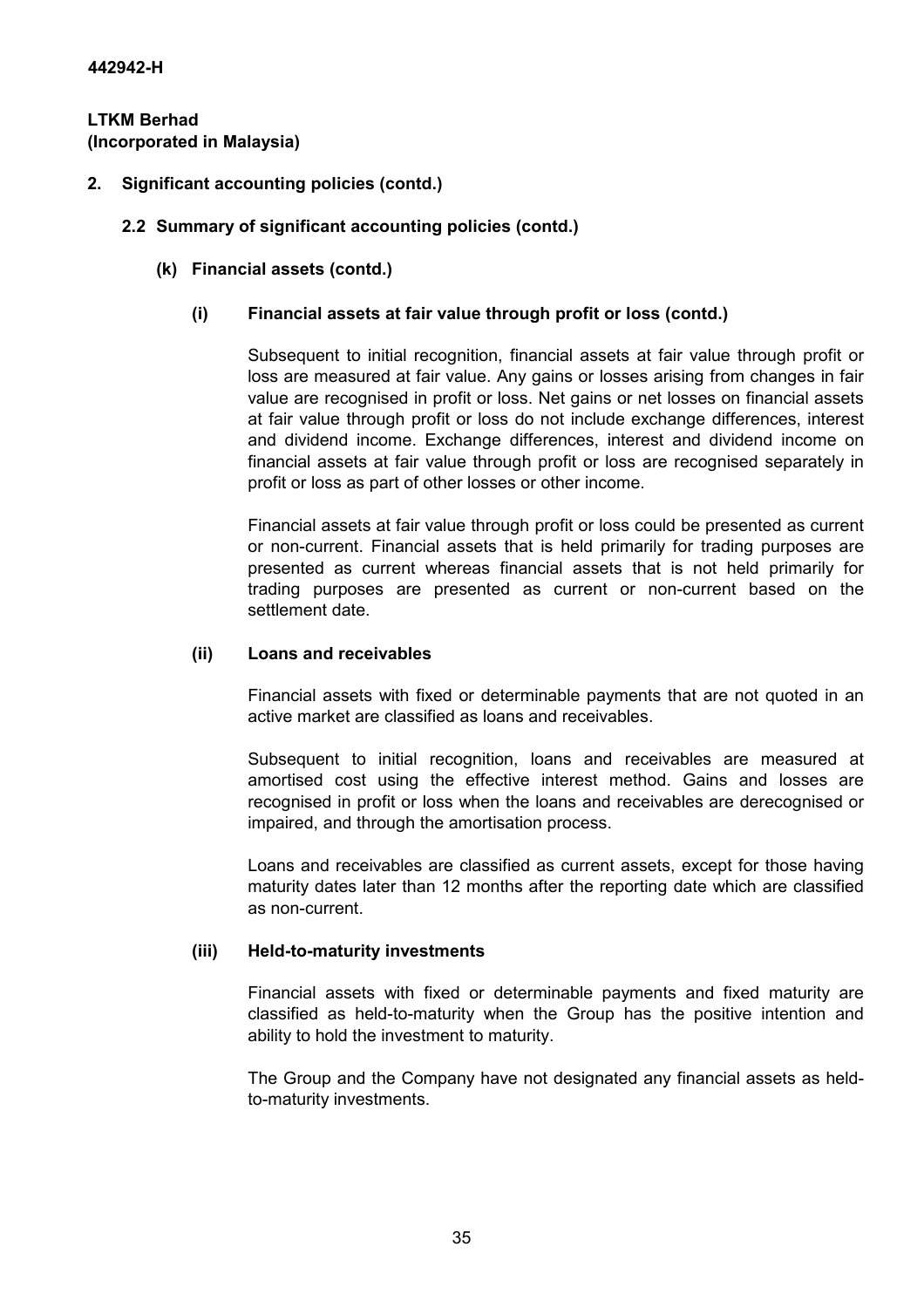## **2. Significant accounting policies (contd.)**

## **2.2 Summary of significant accounting policies (contd.)**

## **(k) Financial assets (contd.)**

### **(iii) Held-to-maturity investments (contd.)**

Subsequent to initial recognition, held-to-maturity investments are measured at amortised cost using the effective interest method. Gains and losses are recognised in profit or loss when the held-to-maturity investments are derecognised or impaired, and through the amortisation process.

Held-to-maturity investments are classified as non-current assets, except for those having maturity within 12 months after the reporting date which are classified as current.

## **(iv) Available-for-sale financial assets**

Available-for-sale financial assets are financial assets that are designated as available for sale or are not classified in any of the three preceding categories.

The Group and the Company have not designated any financial assets as available-for-sale financial assets.

After initial recognition, available-for-sale financial assets are measured at fair value. Any gains or losses from changes in fair value of the financial assets are recognised in other comprehensive income, except that impairment losses, foreign exchange gains and losses on monetary instruments and interest calculated using the effective interest method are recognised in profit or loss. The cumulative gain or loss previously recognised in other comprehensive income is reclassified from equity to profit or loss as a reclassification adjustment when the financial asset is derecognised. Interest income calculated using the effective interest method is recognised in profit or loss. Dividends on an availablefor-sale equity instrument are recognised in profit or loss when the Group and the Company's right to receive payment is established.

Investments in equity instruments whose fair value cannot be reliably measured are measured at cost less impairment loss.

Available-for-sale financial assets are classified as non-current assets unless they are expected to be realised within 12 months after the reporting date.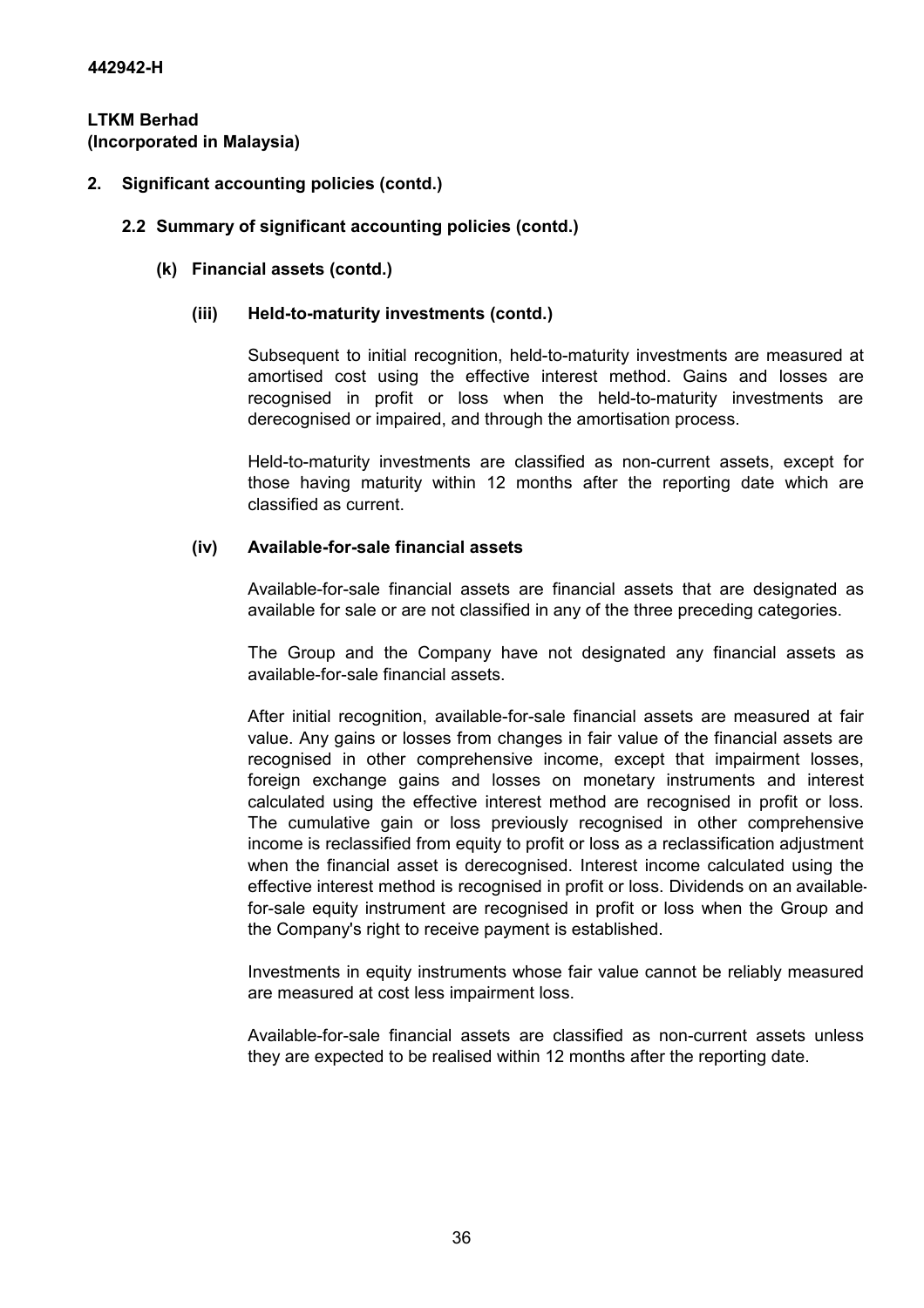## **2. Significant accounting policies (contd.)**

## **2.2 Summary of significant accounting policies (contd.)**

## **(k) Financial assets (contd.)**

A financial asset is derecognised when the contractual right to receive cash flows from the asset has expired. On derecognition of a financial asset in its entirety, the difference between the carrying amount and the sum of the consideration received and any cumulative gain or loss that had been recognised in other comprehensive income is recognised in profit or loss.

Regular way purchases or sales are purchases or sales of financial assets that require delivery of assets within the period generally established by regulation or convention in the marketplace concerned. All regular way purchases and sales of financial assets are recognised or derecognised on the trade date i.e., the date that the Group and the Company commit to purchase or sell the asset.

## **(l) Impairment of financial assets**

The Group and the Company assess at each reporting date whether there is any objective evidence that a financial asset is impaired.

#### **(i) Trade and other receivables and other financial assets carried at amortised cost**

To determine whether there is objective evidence that an impairment loss on financial assets has been incurred, the Group and the Company consider factors such as the probability of insolvency or significant financial difficulties of the debtor and default or significant delay in payments. For certain categories of financial assets, such as trade receivables, assets that are assessed not to be impaired individually are subsequently assessed for impairment on a collective basis based on similar risk characteristics. Objective evidence of impairment for a portfolio of receivables could include the Group's and the Company's past experience of collecting payments, an increase in the number of delayed payments in the portfolio past the average credit period and observable changes in national or local economic conditions that correlate with default on receivables.

If any such evidence exists, the amount of impairment loss is measured as the difference between the asset's carrying amount and the present value of estimated future cash flows discounted at the financial asset's original effective interest rate. The impairment loss is recognised in profit or loss.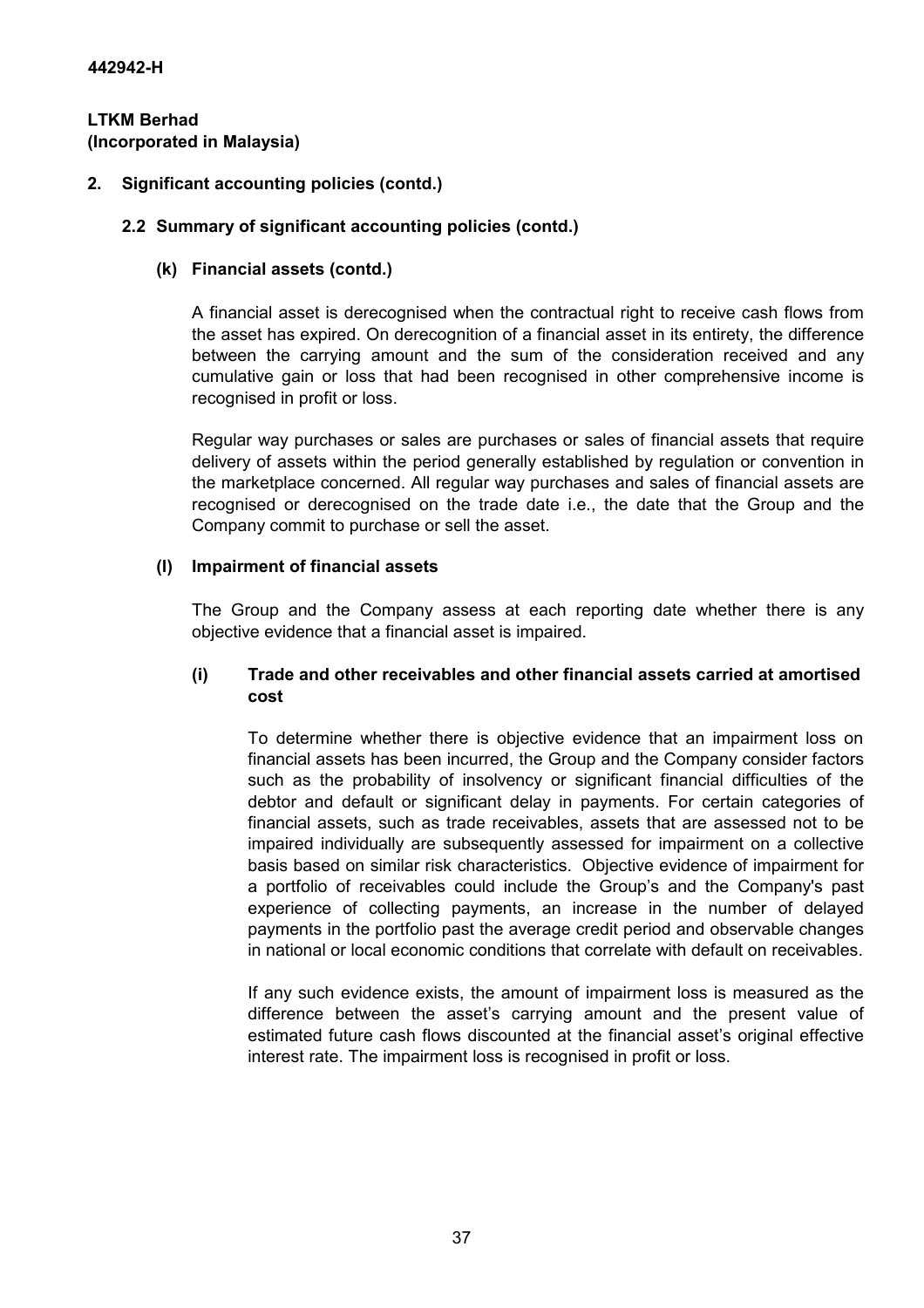## **2. Significant accounting policies (contd.)**

## **2.2 Summary of significant accounting policies (contd.)**

## **(l) Impairment of financial assets (contd.)**

#### **(i) Trade and other receivables and other financial assets carried at amortised cost (contd.)**

The carrying amount of the financial asset is reduced by the impairment loss directly for all financial assets with the exception of trade receivables, where the carrying amount is reduced through the use of an allowance account. When a trade receivable becomes uncollectible, it is written off against the allowance account.

If in a subsequent period, the amount of the impairment loss decreases and the decrease can be related objectively to an event occurring after the impairment was recognised, the previously recognised impairment loss is reversed to the extent that the carrying amount of the asset does not exceed its amortised cost at the reversal date. The amount of reversal is recognised in profit or loss.

## **(ii) Unquoted equity securities carried at cost**

If there is objective evidence (such as significant adverse changes in the business environment where the issuer operates, probability of insolvency or significant financial difficulties of the issuer) that an impairment loss on financial assets carried at cost has been incurred, the amount of the loss is measured as the difference between the asset's carrying amount and the present value of estimated future cash flows discounted at the current market rate of return for a similar financial asset. Such impairment losses are not reversed in subsequent periods.

## **(iii) Available-for-sale financial assets**

Significant or prolonged decline in fair value below cost, significant financial difficulties of the issuer or obligor, and the disappearance of an active trading market are considerations to determine whether there is objective evidence that investment securities classified as available-for-sale financial assets are impaired.

If an available-for-sale financial asset is impaired, an amount comprising the difference between its cost (net of any principal payment and amortisation) and its current fair value, less any impairment loss previously recognised in profit or loss, is transferred from equity to profit or loss.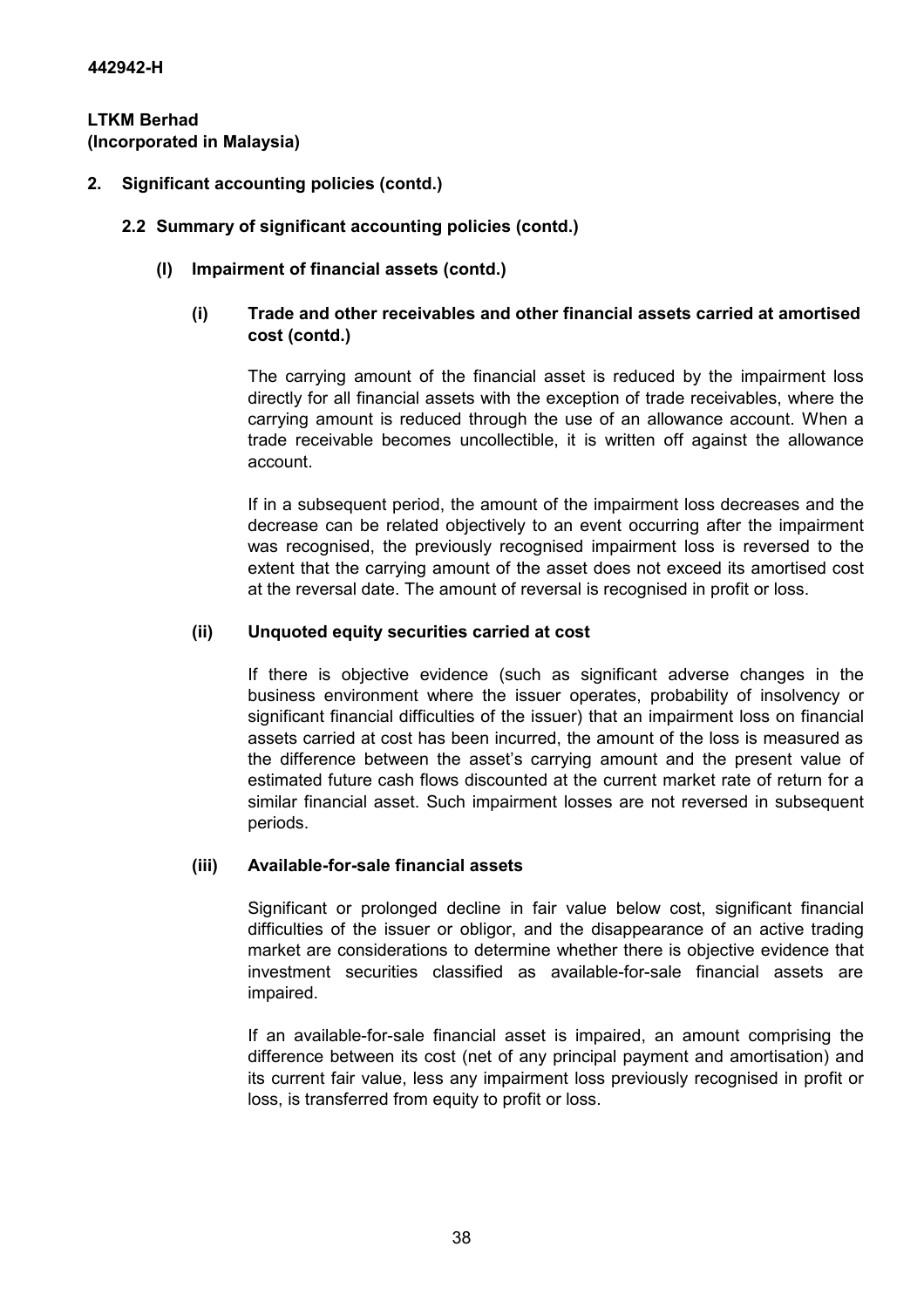## **2. Significant accounting policies (contd.)**

## **2.2 Summary of significant accounting policies (contd.)**

## **(l) Impairment of financial assets (contd.)**

## **(iii) Available-for-sale financial assets (contd.)**

Impairment losses on available-for-sale equity investments are not reversed in profit or loss in the subsequent periods. Increase in fair value, if any, subsequent to impairment loss is recognised in other comprehensive income. For availablefor-sale debt investments, impairment losses are subsequently reversed in profit or loss if an increase in the fair value of the investment can be objectively related to an event occurring after the recognition of the impairment loss in profit or loss.

### **(m) Biological assets**

### **(i) Pre-cropping expenditure - oil palm (non-current)**

Pre-cropping expenditure comprises expenses incurred from land clearing to the point of maturity. Such expenditure is capitalised and is amortised at maturity of crop at a rate of 5% per annum, which is deemed as the useful economic life of the crop.

### **(ii) Livestock (current)**

Livestock cost includes the original cost of bringing the inventories to its present location and condition.

### **(n) Inventories**

Costs incurred in bringing the inventories to their present location and condition are accounted for as follows:

### **(i) Consumable goods - livestock feed, fuel and other raw materials**

Consumable goods are stated at purchase costs on the weighted average basis.

### **(ii) Produce inventories - eggs and organic fertilisers**

Produce inventories are stated at the lower of cost and net realisable value on the weighted average basis. The cost of eggs and organic fertilisers comprise costs of direct materials and labour, and a proportion of manufacturing overheads based on normal operating capacity. These costs are assigned on the weighted average basis.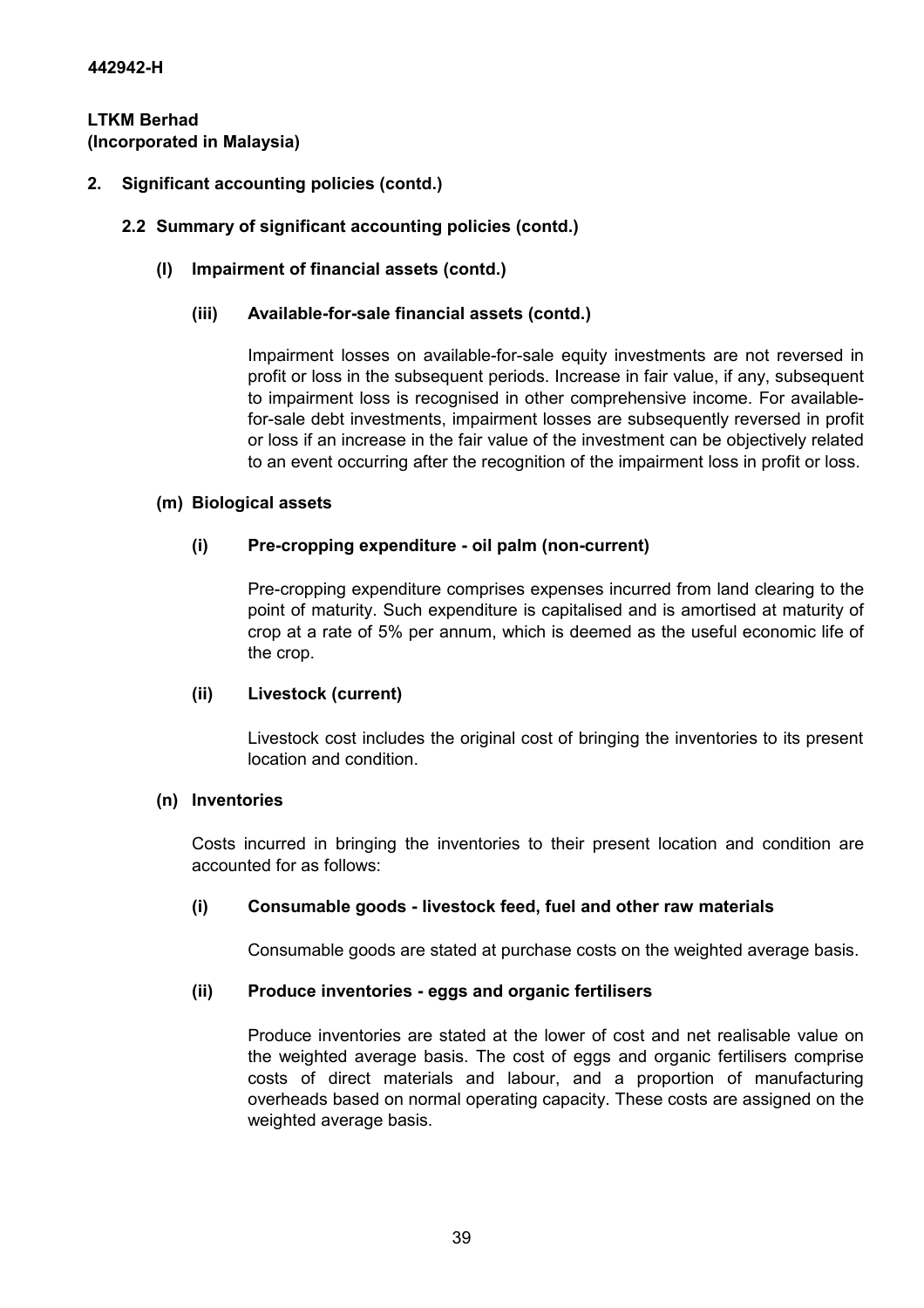## **2. Significant accounting policies (contd.)**

## **2.2 Summary of significant accounting policies (contd.)**

### **(n) Inventories (contd.)**

Net realisable value is the estimated selling price in the ordinary course of business less estimated costs of completion and the estimated costs necessary to make the sale.

## **(o) Cash and cash equivalents**

Cash and cash equivalents comprise cash at bank and on hand, demand deposits, and short-term, highly liquid investments that are readily convertible to known amount of cash and which are subject to an insignificant risk of changes in value. These also include bank overdraft that form an integral part of the Group's cash management.

### **(p) Provisions**

Provisions are recognised when the Group has a present obligation (legal or constructive) as a result of a past event, it is probable that an outflow of economic resources will be required to settle the obligation and the amount of the obligation can be estimated reliably.

Provisions are reviewed at each reporting date and adjusted to reflect the current best estimate. If it is no longer probable that an outflow of economic resources will be required to settle the obligation, the provision is reversed. If the effect of the time value of money is material, provisions are discounted using a current pre tax rate that reflects, where appropriate, the risks specific to the liability. When discounting is used, the increase in the provision due to the passage of time is recognised as a finance cost.

### **(q) Financial liabilities**

Financial liabilities are classified according to the substance of the contractual arrangements entered into and the definitions of a financial liability.

Financial liabilities, within the scope of FRS 139, are recognised in the statement of financial position when, and only when, the Group and the Company become a party to the contractual provisions of the financial instrument. Financial liabilities are classified as either financial liabilities at fair value through profit or loss or other financial liabilities.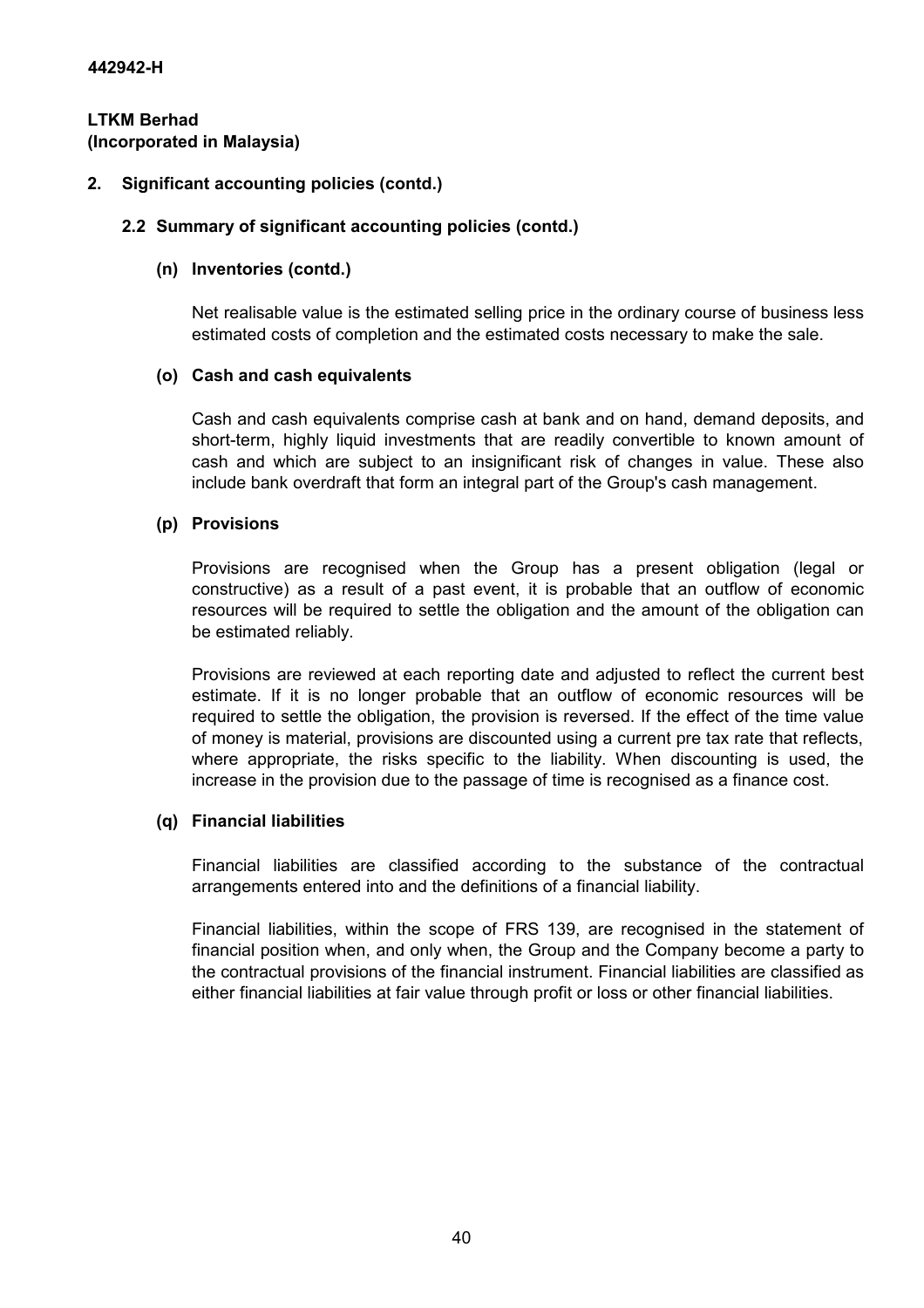## **2. Significant accounting policies (contd.)**

## **2.2 Summary of significant accounting policies (contd.)**

## **(q) Financial liabilities (contd.)**

## **(i) Financial liabilities at fair value through profit or loss (contd.)**

Financial liabilities at fair value through profit or loss include financial liabilities held for trading and financial liabilities designated upon initial recognition as at fair value through profit or loss.

Financial liabilities held for trading include derivatives entered into by the Group and the Company that do not meet the hedge accounting criteria. Derivative liabilities are initially measured at fair value and subsequently stated at fair value, with any resultant gains or losses recognised in profit or loss. Net gains or losses on derivatives include exchange differences.

The Group and the Company have not designated any financial liabilities as at fair value through profit or loss.

### **(ii) Other financial liabilities**

The Group's and the Company's other financial liabilities include trade payables, other payables and loans and borrowings.

Trade and other payables are recognised initially at fair value plus directly attributable transaction costs and subsequently measured at amortised cost using the effective interest method.

Loans and borrowings are recognised initially at fair value, net of transaction costs incurred, and subsequently measured at amortised cost using the effective interest method. Borrowings are classified as current liabilities unless the group has an unconditional right to defer settlement of the liability for at least 12 months after the reporting date.

For other financial liabilities, gains and losses are recognised in profit or loss when the liabilities are derecognised, and through the amortisation process.

A financial liability is derecognised when the obligation under the liability is extinguished. When an existing financial liability is replaced by another from the same lender on substantially different terms, or the terms of an existing liability are substantially modified, such an exchange or modification is treated as a derecognition of the original liability and the recognition of a new liability, and the difference in the respective carrying amounts is recognised in profit or loss.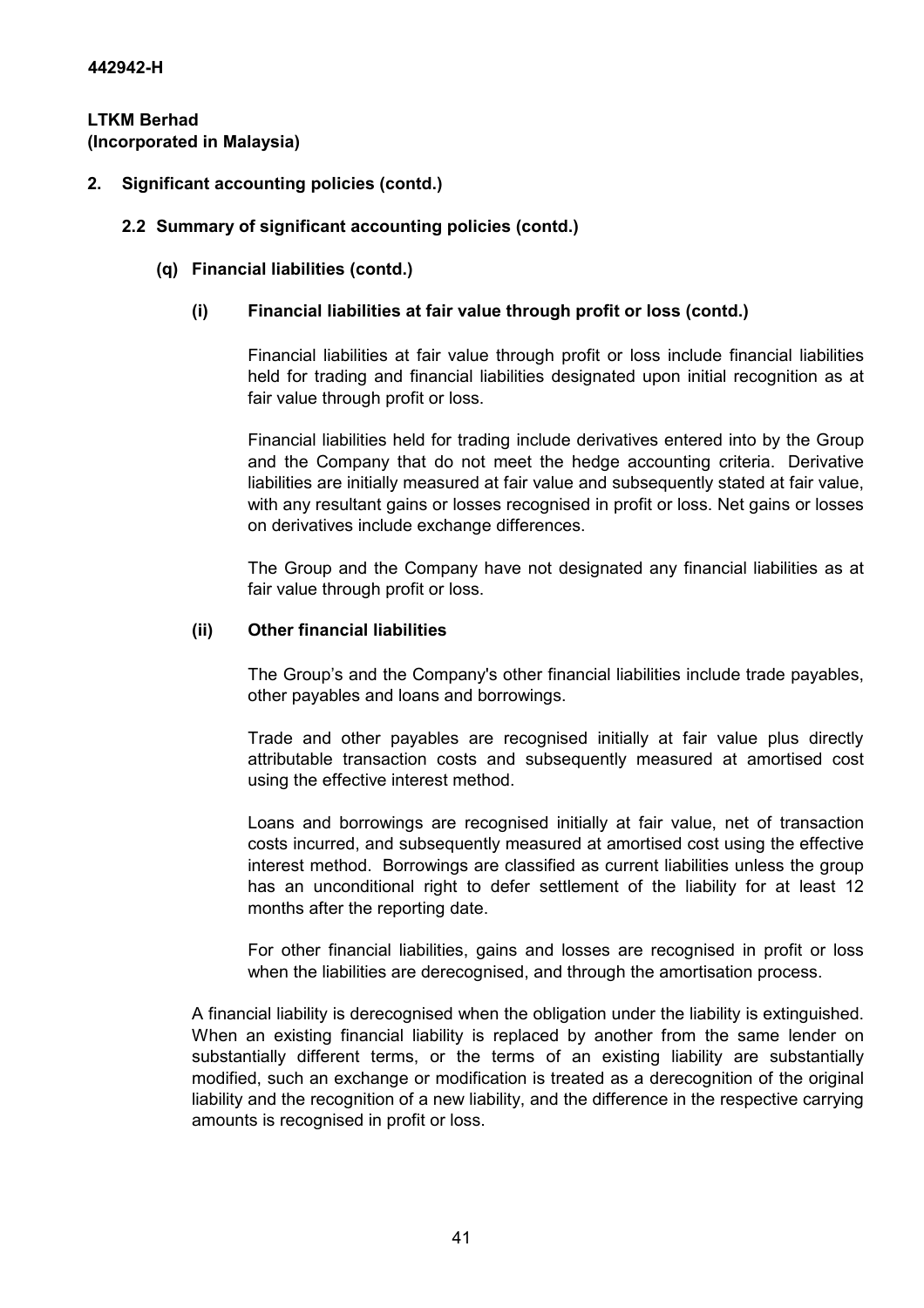## **2. Significant accounting policies (contd.)**

## **2.2 Summary of significant accounting policies (contd.)**

## **(r) Redeemable non-cumulative convertible preference shares ("RNCCPS")**

RNCCPS s are classified as equity instruments because:

- The registered holders of the RNCCPS have the option at any time after the date of issuance to convert all or any of the RNCCPS held into new ordinary shares in the share capital of the issuer at the conversion price as stipulated below.
- The conversion price is one ordinary share of RM1.00 each for every hundred RNCCPS. Such new ordinary shares shall, upon allotment and issue, rank pari passu in all respects with existing ordinary shares at the date of conversion allotment and issue of the new ordinary shares.
- The issuer shall have the right, at any time, to elect to redeem the whole or part of the RNCCPS, by giving seven (7) days notice in writing of its intention, and fixing the time and place for the redemption and surrender of the RNCCPS to be redeemed.
- Each RNCCPS shall confer on the holder thereof, the rights to receive a noncumulative dividend, to the extent that there are sufficient net profit after tax, retained profits and distributable reserves as at the date of declaration, at a rate to be determined and declared by the issuer.

## **(s) Employee benefits**

## **(i) Defined contribution plans**

The Group participates in the national pension scheme as defined by the laws of the country in which it operates. The Group makes contributions to the Employee Provident Fund in Malaysia, a defined contribution pension scheme. Contributions to the defined contribution pension scheme are recognised as an expense in the period in which the related service is performed.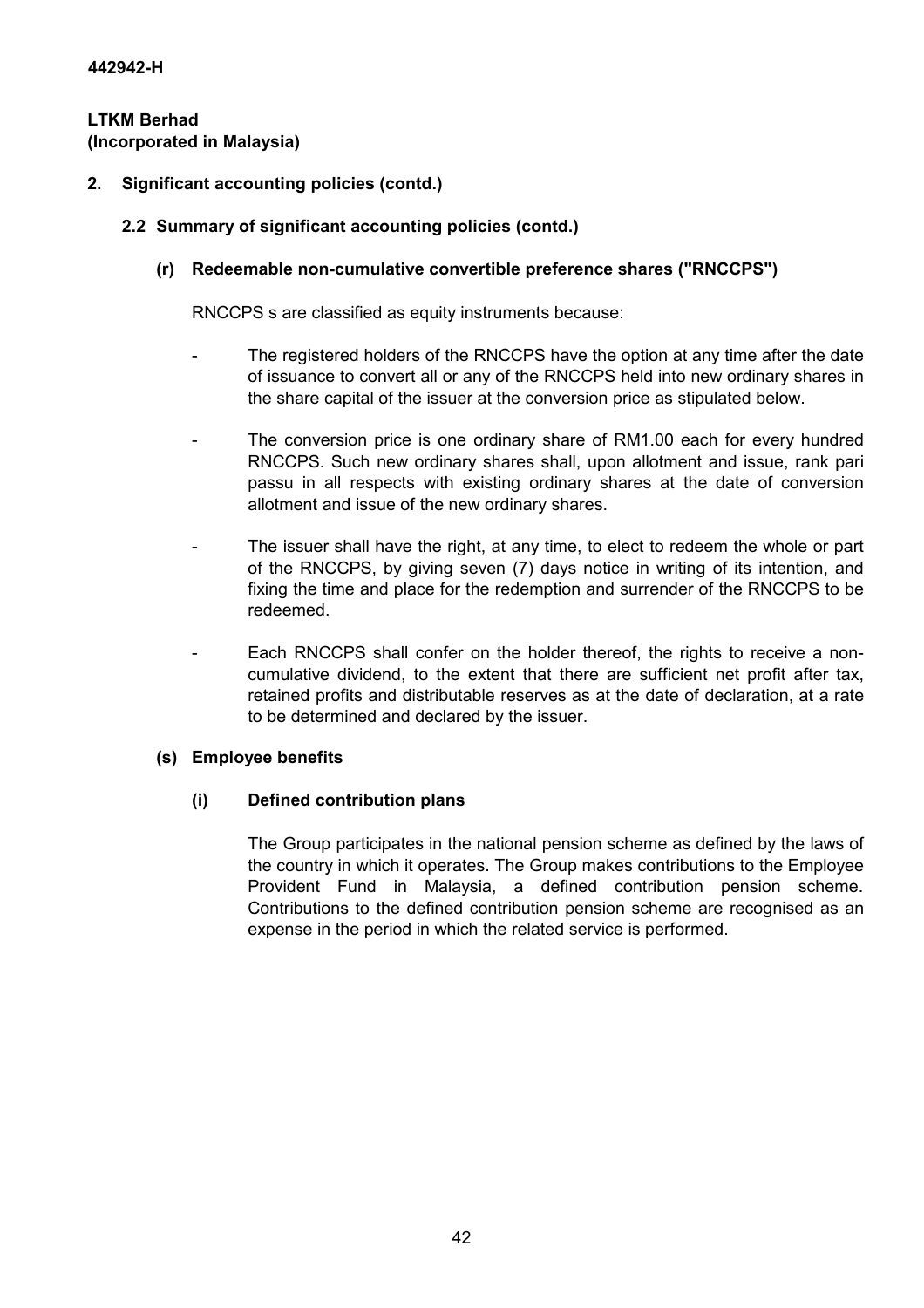**2. Significant accounting policies (contd.)**

## **2.2 Summary of significant accounting policies (contd.)**

**(s) Employee benefits (contd.)**

## **(ii) Employee share option plans**

The LTKM Berhad Employees Share Options Scheme ("ESOS"), an equitysettled, share-based compensation plan, allows the Group's employees to acquire ordinary shares of the Company. The total fair value of share options granted to employees is recognised as an employee cost with a corresponding increase in the share option reserve within equity over the vesting period and taking into account the probability that the options will vest. The fair value of share options is measured at grant date, taking into account, if any, the market vesting conditions upon which the options were granted but excluding the impact of any non-market vesting conditions. Non-market vesting conditions are included in assumptions about the number of options that are expected to become exercisable on vesting date.

The proceeds received net of any directly attributable transaction costs are credited to equity when the options are exercised.

Prior to 1 April 2006, no compensation expense was recognised in income statement for share options granted. The Group and the Company recognised an increase in share capital and share premium when the options were exercised. Upon the adoption of FRS 2, the total fair value of share options granted to employees is recognised as an employee cost with a corresponding increase in the share option reserve within equity over the vesting period.

The Group has applied FRS 2 in accordance with its transitional provisions which allow this change in accounting policy to be applied to share options that were granted after 31 December 2004 but had not yet vested on 1 January 2006.

### **(t) Impairment of non-financial assets**

The Group assesses at each reporting date whether there is an indication that an asset may be impaired. If any such indication exists, or when an annual impairment assessment for an asset is required, the Group makes an estimate of the asset's recoverable amount.

An asset's recoverable amount is the higher of an asset's fair value less costs to sell and its value in use. For the purpose of assessing impairment, assets are grouped at the lowest levels for which there are separately identifiable cash flows (cash-generating units ("CGU")).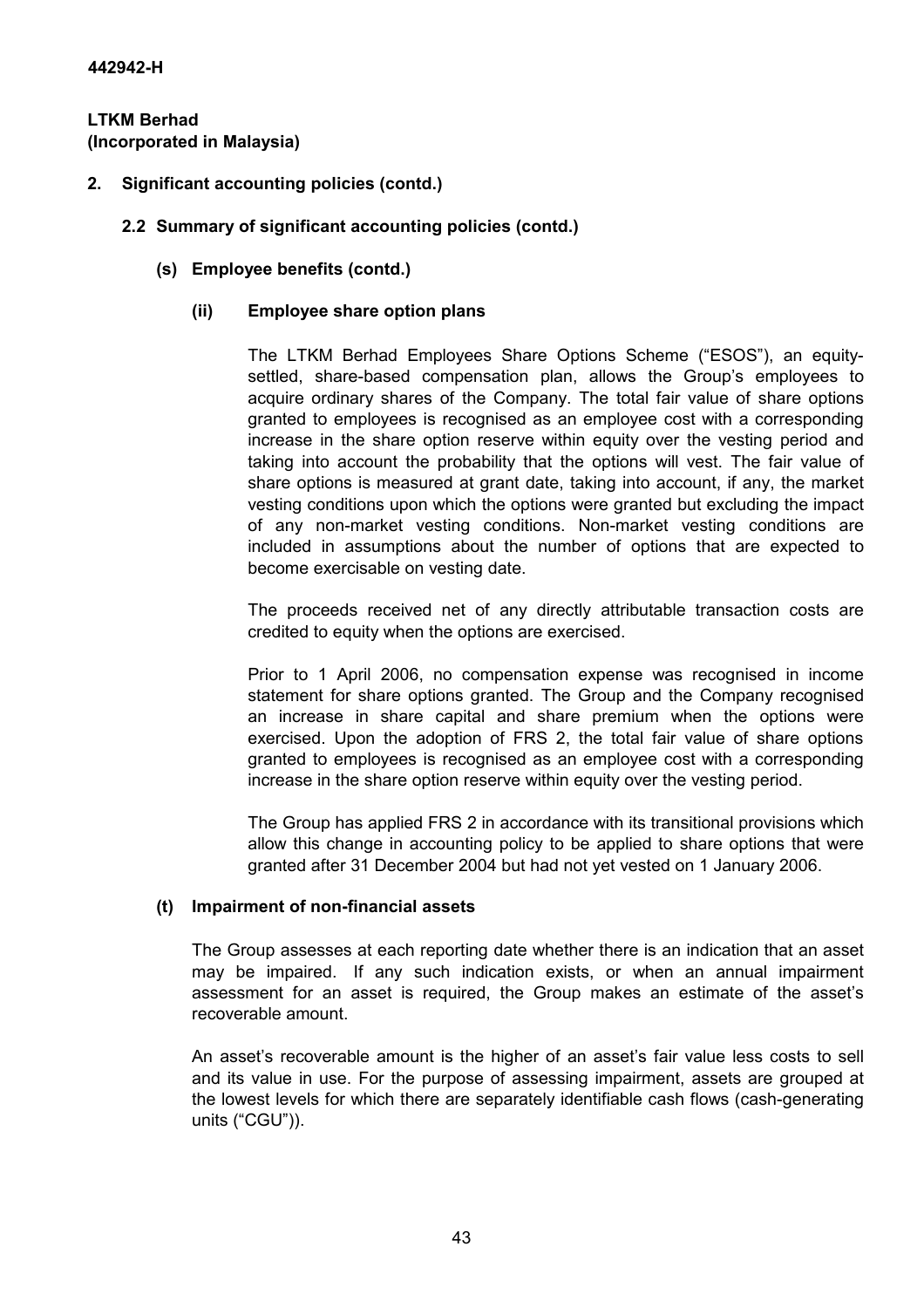## **2. Significant accounting policies (contd.)**

## **2.2 Summary of significant accounting policies (contd.)**

## **(t) Impairment of non-financial assets (contd.)**

In assessing value in use, the estimated future cash flows expected to be generated by the asset are discounted to their present value using a pre-tax discount rate that reflects current market assessments of the time value of money and the risks specific to the asset. Where the carrying amount of an asset exceeds its recoverable amount, the asset is written down to its recoverable amount. Impairment losses recognised in respect of a CGU or groups of CGUs are allocated to reduce the carrying amount of the other assets in the unit or groups of units on a pro-rata basis.

Impairment losses are recognised in profit or loss except for assets that are previously revalued where the revaluation was taken to other comprehensive income. In this case the impairment is also recognised in other comprehensive income up to the amount of any previous revaluation.

An assessment is made at each reporting date as to whether there is any indication that previously recognised impairment losses may no longer exist or may have decreased. A previously recognised impairment loss is reversed only if there has been a change in the estimates used to determine the asset's recoverable amount since the last impairment loss was recognised. If that is the case, the carrying amount of the asset is increased to its recoverable amount. That increase cannot exceed the carrying amount that would have been determined, net of depreciation, had no impairment loss been recognised previously. Such reversal is recognised in profit or loss unless the asset is measured at revalued amount, in which case the reversal is treated as a revaluation increase.

### **(u) Foreign currencies**

## **(i) Functional and presentation currency**

The individual financial statements of each entity in the Group are measured using the currency of the primary economic environment in which the entity operates ("the functional currency"). The consolidated financial statements are presented in Ringgit Malaysia ("RM"), which is also the Company's functional currency.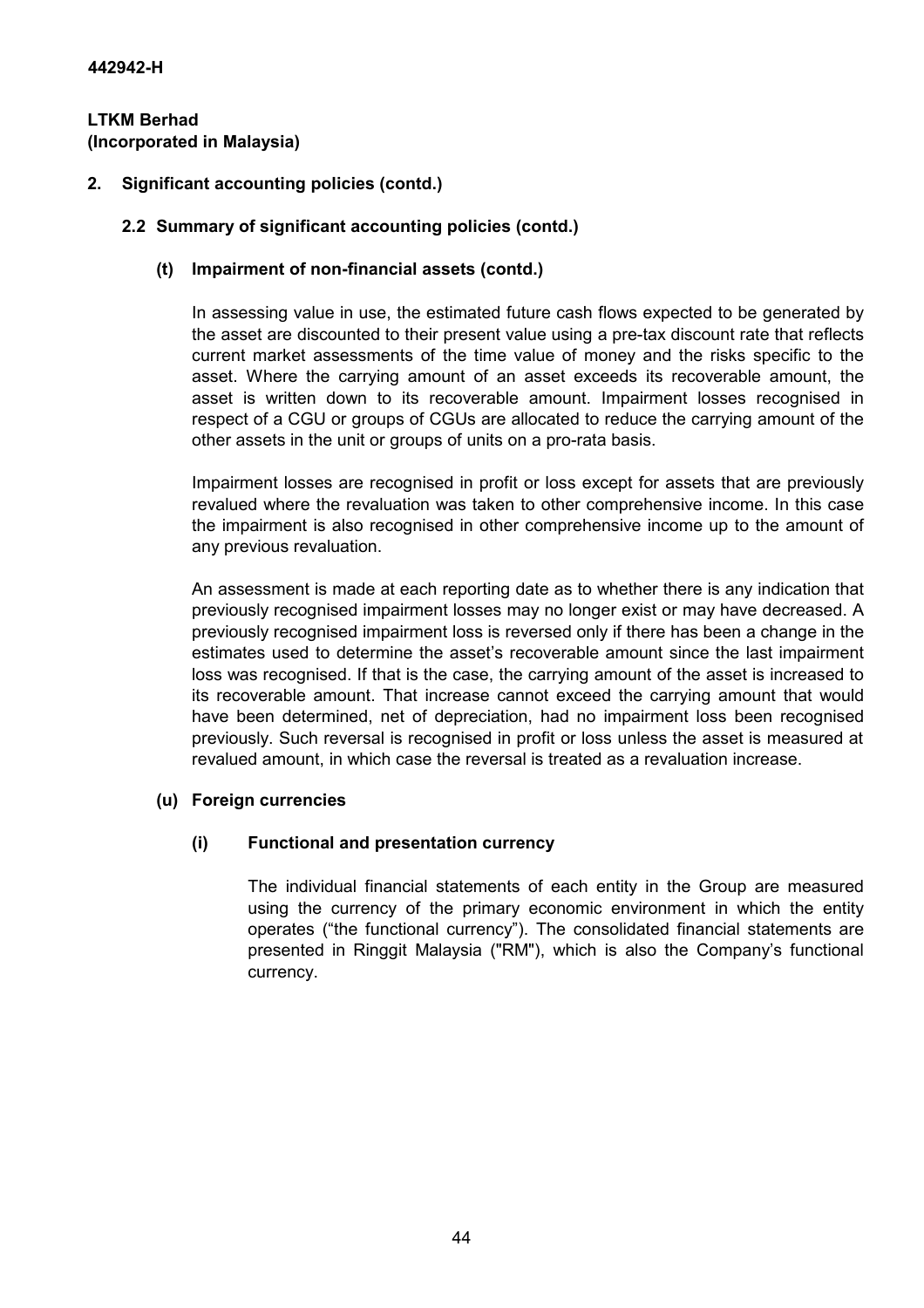## **2. Significant accounting policies (contd.)**

## **2.2 Summary of significant accounting policies (contd.)**

## **(u) Foreign currencies (contd.)**

## **(ii) Foreign currency transactions**

Transactions in foreign currencies are measured in the respective functional currencies of the Company and its subsidiaries and are recorded on initial recognition in the functional currencies at exchange rates approximating those ruling at the transaction dates. Monetary assets and liabilities denominated in foreign currencies are translated at the rate of exchange ruling at the reporting date. Non-monetary items denominated in foreign currencies that are measured at historical cost are translated using the exchange rates as at the dates of the initial transactions. Non-monetary items denominated in foreign currencies measured at fair value are translated using the exchange rates at the date when the fair value was determined.

Exchange differences arising on the settlement of monetary items or on translating monetary items at the reporting date are recognised in profit or loss.

Exchange differences arising on the translation of non-monetary items carried at fair value are included in profit or loss for the period except for the differences arising on the translation of non-monetary items in respect of which gains and losses are recognised directly in equity. Exchange differences arising from such non-monetary items are also recognised directly in equity.

### **(v) Borrowing costs**

Borrowing costs are capitalised as part of the cost of a qualifying asset if they are directly attributable to the acquisition, construction or production of that asset. Capitalisation of borrowing costs commences when the activities to prepare the asset for its intended use or sale are in progress and the expenditures and borrowing costs are incurred. Borrowing costs are capitalised until the assets are substantially completed for their intended use or sale.

All other borrowing costs are recognised in profit or loss in the period they are incurred. Borrowing costs consist of interest and other costs that the Group and the Company incurred in connection with the borrowing of funds.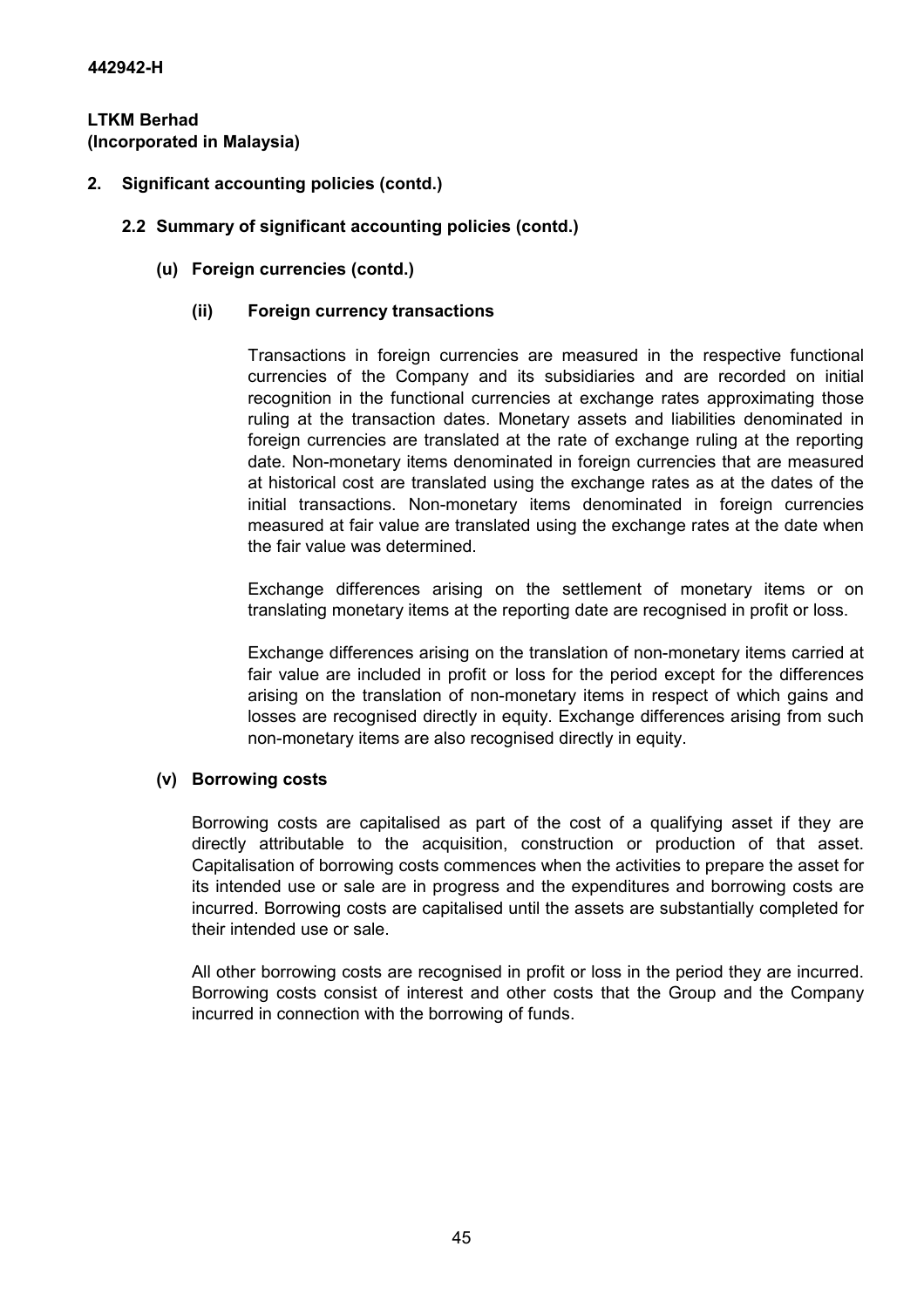## **2. Significant accounting policies (contd.)**

## **2.2 Summary of significant accounting policies (contd.)**

## **(w) Segment reporting**

For management purposes, the Group is organised into operating segments based on their products and services which are independently managed by the respective segment managers responsible for the performance of the respective segments under their charge. The segment managers report directly to the management of the Company who regularly review the segment results in order to allocate resources to the segments and to assess the segment performance. Additional disclosures on each of these segments are shown in Note 34, including the factors used to identify the reportable segments and the measurement basis of segment information.

### **(x) Share capital and share issuance expenses**

An equity instrument is any contract that evidences a residual interest in the assets of the Group and the Company after deducting all of its liabilities. Ordinary shares are equity instruments.

Ordinary shares are recorded at the proceeds received, net of directly attributable incremental transaction costs. Ordinary shares are classified as equity. Dividends on ordinary shares are recognised in equity in the period in which they are declared.

### **(y) Contingencies**

A contingent liability or asset is a possible obligation or asset that arises from past events and whose existence will be confirmed only by the occurrence or non-occurrence of uncertain future event(s) not wholly within the control of the Group.

Contingent liabilities and assets are not recognised in the statements of financial position of the Group.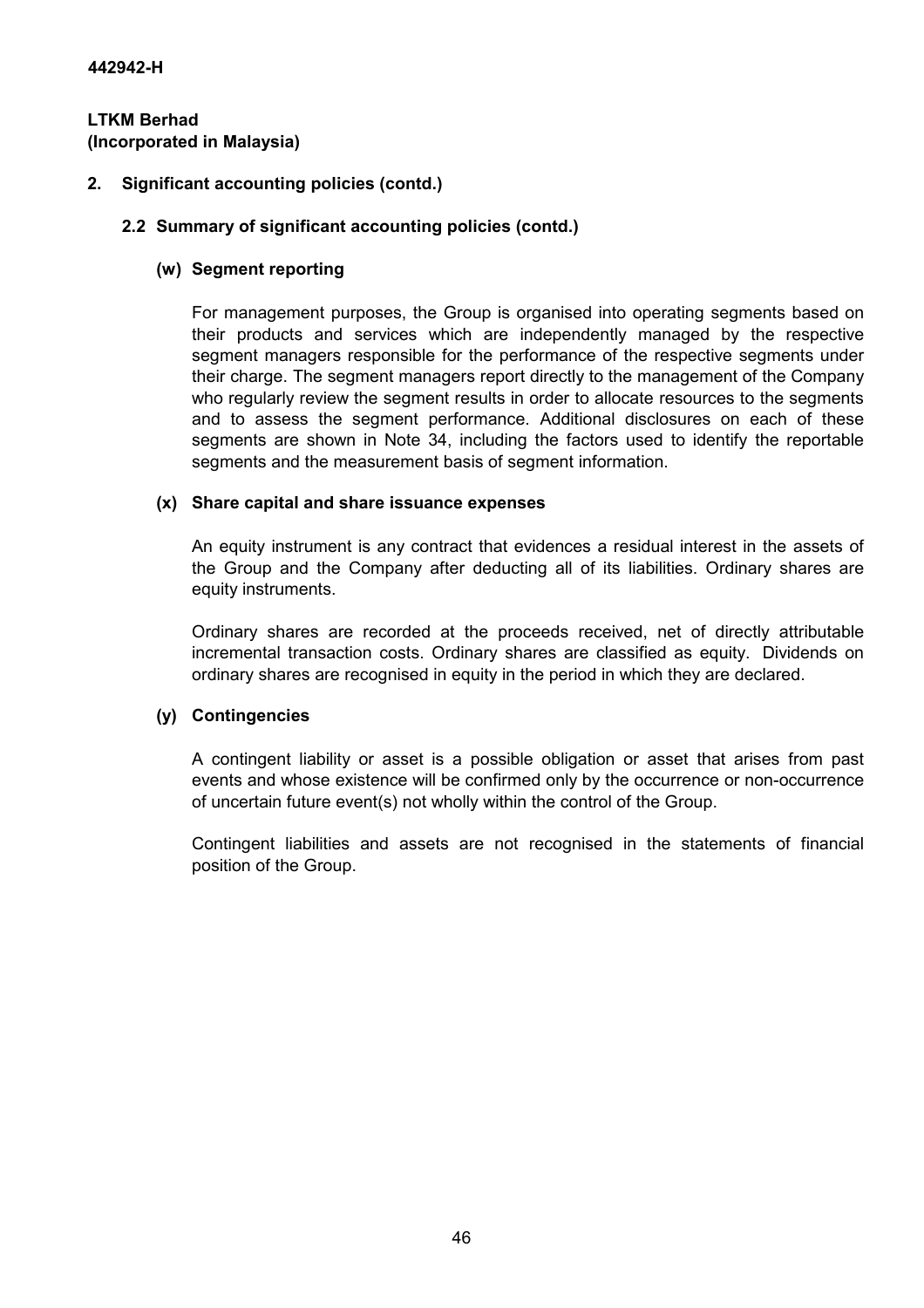## **2. Significant accounting policies (contd.)**

## **2.2 Summary of significant accounting policies (contd.)**

## **(z) Financial guarantees**

A financial guarantee contract is a contract that requires the issuer to make specified payments to reimburse the holder for a loss it incurs because a specified debtor fails to make payment when due.

Financial guarantee contracts are recognised initially as a liability at fair value, net of transaction costs. Subsequent to initial recognition, financial guarantee contracts are recognised as income in profit or loss over the period of the guarantee. If the debtor fails to make payment relating to financial guarantee contract when it is due and the Group, as the issuer, is required to reimburse the holder for the associated loss, the liability is measured at the higher of the best estimate of the expenditure required to settle the present obligation at the reporting date and the amount initially recognised less cumulative amortisation.

## **(aa) Discontinued operation**

A component of the Group is classified as a "discontinued operation" when the criteria to be classified as held for sale have been met or it has been disposed of and such a component represents a separate major line of business or geographical area of operations or is part of a single coordinated major line of business or geographical area of operations. A component is deemed to be held for sale if its carrying amounts will be recovered principally through a sale transaction rather than through continuing use.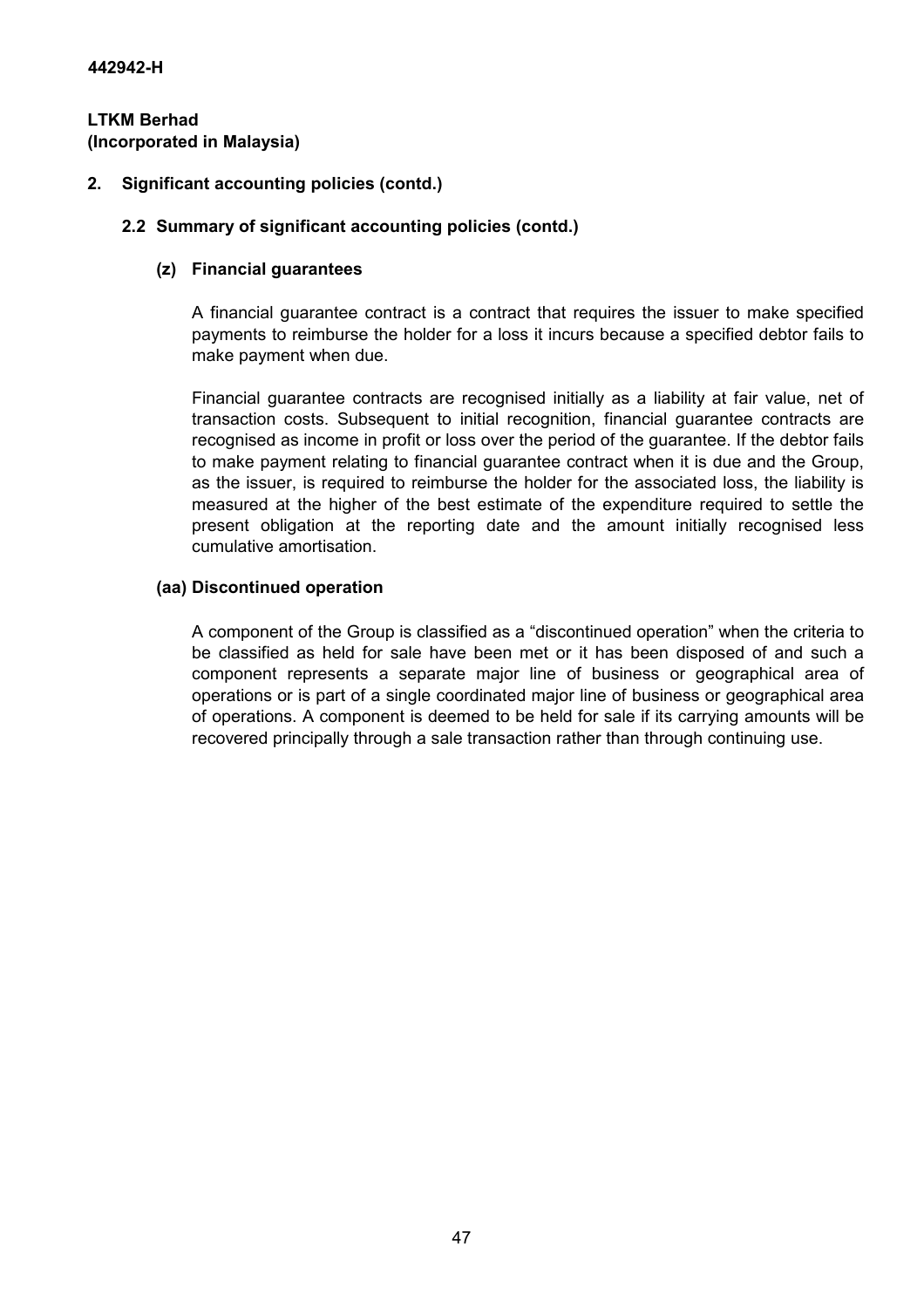## **2. Significant accounting policies (contd.)**

## **2.3 Changes in accounting policies**

The accounting policies adopted are consistent with those of the previous financial year except as follows:

On 1 April 2012, the Group and the Company adopted the following new and amended FRS and IC Interpretations mandatory for annual financial periods beginning on or after 1 April 2012.

| <b>Description</b>                                                                                                             | <b>Effective for annual periods</b><br>beginning on or after |
|--------------------------------------------------------------------------------------------------------------------------------|--------------------------------------------------------------|
| IC Interpretation 19 Extinguishing Financial Liabilities with<br><b>Equity Instruments</b>                                     | 1 July 2011                                                  |
| Amendments to IC Interpretation 14 Prepayments of a Minimum<br><b>Funding Requirement</b>                                      | 1 July 2011                                                  |
| Amendments to FRS 1 Severe Hyperinflation and Removal of Fixed<br>Dates for First-time Adopters                                | 1 January 2012                                               |
| Amendments to FRS 7 Disclosures - Transfers of Financial Assets<br>Amendments to FRS 112 Deferred tax - Recovery of Underlying | 1 January 2012                                               |
| Assets<br>FRS 124 Related Party Disclosures                                                                                    | 1 January 2012<br>1 January 2012                             |

Adoption of the above standards and interpretations did not have any significant effect on the financial performance and position of the Group and the Company except for those discussed below:

### FRS 124 : Related Party Disclosures

The MASB issued an amendment to FRS 124 that clarifies the definitions of a related party. The new definitions emphasise a symmetrical view of related party relationships and clarifies the circumstances in which persons and key management personnel affect related party relationships of an entity. In addition, the amendment introduces an exemption from the general related party disclosure requirements for transactions with government and entities that are controlled, jointly controlled or significantly influenced by the same government as the reporting entity. The adoption of the amendment did not have any impact on the financial position or performance of the Group.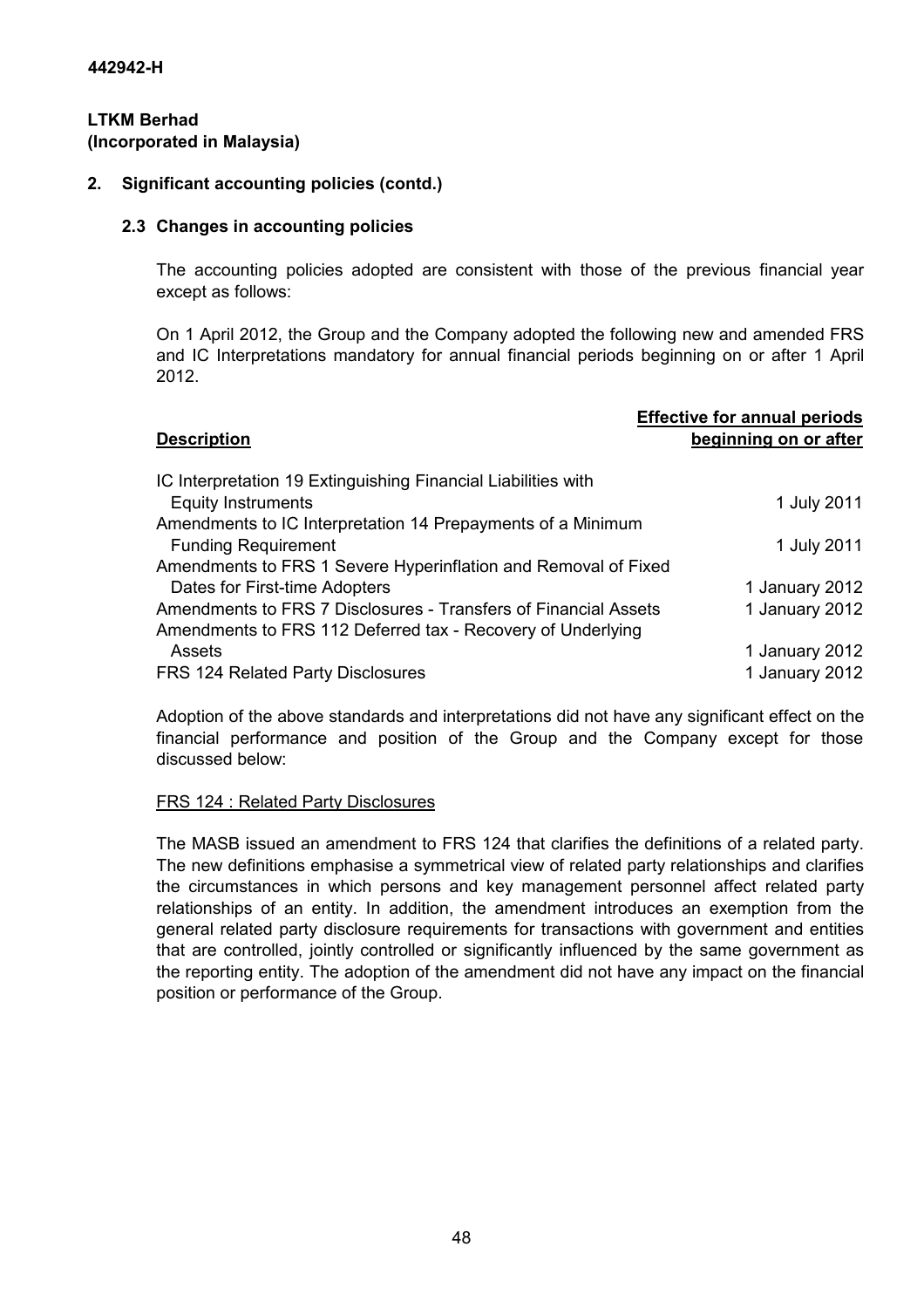## **2. Significant accounting policies (contd.)**

### **2.3 Changes in accounting policies (contd.)**

### Amendments to FRS 112: Deferred Tax: Recovery of Underlying Assets

The amendments clarified the determination of deferred tax on investment property measured at fair value. The amendment introduces a rebuttable presumption that deferred tax on investment property measured using the fair value model in FRS 140 should be determined on the basis that its carrying amount will be recovered through sale. Furthermore, it introduces the requirement that deferred tax on non-depreciable assets that are measured using the revaluation model in FRS 116 to be always measured on a sale basis of that asset.

The above amendments to FRS 112 did not have any significant effect on the financial position and performance of the Group and of the Company.

### **2.4 Standards issued but not yet effective**

The Group has not adopted the following standards and interpretations that have been issued but not yet effective:

|                                                                   | <b>Effective for annual periods</b> |
|-------------------------------------------------------------------|-------------------------------------|
| <b>Description</b>                                                | beginning on or after               |
| Amendments to FRS 101: Presentation of Items of                   |                                     |
| Other Comprehensive Income                                        | 1 July 2012                         |
| Amendments to FRS 101: Presentation of Financial Statements       |                                     |
| (Improvements to FRSs (2012))                                     | 1 January 2013                      |
| <b>FRS 10 Consolidated Financial Statements</b>                   | 1 January 2013                      |
| FRS 11 Joint Arrangements                                         | 1 January 2013                      |
| FRS 12 Disclosure of interests in Other Entities                  | 1 January 2013                      |
| FRS 13 Fair Value Measurement                                     | 1 January 2013                      |
| FRS 119 Employee Benefits                                         | 1 January 2013                      |
| FRS 127 Separate Financial Statements                             | 1 January 2013                      |
| FRS 128 Investment in Associate and Joint Ventures                | 1 January 2013                      |
| Amendment to IC Interpretation 2 Members' Shares in Co-operative  |                                     |
| Entities and Similar Instruments (Improvements to FRSs (2012))    | 1 January 2013                      |
| IC Interpretation 20 Stripping Costs in the Production Phase of a |                                     |
| Surface Mine                                                      | 1 January 2013                      |
| Amendments to FRS 7: Disclosures – Offsetting Financial Assets    |                                     |
| and Financial Liabilities                                         | 1 January 2013                      |
| Amendments to FRS 1: First-time Adoption of Malaysian Financial   |                                     |
| <b>Reporting Standards - Government Loans</b>                     | 1 January 2013                      |
| Amendments to FRS 1: First-time Adoption of Malaysian Financial   |                                     |
| Reporting Standards (Improvements to FRSs (2012))                 | 1 January 2013                      |
| Amendments to FRS 116: Property, Plant and Equipment              |                                     |
| (Improvements to FRSs (2012))                                     | 1 January 2013                      |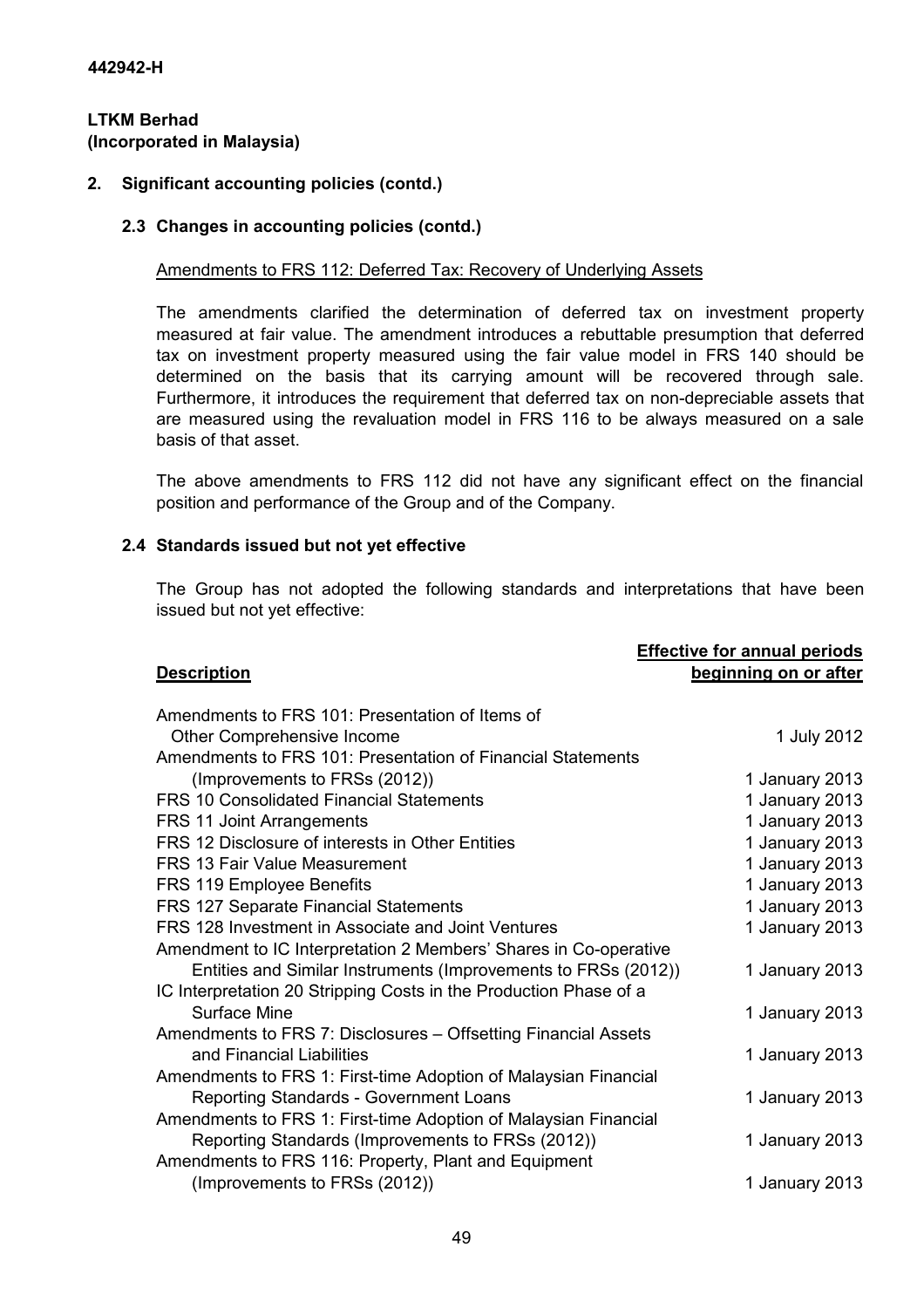## **2. Significant accounting policies (contd.)**

## **2.4 Standards issued but not yet effective (contd.)**

## **Effective for annual periods Description beginning** on or after Amendments to FRS 132: Financial Instruments: Presentation (Improvements to FRSs (2012)) (Improvements to FRSs (2012)) Amendments to FRS134: Interim Financial Reporting (Improvements to FRSs (2012)) (Improvements to FRSs (2012)) Amendments to FRS 10: Consolidated Financial Statements: **Transition Guidance** 1 January 2013 Amendments to FRS 11: Joint Arrangements: Transition Guidance 1 January 2013 Amendments to FRS 12: Disclosure of Interests in Other Entities: Transition Guidance **1 1** January 2013 Amendments to FRS 132: Offsetting Financial Assets and Financial Liabilities 1 January 2014 Amendments to FRS 10, FRS 12 and FRS 127: **Investment Entities 1 January 2014** FRS 9 Financial Instruments 1 January 2015

The directors expect that the adoption of the standards and interpretations above will have no material impact on the financial statements in the period of initial application, except as disclosed below. The Group is currently assessing the impact of the adoption of these standards.

## Amendments to FRS 101: Presentation of Financial Statements (Annual Improvements 2009- 2011 Cycle)

The amendments to FRS 101 change the grouping of items presented in other comprehensive income. Items that could be reclassified (or recycled) to profit or loss at a future point in time (for example, exchange differences on translation of foreign operations and net loss or gain on available-for-sale financial assets) would be presented separately from items which will never be reclassified (for example, actuarial gains and losses on defined benefit plans and revaluation of land and buildings). The amendment affects presentation only and has no impact on the Company's financial position and performance.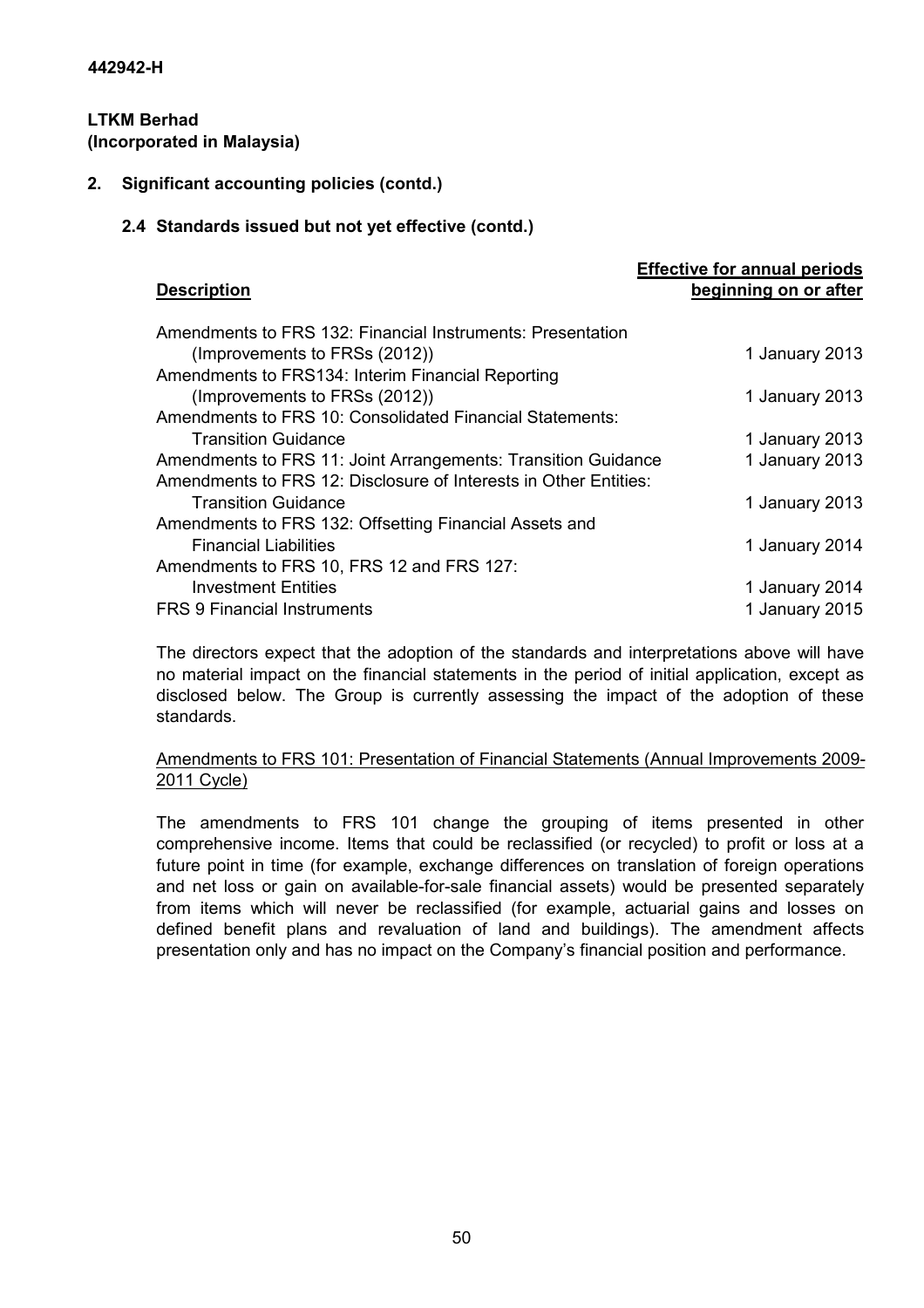## **2. Significant accounting policies (contd.)**

## **2.4 Standards issued but not yet effective (contd.)**

#### FRS 10 Consolidated financial statements

FRS 10 replaces part of FRS 127 Consolidated and Separate Financial Statements that deals with consolidated financial statements and IC Interpretation 112 Consolidation – Special Purpose Entities.

Under FRS 10, an investor controls an investee when (a) the investor has power over an investee, (b) the investor has exposure, or rights, to variable returns from its involvement with the investee, and (c) the investor has ability to use its power over the investee to affect the amount of the investor's returns. Under FRS 127 Consolidated and Separate Financial Statements, control was defined as the power to govern the financial and operating policies of an entity so as to obtain benefits from its activities.

FRS 10 includes detailed guidance to explain when an investor has control over the investee. FRS 10 requires the investor to take into account all relevant facts and circumstances.

#### FRS 12 Disclosure of Interests in Other Entities

FRS 12 includes all disclosure requirements for interests in subsidiaries, joint arrangements, associates and structured entities. A number of new disclosures are required. This standard affects disclosures only and has no impact on the Group's financial position or performance.

### FRS 13 Fair Value Measurement

FRS 13 establishes a single source of guidance under FRS for all fair value measurements. FRS 13 does not change when an entity is required to use fair value, but rather provides guidance on how to measure fair value under FRS when fair value is required or permitted.

### FRS 127 Separate Financial Statements

As a consequence of the new FRS 10 and FRS 12, FRS 127 is limited to accounting for subsidiaries, jointly controlled entities and associates in separate financial statements.

#### FRS 9: Financial Instruments - Classification and Measurement

FRS 9 reflects the first phase of the work on the replacement of FRS 139 Financial Instruments: Recognition and Measurement and applies to classification and measurement of financial assets and financial liabilities as defined in FRS 139 Financial Instruments: Recognition and Measurement. The adoption of the first phase of FRS 9 will have an effect on the classification and measurement of the Group's financial assets. The Group will quantify the effect in conjunction with the other phases, when the final standard including all phases is issued.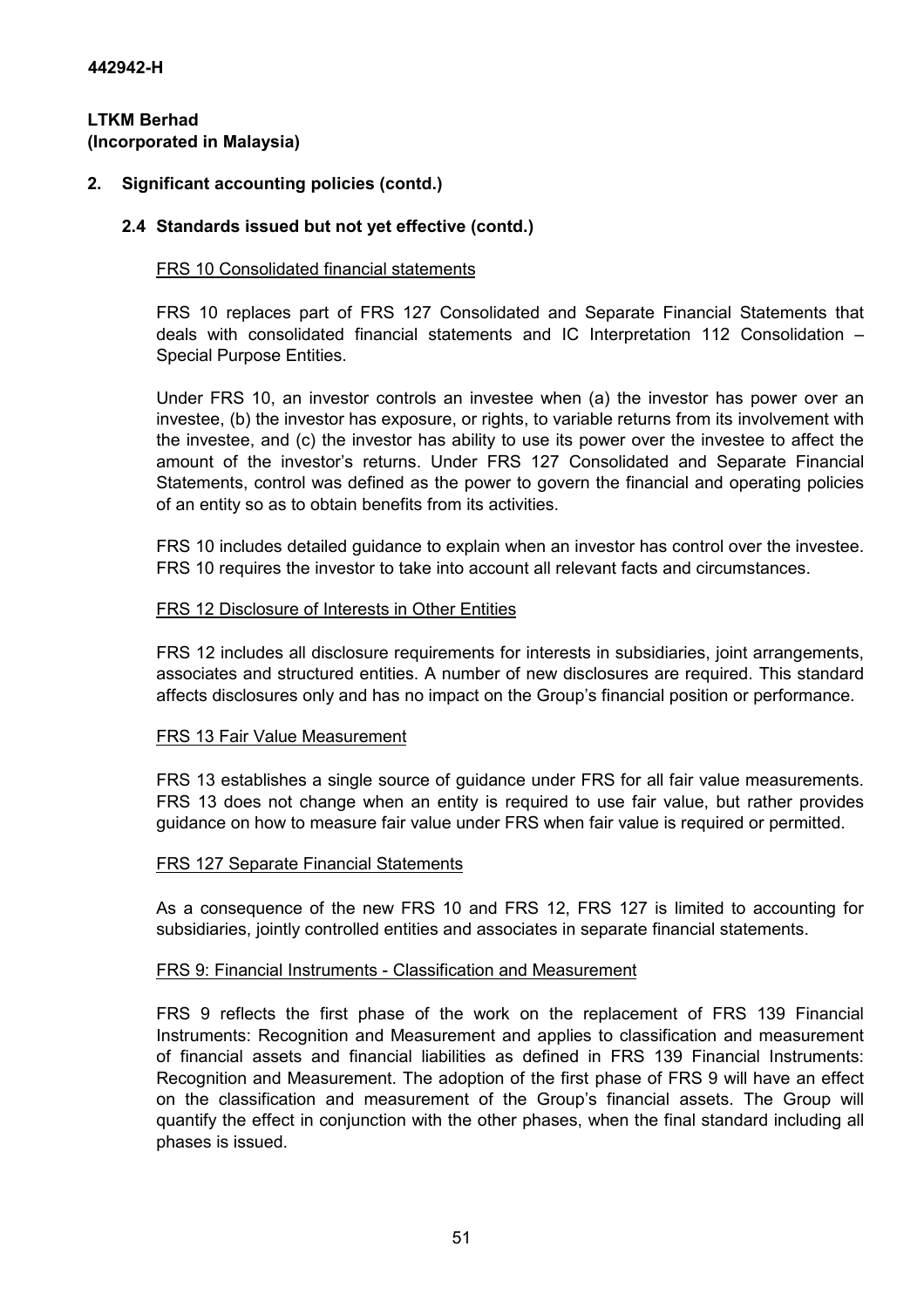## **2. Significant accounting policies (contd.)**

## **2.4 Standards issued but not yet effective (contd.)**

## **Malaysian Financial Reporting Standards**

On 19 November 2011, the Malaysian Accounting Standards Board (MASB) issued a new MASB approved accounting framework, the Malaysian Financial Reporting Standards (MFRS Framework).

The MFRS Framework is to be applied by all Entities Other Than Private Entities for annual periods beginning on or after 1 January 2012, with the exception of entities that are within the scope of MFRS 141 Agriculture (MFRS 141) and IC Interpretation 15 Agreements for Construction of Real Estate (IC 15), including its parent, significant investor and venturer (herein called 'Transitioning Entities').

Transitioning Entities will be allowed to defer adoption of the new MFRS Framework for an additional two years. Consequently, adoption of the MFRS Framework by Transitioning Entities will be mandatory for annual periods beginning on or after 1 January 2014.

The Group falls within the scope definition of Transitioning Entities and accordingly, will be required to prepare financial statements using the MFRS Framework in its first MFRS financial statements for the year ending 31 March 2015. In presenting its first MFRS financial statements, the Group will be required to restate the comparative financial statements to amounts reflecting the application of MFRS Framework. The majority of the adjustments required on transition will be made, retrospectively, against opening retained profits.

The Group has commenced transitioning its accounting policies and financial reporting from the current Financial Reporting Standards to the MFRS Framework by establishing a project team to plan and manage the adoption of the MFRS Framework.

At the date of these financial statements, the Group has not completed its quantification of the financial effects of the differences between Financial Reporting Standards and accounting standards under the MFRS Framework due to the ongoing assessment by the project team. Accordingly, the consolidated financial performance and financial position as disclosed in these financial statements for the year ended 31 March 2013 could be different if prepared under the MFRS Framework.

The Group considers that it is achieving its scheduled milestones and expects to be in a position to fully comply with the requirements of the MFRS Framework for the financial year ending 31 March 2014.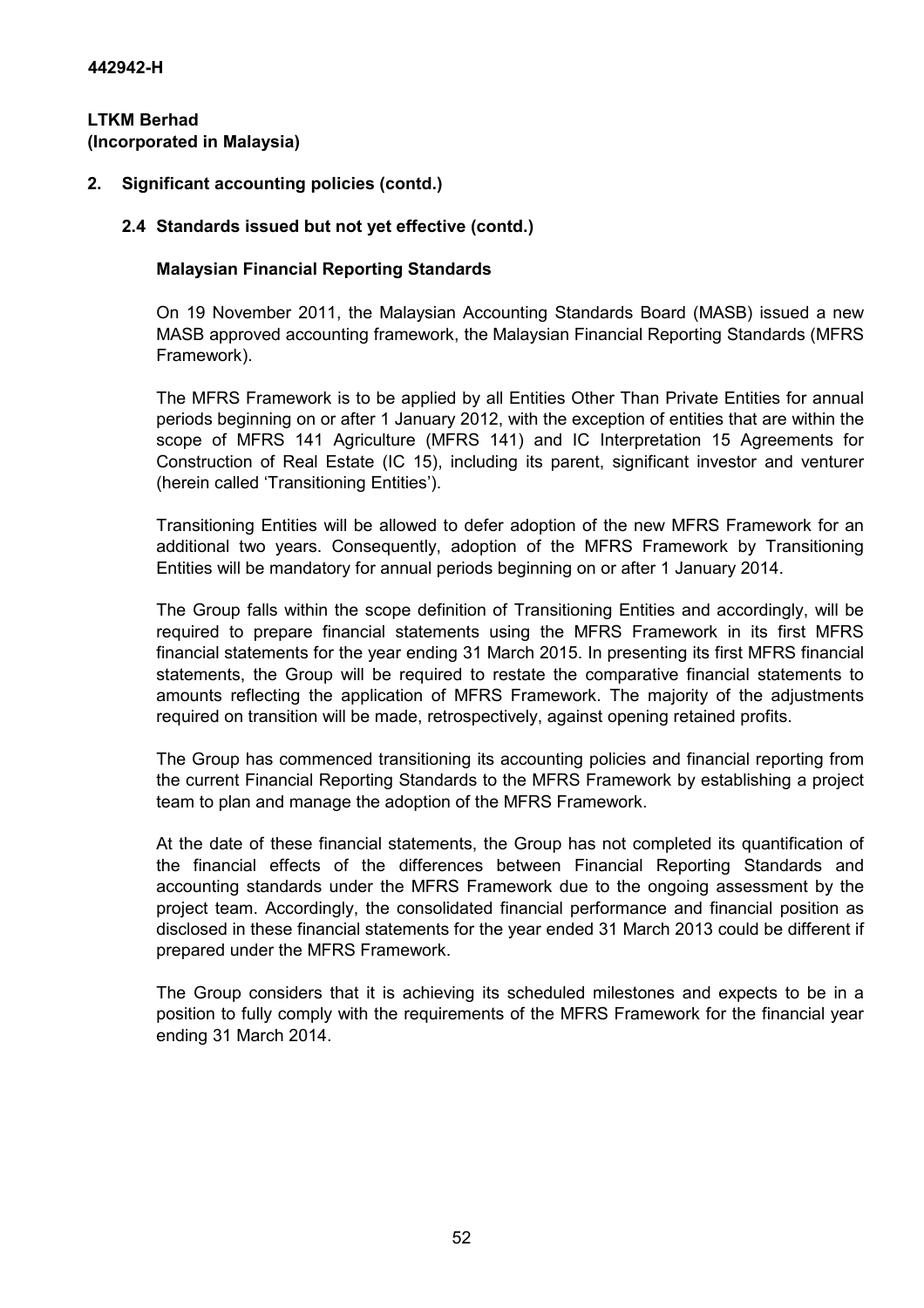## **2. Significant accounting policies (contd.)**

## **2.5 Significant accounting judgements and estimates**

The preparation of the Group's financial statements requires management to make judgements, estimates and assumptions that affect the reported amounts of revenues, expenses, assets and liabilities, and the disclosure of contingent liabilities at the reporting date. However, uncertainty about these assumptions and estimates could result in outcomes that could require a material adjustment to the carrying amount of the asset or liability affected in the future.

## **(a) Judgements made in applying accounting policies**

In the process of applying the Group's accounting policies, management has made the following judgements, apart from those involving estimations, which have the most significant effect on the amounts recognised in the financial statements:

## **(i) Classification of financial assets**

The Group classified its investment in investment securities as fair value through profit and loss. The investment securities were classified as non-current assets as the management is of the opinion that such investments are held not primarily for trading in the short term.

## **(ii) Operating lease commitments - as lessee**

A subsidiary of the Group has entered into a property lease for its poultry farm. The Group evaluated based on terms and conditions of the arrangement, whether the land was clearly an operating lease or a finance lease. The assessment resulted in the Group classifying the lease as an operating lease, as the land title did not pass to the Group and the rental paid to the landlord for the property is determined by the landlord.

## **(iii) Classification of investment properties**

The Group has developed certain criteria based on FRS 140 in making judgement whether a property qualifies as an investment property. Investment property is a property held to earn rentals or for capital appreciation or both.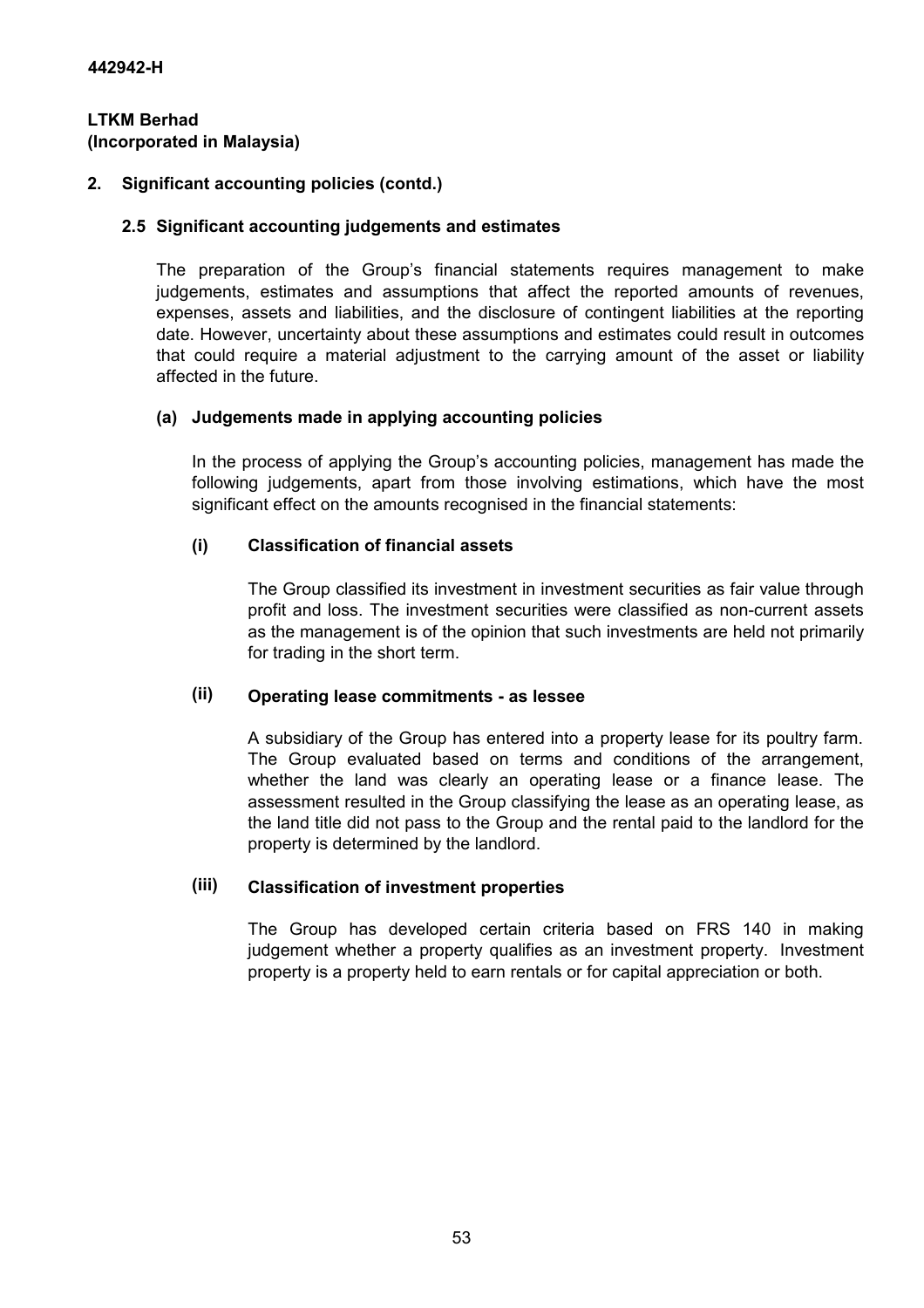## **2. Significant accounting policies (contd.)**

## **2.5 Significant accounting judgements and estimates (contd.)**

## **(a) Judgements made in applying accounting policies (contd.)**

## **(iii) Classification of investment properties (contd.)**

Some properties comprise a portion that is held to earn rentals or for capital appreciation and another portion that is held for use in the production or supply of goods or services or for administrative purposes. If these portions could be sold separately (or leased out separately under a finance lease), the Group would account for the portions separately. If the portions could not be sold separately, the property is an investment property only if an insignificant portion is held for use in the production or supply of goods or services or for administrative purposes. Judgement is made on an individual property basis to determine whether ancillary services are so significant that a property does not qualify as investment property.

### **(b) Key sources of estimation uncertainty**

The key assumptions concerning the future and other key sources of estimation uncertainty at the reporting date that have a significant risk of causing a material adjustment to the carrying amounts of assets and liabilities within the next financial year are discussed below.

### **(i) Valuation of livestock**

The Group applies base-value method in estimating the value of livestock, which includes in its value, the purchase costs of starters and average consumption of feed and other consumables (based on a feed and consumables consumption standard most applicable to the Group's breed of livestock) at each stage of growth for a period of 65 weeks as the starters mature to layers, taking into consideration the health conditions of the livestock population.

### **(ii) Useful lives of plant and equipment**

The cost of plant and machinery is depreciated on a straight-line basis over the assets' useful lives. Management estimates the useful lives of these plant and machinery to be 5-10 years. These are common life expectancies applied in the industry. Changes in the expected level of usage and technological developments could impact the economic useful lives and the residual values of these assets, therefore future depreciation charges could be revised.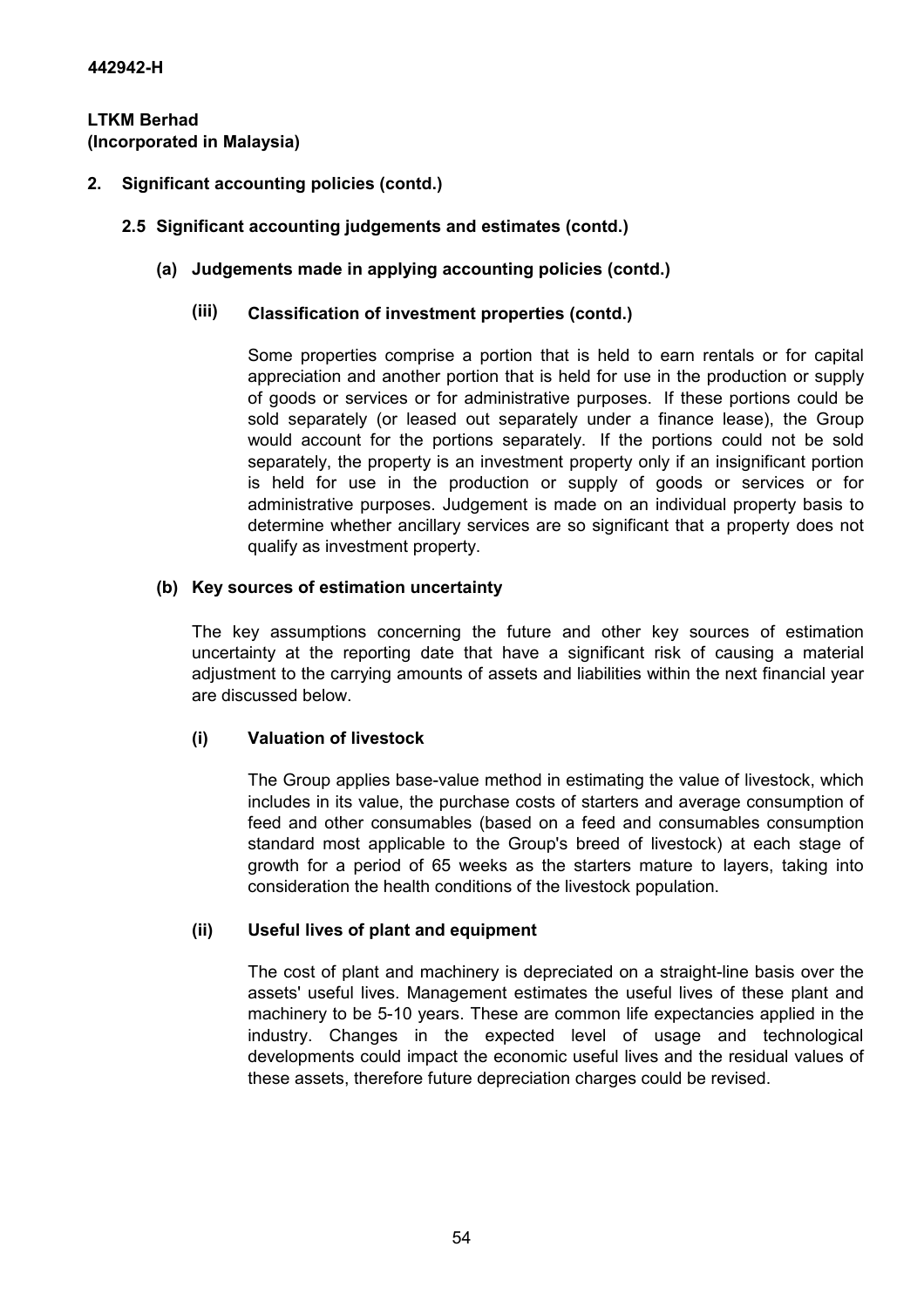## **2. Significant accounting policies (contd.)**

## **2.5 Significant accounting judgements and estimates (contd.)**

### **(b) Key sources of estimation uncertainty (contd.)**

### **(iii) Impairment of loans and receivables**

The Group assesses at each reporting date whether there is any objective evidence that a financial asset is impaired. To determine whether there is objective evidence of impairment, the Group considers factors such as the probability of insolvency or significant financial difficulties of the debtor and default or significant delay in payments.

The carrying amount of the Group's loans and receivables at the reporting date is disclosed in Note 19. If there is objective evidence of impairment, it is the management's policy to impair the debt up to the credit term granted to the specific debtor.

### **(iv) Property development**

The Group recognises property development revenue and expenses in the statement of comprehensive income by using the stage of completion method. The stage of completion is determined by the proportion that property development costs incurred for work performed to date bear to the estimated total property development costs.

Significant judgement is required in determining the stage of completion, the extent of the property development costs incurred, the estimated total property development revenue and costs, as well as the recoverability of the property development costs. In making the judgement, the Group evaluates based on past experience and by relying on the work of specialists.

The carrying amounts of assets and liabilities of the Group arising from property development activities are disclosed in Note 14.

## **(v) Impairment of development costs and property, plant and equipment**

The Group assesses whether there are any indicators of impairment for all nonfinancial assets at each reporting date. Other non-financial assets are tested for impairment when there are indicators that the carrying amounts may not be recoverable.

During the current financial year, the Group has recognised impairment losses in respect of a subsidiary's property, plant and equipment. The Group carried out the impairment test based on a variety of estimation including the value in use of the cash-generating units ("CGU") to which the property, plant and equipment are allocated.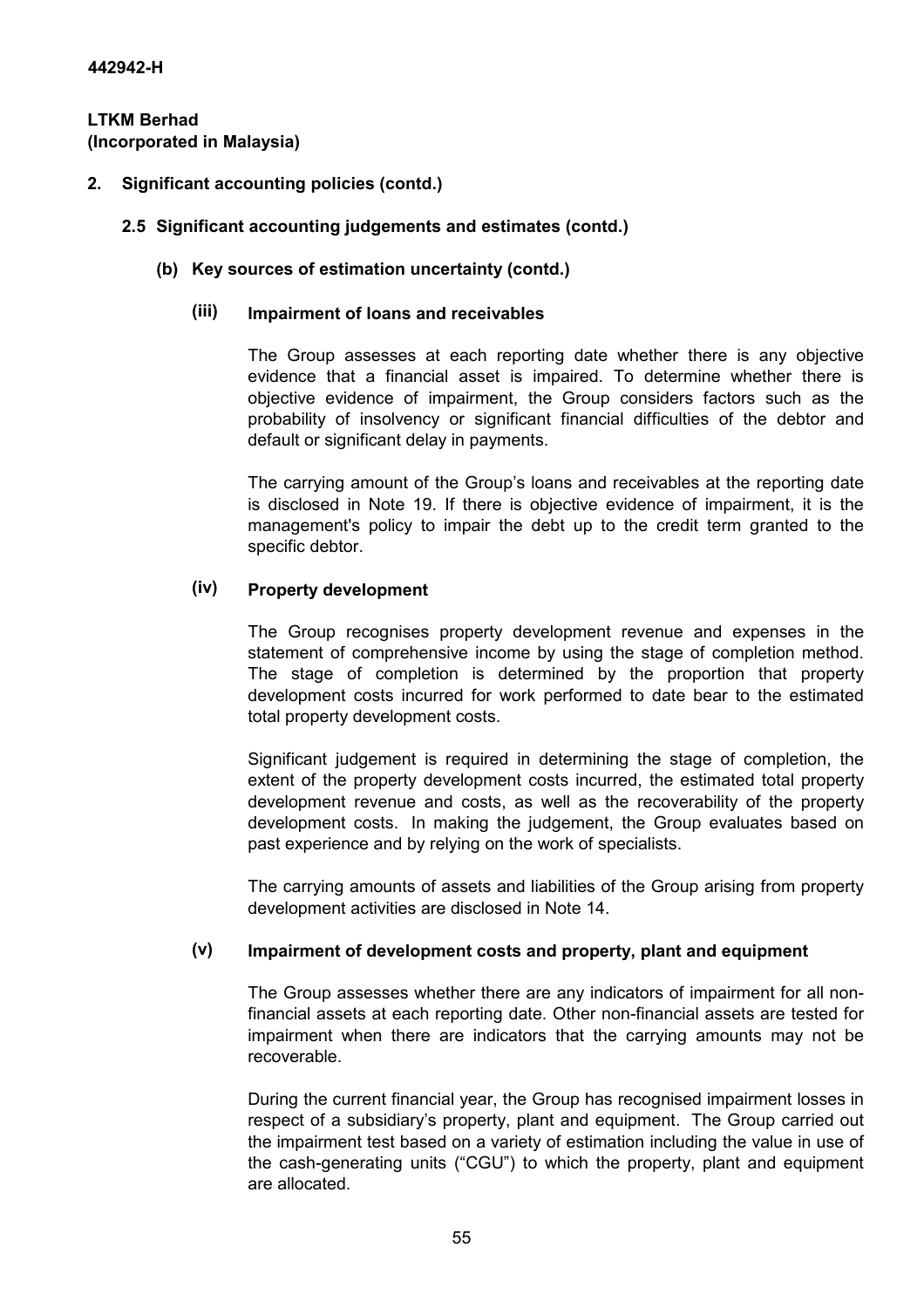**2. Significant accounting policies (contd.)**

## **2.5 Significant accounting judgements and estimates (contd.)**

**(b) Key sources of estimation uncertainty (contd.)**

#### **(v) Impairment of development costs and property, plant and equipment (contd.)**

Estimating the value in use requires the Group to make an estimate of the expected future cash flows from the CGU and also to choose a suitable discount rate in order to calculate the present value of those cash flows. The carrying amounts of property, plant and equipment of the Group as at 31 March 2013 were RM75,044,998 (2012: RM97,243,295) respectively. Further details of the impairment losses recognised for property, plant and equipment are disclosed in Note 12.

## **3. Revenue and cost of sales**

## **(a) Revenue**

|                                                                                                      |                   | Group             |                   | Company           |
|------------------------------------------------------------------------------------------------------|-------------------|-------------------|-------------------|-------------------|
|                                                                                                      | 2013<br><b>RM</b> | 2012<br><b>RM</b> | 2013<br><b>RM</b> | 2012<br><b>RM</b> |
| Sales of produce<br>inventories, livestock<br>and consumable<br>goods, less returns<br>and discounts |                   |                   |                   |                   |
| allowed                                                                                              | 147,712,100       | 153,308,985       |                   |                   |
| Dividend income from a                                                                               |                   |                   |                   |                   |
| subsidiary company                                                                                   |                   |                   | 2,000,000         | 12,000,000        |
| Sales of:                                                                                            |                   |                   |                   |                   |
| Sand                                                                                                 | 3,884,713         | 2,745,760         |                   |                   |
| Properties                                                                                           | 3,233,750         | 1,107,875         |                   |                   |
| Management fee from                                                                                  |                   |                   |                   |                   |
| subsidiaries                                                                                         |                   |                   | 384,000           | 516,000           |
|                                                                                                      | 154,830,563       | 157, 162, 620     | 2,384,000         | 12,516,000        |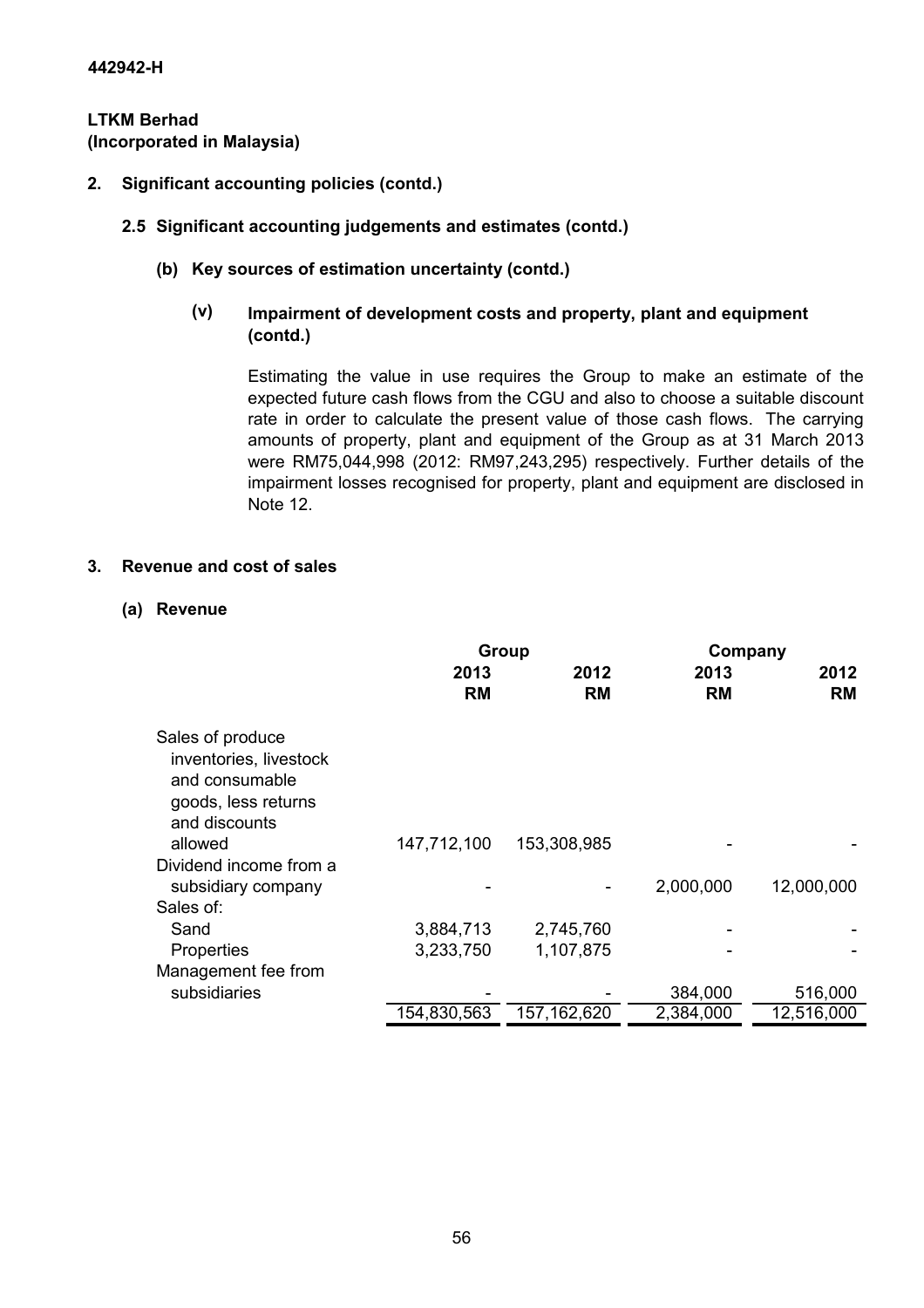## **3. Revenue and cost of sales (contd.)**

## **(b) Cost of sales**

|                         | Group       |             | Company   |                          |
|-------------------------|-------------|-------------|-----------|--------------------------|
|                         | 2013        | 2012        | 2013      | 2012                     |
|                         | <b>RM</b>   | <b>RM</b>   | <b>RM</b> | <b>RM</b>                |
| Produce inventories and |             |             |           |                          |
| livestock               | 132,596,870 | 127,130,947 | ٠         |                          |
| Sand                    | 2,335,040   | 2,591,482   | ٠         | $\overline{\phantom{0}}$ |
| Development costs       |             |             |           |                          |
| (Note $14(b)$ )         | 2,397,462   | 712,419     | ٠         |                          |
|                         | 137,329,372 | 130,434,848 | -         |                          |

## **4. Other income**

|                                 | <b>Group</b> |           | Company   |           |
|---------------------------------|--------------|-----------|-----------|-----------|
|                                 | 2013         | 2012      | 2013      | 2012      |
|                                 | <b>RM</b>    | <b>RM</b> | <b>RM</b> | <b>RM</b> |
| Included in other income are:   |              |           |           |           |
| Interest income on:             |              |           |           |           |
| <b>Fixed deposit</b>            | 236,176      | 110,212   | 110,779   | 97,217    |
| Intercompany loans              |              |           | 632,203   | 446,750   |
| Dividend income from            |              |           |           |           |
| investment securities           | 245,427      | 99,136    |           | 8,591     |
| Gain on disposal of:            |              |           |           |           |
| Investment securities           | 19,745       |           | 96        |           |
| Property, plant and equipment   | 42,373       | 954,504   |           |           |
| Bad debts recovered             | 2,900        |           |           |           |
| Rental income                   | 715,320      | 21,200    | 11,400    | 20,400    |
| Realised gain on foreign        |              |           |           |           |
| exchange                        | 545,830      | 519,478   |           |           |
| Net fair value gains on:        |              |           |           |           |
| Investment                      |              |           |           |           |
| securities (Note 16)            | 654,415      | 399,270   | 468       | 211       |
| Investment properties (Note 13) | 2,821,505    | 958,956   |           |           |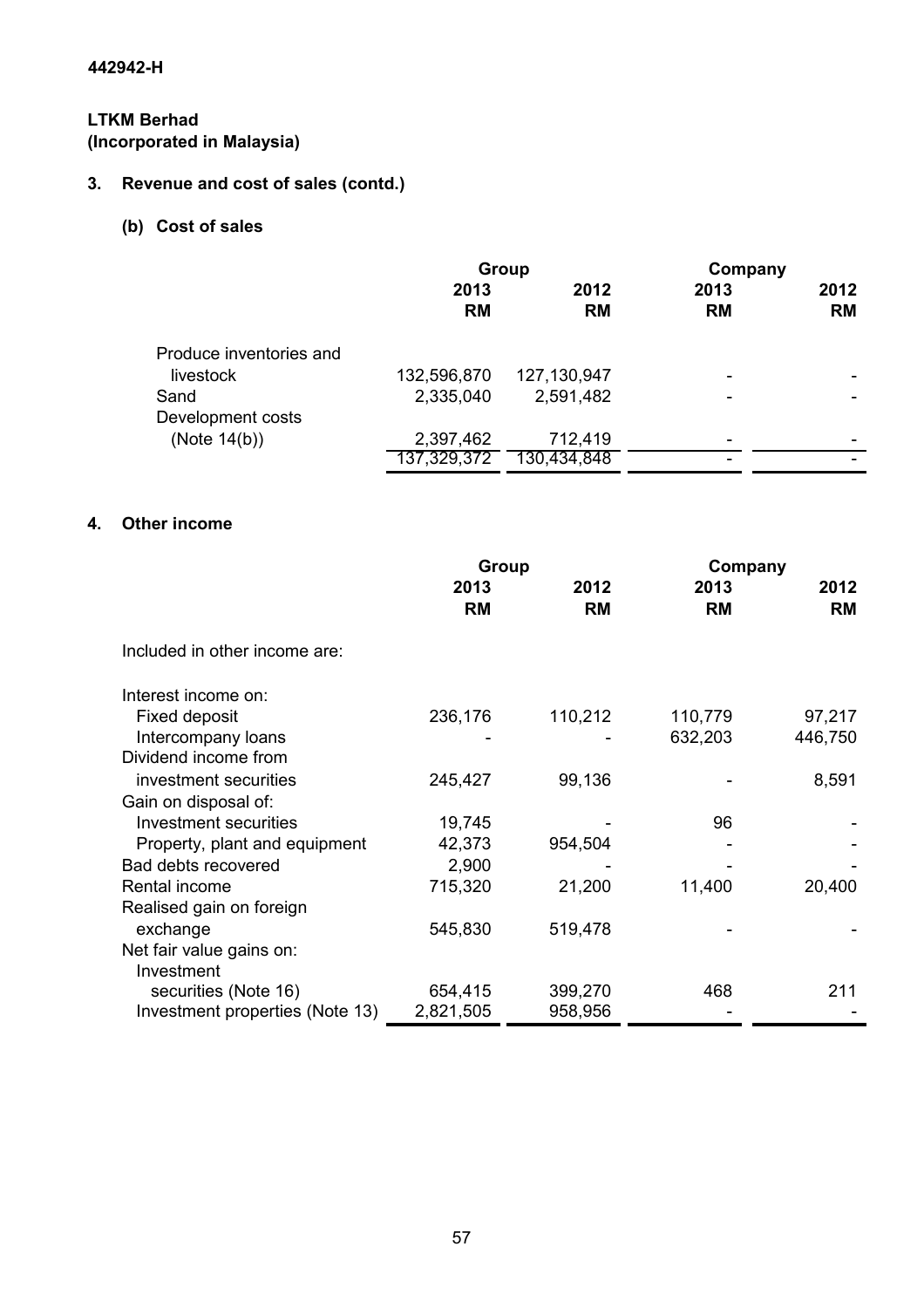## **5. Finance costs**

|                          | Group     |           | Company   |           |
|--------------------------|-----------|-----------|-----------|-----------|
|                          | 2013      | 2012      | 2013      | 2012      |
|                          | <b>RM</b> | <b>RM</b> | <b>RM</b> | <b>RM</b> |
| Interest expense on:     |           |           |           |           |
| <b>Bank overdrafts</b>   | 646       | 4,487     |           |           |
| Bankers' acceptances     | 113,046   | 137,109   |           |           |
| Revolving credits        | 17,998    | 51,680    |           |           |
| Bank term loans          | 1,034,703 | 663,377   |           |           |
| Obligation under finance |           |           |           |           |
| leases                   | 75,577    | 112,593   |           |           |
|                          | 1,241,970 | 969,246   |           |           |

## **6. Other expenses**

|                               |           | Group<br>Company |           |            |  |
|-------------------------------|-----------|------------------|-----------|------------|--|
|                               | 2013      | 2012             | 2013      | 2012       |  |
|                               | <b>RM</b> | <b>RM</b>        | <b>RM</b> | <b>RM</b>  |  |
| Impairment loss on investment |           |                  |           |            |  |
| in subsidiaries (Note 15)     |           |                  |           | 19,000,000 |  |
| Write off of:                 |           |                  |           |            |  |
| Investment in subsidiaries    |           |                  |           |            |  |
| (Note 15)                     |           |                  | 1,600     |            |  |
| Property, plant and equipment |           |                  |           |            |  |
| (Note 12)                     | 12,759    | 663,298          |           | 2,456      |  |
| Unrealised loss on foreign    |           |                  |           |            |  |
| exchange                      | 43,557    | 8,984            |           |            |  |
| Net loss on disposal of       |           |                  |           |            |  |
| investment securities         |           | 26,643           |           | 39,959     |  |
|                               | 56,316    | 698,925          | 1,600     | 19,042,415 |  |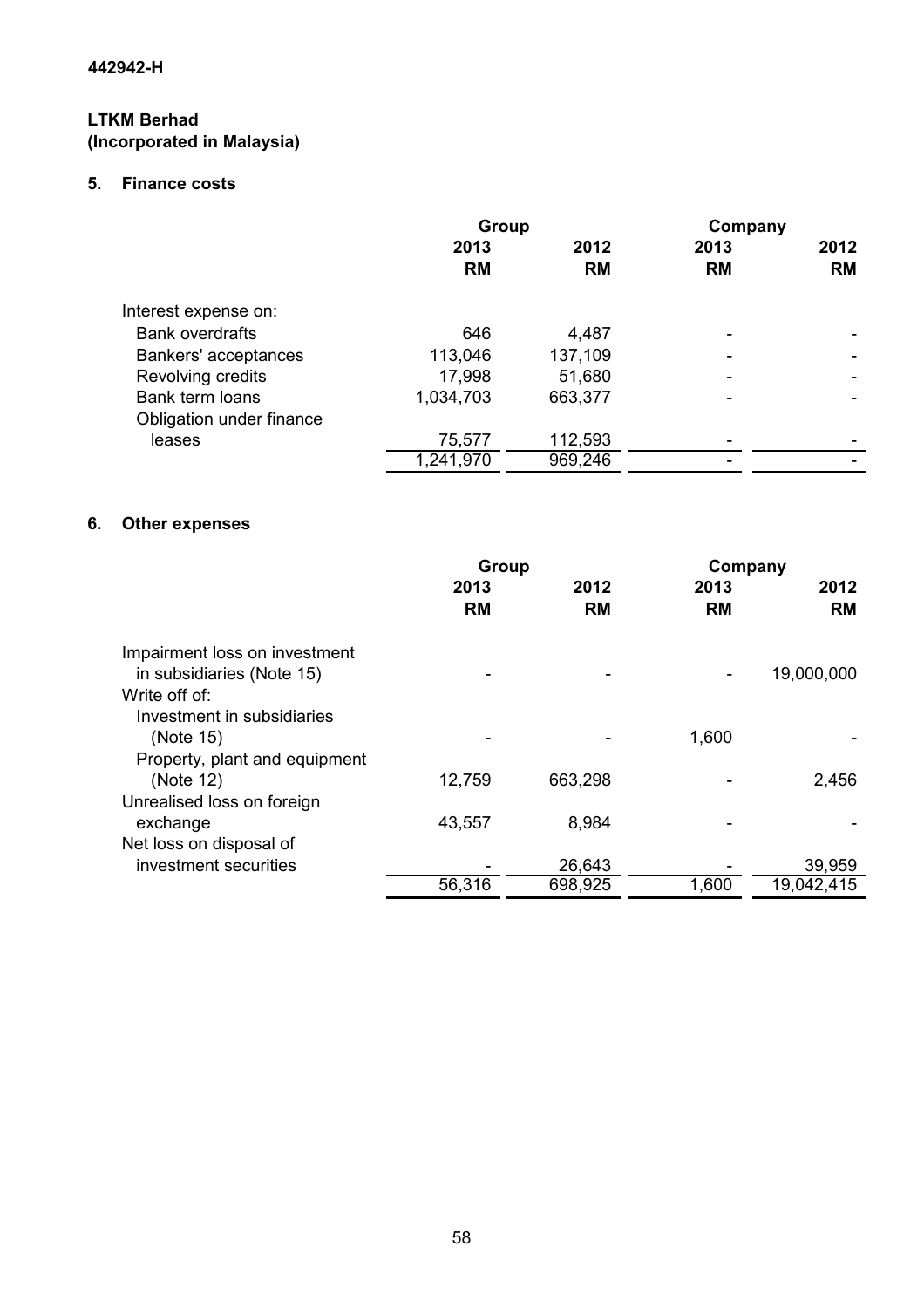# **7. Profit/(loss) before tax**

|                                    | Group      |           | Company   |           |
|------------------------------------|------------|-----------|-----------|-----------|
|                                    | 2013       | 2012      | 2013      | 2012      |
|                                    | <b>RM</b>  | <b>RM</b> | <b>RM</b> | <b>RM</b> |
| Profit/(loss) before tax is stated |            |           |           |           |
| after charging/(crediting):        |            |           |           |           |
| Staff costs (excluding directors)  |            |           |           |           |
| (Note a)                           | 9,505,339  | 7,857,853 | 384,445   | 509,963   |
| Directors' remuneration            |            |           |           |           |
| (Note b)                           | 1,655,537  | 1,796,026 | 87,000    | 87,000    |
| Auditors' remuneration:            |            |           |           |           |
| Current year                       | 127,500    | 86,500    | 45,000    | 26,000    |
| Underprovision for prior year      |            | 23,500    |           | 8,000     |
| Depreciation of property, plant    |            |           |           |           |
| and equipment (Note 12)            | 8,765,732  | 8,624,589 | 221,633   | 214,336   |
| Impairment loss on                 |            |           |           |           |
| trade receivables (Note 19(a))     | 475,583    | 623,999   |           |           |
| Amortisation of biological         |            |           |           |           |
| assets (Note 17)                   | 7,901      | 9,396     |           |           |
| Rental of:                         |            |           |           |           |
| Farm, paid to a related            |            |           |           |           |
| company                            | 600,000    | 420,000   |           |           |
| Office                             | 43,200     | 43,200    | 43,200    | 43,200    |
| Reversal of impairment loss on     |            |           |           |           |
| trade receivables (Note 19(a))     | (270, 641) | (59, 742) |           |           |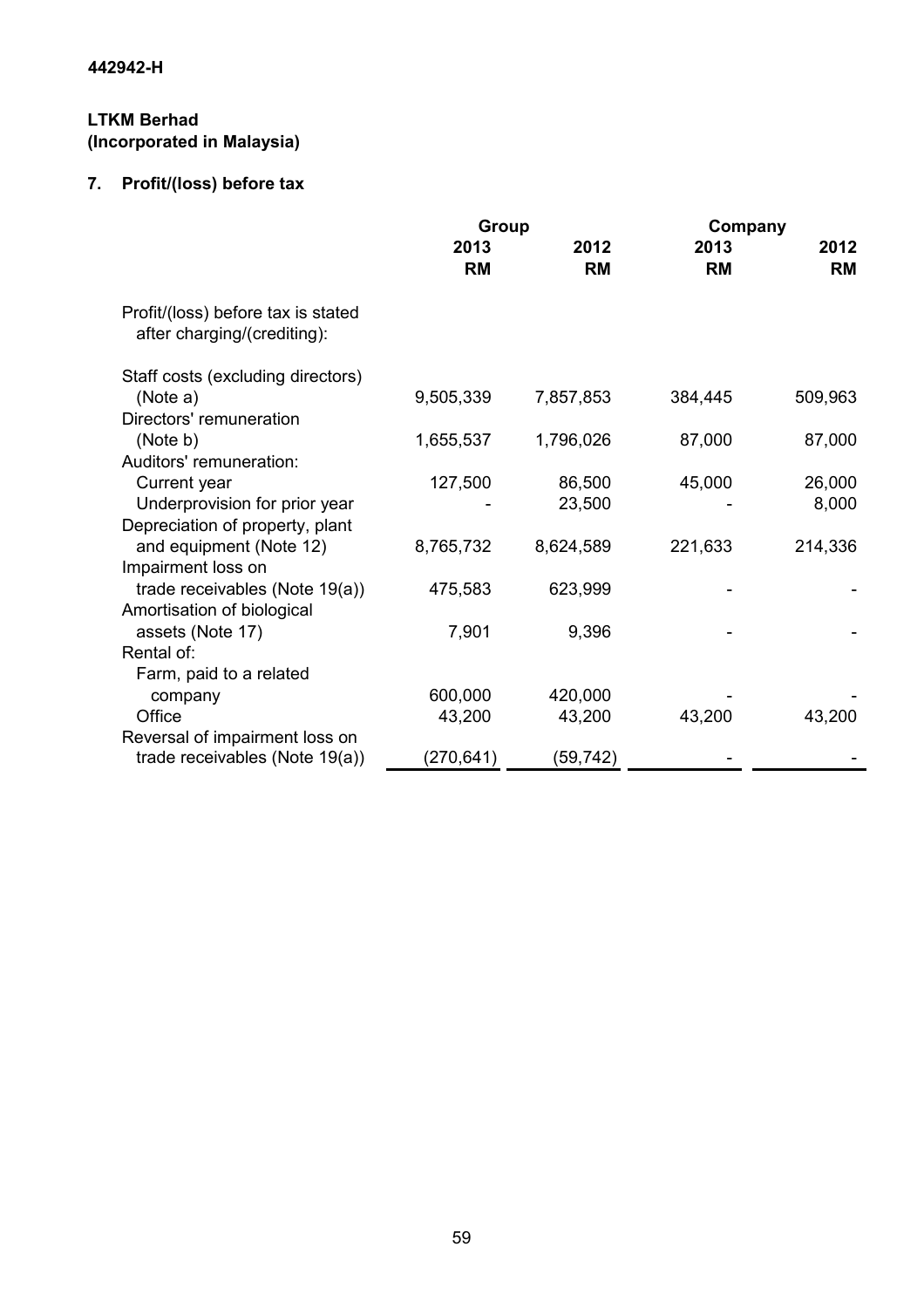# **7. Profit/(loss) before tax (contd.)**

|     |                                                       | Group     |           | Company   |           |
|-----|-------------------------------------------------------|-----------|-----------|-----------|-----------|
|     |                                                       | 2013      | 2012      | 2013      | 2012      |
|     |                                                       | <b>RM</b> | <b>RM</b> | <b>RM</b> | <b>RM</b> |
| (a) | Staff costs                                           |           |           |           |           |
|     | Wages and salaries                                    | 8,502,658 | 6,907,784 | 335,082   | 450,983   |
|     | Social security costs                                 | 69,264    | 58,555    | 1,941     | 3,961     |
|     | Defined contribution plans<br>Short term accumulating | 643,414   | 508,417   | 45,280    | 56,654    |
|     | compensated absences<br>Other staff related           | 49,813    | 34,441    | 1,448     | (2,329)   |
|     | expenses                                              | 240,190   | 348,656   | 694       | 694       |
|     |                                                       | 9,505,339 | 7,857,853 | 384,445   | 509,963   |
| (b) | Directors' remuneration                               |           |           |           |           |
|     | <b>Executive directors'</b><br>remuneration:          |           |           |           |           |
|     | Fees<br>Salaries and other                            | 100,000   | 100,000   |           |           |
|     | emoluments                                            | 1,302,452 | 1,448,702 |           |           |
|     | Defined contribution plans                            | 162,986   | 157,225   |           |           |
|     | Social security costs                                 | 3,099     | 3,099     |           |           |
|     | Total executive directors'                            |           |           |           |           |
|     | remuneration                                          | 1,568,537 | 1,709,026 |           |           |
|     | Non-executive directors'<br>remuneration:             |           |           |           |           |
|     | Fees                                                  | 87,000    | 87,000    | 87,000    | 87,000    |
|     | Total of directors'<br>remuneration                   |           |           |           |           |
|     | (Note 29(b))                                          | 1,655,537 | 1,796,026 | 87,000    | 87,000    |
|     | Benefits-in-kind                                      | 86,903    | 80,070    |           |           |
|     | Total directors'<br>remuneration including            |           |           |           |           |
|     | benefits-in-kind                                      | 1,742,440 | 1,876,096 | 87,000    | 87,000    |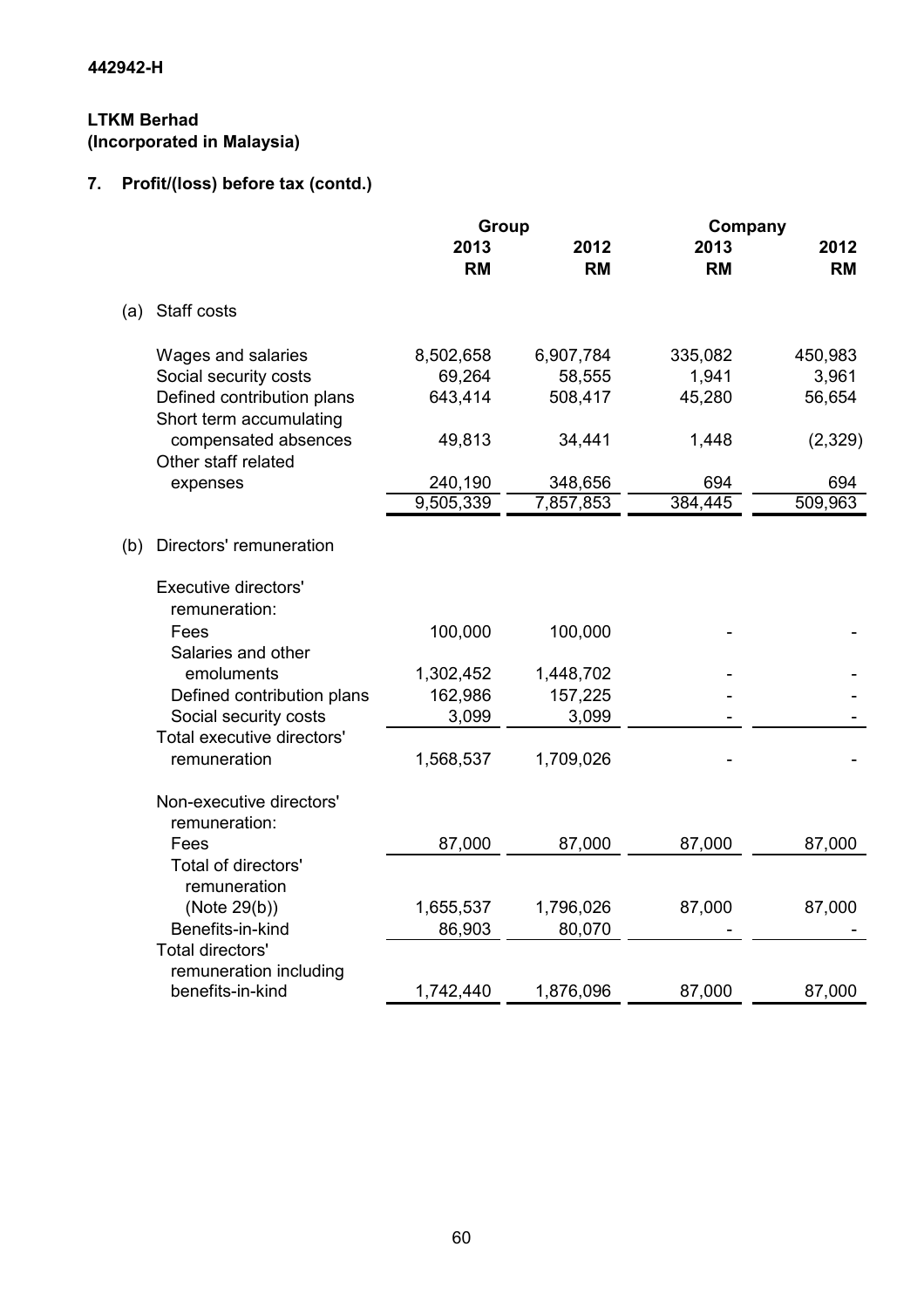## **7. Profit/(loss) before tax (contd.)**

(b) Directors' remuneration (contd.)

The number of directors of the Group and the Company whose total remuneration during the year fell within the following bands is analysed below:

|                          | Group                      |      | Company                    |      |
|--------------------------|----------------------------|------|----------------------------|------|
|                          | <b>Number of directors</b> |      | <b>Number of directors</b> |      |
|                          | 2013                       | 2012 | 2013                       | 2012 |
| Executive directors:     |                            |      |                            |      |
| <b>Below RM50,000</b>    |                            |      |                            |      |
| RM50,001 - RM100,000     |                            |      |                            |      |
| RM100,001 - RM150,000    |                            |      |                            |      |
| RM150,001 - RM200,000    |                            |      |                            |      |
| RM200,001 - RM250,000    |                            |      |                            |      |
| RM300,001 - RM350,000    |                            |      |                            |      |
| RM350,001 - RM400,000    |                            |      |                            |      |
| RM400,001 - RM450,000    |                            |      |                            |      |
| Non-executive directors: |                            |      |                            |      |
| <b>Below RM50,000</b>    |                            |      | 5                          |      |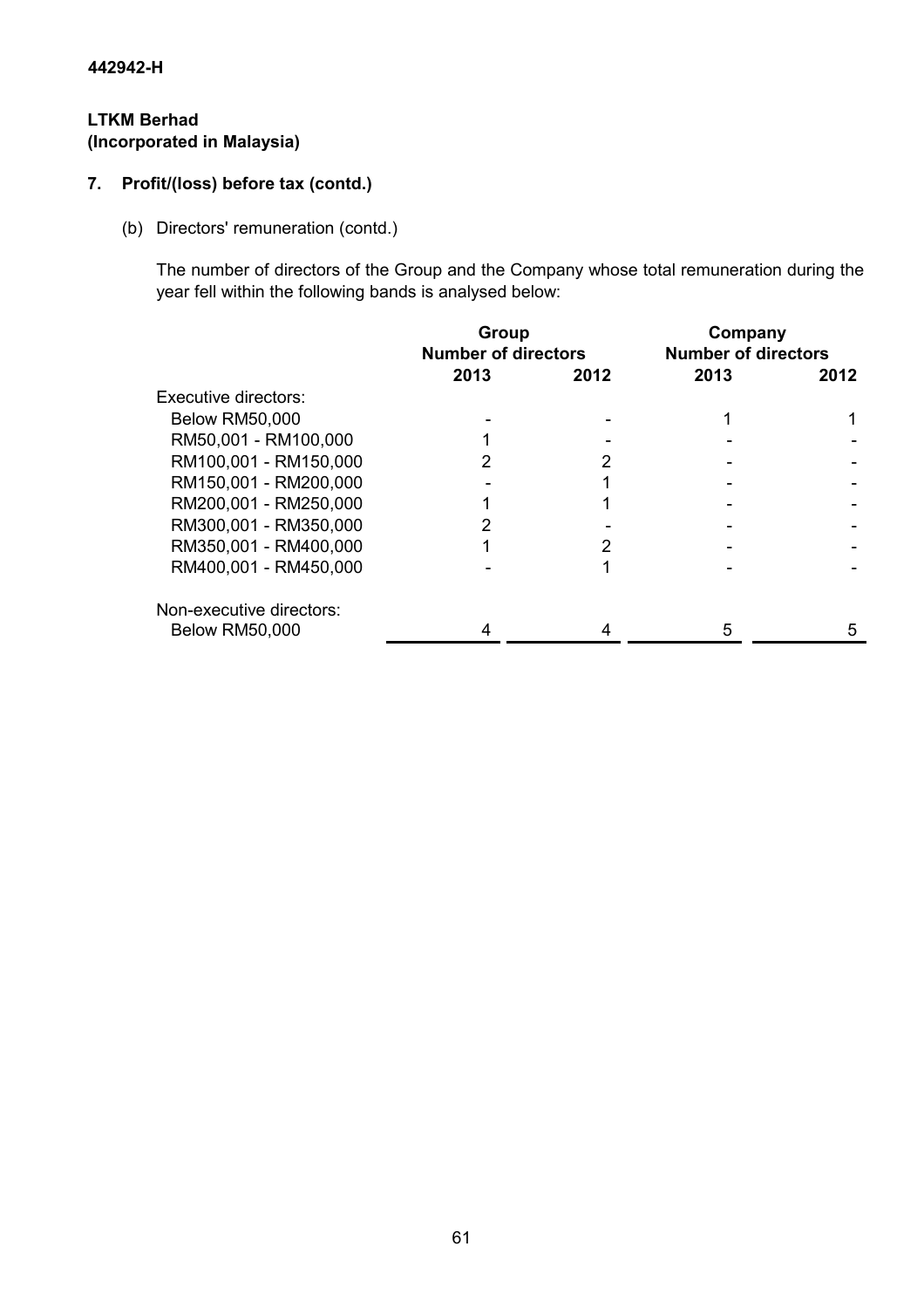## **8. Income tax**

## **Major components of income tax expense/(credit)**

The major components of income tax expense/(credit) for the years ended 31 March 2013 and 2012 are:

|                                                                                                                                           | Group                    |                      | Company   |            |
|-------------------------------------------------------------------------------------------------------------------------------------------|--------------------------|----------------------|-----------|------------|
|                                                                                                                                           | 2013                     | 2012                 | 2013      | 2012       |
|                                                                                                                                           | <b>RM</b>                | <b>RM</b>            | <b>RM</b> | <b>RM</b>  |
| Malaysian income tax:                                                                                                                     |                          |                      |           |            |
| Tax expense for the year<br>Overprovision in prior                                                                                        | 3,315,223                | 5,351,388            | 211,414   | 199        |
| years                                                                                                                                     | (79,827)                 | (147,287)            | (15, 388) | (196, 918) |
|                                                                                                                                           | 3,235,396                | 5,204,101            | 196,026   | (196,719)  |
| Deferred tax (Note 24):<br>Relating to origination and<br>reversal of temporary<br>differences<br>(Over)/underprovision in<br>prior years | (445, 353)<br>(111, 759) | (396, 857)<br>22,620 |           |            |
|                                                                                                                                           | (557, 112)               | (374, 237)           |           |            |
| Income tax attributable to:<br>Continuing operations<br>Discontinued operation                                                            | 2,678,284                | 4,829,864            | 196,026   | (196, 719) |
| (Note 9)                                                                                                                                  |                          | (2,710)              |           |            |
| Income tax expense/(credit)<br>recognised statements of                                                                                   |                          |                      |           |            |
| comprehensive income                                                                                                                      | 2,678,284                | 4,827,154            | 196,026   | (196, 719) |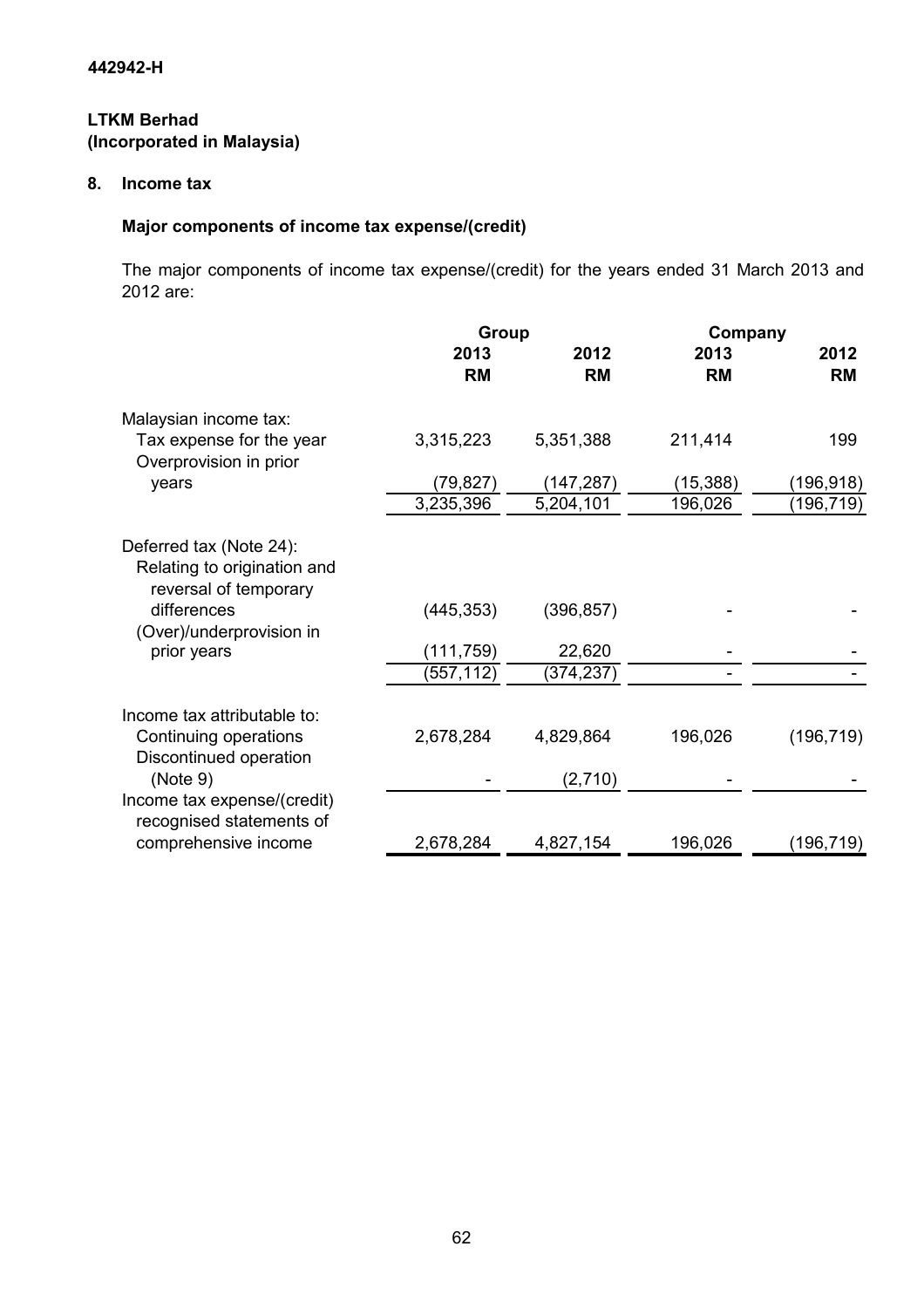### **8. Income tax (contd.)**

## **Reconciliation between tax expense/(credit) and accounting profit/(loss)**

A reconciliation of income tax expense/(credit) applicable to accounting profit/(loss) before tax at the statutory income tax rate to income tax expense at the effective income tax rate of the Group and of the Company is as follows:

|                                                                            | <b>Group</b>      |                   | Company           |                   |
|----------------------------------------------------------------------------|-------------------|-------------------|-------------------|-------------------|
|                                                                            | 2013<br><b>RM</b> | 2012<br><b>RM</b> | 2013<br><b>RM</b> | 2012<br><b>RM</b> |
| Profit/(loss) before tax from:                                             |                   |                   |                   |                   |
| Continuing operations                                                      | 12,239,949        | 19,296,756        | 2,064,591         | (7, 224, 331)     |
| Discontinued operation                                                     | 13,632            | (12,606,700)      |                   |                   |
| Accounting profit/(loss) before tax                                        | 12,253,581        | 6,690,056         | 2,064,591         | (7, 224, 331)     |
| <b>Taxation at Malaysian statutory</b>                                     |                   |                   |                   |                   |
| tax rate of 25% (2012: 25%)                                                | 3,063,395         | 1,672,514         | 516,148           | (1,806,083)       |
| Income not subject to tax                                                  | (639, 566)        | (628, 728)        | (500,000)         | (3,001,986)       |
| Expenses not deductible for tax                                            |                   |                   |                   |                   |
| purposes                                                                   | 723,014           | 3,833,287         | 195,266           | 4,808,268         |
| Utilisation of tax incentives                                              | (92, 383)         | (132, 612)        |                   |                   |
| Real property gain tax arising<br>from fair value adjustment of            |                   |                   |                   |                   |
| investment property                                                        | 47,948            | 47,948            |                   |                   |
| Deferred tax assets not<br>recognised on unutilised<br>business losses and |                   |                   |                   |                   |
| unutilised capital allowance                                               |                   | 217,431           |                   |                   |
| Deferred tax assets recognised<br>on:<br>Unabsorbed capital allowance      |                   |                   |                   |                   |
| unutilised business losses<br>Unutilised reinvestment                      | (171, 161)        | (55, 309)         |                   |                   |
| allowance                                                                  | (61, 377)         |                   |                   |                   |
| (Over)/underprovision of:<br>Income tax expense in prior                   |                   |                   |                   |                   |
| years                                                                      | (79, 827)         | (149, 997)        | (15, 388)         | (196, 918)        |
| Deferred tax in prior years                                                | (111, 759)        | 22,620            |                   |                   |
| Income tax expense/(credit)                                                | 2,678,284         | 4,827,154         | 196,026           | (196, 719)        |

Domestic income tax is calculated at the Malaysian statutory tax rate of 25% (2012: 25%) of the estimated assessable profit for the year.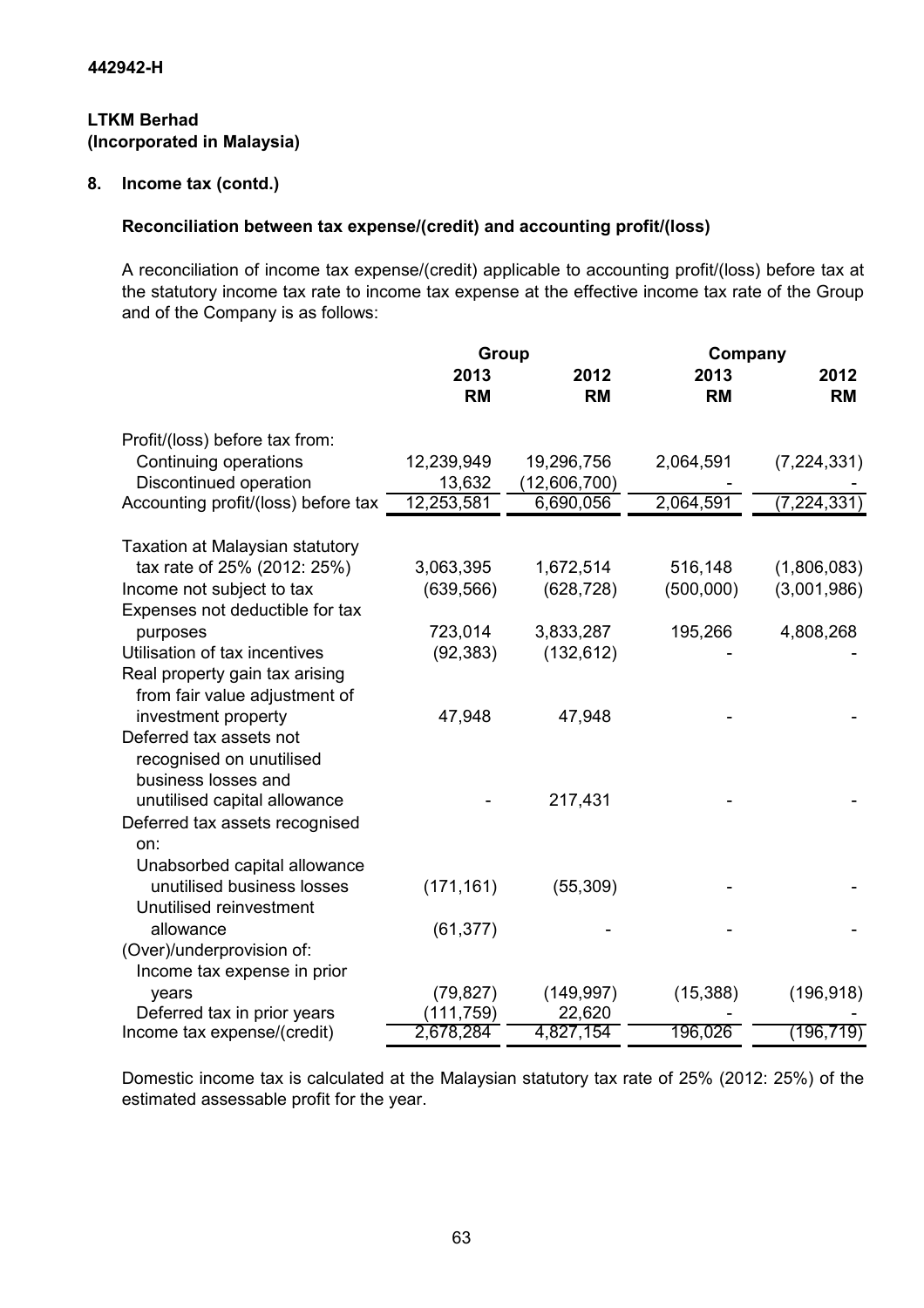## **8. Income tax (contd.)**

Pursuant to Schedule 7A, Paragraph 8(d) of the Income Tax Act 1967, a company in the business of rearing chicken and ducks qualifies to claim Reinvestment Allowance ("RA") if the company has undertaken a qualifying project in transforming the business of rearing chicken and ducks from an opened house to a closed house system as verified for tax incentive by the Minister of Agriculture from YA 2003 onwards. Following the revision of Schedule 7A, Paragraph 8(d) of the Income Tax Act 1967 in the 2009 Budget, a company in the business of rearing chicken and ducks also qualifies to claim RA if the company reinvests in the closed house system for expanding its existing business, and the reinvestment must be carried out up to YA2010 only. After YA2010, this tax incentive ceases.

A subsidiary of the Group, LTK (Melaka) Sdn. Bhd. ("LTK(M)") is claiming the above tax incentive. Based on a letter from the Ministry of Agriculture dated 30 July 2008, LTK(M) qualifies for the RA and tax savings arising from such claims amounted to RM92,000 (2012: RM133,000) for the financial year under review (being principal repayments made during the year under finance lease arrangements for qualifying projects undertaken in YA2010).

## **9. Discontinued operation**

On 22 November 2011, the Company announced the decision of its Board of Directors to cease the operations of its wholly-owned subsidiary, Lumiglass Sdn. Bhd. ("LGSB"), which was previously reported in the manufacturing and sale of processed glass segment.

### Statement of comprehensive income disclosures

The results of LGSB for the years ended 31 March 2013 and 31 March 2012 are as follows:

|                                                       | 2013      | 2012         |
|-------------------------------------------------------|-----------|--------------|
|                                                       | <b>RM</b> | <b>RM</b>    |
| Revenue                                               |           | 2,220,100    |
| Cost of sales                                         |           | (5,108,497)  |
| Gross loss                                            |           | (2,888,397)  |
| Other income                                          | 184,918   | 95,909       |
| <b>Distribution expenses</b>                          |           | (512, 779)   |
| Administrative expenses                               | (7,600)   | (857, 011)   |
| Finance expenses                                      |           | (938, 539)   |
| Other expenses                                        | (163,686) | (7,505,883)  |
| Profit/(loss) before tax                              | 13,632    | (12,606,700) |
| Taxation (Note 8):                                    |           |              |
| Tax benefit for the year                              |           | 2,710        |
| Profit/(loss) from discontinued operation, net of tax | 13,632    | (12,603,990) |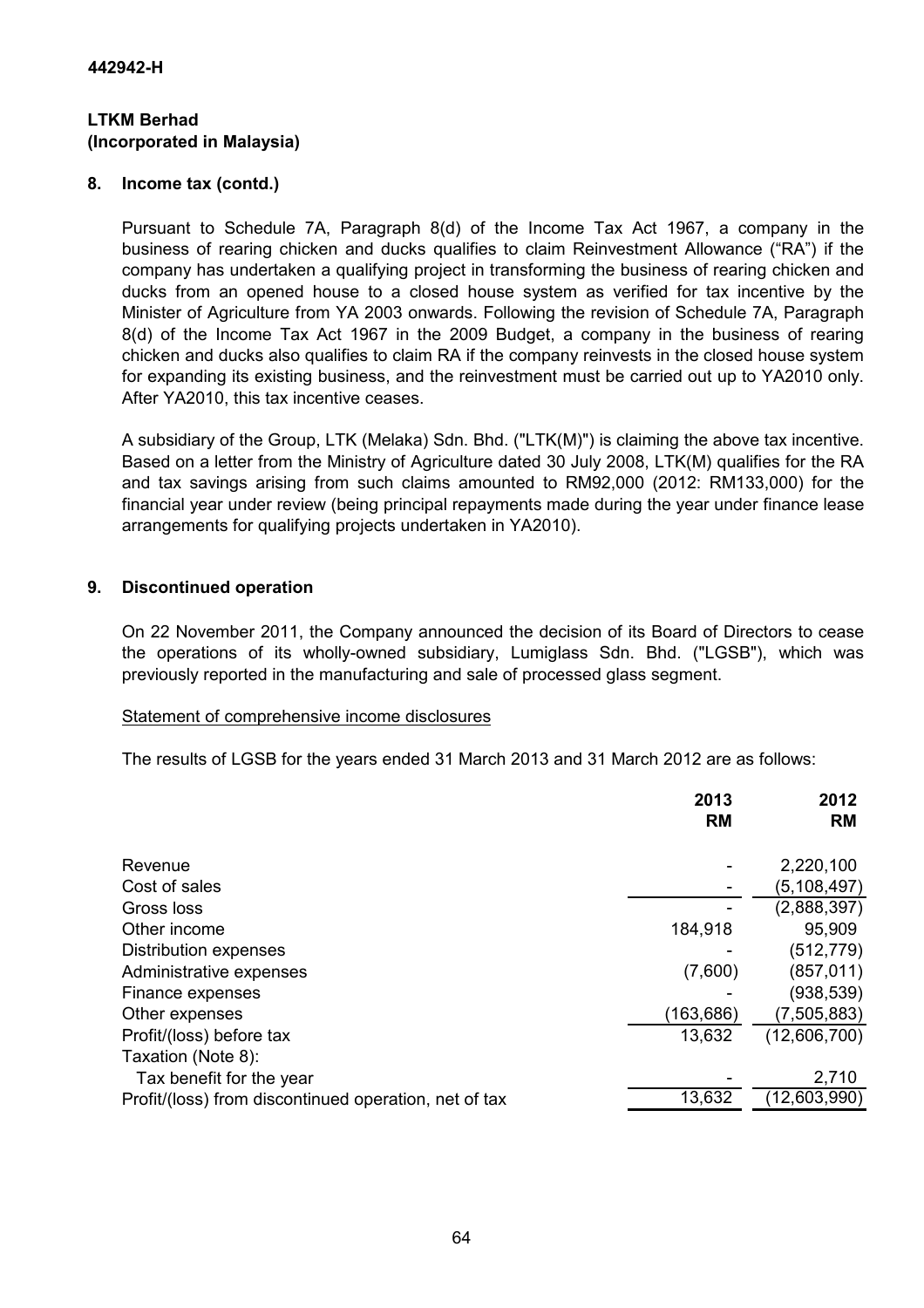## **9. Discontinued operation (contd.)**

Included in profit/(loss) before tax of the discontinued operation are:

|                                                          | 2013<br><b>RM</b> | 2012<br><b>RM</b> |
|----------------------------------------------------------|-------------------|-------------------|
| (Gain)/loss on disposal of property, plant and equipment | (45, 530)         | 583,626           |
| Realised loss on foreign exchange                        | 54,344            |                   |
| Impairment loss on:                                      |                   |                   |
| Property, plant and equipment (Note 12)                  | 109,059           | 6,707,942         |
| Trade receivables (Note 19(a))                           |                   | 138,513           |
| Other receivables (Note 19(b))                           |                   | 93,393            |
| Reversal of impairment loss on trade                     |                   |                   |
| receivables (Note 19(a))                                 | (139, 180)        |                   |
| Write off of:                                            |                   |                   |
| Inventories                                              |                   | 168,759           |
| Property, plant and equipment                            |                   | 44,372            |
| Unrealised loss on foreign exchange                      | 283               | 1,182             |
| Staff costs:                                             |                   |                   |
| Wages and salaries                                       |                   | 1,018,277         |
| Social security costs                                    |                   | 12,064            |
| Defined contribution plans                               |                   | 127,749           |
| Short term accumulating compensated absences             |                   | 6,712             |
| Other staff related expenses                             |                   | 244,412           |
| Auditors' remuneration:                                  |                   |                   |
| Current year                                             | 2,000             | 6,000             |
| Underprovision in prior year                             |                   | 3,000             |
| Depreciation of property, plant and equipment (Note 12)  |                   | 1,738,774         |
| Interest expense on:<br><b>Bank overdraft</b>            |                   | 3,057             |
| Term loans                                               |                   | 519,592           |
| Obligation under finance leases                          |                   | 415,890           |
| Interest income on fixed deposit                         |                   | (26, 619)         |
|                                                          |                   |                   |

The cash flows attributable to the discontinued operation are as follows:

|                             | 2013<br><b>RM</b>        | 2012<br><b>RM</b> |
|-----------------------------|--------------------------|-------------------|
| Operating                   | 131,788                  | (3,342,243)       |
| Investing                   | $\overline{\phantom{a}}$ | 4,901,746         |
| Financing                   | $\overline{\phantom{a}}$ | (2,287,098)       |
| Net cash inflows/(outflows) | 131,788                  | (727,595)         |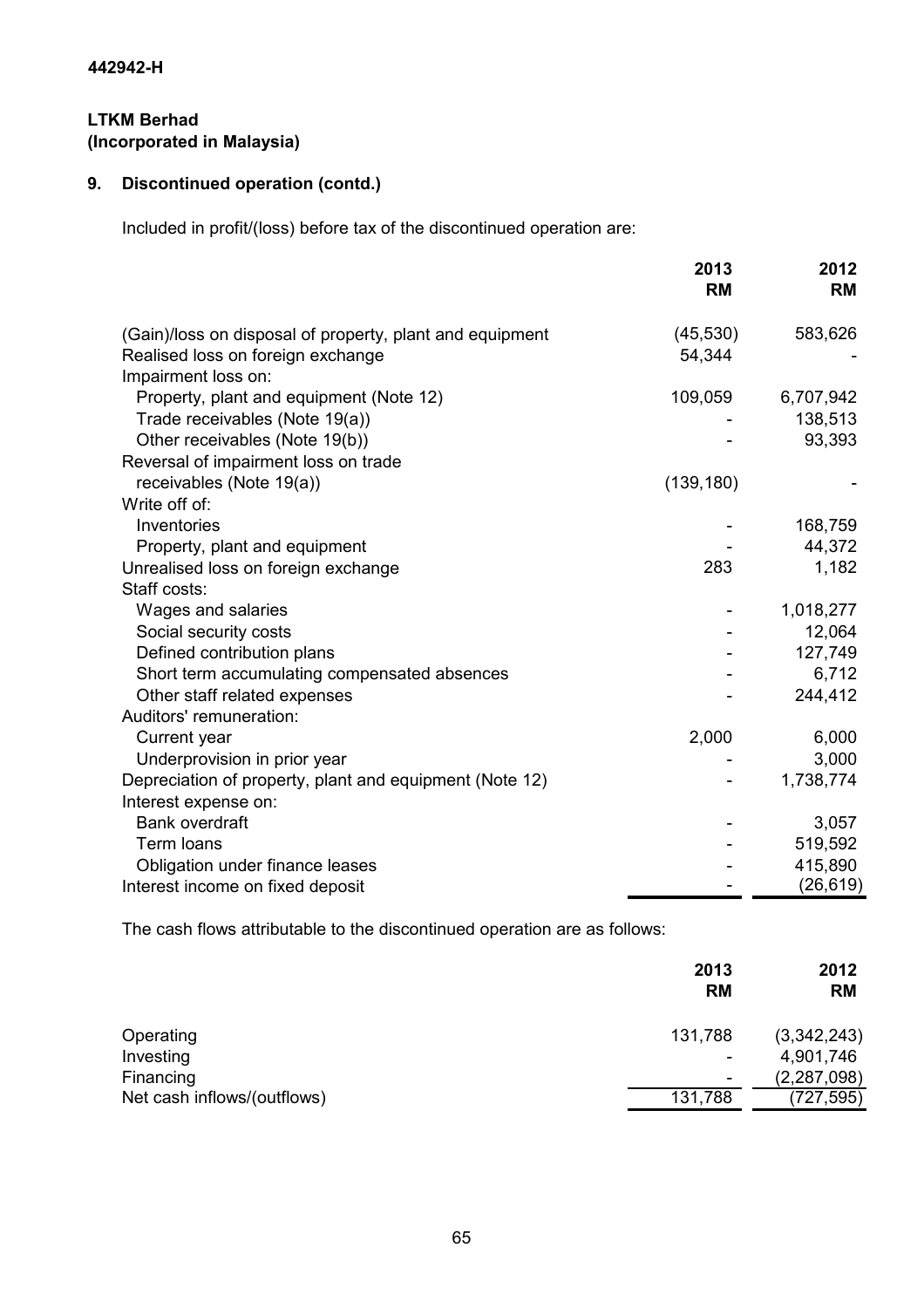## **10. Earnings per share**

## **(a) Basic earnings per share**

Basic earnings per share is calculated by dividing profit for the year by the weighted average number of ordinary shares in issue during the financial year.

|                                                                                                               | Group             |                   |  |  |
|---------------------------------------------------------------------------------------------------------------|-------------------|-------------------|--|--|
|                                                                                                               | 2013<br><b>RM</b> | 2012<br><b>RM</b> |  |  |
| Profit net of tax attributable to owners of the parent<br>Add back: (Profit)/loss from discontinued operation | 9,613,353         | 1,824,846         |  |  |
| net of tax, attributable to owners of the parent                                                              | (13, 632)         | 12,603,990        |  |  |
| Profit net of tax from continuing operations attributable                                                     |                   |                   |  |  |
| to owners of the parent                                                                                       | 9,599,721         | 14,428,836        |  |  |
| Weighted average number of ordinary shares in issue                                                           | 43,368,002        | 43,339,895        |  |  |
| Earnings per share (sen):                                                                                     |                   |                   |  |  |
| <b>Basic</b>                                                                                                  | 22.17             | 4.21              |  |  |
| Basic from continuing operations                                                                              | 22.14             | 33.29             |  |  |
| Basic from discontinued operation                                                                             | 0.03              | (29.08)           |  |  |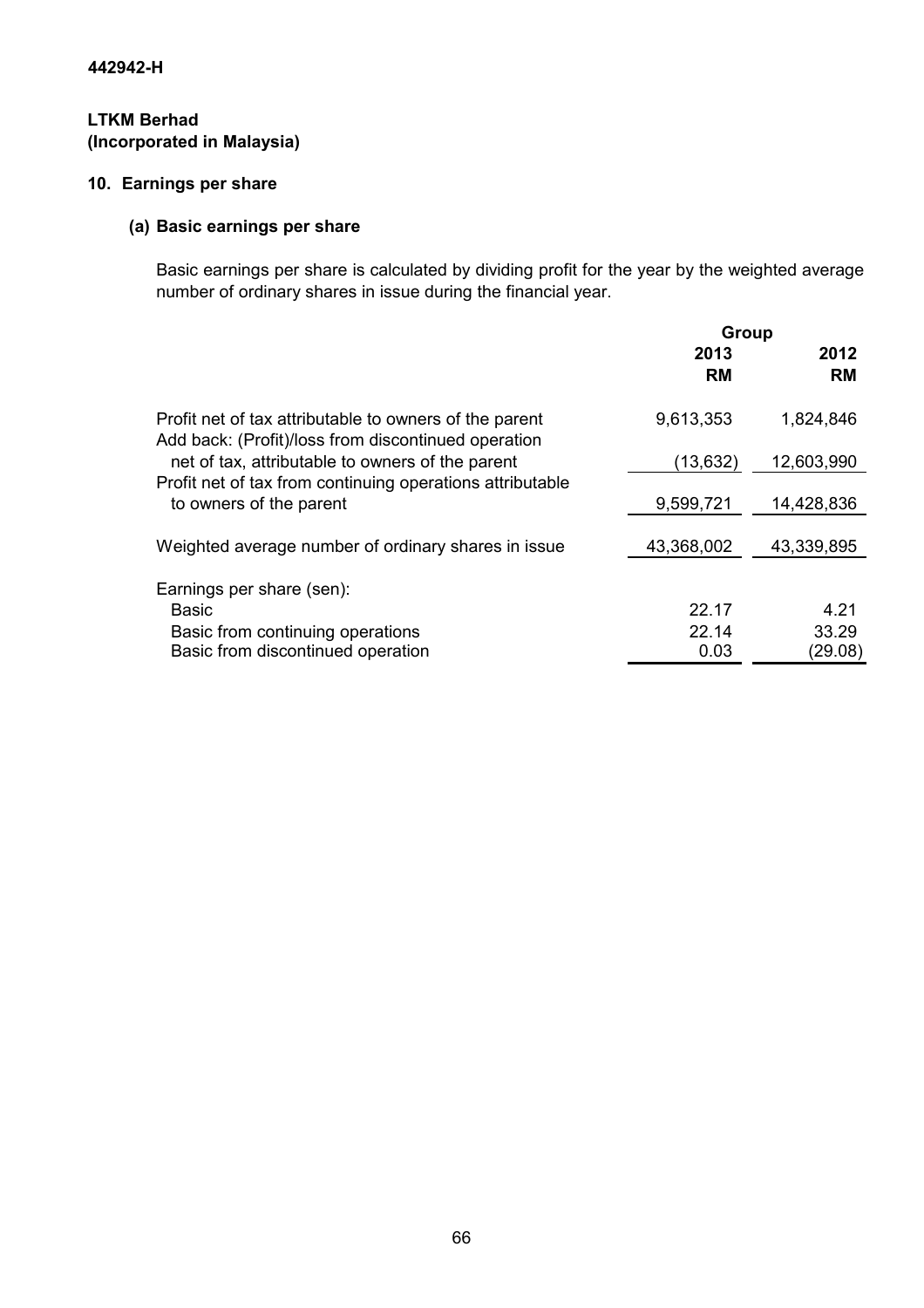## **10. Earnings per share (contd.)**

## **(b) Diluted earnings per share**

For the purpose of calculating diluted earnings per share, the total comprehensive income attributed to ordinary equity holders of the Company and the weighted average number of ordinary shares in issue during the financial year have been adjusted for the dilutive effects of all potential ordinary shares that may arise from exercise of LTKM Berhad's ESOS.

|                                                                                                                    | Group             |                      |  |  |
|--------------------------------------------------------------------------------------------------------------------|-------------------|----------------------|--|--|
|                                                                                                                    | 2013<br><b>RM</b> | 2012<br><b>RM</b>    |  |  |
| Profit net of tax attributable to owners of the parent<br>Add back: (Loss)/profit from discontinued operation, net | 9,613,353         | 1,824,846            |  |  |
| of tax, attributable to owners of the parent                                                                       | (13, 632)         | 12,603,990           |  |  |
| Profit net of tax from continuing operations attributable<br>to owners of the parent                               | 9,599,721         | 14,428,836           |  |  |
| Weighted average number of ordinary shares in issue<br><b>Effects of dilution from ESOS</b>                        | 43,368,002        | 43,339,895<br>53,052 |  |  |
| Adjusted weighted average number of ordinary shares in                                                             |                   |                      |  |  |
| issue and issuable                                                                                                 | 43,368,002        | 43,392,947           |  |  |
| Earnings per share (sen):                                                                                          |                   |                      |  |  |
| <b>Diluted</b>                                                                                                     | 22.17             | 4.21                 |  |  |
| Diluted from continuing operations                                                                                 | 22.14             | 33.25                |  |  |
| Diluted from discontinued operation                                                                                | 0.03              | (29.05)              |  |  |
|                                                                                                                    |                   |                      |  |  |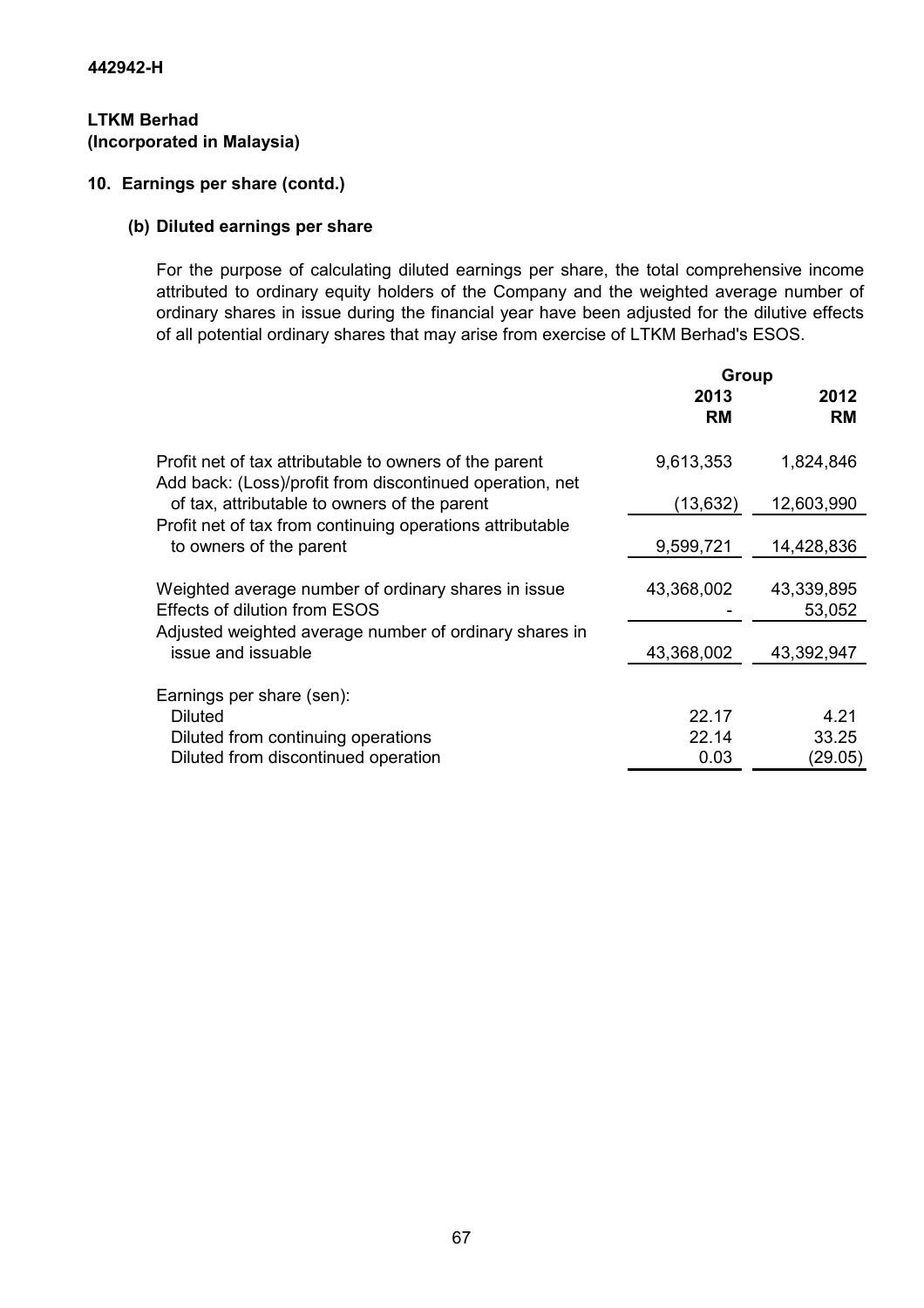**LTKM Berhad (Incorporated in Malaysia)**

**11. Dividends**

|                                                                                                                                                         |                      | Dividends in respect<br>of financial year | Dividends recognised<br>in financial year |                          |            |
|---------------------------------------------------------------------------------------------------------------------------------------------------------|----------------------|-------------------------------------------|-------------------------------------------|--------------------------|------------|
|                                                                                                                                                         | 2013<br><b>RM</b>    | 2012<br><b>RM</b>                         | 2011<br><b>RM</b>                         | 2013<br><b>RM</b>        | 2012<br>RM |
| Recognised during the year<br>Interim dividend of 5%, single-tier, on 43,232,002 ordinary shares, declared<br>on 2 March 2011 and paid on 14 April 2011 |                      | $\blacksquare$                            | 2,161,600                                 |                          |            |
| Final dividend of 8%, single-tier, on 43,352,002 ordinary shares, declared<br>on 25 August 2011 and paid on 6 October 2011                              |                      | $\blacksquare$                            | 3,468,160                                 | $\overline{\phantom{0}}$ | 3,468,160  |
| Interim dividend of 5%, single-tier, on 43,368,002 ordinary shares, declared<br>on 22 February 2012 and paid on 3 April 2012                            |                      | 2,168,400                                 |                                           | $\overline{\phantom{0}}$ | 2,168,400  |
| Final dividend of 5%, single-tier, on 43,368,002 ordinary shares, declared<br>on 18 September 2012 and paid on 4 October 2012                           |                      | 2,168,400                                 |                                           | 2,168,400                |            |
| Interim dividend of 4%, single-tier, on 43,368,002 ordinary shares, declared<br>on 18 March 2013 and paid on 8 April 2013 <sup>(1)</sup>                | ,734,720<br>,734,720 | 4,336,800                                 | 5,629,760                                 | 1,734,720<br>3,903,120   | 5,636,560  |

At the forthcoming Annual General Meeting, a single-tier final dividend of 8% in respect of the financial year ended 31 March 2013, on 43,368,002 ordinary shares, amounting to a dividend payable of RM3,469,440 (8.00 sen net per ordinary share) will be proposed for shareholders' approval. The financial statements for the current financial year do not reflect this proposed dividend. Such dividend, if approved by the shareholders, will be accounted for in equity as an appropriation of retained profits in the financial year ending 31 March 2014.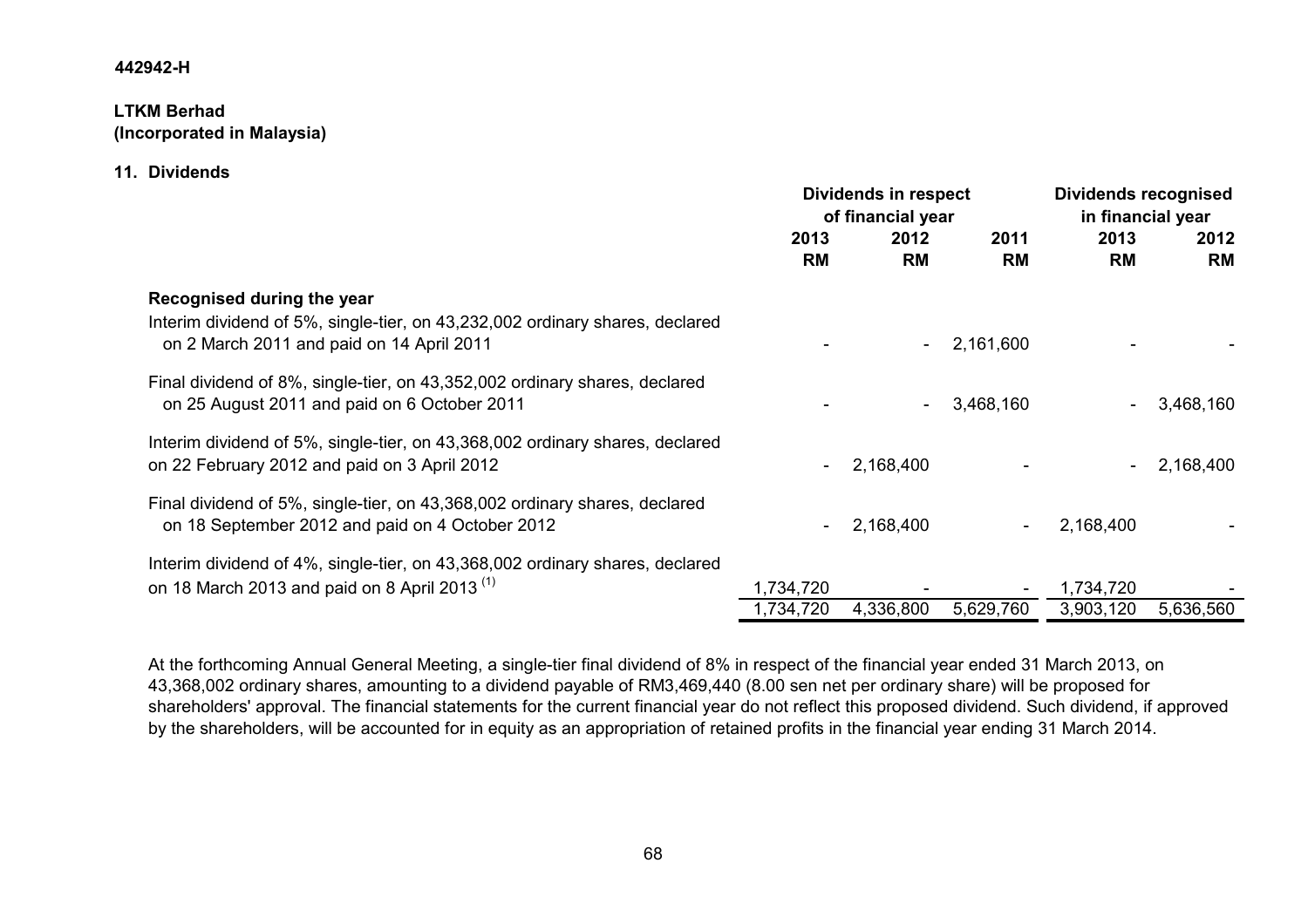#### **LTKM Berhad (Incorporated in Malaysia)**

#### **11. Dividends (contd.)**

 $(1)$  This represents dividend payable as at 31 March 2013, as presented in the statements of financial position.

#### **12. Property, plant and equipment**

|                                             | <b>Note</b> | Leasehold<br>land<br><b>RM</b> | <b>Freehold</b><br>land<br><b>RM</b> | <b>Buildings</b><br><b>RM</b> | <b>Renovation</b><br><b>RM</b> | <b>Plant and</b><br>machinery<br><b>RM</b> | Furniture,<br>fittings and<br>equipment<br><b>RM</b> | <b>Motor</b><br>vehicles<br><b>RM</b> | <b>Ponds</b><br><b>RM</b> | Capital<br>work-in-<br>progress<br><b>RM</b> | Total<br><b>RM</b> |
|---------------------------------------------|-------------|--------------------------------|--------------------------------------|-------------------------------|--------------------------------|--------------------------------------------|------------------------------------------------------|---------------------------------------|---------------------------|----------------------------------------------|--------------------|
| Group                                       |             |                                |                                      |                               |                                |                                            |                                                      |                                       |                           |                                              |                    |
| At 31 March 2013                            |             |                                |                                      |                               |                                |                                            |                                                      |                                       |                           |                                              |                    |
| <b>Cost or valuation</b><br>At 1 April 2012 |             |                                |                                      |                               |                                |                                            |                                                      |                                       |                           |                                              |                    |
| At cost                                     |             |                                | 9,622,496                            | 17,259,026                    | 659,859                        | 30,341,861                                 | 8,943,510                                            | 5,852,844                             | 958,532                   | 761,006                                      | 74,399,134         |
| At valuation                                |             | 1,190,420                      | 26,890,000                           | 37,217,559                    |                                |                                            |                                                      |                                       |                           |                                              | 65,297,979         |
|                                             |             | 1,190,420                      | 36,512,496                           | 54,476,585                    | 659,859                        | 30,341,861                                 | 8,943,510                                            | 5,852,844                             | 958,532                   | 761,006                                      | 139,697,113        |
| Additions                                   |             |                                |                                      |                               |                                | 116,479                                    | 55,238                                               | 303,982                               | $\qquad \qquad -$         | 3,771,575                                    | 4,247,274          |
| Reclassifications                           |             |                                |                                      | 408,544                       | $\overline{\phantom{a}}$       | 333,956                                    |                                                      |                                       |                           | (742, 500)                                   |                    |
| Transfer to investment                      |             |                                |                                      |                               |                                |                                            |                                                      |                                       |                           |                                              |                    |
| properties (Note e)                         | 13          |                                | (9,622,496)                          | (9,315,991)                   |                                | $\overline{\phantom{a}}$                   | (2,669,138)                                          |                                       |                           |                                              | (21,607,625)       |
| Revaluation (Note a)                        |             |                                | 3,596,000                            |                               |                                |                                            |                                                      |                                       |                           |                                              | 3,596,000          |
| Write off                                   |             |                                |                                      |                               |                                |                                            | (20, 631)                                            |                                       |                           |                                              | (20, 631)          |
| <b>Disposals</b>                            |             |                                |                                      | (110,000)                     |                                |                                            | (11, 895)                                            | (240, 288)                            |                           |                                              | (362, 183)         |
| At 31 March 2013                            |             | 1,190,420                      | 30,486,000                           | 45,459,138                    | 659,859                        | 30,792,296                                 | 6,297,084                                            | 5,916,538                             | 958,532                   | 3,790,081                                    | 125,549,948        |
| Representing:                               |             |                                |                                      |                               |                                |                                            |                                                      |                                       |                           |                                              |                    |
| At cost                                     |             |                                |                                      | 8,241,579                     | 659,859                        | 30,792,296                                 | 6,297,084                                            | 5,916,538                             | 958,532                   | 3,790,081                                    | 56,655,969         |
| At valuation                                |             | 1,190,420                      | 30,486,000                           | 37,217,559                    |                                |                                            |                                                      |                                       |                           |                                              | 68,893,979         |
| At 31 March 2013                            |             | 1,190,420                      | 30,486,000                           | 45,459,138                    | 659,859                        | 30,792,296                                 | 6,297,084                                            | 5,916,538                             | 958,532                   | 3,790,081                                    | 125,549,948        |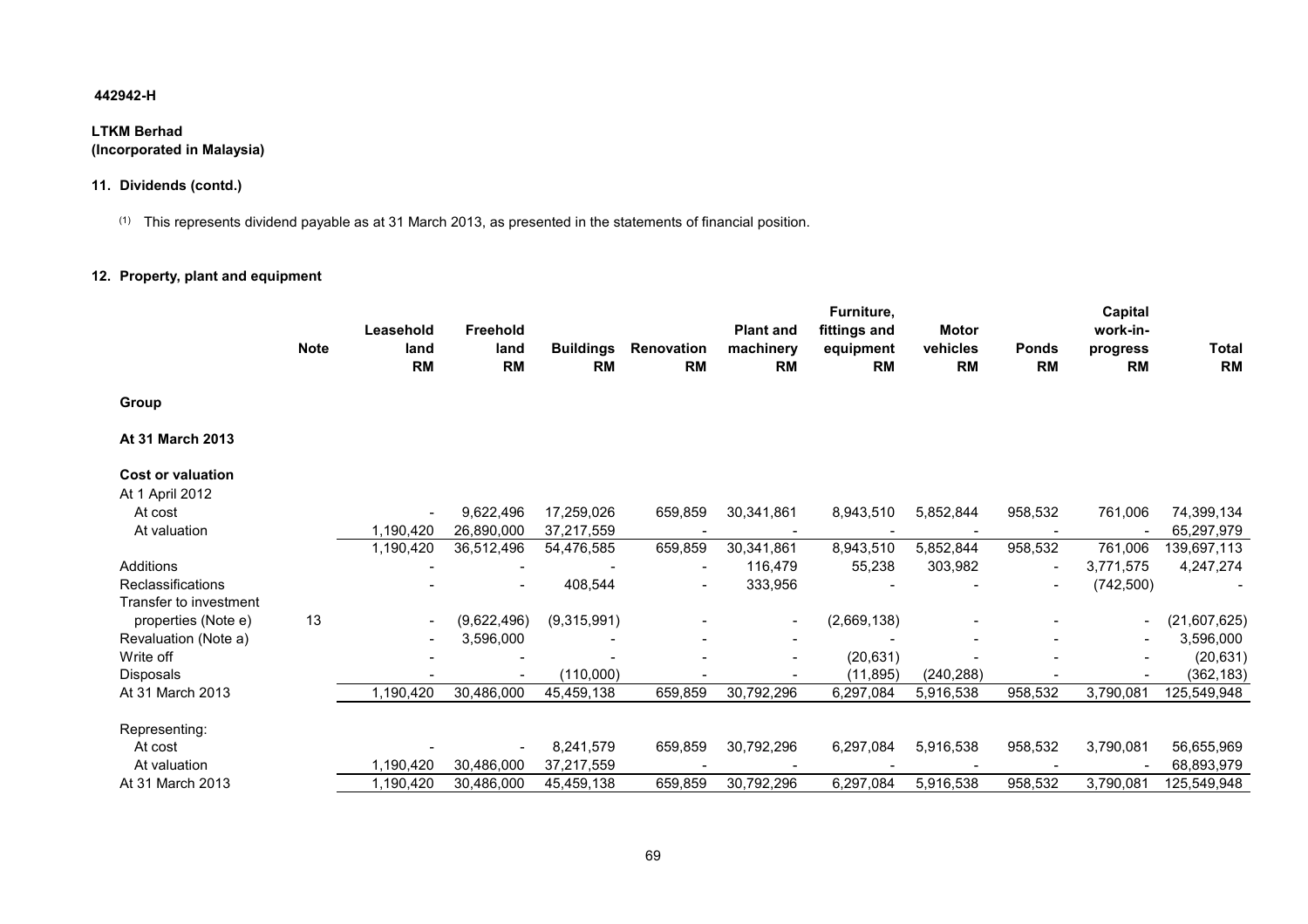## **LTKM Berhad**

**(Incorporated in Malaysia)**

#### **12. Property, plant and equipment (contd.)**

|                                                            | <b>Note</b>    | Leasehold<br>land<br><b>RM</b> | Freehold<br>land<br><b>RM</b> | <b>Buildings</b><br><b>RM</b> | Renovation<br><b>RM</b> | <b>Plant and</b><br>machinery<br><b>RM</b> | Furniture,<br>fittings and<br>equipment<br><b>RM</b> | <b>Motor</b><br>vehicles<br><b>RM</b> | <b>Ponds</b><br><b>RM</b> | Capital<br>work-in-<br>progress<br><b>RM</b> | Total<br><b>RM</b> |
|------------------------------------------------------------|----------------|--------------------------------|-------------------------------|-------------------------------|-------------------------|--------------------------------------------|------------------------------------------------------|---------------------------------------|---------------------------|----------------------------------------------|--------------------|
| Group (contd.)                                             |                |                                |                               |                               |                         |                                            |                                                      |                                       |                           |                                              |                    |
| At 31 March 2013 (contd.)                                  |                |                                |                               |                               |                         |                                            |                                                      |                                       |                           |                                              |                    |
| <b>Accumulated</b><br>depreciation and<br>impairment loss: |                |                                |                               |                               |                         |                                            |                                                      |                                       |                           |                                              |                    |
| At 1 April 2012<br>Depreciation charge for                 |                | 193,980                        |                               | 13,415,057                    | 197,922                 | 20,836,990                                 | 3,079,806                                            | 3,821,101                             | 908,962                   |                                              | 42,453,818         |
| the year<br>Transfer to investment                         | $\overline{7}$ | 22,144                         |                               | 5,547,484                     | 65,986                  | 1,993,554                                  | 430,160                                              | 681,673                               | 24,731                    | $\overline{\phantom{a}}$                     | 8,765,732          |
| properties (Note e)                                        | 13             |                                | $\overline{\phantom{a}}$      | (320, 055)                    |                         | $\overline{\phantom{a}}$                   | (299, 075)                                           |                                       |                           | $\blacksquare$                               | (619, 130)         |
| Write off                                                  |                |                                |                               |                               |                         |                                            | (7, 872)                                             |                                       |                           | $\blacksquare$                               | (7, 872)           |
| Impairment loss (Note f)                                   | 9              |                                |                               |                               |                         |                                            | 109,059                                              |                                       |                           | $\overline{\phantom{a}}$                     | 109,059            |
| Disposals                                                  |                |                                | $\overline{\phantom{a}}$      | (10, 533)                     |                         |                                            | (1,654)                                              | (184,470)                             |                           | $\sim$                                       | (196, 657)         |
| At 31 March 2013                                           |                | 216,124                        |                               | 18,631,953                    | 263,908                 | 22,830,544                                 | 3,310,424                                            | 4,318,304                             | 933,693                   | $\sim$                                       | 50,504,950         |
| Net carrying amount                                        |                |                                |                               |                               |                         |                                            |                                                      |                                       |                           |                                              |                    |
| At cost                                                    |                |                                |                               | 1,481,787                     | 395,951                 | 7,961,752                                  | 2,986,660                                            | 1,598,234                             | 24,839                    | 3,790,081                                    | 18,239,304         |
| At valuation                                               |                | 974,296                        | 30,486,000                    | 25,345,398                    |                         |                                            |                                                      |                                       |                           |                                              | 56,805,694         |
| At 31 March 2013                                           |                | 974,296                        | 30,486,000                    | 26,827,185                    | 395,951                 | 7,961,752                                  | 2,986,660                                            | 1,598,234                             | 24,839                    | 3,790,081                                    | 75,044,998         |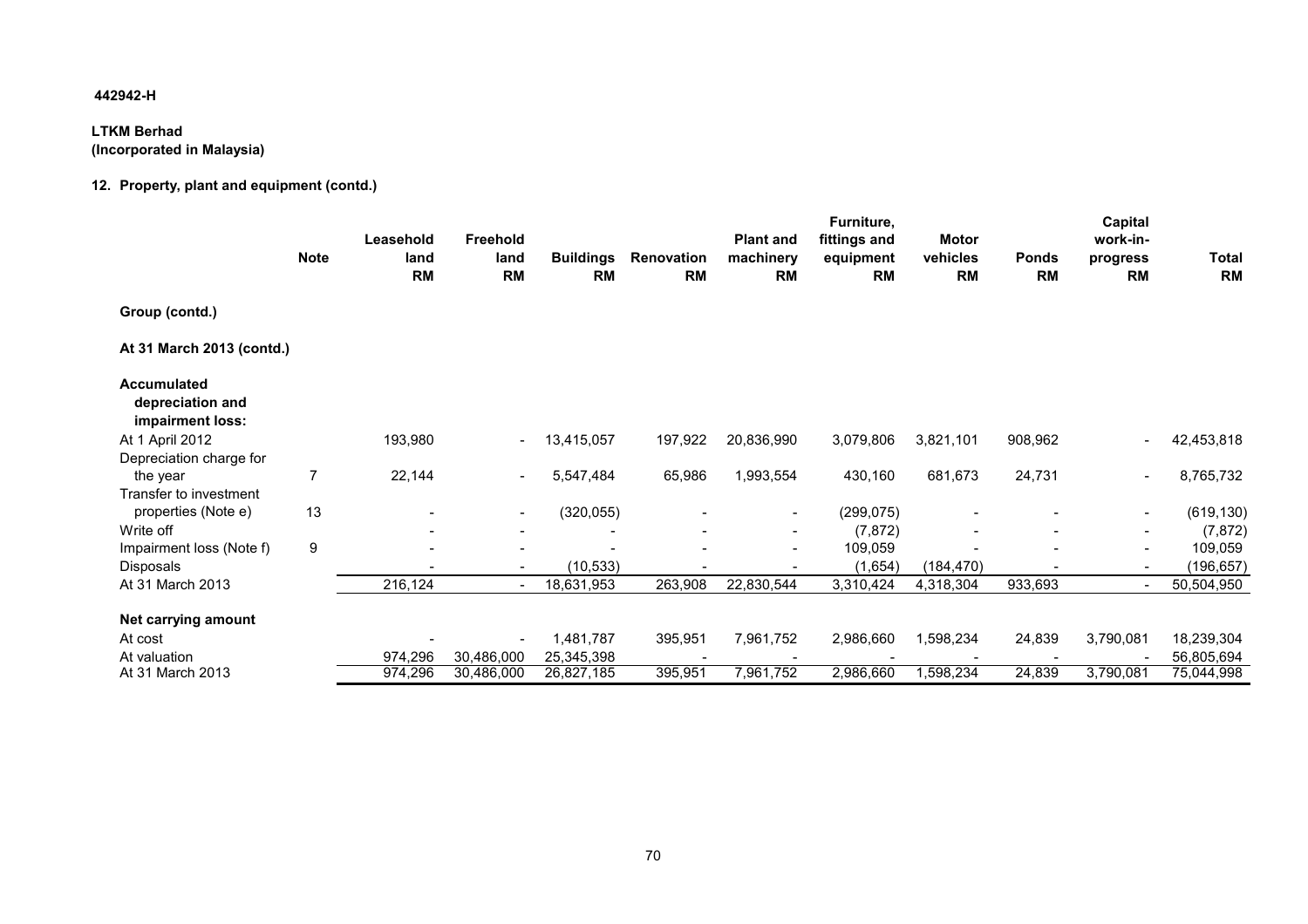## **LTKM Berhad**

**(Incorporated in Malaysia)**

#### **12. Property, plant and equipment (contd.)**

| <b>Note</b> | Leasehold<br>land        | Freehold<br>land                    | <b>Buildings</b>        | Renovation              | <b>Plant and</b><br>machinery | Furniture,<br>fittings and<br>equipment | <b>Motor</b><br>vehicles             | <b>Ponds</b>             | Capital<br>work-in-<br>progress | Total<br><b>RM</b>     |
|-------------|--------------------------|-------------------------------------|-------------------------|-------------------------|-------------------------------|-----------------------------------------|--------------------------------------|--------------------------|---------------------------------|------------------------|
|             |                          |                                     |                         |                         |                               |                                         |                                      |                          |                                 |                        |
|             |                          |                                     |                         |                         |                               |                                         |                                      |                          |                                 |                        |
|             |                          |                                     |                         |                         |                               |                                         |                                      |                          |                                 |                        |
|             | $\overline{\phantom{a}}$ | 9,622,496                           | 14,586,299              | 659,859                 | 41,442,006                    | 11,150,747                              | 5,624,863                            | 958,532                  | 1,353,290                       | 85,398,092             |
|             |                          |                                     |                         |                         |                               |                                         |                                      |                          |                                 | 65,865,979             |
|             |                          | 36,512,496                          | 51,803,858              |                         |                               |                                         |                                      |                          |                                 | 151,264,071            |
|             |                          |                                     | 26,637                  |                         | 159,052                       | 565,330                                 | 1,432,692                            | $\overline{\phantom{a}}$ | 2,795,493                       | 4,979,204              |
|             |                          |                                     | 2,646,090               |                         | 228,171                       | 13,012                                  | 25,906                               |                          | (2,913,179)                     |                        |
|             |                          |                                     |                         |                         |                               |                                         |                                      |                          |                                 |                        |
| 17          |                          |                                     |                         |                         |                               |                                         |                                      |                          | (128, 924)                      | (128, 924)             |
|             |                          |                                     |                         |                         | $\overline{\phantom{0}}$      | (76, 311)                               | (816, 661)                           | $\overline{\phantom{a}}$ | (13,605)                        | (906, 577)             |
|             | (568,000)                |                                     |                         |                         | (11, 487, 368)                | (2,709,268)                             | (413,956)                            |                          | (332,069)                       | (15, 510, 661)         |
|             | 1,190,420                | 36,512,496                          | 54,476,585              | 659,859                 | 30,341,861                    | 8,943,510                               | 5,852,844                            | 958,532                  | 761,006                         | 139,697,113            |
|             |                          |                                     |                         |                         |                               |                                         |                                      |                          |                                 |                        |
|             |                          | 9,622,496                           | 17,259,026              | 659,859                 | 30,341,861                    |                                         | 5,852,844                            | 958,532                  | 761,006                         | 74,399,134             |
|             | 1,190,420                | 26,890,000                          | 37,217,559              |                         |                               |                                         |                                      |                          |                                 | 65,297,979             |
|             | 1,190,420                | 36,512,496                          | 54,476,585              | 659,859                 | 30,341,861                    | 8,943,510                               | 5,852,844                            | 958,532                  | 761,006                         | 139,697,113            |
|             |                          | <b>RM</b><br>1,758,420<br>1,758,420 | <b>RM</b><br>26,890,000 | <b>RM</b><br>37,217,559 | <b>RM</b><br>659,859          | <b>RM</b><br>41,442,006                 | <b>RM</b><br>11,150,747<br>8,943,510 | <b>RM</b><br>5,624,863   | <b>RM</b><br>958,532            | <b>RM</b><br>1,353,290 |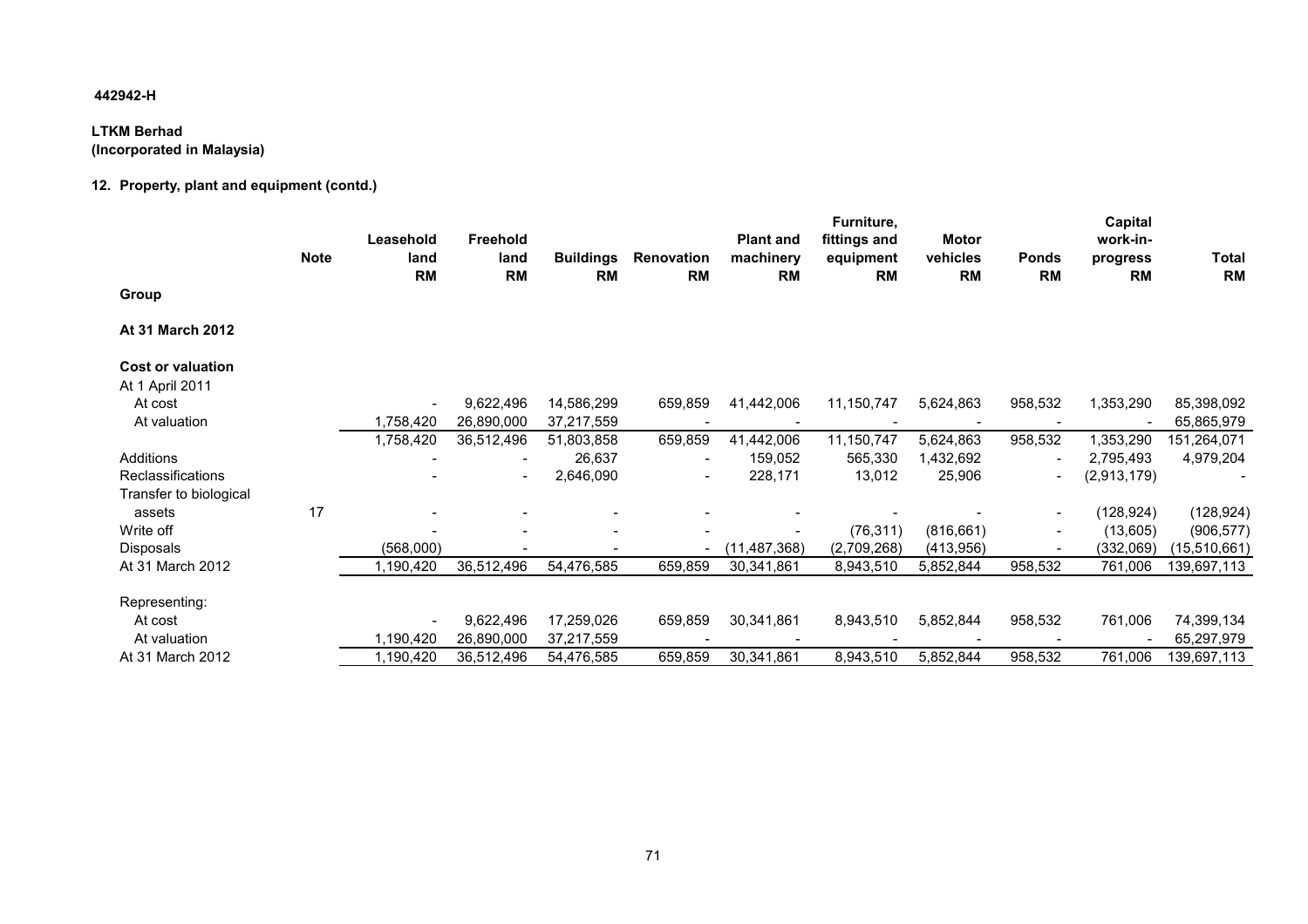### **442942-H**

# **LTKM Berhad**

**(Incorporated in Malaysia)**

# **12. Property, plant and equipment (contd.)**

|                                                     | <b>Note</b> | Leasehold<br>land<br><b>RM</b> | Freehold<br>land<br><b>RM</b> | <b>Buildings</b><br><b>RM</b> | <b>Renovation</b><br><b>RM</b> | <b>Plant and</b><br>machinery<br><b>RM</b> | Furniture,<br>fittings and<br>equipment<br><b>RM</b> | <b>Motor</b><br>vehicles<br><b>RM</b> | <b>Ponds</b><br><b>RM</b>          | Capital<br>work-in-<br>progress<br><b>RM</b> | <b>Total</b><br>RM       |
|-----------------------------------------------------|-------------|--------------------------------|-------------------------------|-------------------------------|--------------------------------|--------------------------------------------|------------------------------------------------------|---------------------------------------|------------------------------------|----------------------------------------------|--------------------------|
| Group (contd.)                                      |             |                                |                               |                               |                                |                                            |                                                      |                                       |                                    |                                              |                          |
| At 31 March 2012 (contd.)                           |             |                                |                               |                               |                                |                                            |                                                      |                                       |                                    |                                              |                          |
| Accumulated<br>depreciation and<br>impairment loss: |             |                                |                               |                               |                                |                                            |                                                      |                                       |                                    |                                              |                          |
| At 1 April 2011                                     |             | 277,340                        | $\overline{\phantom{0}}$      | 7,642,772                     | 131,936                        | 19,086,620                                 | 2,473,802                                            | 3,718,872                             | 828,862                            |                                              | 34,160,204               |
| Depreciation charge for<br>the year<br>Write off    | 7, 9        | 33,707                         | $\sim$                        | 5,772,285                     | 65,986                         | 2,784,995                                  | 983,303<br>(41, 925)                                 | 642,987<br>(156, 982)                 | 80,100<br>$\overline{\phantom{a}}$ |                                              | 10,363,363<br>(198, 907) |
| Impairment loss (Note f)                            | 9           |                                |                               |                               | $\overline{\phantom{a}}$       | 5,196,370                                  | 1,261,572                                            |                                       |                                    | 250,000                                      | 6,707,942                |
| Disposals                                           |             | (117, 067)                     |                               |                               |                                | (6, 230, 995)                              | (1,596,946)                                          | (383, 776)                            |                                    | (250,000)                                    | (8,578,784)              |
| At 31 March 2012                                    |             | 193,980                        | $\qquad \qquad \blacksquare$  | 13,415,057                    | 197,922                        | 20,836,990                                 | 3,079,806                                            | 3,821,101                             | 908,962                            |                                              | 42,453,818               |
| Net carrying amount                                 |             |                                |                               |                               |                                |                                            |                                                      |                                       |                                    |                                              |                          |
| At cost                                             |             | $\overline{\phantom{a}}$       | 9,622,496                     | 15,716,130                    | 461,937                        | 9,504,871                                  | 5,863,704                                            | 2,031,743                             | 49,570                             | 761,006                                      | 44,011,457               |
| At valuation                                        |             | 996,440                        | 26,890,000                    | 25,345,398                    |                                |                                            |                                                      |                                       |                                    |                                              | 53,231,838               |
| At 31 March 2012                                    |             | 996,440                        | 36,512,496                    | 41,061,528                    | 461,937                        | 9,504,871                                  | 5,863,704                                            | 2,031,743                             | 49,570                             | 761,006                                      | 97,243,295               |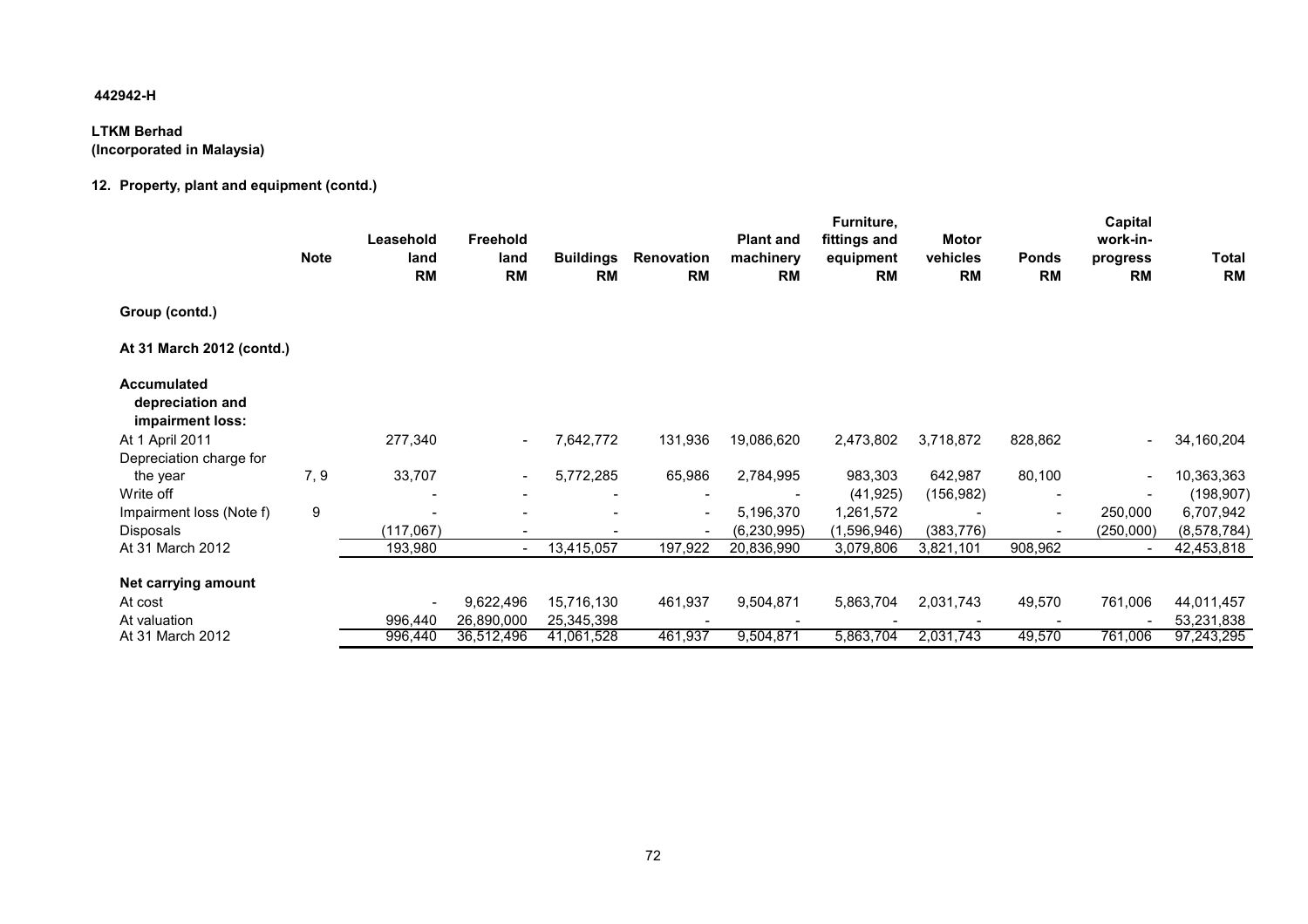# **12. Property, plant and equipment (contd.)**

|                                     | <b>Building</b><br><b>RM</b> | <b>Renovation</b><br><b>RM</b> | Furniture,<br>fittings and<br>equipment<br><b>RM</b> | <b>Total</b><br><b>RM</b> |
|-------------------------------------|------------------------------|--------------------------------|------------------------------------------------------|---------------------------|
| Company                             |                              |                                |                                                      |                           |
| At 31 March 2013                    |                              |                                |                                                      |                           |
| Cost                                |                              |                                |                                                      |                           |
| At 1 April 2012<br><b>Additions</b> | 746,088                      | 659,859                        | 1,364,568<br>21,940                                  | 2,770,515<br>21,940       |
| At 31 March 2013                    | 746,088                      | 659,859                        | 1,386,508                                            | 2,792,455                 |
| <b>Accumulated</b><br>depreciation  |                              |                                |                                                      |                           |
| At 1 April 2012                     | 74,619                       | 197,922                        | 468,518                                              | 741,059                   |
| Charge for the year (Note 7)        | 14,922                       | 65,986                         | 140,725                                              | 221,633                   |
| At 31 March 2013                    | 89,541                       | 263,908                        | 609,243                                              | 962,692                   |
| <b>Net carrying</b><br>amount       | 656,547                      | 395,951                        | 777,265                                              | 1,829,763                 |
| At 31 March 2012                    |                              |                                |                                                      |                           |
| Cost                                |                              |                                |                                                      |                           |
| At 1 April 2011                     | 746,088                      | 659,859                        | 1,322,949                                            | 2,728,896                 |
| <b>Additions</b>                    |                              |                                | 44,857                                               | 44,857                    |
| Disposal                            |                              |                                | (3,238)                                              | (3,238)                   |
| At 31 March 2012                    | 746,088                      | 659,859                        | 1,364,568                                            | 2,770,515                 |
| <b>Accumulated</b><br>depreciation  |                              |                                |                                                      |                           |
| At 1 April 2011                     | 59,697                       | 131,936                        | 335,872                                              | 527,505                   |
| Charge for the year (Note 7)        | 14,922                       | 65,986                         | 133,428                                              | 214,336                   |
| Disposal                            |                              |                                | (782)                                                | (782)                     |
| At 31 March 2012                    | 74,619                       | 197,922                        | 468,518                                              | 741,059                   |
| <b>Net carrying</b><br>amount       | 671,469                      | 461,937                        | 896,050                                              | 2,029,456                 |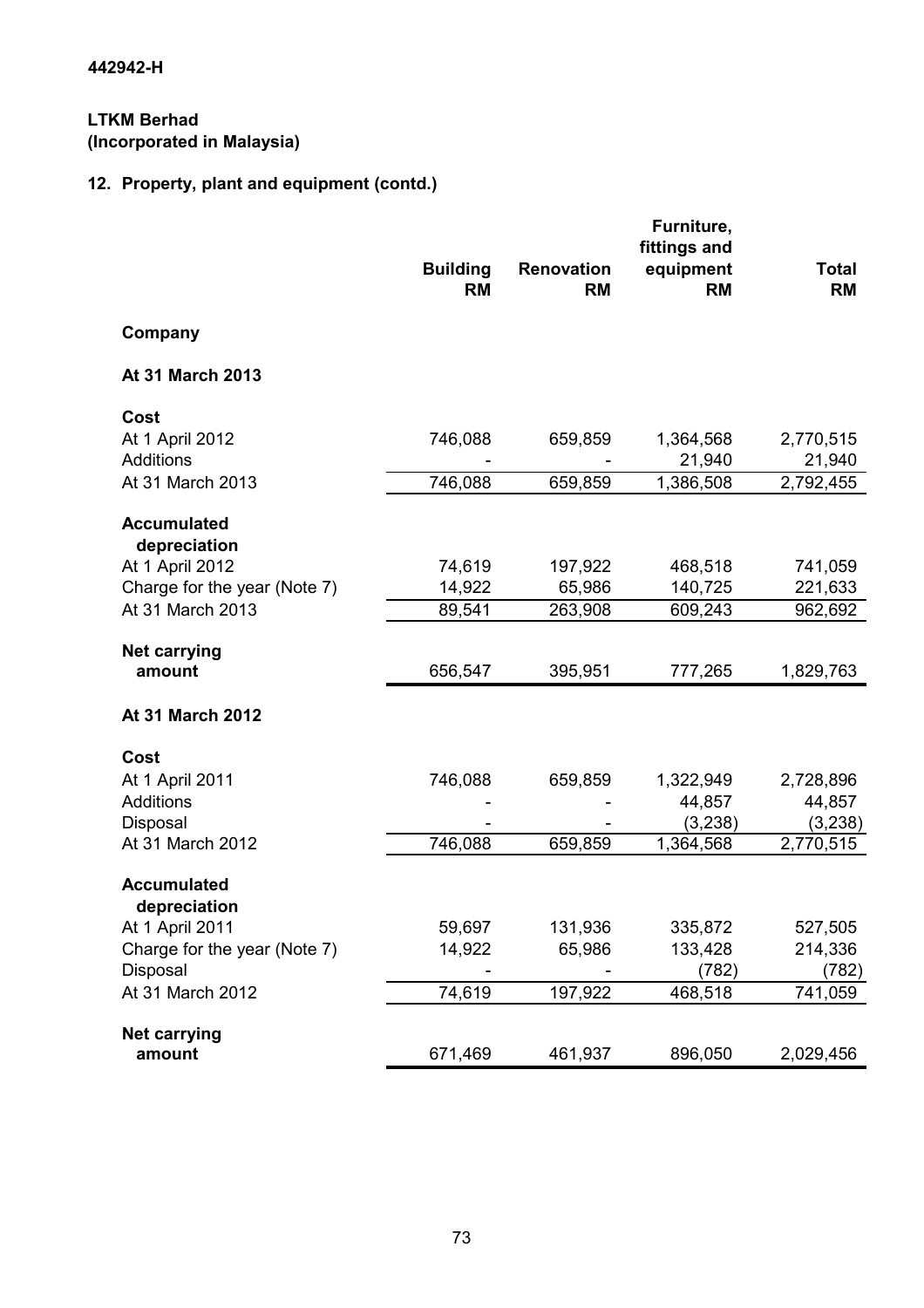# **12. Property, plant and equipment (contd.)**

(a) Revaluation of a parcel of freehold land in a subsidiary company, LTK Omega Plus Sdn. Bhd. was performed on 22 March 2013, while other parcels of freehold land and buildings were revalued on 4 January 2010 by Lee Thiam Sing, a registered valuer with Colliers Jordan Lee & Jaafar (M'cca) Sdn Bhd, an independent professional valuer. Fair value was determined by reference to open market values on existing use basis.

The current year revaluation resulted in the recognition of other comprehensive income amounting to RM3,596,000 as disclosed in the statements of comprehensive income.

Had the revalued property, plant and equipment been carried at historical cost less accumulated depreciation and impairment losses, the net book value of each class of property, plant and equipment that would have been included in the financial statements of the Group as at 31 March 2013 would be as follows:

|                  |                   | Group             |  |  |
|------------------|-------------------|-------------------|--|--|
|                  | 2013<br><b>RM</b> | 2012<br><b>RM</b> |  |  |
|                  |                   |                   |  |  |
| Leasehold land   | 950,442           | 972,043           |  |  |
| Freehold land    | 15,312,990        | 15,312,990        |  |  |
| <b>Buildings</b> | 12,216,597        | 15,300,563        |  |  |
|                  | 28,480,029        | 31,585,596        |  |  |

(b) Leasehold land was revalued on 4 January 2010 by Lee Thiam Sing, a registered valuer with Colliers Jordan Lee & Jaafar (M'cca) Sdn Bhd, an independent professional valuer. Fair value is determined using the Cost and Comparison Method of valuation.

The disposal of a leasehold land in the previous financial year resulted in the reversal of asset revaluation reserve to retained profits amounting to RM29,137.

(c) Net book values of property, plant and equipment held under hire purchase arrangements are as follows:

|                     |                   | Group             |  |  |
|---------------------|-------------------|-------------------|--|--|
|                     | 2013<br><b>RM</b> | 2012<br><b>RM</b> |  |  |
| Plant and machinery | 2,000,952         | 2,334,048         |  |  |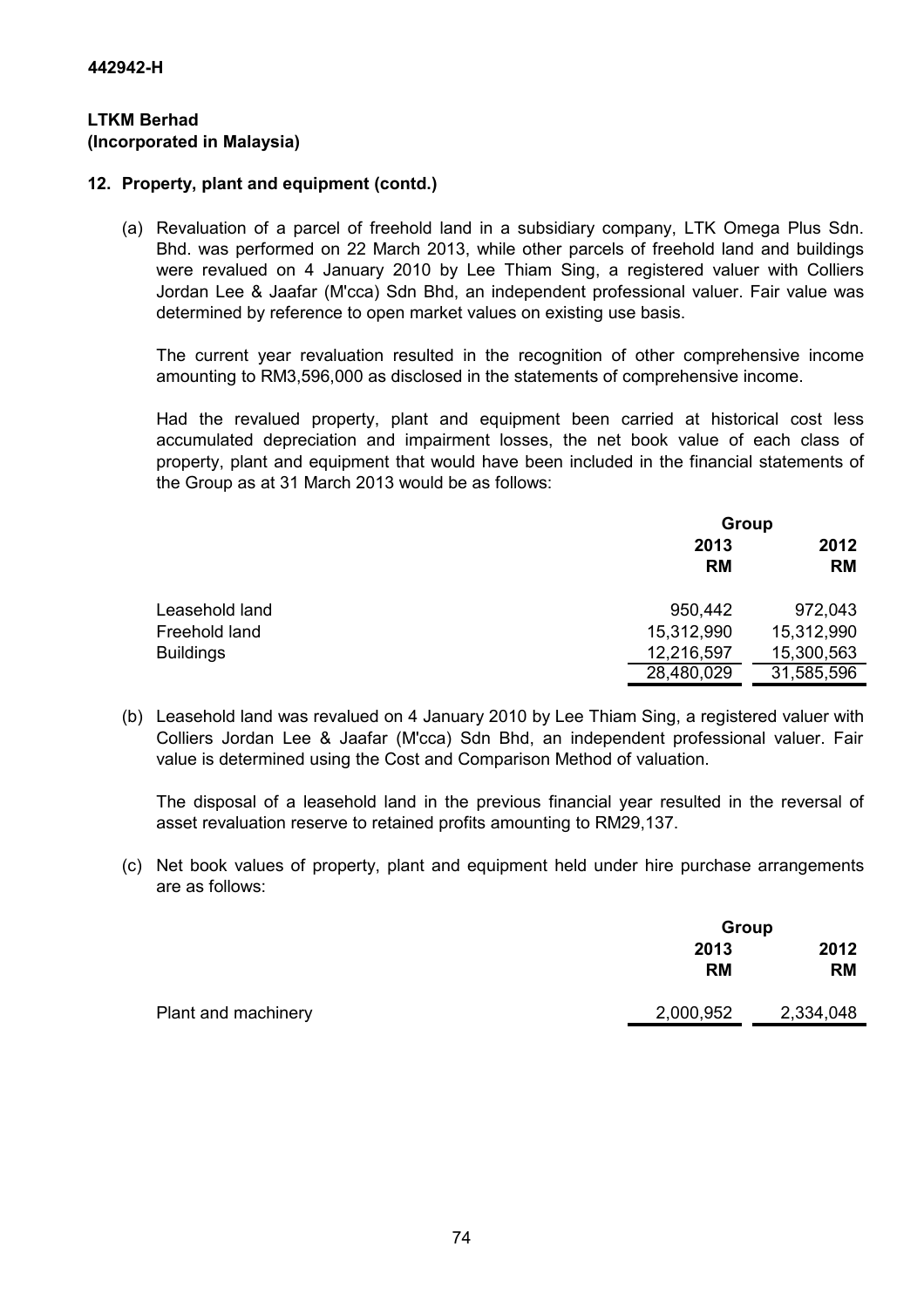## **12. Property, plant and equipment (contd.)**

(d) The net book values of property, plant and equipment pledged for borrowings (Note 22(c)(i) and (ii)) are as follows:

|                  |            | Group      |  |  |
|------------------|------------|------------|--|--|
|                  | 2013       | 2012       |  |  |
|                  | <b>RM</b>  | <b>RM</b>  |  |  |
| Freehold land    | 29,986,000 | 36,012,496 |  |  |
| <b>Buildings</b> | 2,194,441  | 13,964,402 |  |  |
|                  | 32,180,441 | 49,976,898 |  |  |

- (e) On 1 April 2012, a parcel of freehold land, a building and its fixtures ("the Transferred Property") with total net carrying amount of RM20,988,495 were transferred to investment Properties (Note 13) following a change of use of the Transferred Property.
- (f) The impairment losses recognised of RM109,059 (2012: RM6,707,942) relates to plant and equipment of Lumiglass Sdn. Bhd. ("LSB"), a wholly owned subsidiary which had ceased operations. Management was of the opinion that the impairment losses were reasonable to write down the net carrying amount to reflect the recoverable amount.

In the previous financial year, LSB entered into an option with a certain third party, allowing the said third party exclusive rights to acquire its land and building, subject to certain terms and conditions. The option has an exercise period of 2 years from the date of the tenancy agreement between the subsidiary and the third party. As at the date of this report, the option has a remaining exercise period of approximately 6 months. The said third party has neither exercised the option, nor expressed its intentions to exercise the option.

# **13. Investment properties**

|                                              |                   | Group             |  |  |
|----------------------------------------------|-------------------|-------------------|--|--|
|                                              | 2013<br><b>RM</b> | 2012<br><b>RM</b> |  |  |
| At 1 April                                   | 12,317,950        | 1,447,950         |  |  |
| Reclassification from land held for property |                   |                   |  |  |
| development (Note 14(a))                     |                   | 9,911,044         |  |  |
| Transfer from property, plant and equipment  |                   |                   |  |  |
| (Note $12(e)$ )                              | 20,988,495        |                   |  |  |
| Net gains from fair value adjustment         |                   |                   |  |  |
| recognised in profit or loss (Note 4)        | 2,821,505         | 958,956           |  |  |
| At 31 March                                  | 36,127,950        | 12,317,950        |  |  |

Investment properties comprise parcels of freehold land, a building and its fixtures.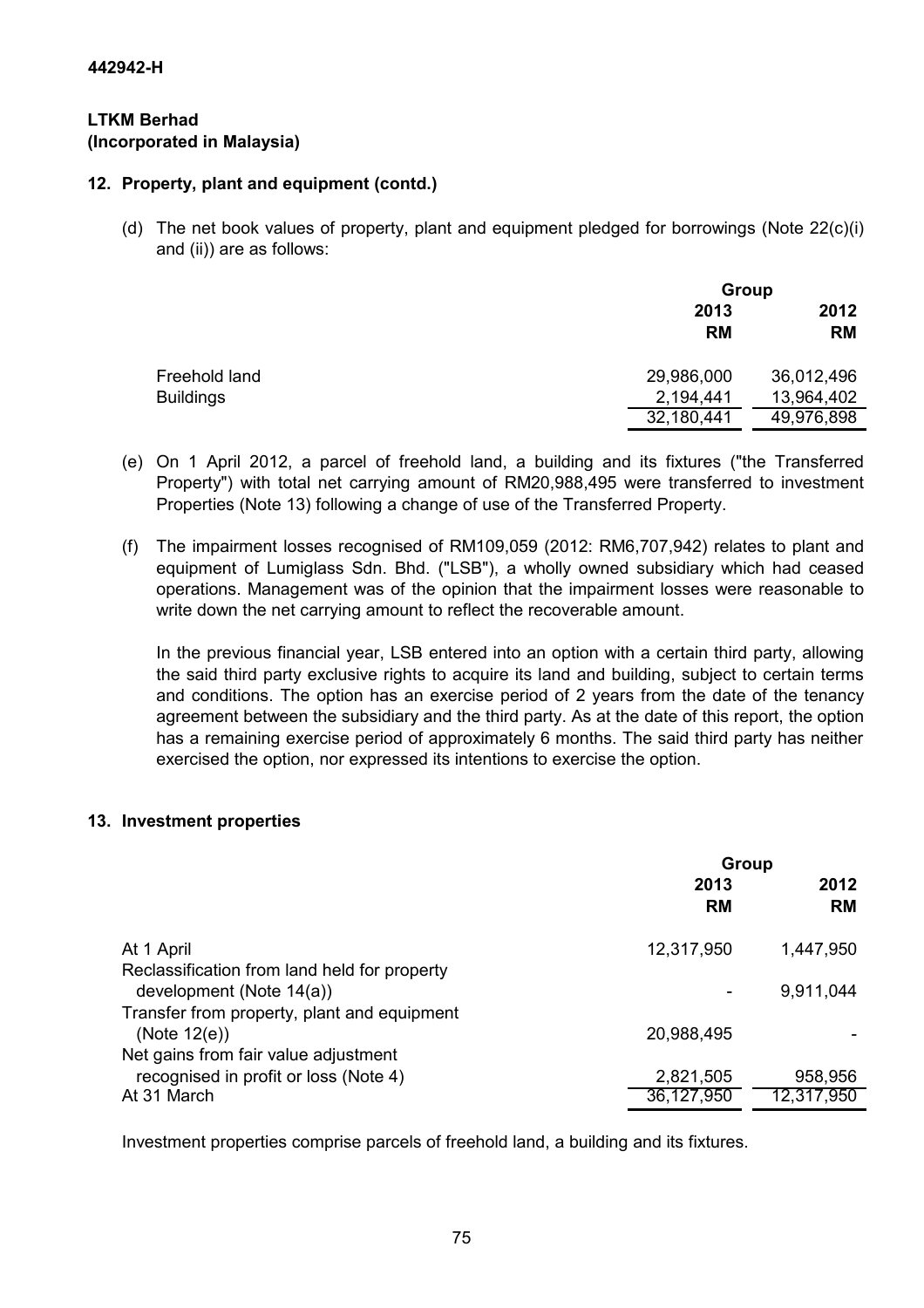# **13. Investment properties (contd.)**

### Transfer from property, plant and equipment

During the year, the Group transferred a parcel of freehold land, a building and its fixtures ("the Said Properties") from property, plant and equipment following a change of use of the Said Properties. The transfer, made at fair value, resulted in the recognition of a fair value gain of RM11,505 at the date of the transfer, based on a valuation carried out on 20 December 2011 by Lim Chang Mee, an independent valuer with Jordan Lee & Jaafar (S) Sdn. Bhd. Fair value was determined by reference to open market values on existing use basis.

Following the transfer, the Said Properties were further revalued, resulting in a fair value gain of RM2,300,000 based on a valuation carried out on 5 April 2013 by Lim Chang Mee, an independent valuer with Jordan Lee & Jaafar (S) Sdn. Bhd. Fair value was determined by reference to open market values on existing use basis.

### Reclassification from land held for property development

In the previous financial year, a reclassification from land held for property development to investment property was made following a subsidiary's Directors' assessment of the classification. The Directors of the subsidiary believe that the land would be more appropriately classified as investment property ("the Said Land"), as the land is held for investment purposes in accordance with the principal activity of the subsidiary.

The Said Land was revalued on 27 March 2013 by Lim Chang Mee, a registered valuer with Jordan Lee & Jaafar (S) Sdn. Bhd., an independent professional valuer and resulted in a fair value gain of RM510,000. Fair value was determined by reference to open market values on existing use basis.

The above valuations resulted in an aggregate fair value gain of RM2,821,505 as disclosed in Note 4.

# **14. Land held for property development and property development costs**

### **(a) Land held for property development - freehold land**

|                                                     | Group                    |                   |  |
|-----------------------------------------------------|--------------------------|-------------------|--|
|                                                     | 2013<br><b>RM</b>        | 2012<br><b>RM</b> |  |
| Cost                                                |                          |                   |  |
| At 1 April                                          | $\overline{\phantom{a}}$ | 9,911,044         |  |
| Additions                                           | $\overline{\phantom{0}}$ |                   |  |
| Reclassification to investment properties (Note 13) | $\overline{\phantom{a}}$ | (9,911,044)       |  |
| At 31 March                                         | $\overline{\phantom{0}}$ |                   |  |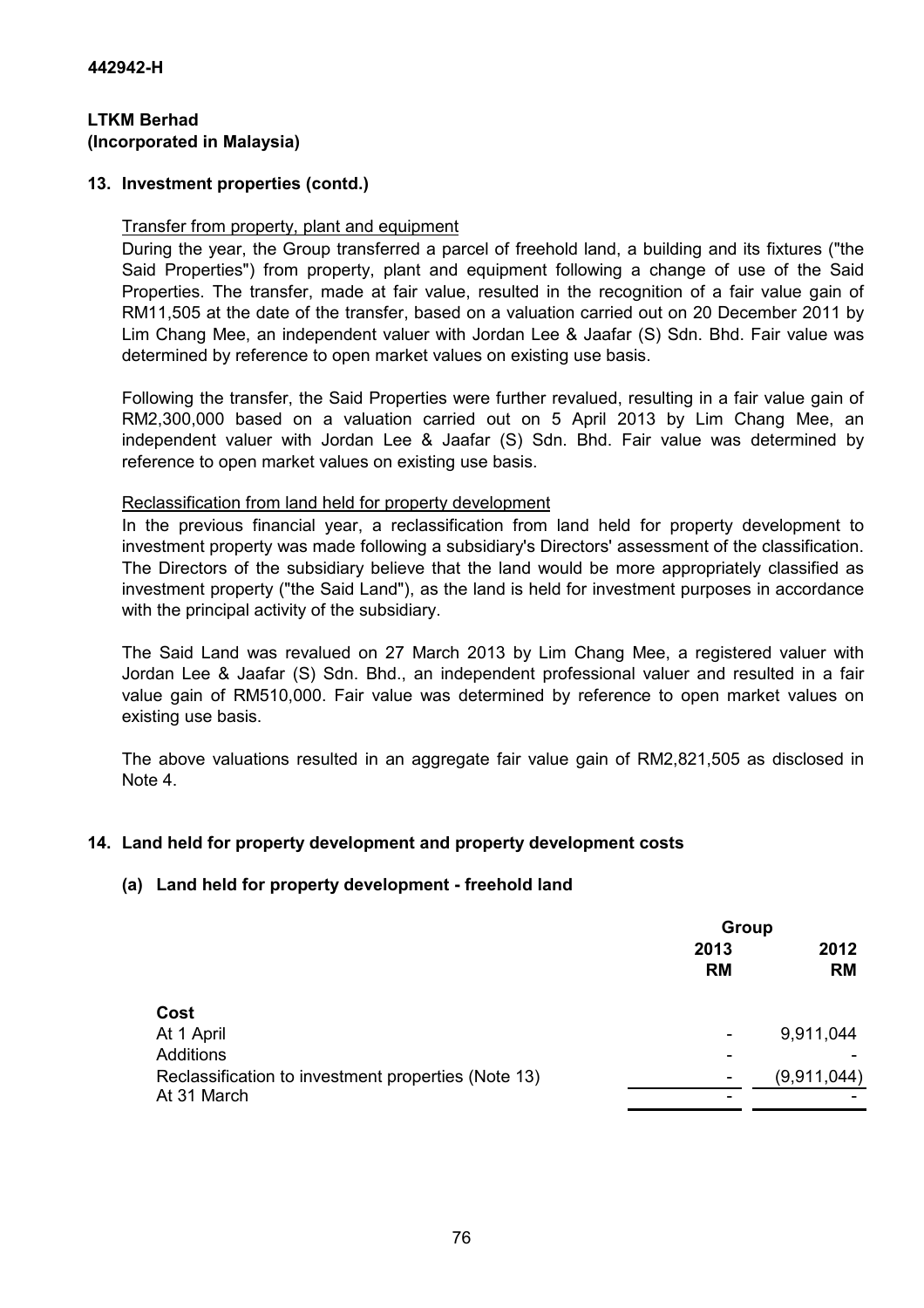# **14. Land held for property development and property development costs**

# **(b) Property development costs**

|                                                            | Group         |            |  |
|------------------------------------------------------------|---------------|------------|--|
|                                                            | 2013          | 2012       |  |
|                                                            | <b>RM</b>     | <b>RM</b>  |  |
| <b>Cumulative property development costs</b><br>At 1 April |               |            |  |
| Freehold land                                              | 990,479       | 990,479    |  |
| Development costs                                          | 2,486,087     | 237,163    |  |
|                                                            | 3,476,566     | 1,227,642  |  |
| Costs incurred during the year                             |               |            |  |
| Development costs                                          | 3,077,782     | 2,248,924  |  |
| At 31 March                                                | 6,554,348     | 3,476,566  |  |
| Cumulative costs recognised in profit or loss              |               |            |  |
| At 1 April                                                 | (712, 419)    |            |  |
| Recognised during the year (Note 3(b)):                    |               |            |  |
| Freehold land                                              | (343, 912)    | (104, 379) |  |
| Development costs                                          | (2,053,550)   | (608, 040) |  |
|                                                            | (2, 397, 462) | (712, 419) |  |
| At 31 March                                                | (3, 109, 881) | (712,419)  |  |
| <b>Property development costs at 31 March</b>              | 3,444,467     | 2,764,147  |  |

# **15. Investments in subsidiaries**

|                                                     |                   | Company           |  |  |
|-----------------------------------------------------|-------------------|-------------------|--|--|
|                                                     | 2013<br><b>RM</b> | 2012<br><b>RM</b> |  |  |
|                                                     |                   |                   |  |  |
| Unquoted shares, at cost                            | 36,547,200        | 36,548,800        |  |  |
| ESOS granted to employees of subsidiaries           | 180,242           | 180,242           |  |  |
| Investment in redeemable non-cumulative convertible |                   |                   |  |  |
| preference shares ("RNCCPS") of subsidiaries        | 30,000,000        | 30,000,000        |  |  |
|                                                     | 66,727,442        | 66,729,042        |  |  |
| Less: Impairment losses (Note 6)                    | (19,000,000)      | (19,000,000)      |  |  |
|                                                     | 47,727,442        | 47,729,042        |  |  |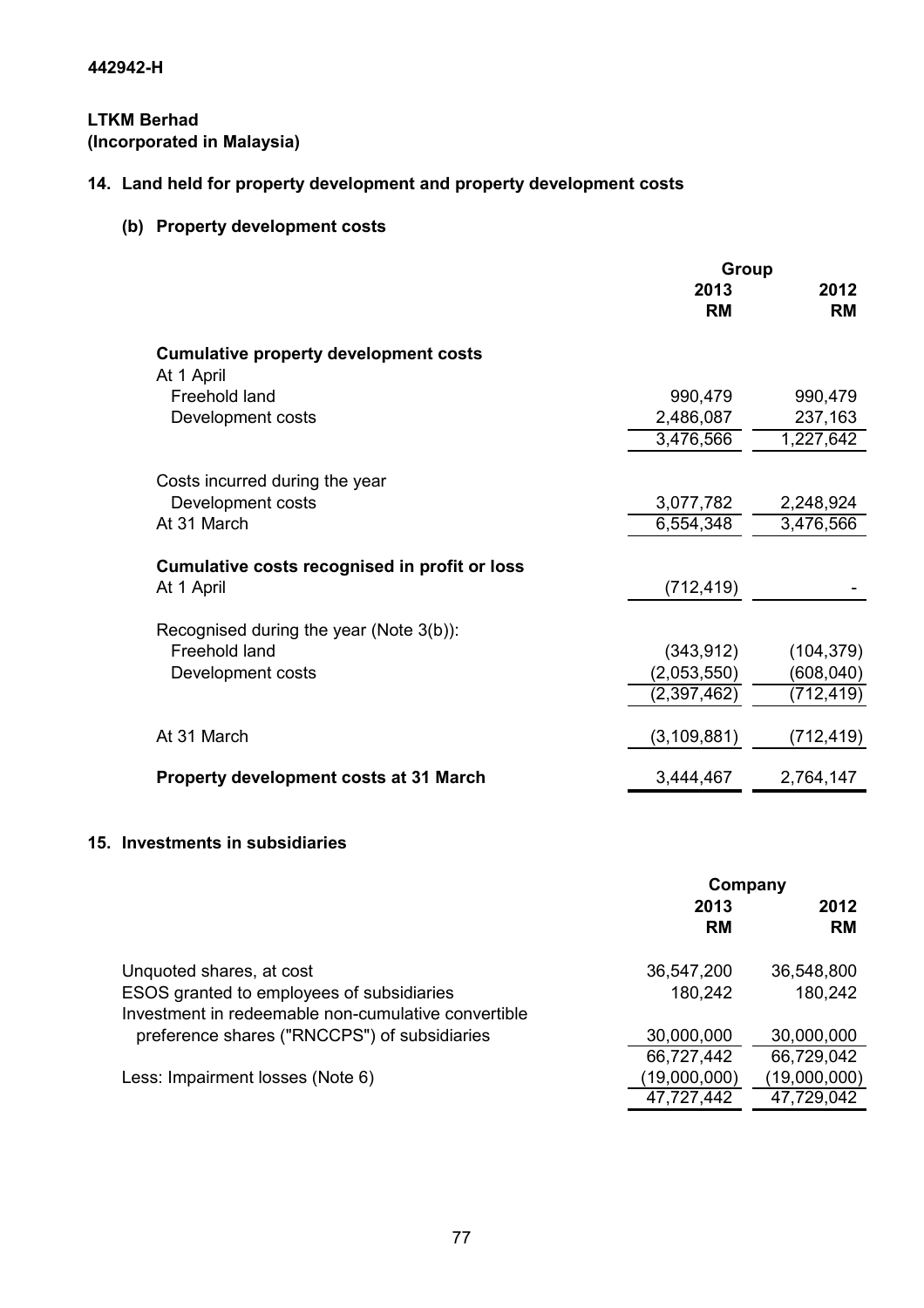# **15. Investments in subsidiaries (contd.)**

Details of the subsidiaries, all of which are incorporated and domiciled in Malaysia, and audited by Ernst & Young, Malaysia, are as follow:

|                                                    | <b>Equity interest held</b><br>2013 | 2012 |                                                                |
|----------------------------------------------------|-------------------------------------|------|----------------------------------------------------------------|
| <b>Name of subsidiary</b>                          | $\%$                                | %    | <b>Principal activities</b>                                    |
| +LTK (Melaka) Sdn. Bhd.                            | 100                                 | 100. | Production and sale of<br>chicken eggs and chickens            |
| +LTK Bio-Fer Sdn. Bhd.                             | 100                                 | 100  | Manufacturing and sale of<br>organic fertilizers               |
| LTK Omega Plus Sdn. Bhd.                           | 100                                 | 100  | Extraction and sale of sand                                    |
| LTK Development Sdn. Bhd.                          | 100                                 | 100  | Property development                                           |
| Lumiglass Sdn. Bhd. ("LGSB") <sup>(1)</sup>        | 100                                 | 100  | Manufacturing and sale of<br>processed glass<br>(discontinued) |
| LTK Properties Sdn. Bhd.                           | 100                                 | 100  | Dormant                                                        |
| LTK Jaya Sdn. Bhd. ("LTKJ") $(2)$                  |                                     | 100  | Dormant                                                        |
| Lumiglass Marketing Sdn. Bhd.<br>("LMSB") $^{(2)}$ |                                     | 60   | Dormant                                                        |

+ Consolidated using merger accounting (Note 2.2(b))

- (1) In the previous financial year, the Company announced the decision of its Board of Directors to cease the operations of its wholly-owned subsidiary, LGSB. Accordingly, the Company recognised a total of RM19,000,000 impairment losses on its investment in LGSB, representing total cost of investments less projected future cash flow of LGSB. Further details of the discontinued operation is found in Note 9.
- <sup>(2)</sup> During the year, the Company had submitted LTKJ and LMSB to the Registrar of Companies for striking-off. The striking-off of these subsidiaries resulted in the write off of costs of investments totalling RM1,600 (Note 6). As these subsidiaries are dormant, the striking-off did not materially affect the Group's financial position, financial performance and cash flow.

The terms of the subscribed RNCCPS are disclosed in Note 2.2(r).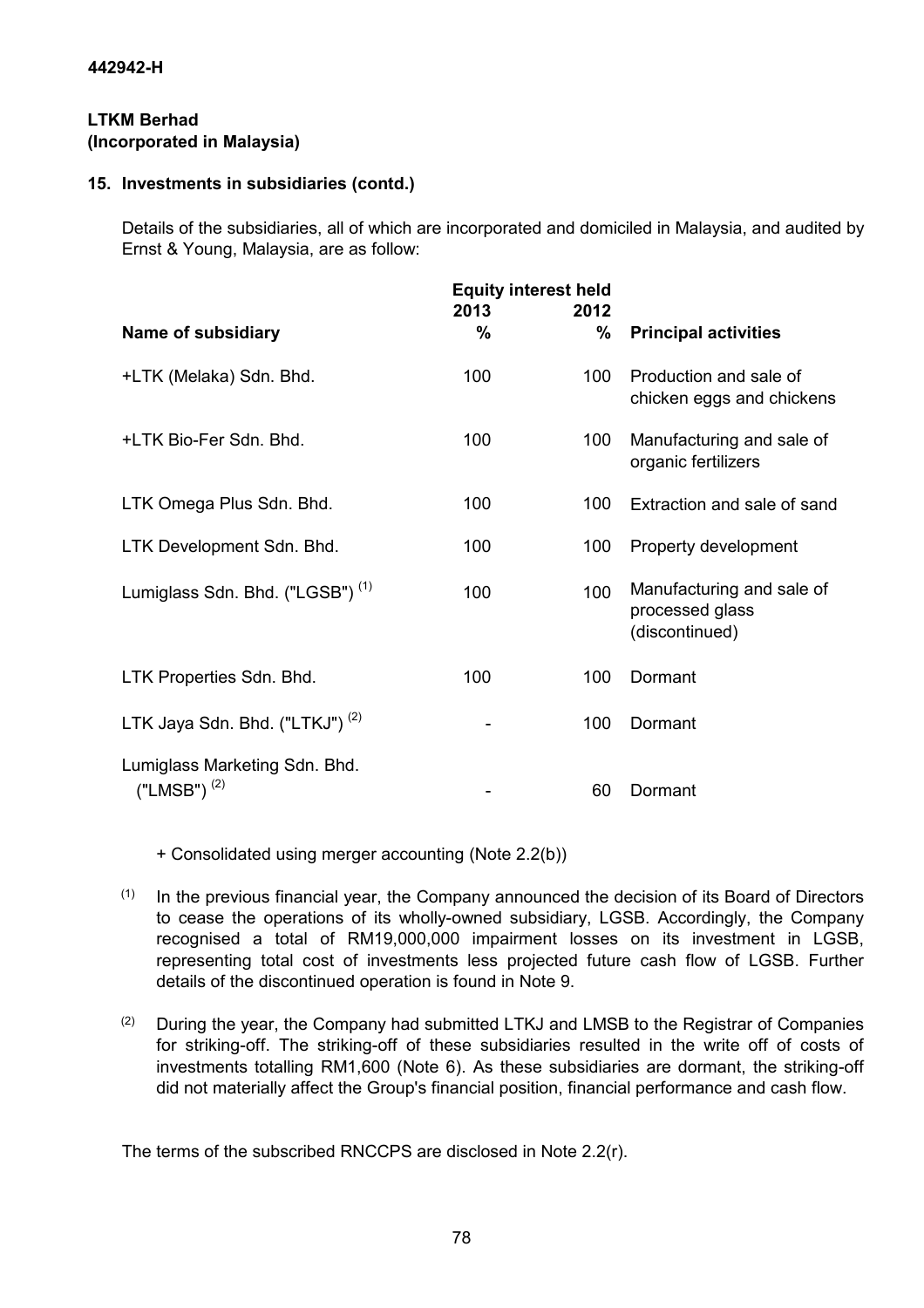# **16. Investment securities**

|                                                                                  | Group     |           | Company   |           |
|----------------------------------------------------------------------------------|-----------|-----------|-----------|-----------|
|                                                                                  | 2013      | 2012      | 2013      | 2012      |
|                                                                                  | <b>RM</b> | <b>RM</b> | <b>RM</b> | <b>RM</b> |
| <b>Non-current equity</b><br>instruments - Fair<br>value through profit and loss |           |           |           |           |
| Quoted shares:                                                                   |           |           |           |           |
| In Malaysia                                                                      | 5,115,979 | 2,430,486 |           |           |
| Outside of Malaysia                                                              | 1,051,623 | 811,398   |           |           |
| Quoted unit trusts, in Malaysia                                                  |           | 46,170    |           | 46,170    |
|                                                                                  | 6,167,602 | 3,288,054 |           | 46,170    |

These investments are designated as financial assets at fair value through profit or loss, resulting in the Group recognising a net fair value gain of RM654,415 (2012: RM399,270) in the statements of comprehensive income. Similarly, the Company recognised a net fair value gain of RM211 in the previous financial year.

The fair value of the above investment securities were determined using Level 1 fair value hierarchy, which is based on quoted prices (unadjusted) in active markets for identical assets, and are measured at Level 1 fair value hierarchy as at the reporting date.

No transfers between any levels of fair value hierarchy took place during the current financial year. There were also no changes in the purpose of any financial asset that subsequently resulted in a different classification of that asset.

# **17. Biological assets**

|                    | <b>Group</b>      |                   |  |
|--------------------|-------------------|-------------------|--|
|                    | 2013<br><b>RM</b> | 2012<br><b>RM</b> |  |
| <b>Current</b>     |                   |                   |  |
| Livestock, at cost | 12,118,441        | 12,804,424        |  |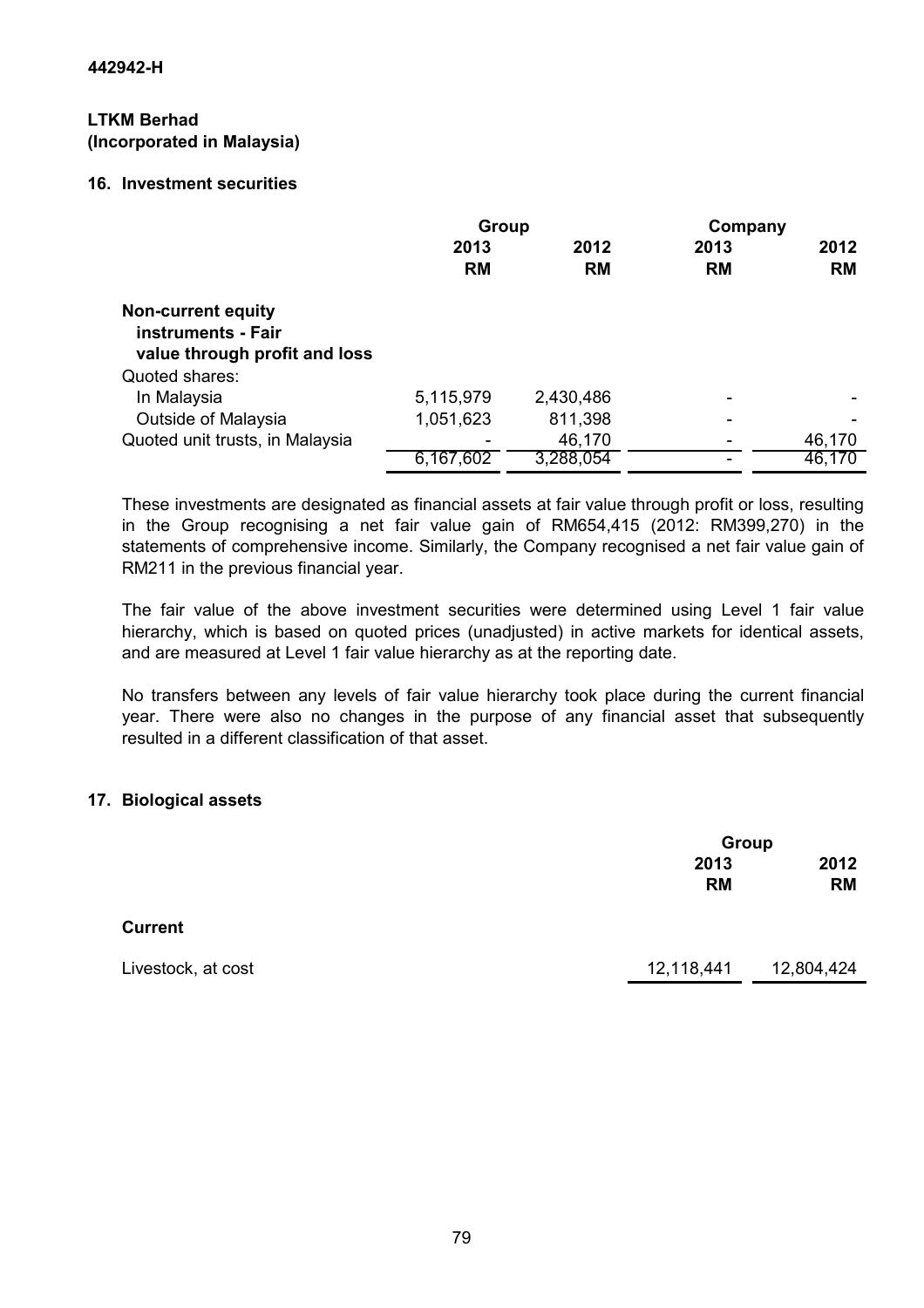# **17. Biological assets (contd.)**

|                                                  | Group             |                   |
|--------------------------------------------------|-------------------|-------------------|
|                                                  | 2013<br><b>RM</b> | 2012<br><b>RM</b> |
| <b>Non-current</b>                               |                   |                   |
| Pre-cropping expenditure - oil palm:             |                   |                   |
| Cost                                             |                   |                   |
| At 1 April                                       | 286,951           | 202,090           |
| Addition during the year                         | 21,023            |                   |
|                                                  | 307,974           | 202,090           |
| Transfer from capital work-in-progress (Note 12) |                   | 128,924           |
| Write off                                        |                   | (44, 063)         |
| At 31 March                                      | 307,974           | 286,951           |
| <b>Accumulated amortisation</b>                  |                   |                   |
| At 1 April                                       | 23,877            | 20,403            |
| Amortisation for the year (Note 7)               | 7,901             | 9,396             |
| Write off                                        |                   | (5,922)           |
| At 31 March                                      | 31,778            | 23,877            |
| <b>Net carrying amount</b>                       | 276,196           | 263,074           |
| 18. Inventories                                  |                   |                   |
|                                                  | Group             |                   |
|                                                  | 2013              | 2012              |
|                                                  | <b>RM</b>         | <b>RM</b>         |
| Cost                                             |                   |                   |
| Consumable goods                                 | 11,246,232        | 10,582,118        |
| Produce inventories                              | 1,506,840         | 1,021,431         |
|                                                  | 12,753,072        | 11,603,549        |

During the year, the amount of consumable goods and produce inventories recognised as an expense in cost of sales of the Group was RM100,925,252 (2012: RM97,001,366).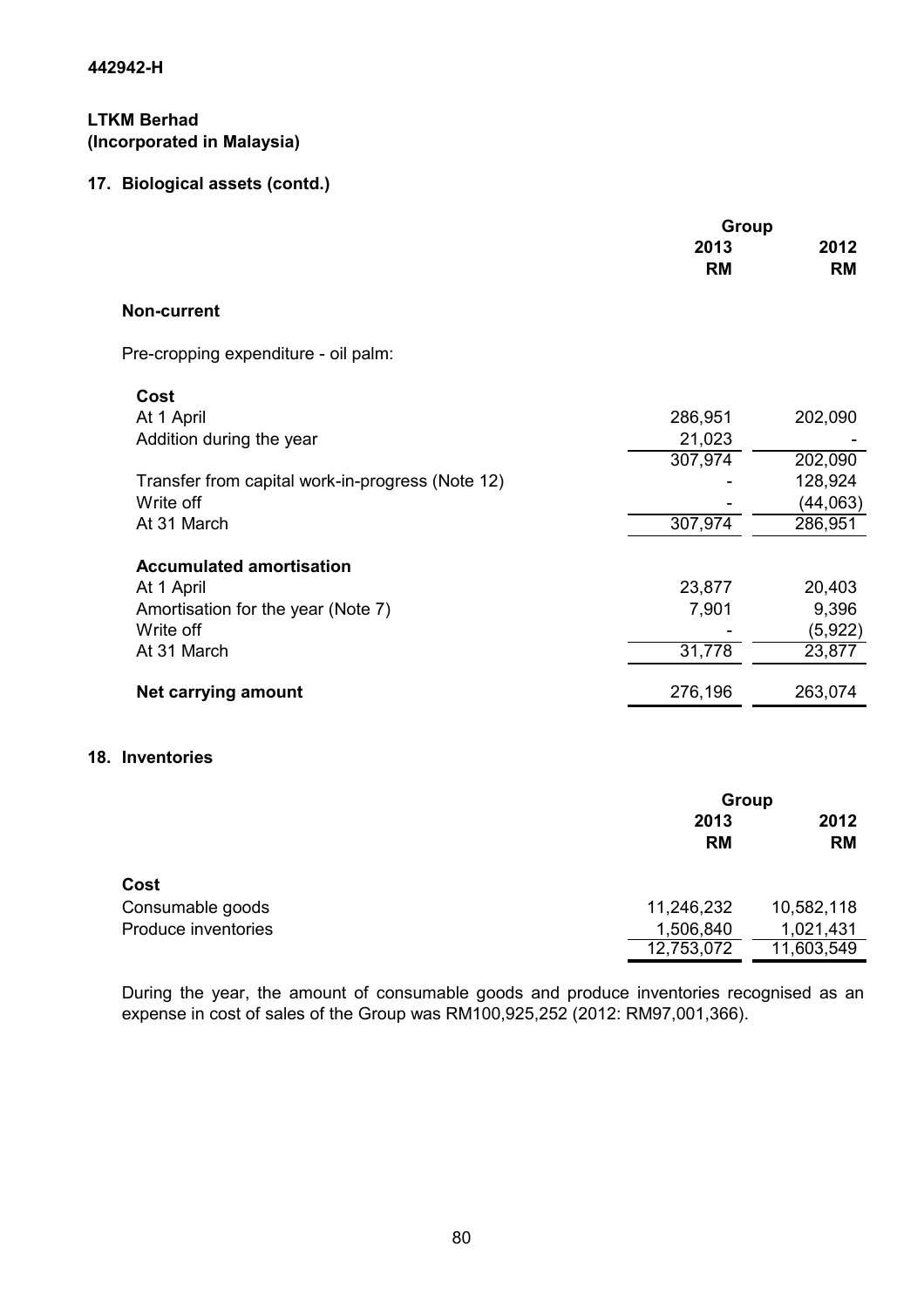# **19. Trade and other receivables**

|                                    | Group         |             | Company    |            |
|------------------------------------|---------------|-------------|------------|------------|
|                                    | 2013          | 2012        | 2013       | 2012       |
|                                    | <b>RM</b>     | <b>RM</b>   | <b>RM</b>  | <b>RM</b>  |
| <b>Current</b>                     |               |             |            |            |
| <b>Trade receivables</b>           |               |             |            |            |
| Third parties                      | 12,362,009    | 11,560,407  |            |            |
| Less: Allowance for impairment     | (1, 563, 252) | (1,570,952) |            |            |
|                                    | 10,798,757    | 9,989,455   |            |            |
| <b>Accrued billing</b>             | 838,523       | 169,422     |            |            |
| Trade receivables, net             | 11,637,280    | 10,158,877  |            |            |
| <b>Other receivables</b>           |               |             |            |            |
| Amount due from subsidiaries       |               |             | 562,676    | 514,516    |
| Deposits                           | 310,249       | 91,213      | 8,200      | 9,800      |
| Sundry receivables                 | 55,116        | 791,121     |            |            |
| Less: Allowance for impairment     |               | (93, 393)   |            |            |
| Other receivables, net             | 365,365       | 788,941     | 570,876    | 524,316    |
|                                    | 12,002,645    | 10,947,818  | 570,876    | 524,316    |
|                                    |               |             |            |            |
| Non-current                        |               |             |            |            |
| <b>Other receivables</b>           |               |             |            |            |
| Amount due from subsidiaries       |               |             | 26,242,613 | 25,542,313 |
| Total trade and other              |               |             |            |            |
| receivables (current and           |               |             |            |            |
| non-current)                       | 12,002,645    | 10,947,818  | 26,813,489 | 26,066,629 |
| Add: Cash and bank                 |               |             |            |            |
| balances (Note 20)                 | 18,383,964    | 13,495,048  | 4,597,067  | 6,820,836  |
| Less: Accrued billing              | (838, 523)    | (169, 422)  |            |            |
| <b>Total loans and receivables</b> | 29,548,086    | 24,273,444  | 31,410,556 | 32,887,465 |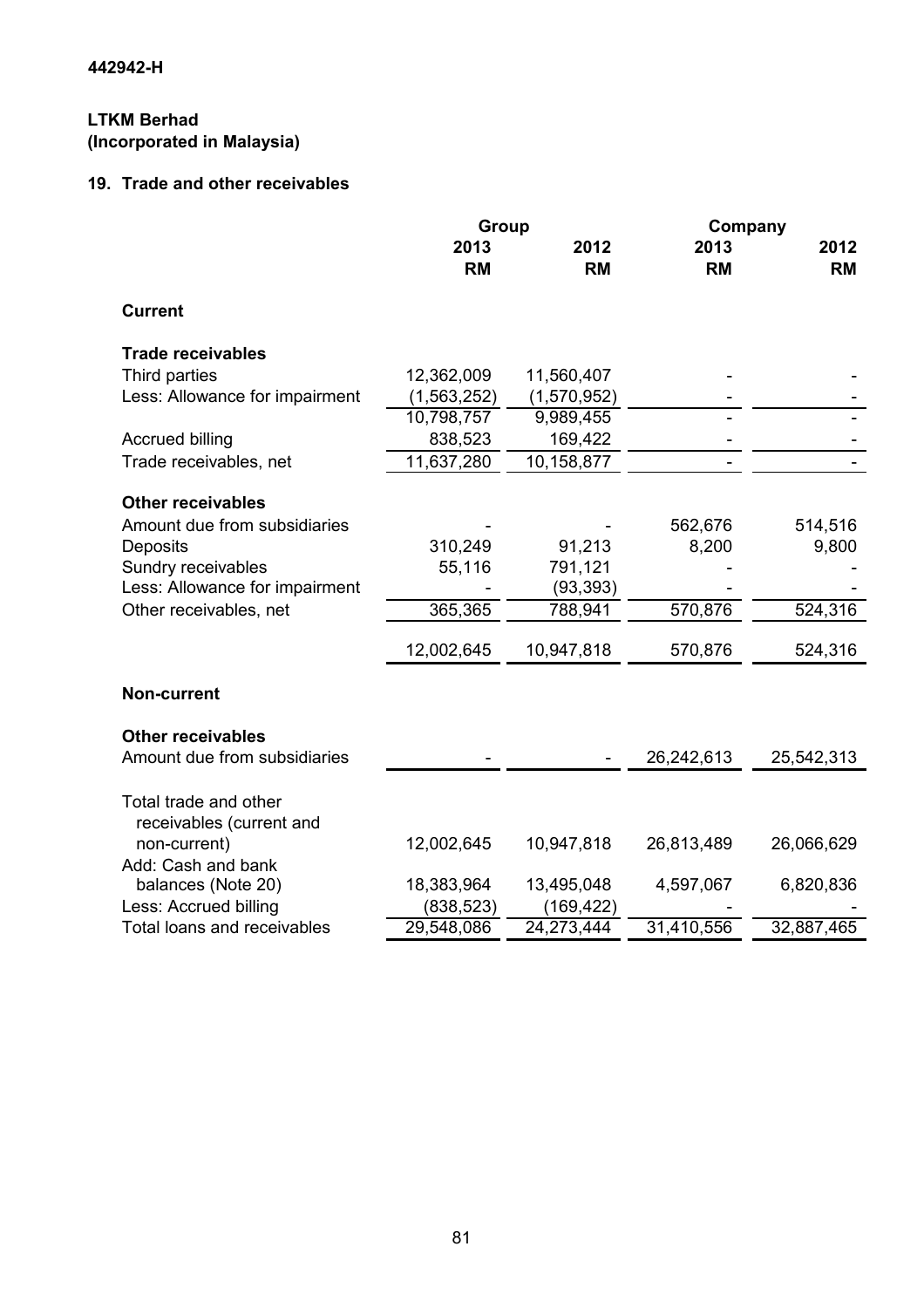# **19. Trade and other receivables (contd.)**

## **(a) Trade receivables**

Trade receivables are non-interest bearing and are generally on 30 to 90 day (2012: 30 to 90 day) terms. They are recognised at their original invoice amounts which represent their fair values on initial recognition.

### Ageing analysis of trade receivables

The aging analysis of the Group's trade receivables is as follows:

|                               | Group      |            |  |
|-------------------------------|------------|------------|--|
|                               | 2013       | 2012       |  |
|                               | <b>RM</b>  | <b>RM</b>  |  |
| Neither past due nor impaired | 9,216,854  | 8,264,263  |  |
| 1 to 30 days past due         | 1,504,438  | 1,030,956  |  |
| 31 to 60 days past due        | 76,992     | 590,747    |  |
| 61 to 90 days past due        | 473        | 61,799     |  |
| More than 120 days past due   |            | 41,690     |  |
|                               | 1,581,903  | 1,725,192  |  |
| Impaired                      | 1,563,252  | 1,570,952  |  |
|                               | 12,362,009 | 11,560,407 |  |

### Receivables that are neither past due nor impaired

Trade receivables that are neither past due nor impaired are creditworthy debtors with good payment records with the Group. More than 85% (2012: 85%) of the Group's trade receivables arise from customers with more than three years of experience with the Group and losses have occurred infrequently.

None of the Group's trade receivables that are neither past due nor impaired have been renegotiated during the financial year.

### Receivables that are past due but not impaired

The Group has trade receivables amounting to RM1,581,903 (2012: RM1,725,192) that are past due at the reporting date but not impaired.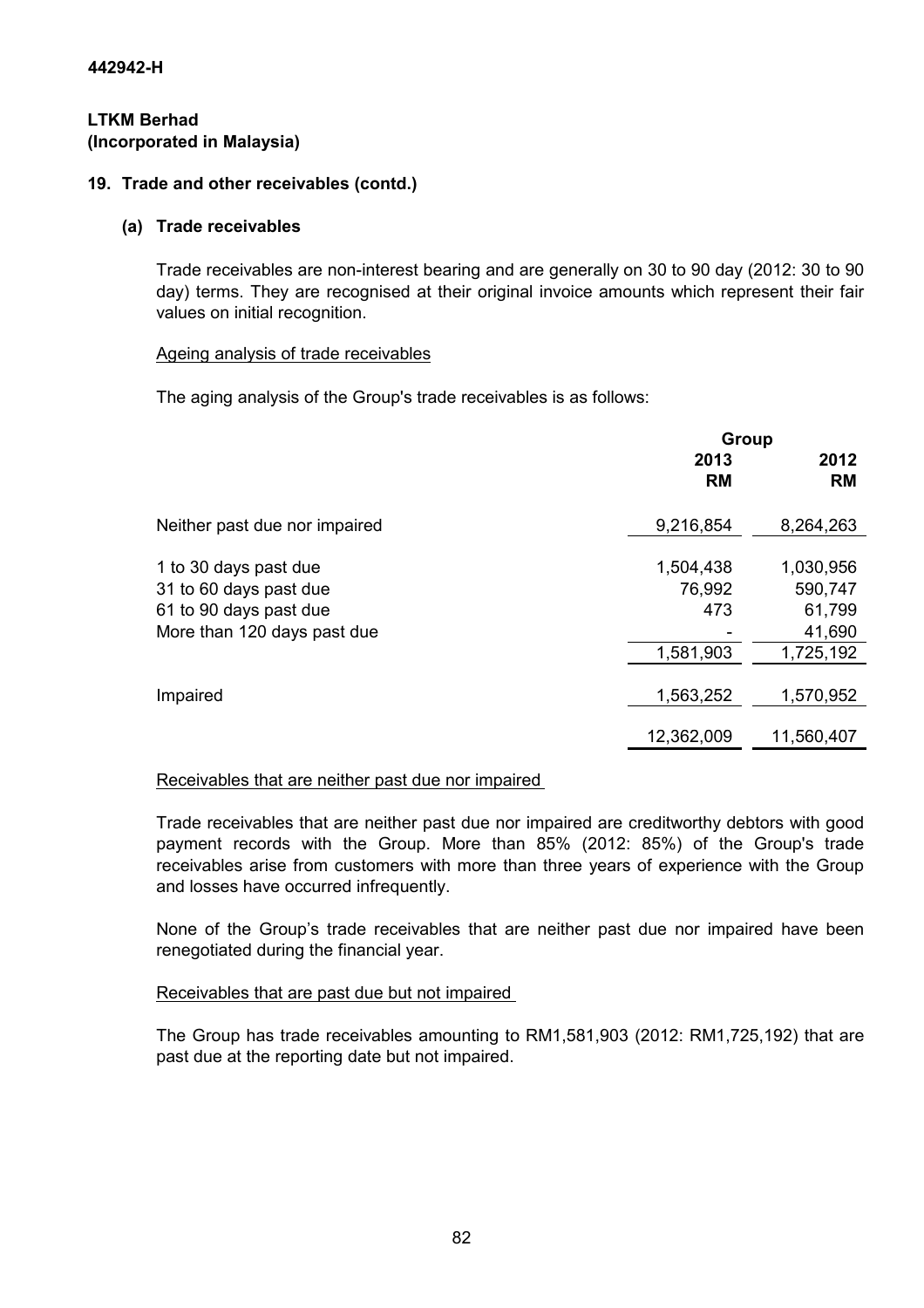# **19. Trade and other receivables (contd.)**

## **(a) Trade receivables (contd.)**

### Receivables that are impaired

The Group's trade receivables that are impaired at the reporting date and the movement of the allowance accounts used to record the impairment are as follows:

|                                                   | Group<br><b>Individually impaired</b> |                          |  |
|---------------------------------------------------|---------------------------------------|--------------------------|--|
|                                                   | 2013<br><b>RM</b>                     | 2012<br><b>RM</b>        |  |
| Nominal amounts<br>Less: Allowance for impairment | 1,563,252<br>(1, 563, 252)            | 1,570,952<br>(1,570,952) |  |
|                                                   | $\overline{\phantom{0}}$              |                          |  |

Movement in allowance account:

|                                               | Group     |           |  |
|-----------------------------------------------|-----------|-----------|--|
|                                               | 2013      | 2012      |  |
|                                               | <b>RM</b> | <b>RM</b> |  |
| At 1 April                                    | 1,570,952 | 896,648   |  |
| Charge for the year (Note 7 and 9)            | 475,583   | 762,512   |  |
| Written off against trade receivable balances | (73, 462) | (28, 466) |  |
| Reversal for impairment loss (Note 7 and 9)   | (409,821) | (59, 742) |  |
| At 31 March                                   | 1,563,252 | 1,570,952 |  |

### **(b) Other receivables**

### Amount due from subsidiaries

The amount due from subsidiaries is unsecured, repayable on demand and bears interest rate ranging between 5.10% and 6.60% (2012: 4.97% to 6.30%) per annum.

All inter-company loans granted during the current and prior years were made at prevailing market rates.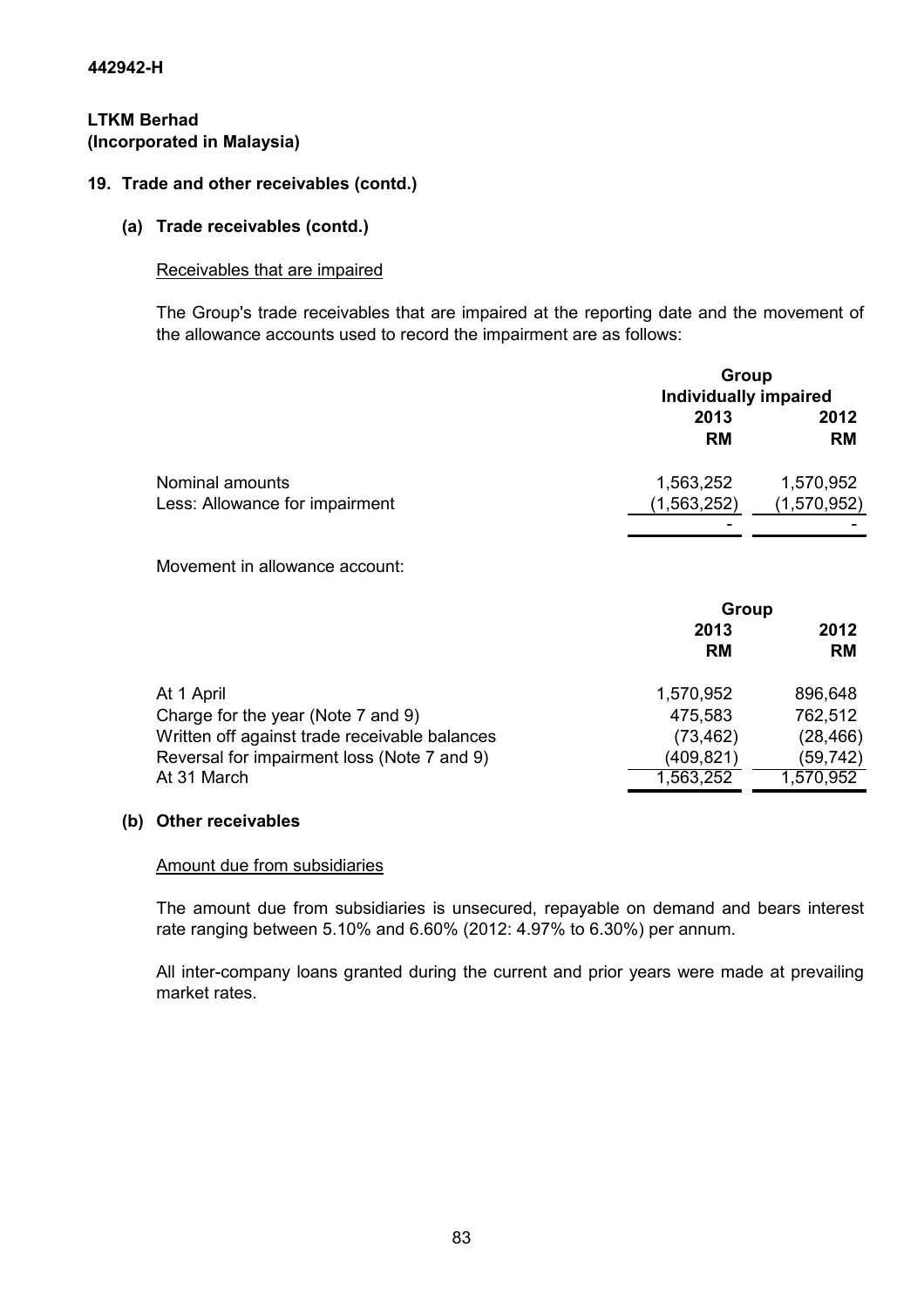# **19. Trade and other receivables (contd.)**

## **(b) Other receivables (contd.)**

### Sundry receivables

Included in sundry receivables in the previous financial year were sales proceeds receivable from a third party, arising from the disposal of certain plant and machineries of the discontinued operation, amounting to RM370,000. The outstanding sales proceeds have been fully received in the current financial year.

### Other receivables that are impaired

Movement in allowance account:

|                                               | Group             |                   |  |
|-----------------------------------------------|-------------------|-------------------|--|
|                                               | 2013<br><b>RM</b> | 2012<br><b>RM</b> |  |
| At 1 April                                    | 93,393            | 796,722           |  |
| Charge for the year (Note 9)                  |                   | 93,393            |  |
| Written off against other receivable balances | (93, 393)         | (796,722)         |  |
| At 31 March                                   |                   | 93,393            |  |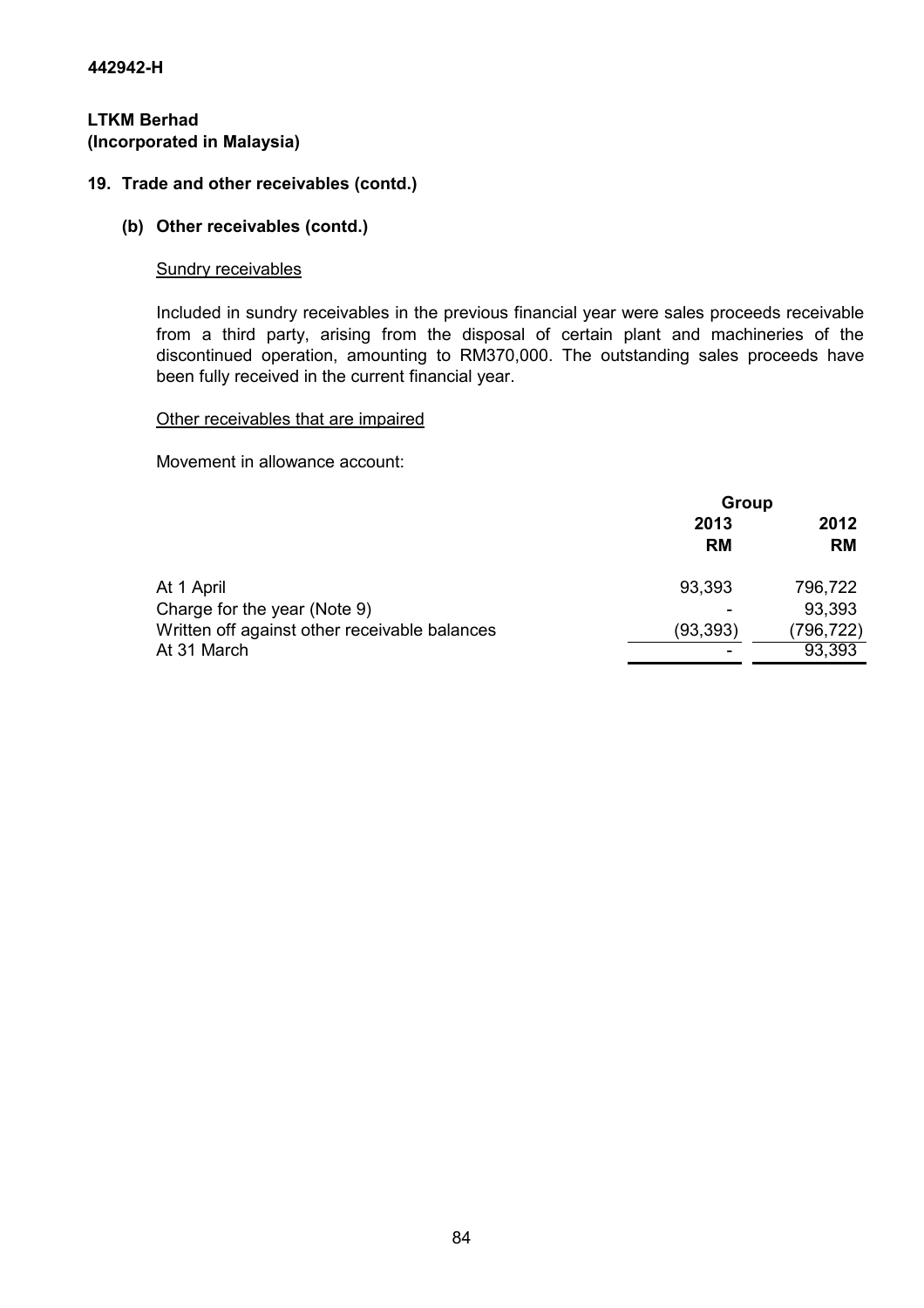# **20. Cash and cash equivalents**

|                                                           | Group             |                   |                   | Company           |
|-----------------------------------------------------------|-------------------|-------------------|-------------------|-------------------|
|                                                           | 2013<br><b>RM</b> | 2012<br><b>RM</b> | 2013<br><b>RM</b> | 2012<br><b>RM</b> |
| Cash on hand and at bank<br>Deposits with licensed banks: | 7,263,478         | 8,981,472         | 119,090           | 2,409,270         |
| Long-term fixed deposits                                  | 1,018,436         | 988,783           | 914,338           | 886,773           |
| Short-term fixed deposits                                 | 10,102,050        | 3,524,793         | 3,563,639         | 3,524,793         |
| Cash and bank balances                                    | 18,383,964        | 13,495,048        | 4,597,067         | 6,820,836         |

Long-term fixed deposits represent deposits with licensed banks with a maturity of more than 90 days.

The deposits with a licensed bank of a subsidiary amounting to RM104,098 (2012: RM102,010) are pledged as security for bank facilities granted to the subsidiary.

Included in cash at bank of the Group is an amount of RM592,477 (2012: RM555,611) held pursuant to Section 7A of the Housing Development (Housing Development Account) Regulations,1991 and therefore are restricted from use in other operations.

The interest rates of fixed deposits as at the balance sheet date were as follows:

|                | Group        |      | Company |      |
|----------------|--------------|------|---------|------|
|                | 2013<br>2012 | 2013 | 2012    |      |
|                | $\%$         | $\%$ | $\%$    | $\%$ |
| Licensed banks | 3.13         | 3.03 | 3.10    | 3.04 |

The maturities of fixed deposits as at the end of the financial year were as follows:

|                | Group               |                     |                     | Company             |  |
|----------------|---------------------|---------------------|---------------------|---------------------|--|
|                | 2013<br><b>Days</b> | 2012<br><b>Days</b> | 2013<br><b>Days</b> | 2012<br><b>Days</b> |  |
| Licensed banks | 30-365              | 30-365              | 30-365              | 30-365              |  |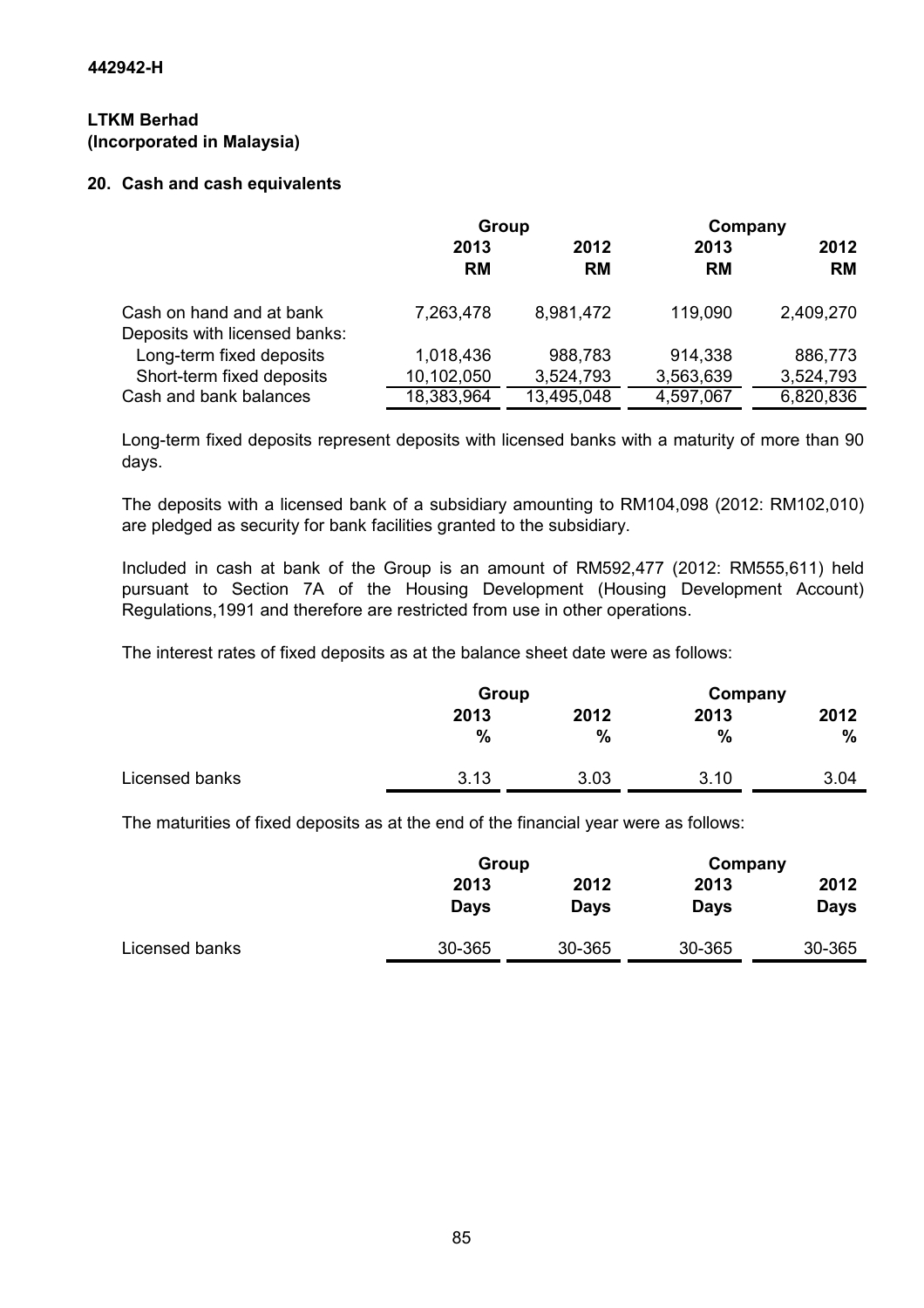# **20. Cash and cash equivalents (contd.)**

For the purpose of the statements of cash flows, cash and cash equivalents comprise the following at the reporting date:

|                                 |                   | Group             |                   | Company           |
|---------------------------------|-------------------|-------------------|-------------------|-------------------|
|                                 | 2013<br><b>RM</b> | 2012<br><b>RM</b> | 2013<br><b>RM</b> | 2012<br><b>RM</b> |
| Cash and bank balances<br>Less: | 18,383,964        | 13,495,048        | 4,597,067         | 6,820,836         |
| Bank overdraft (Note 22)        |                   | (121, 735)        |                   |                   |
| Long-term fixed deposits        | (1,018,436)       | (988, 783)        | (914, 338)        | (886,773)         |
|                                 | 17,365,528        | 12,384,530        | 3,682,729         | 5,934,063         |

# **21. Trade and other payables**

|                                                                 | Group             |                   | Company           |                   |
|-----------------------------------------------------------------|-------------------|-------------------|-------------------|-------------------|
|                                                                 | 2013<br><b>RM</b> | 2012<br><b>RM</b> | 2013<br><b>RM</b> | 2012<br><b>RM</b> |
| <b>Current</b>                                                  |                   |                   |                   |                   |
| <b>Trade payables</b>                                           |                   |                   |                   |                   |
| Third parties                                                   | 6,912,366         | 3,326,502         |                   |                   |
| Other payables                                                  |                   |                   |                   |                   |
| Amount due to a subsidiary                                      |                   |                   | 959,730           | 294,717           |
| Accruals                                                        | 2,196,149         | 2,024,101         | 204,064           | 164,541           |
| Other payables                                                  | 2,424,912         | 2,392,226         | 4,500             | 4,500             |
|                                                                 | 4,621,061         | 4,416,327         | 1,168,294         | 463,758           |
| Total trade and other payables<br>Add: Loans and borrowings     | 11,533,427        | 7,742,829         | 1,168,294         | 463,758           |
| (Note 22)                                                       | 22,302,236        | 23,839,409        |                   |                   |
| <b>Total financial liabilities</b><br>carried at amortised cost | 33,835,663        | 31,582,238        | 1,168,294         | 463,758           |

# **(a) Trade payables**

Trade payables are non-interest bearing and the normal trade credit terms granted to the Group range from 30 to 60 (2012: 30 to 60) days.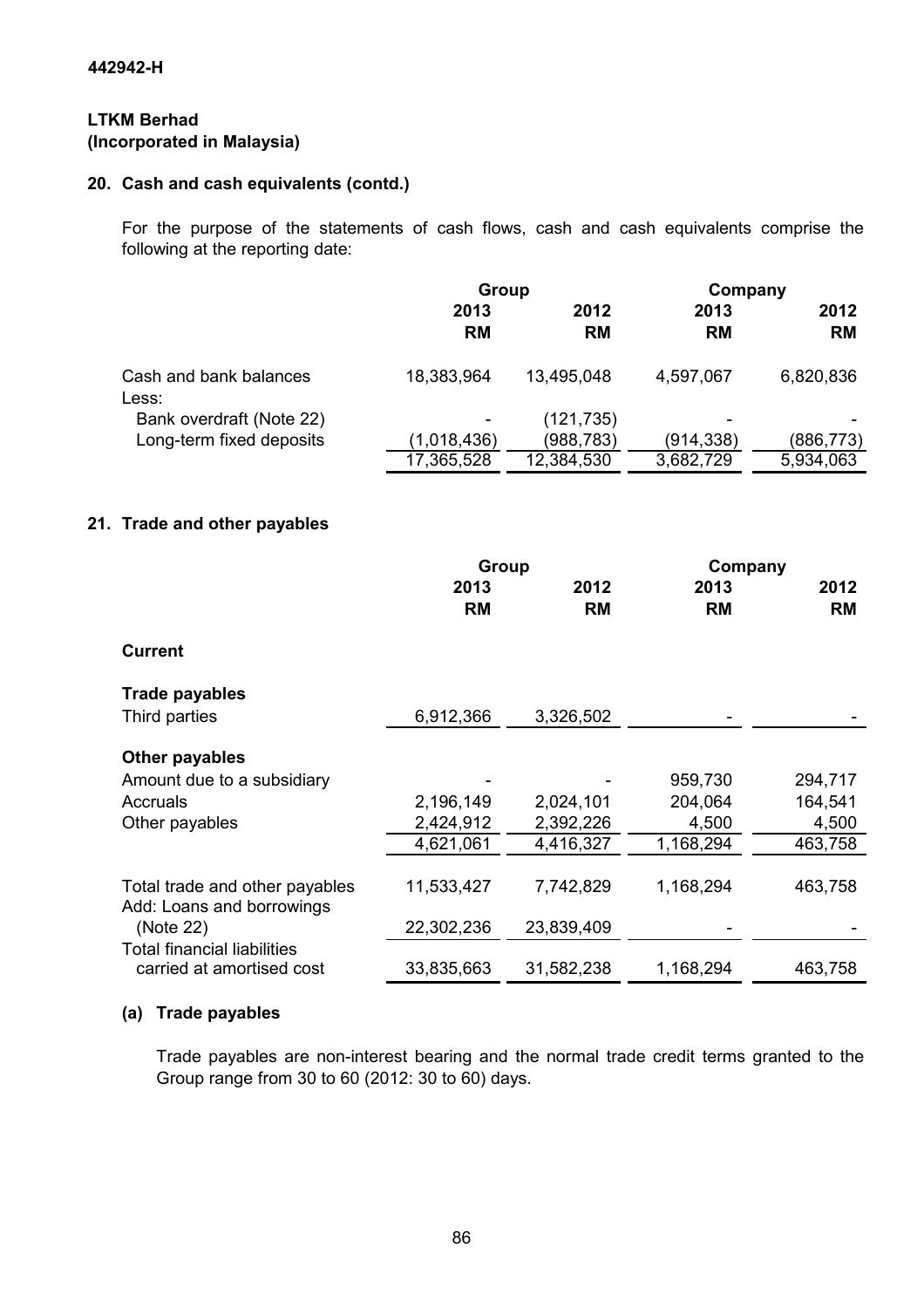# **21. Trade and other payables (contd.)**

# **(b) Other payables**

These amounts are non-interest bearing. Other payables are normally settled on an average term of 60 (2012: 60) days.

# **(c) Amount due to a subsidiary**

The amount is unsecured and is repayable on demand. The entire amount is short term in nature and does not attract interest.

# **22. Loans and borrowings**

|                                           | Group           |            |            |  |
|-------------------------------------------|-----------------|------------|------------|--|
|                                           |                 | 2013       | 2012       |  |
|                                           | <b>Maturity</b> | <b>RM</b>  | <b>RM</b>  |  |
| <b>Current</b>                            |                 |            |            |  |
| Secured:                                  |                 |            |            |  |
| Overdraft                                 | On demand       |            | 121,735    |  |
| Revolving credits                         | On demand       | 1,500,000  | 2,000,000  |  |
| Bank term loans                           | 2014            | 6,206,813  | 5,552,080  |  |
| Obligation under finance leases (Note 23) | 2014            | 652,904    | 615,887    |  |
|                                           |                 | 8,359,717  | 8,289,702  |  |
| Unsecured:                                |                 |            |            |  |
| Bankers' acceptances                      | On demand       | 1,870,000  | 1,483,000  |  |
|                                           |                 | 10,229,717 | 9,772,702  |  |
| <b>Non-current</b>                        |                 |            |            |  |
| Secured:                                  |                 |            |            |  |
| Bank term loans                           | 2015 - 2017     | 11,732,239 | 13,073,502 |  |
| Obligation under finance leases (Note 23) | 2015            | 340,280    | 993,205    |  |
|                                           |                 | 12,072,519 | 14,066,707 |  |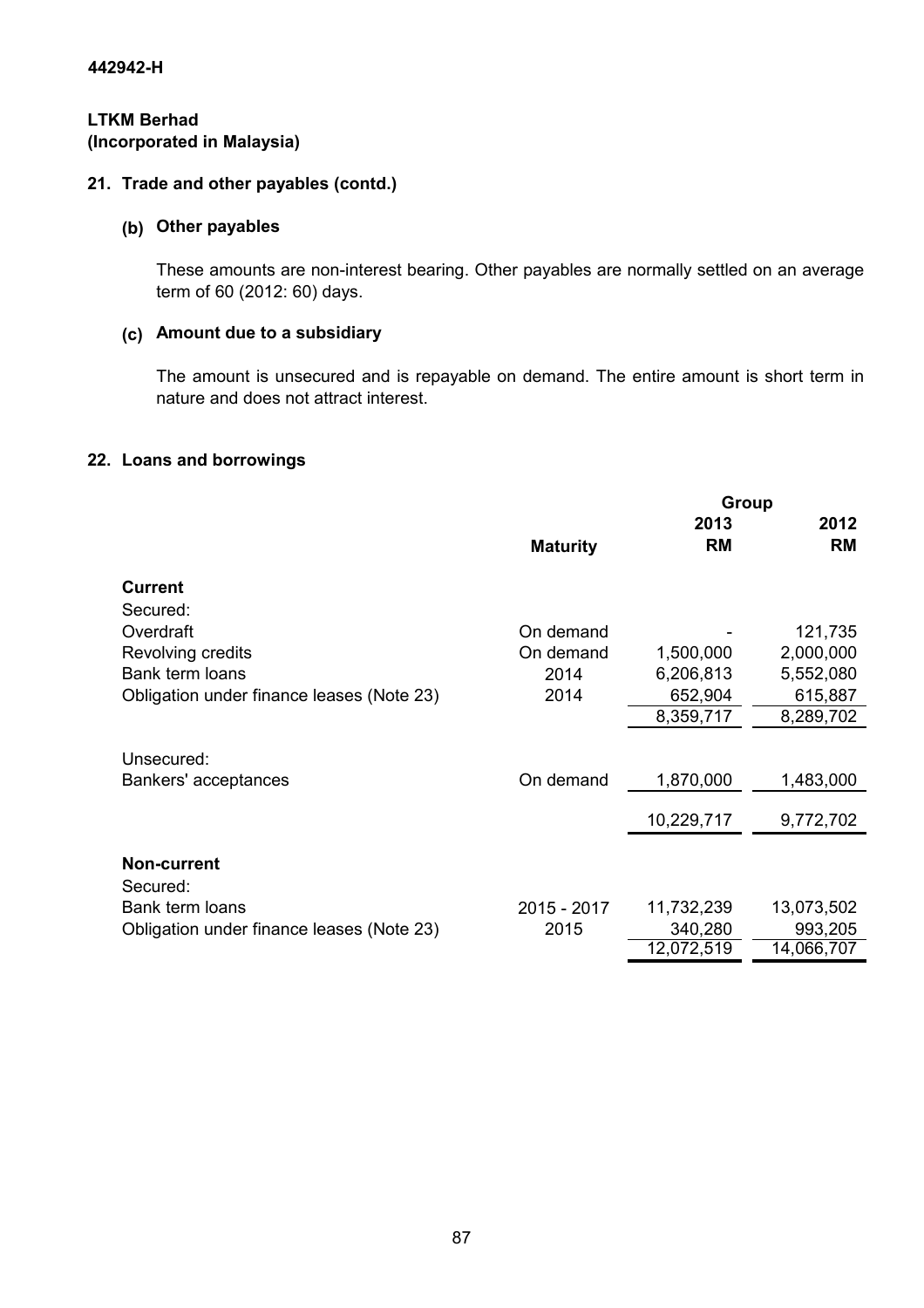# **22. Loans and borrowings (contd.)**

|                                           | Group      |            |  |
|-------------------------------------------|------------|------------|--|
|                                           | 2013       |            |  |
|                                           | <b>RM</b>  | <b>RM</b>  |  |
| <b>Total borrowings</b>                   |            |            |  |
| Overdraft                                 |            | 121,735    |  |
| Revolving credits                         | 1,500,000  | 2,000,000  |  |
| Bank term loans                           | 17,939,052 | 18,625,582 |  |
| Bankers' acceptances                      | 1,870,000  | 1,483,000  |  |
| Obligation under finance leases (Note 23) | 993,184    | 1,609,092  |  |
| Loans and borrowings                      | 22,302,236 | 23,839,409 |  |

The remaining maturities of the loans and borrowings as at 31 March 2013 are as follows:

# (a) Maturity periods (excluding hire purchase)

|     |                                         | Group      |            |
|-----|-----------------------------------------|------------|------------|
|     |                                         | 2013       | 2012       |
|     |                                         | <b>RM</b>  | <b>RM</b>  |
|     | Within 1 year                           | 9,576,813  | 9,156,815  |
|     | More than 1 year and less than 2 years  | 6,070,862  | 5,352,850  |
|     | More than 2 years and less than 5 years | 5,523,596  | 7,174,981  |
|     | More than 5 years                       | 137,781    | 545,671    |
|     |                                         | 21,309,052 | 22,230,317 |
| (b) | Interest rates                          |            |            |
|     |                                         | Group      |            |
|     |                                         | 2013       | 2012       |
|     |                                         | $\%$       | $\%$       |
|     | Bank overdraft                          | 7.60       | 7.60       |
|     | Revolving credits                       | 4.34       | 4.33       |
|     | Bankers' acceptances                    | 4.26       | 4.00       |
|     | Bank term loans                         | 5.54       | 5.65       |
|     | Obligation under finance leases         | 3.15       | 3.15       |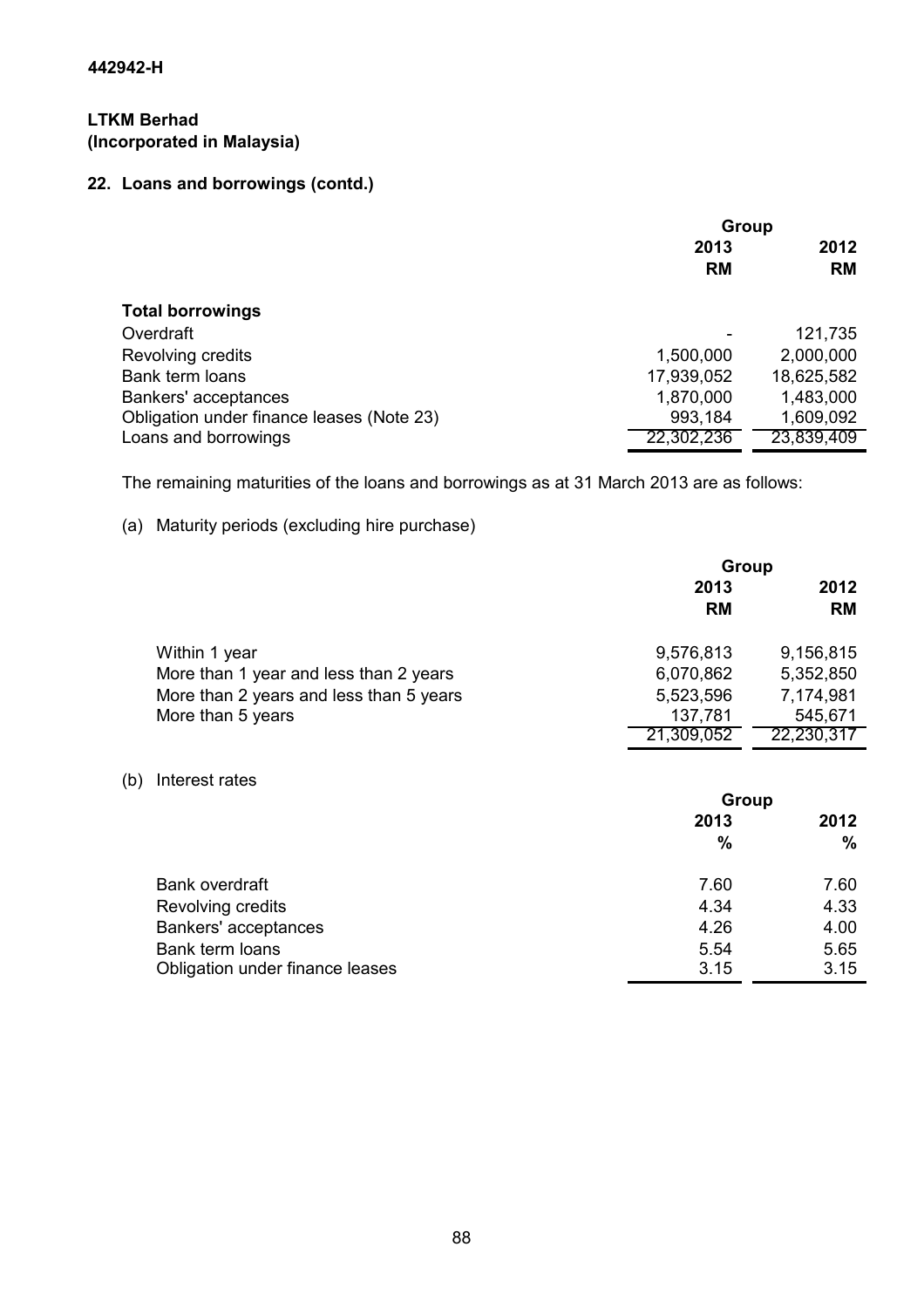# **22. Loans and borrowings (contd.)**

- (c) The secured bank overdrafts, revolving credits, term loans and hire purchase payables of the Group are secured by the following:
	- (i) charges over the freehold land of the subsidiary company as disclosed in Note 12(d);
	- (ii) charges over buildings and plant and machinery of a subsidiary company as disclosed in Note 12(d); and
	- (iii) corporate guarantees of a subsidiary company and of the Company.

# **23. Obligation under finance leases**

|                                                   | <b>Group</b> |            |
|---------------------------------------------------|--------------|------------|
|                                                   | 2013         | 2012       |
|                                                   | <b>RM</b>    | <b>RM</b>  |
| Minimum lease payments                            |              |            |
| Not later than 1 year                             | 691,464      | 691,464    |
| Later than 1 year and not later than 2 years      | 345,678      | 691,484    |
| Later than 2 years and not later than 5 years     |              | 345,679    |
|                                                   | 1,037,142    | 1,728,627  |
| Less: Future finance charges                      | (43,958)     | (119, 535) |
| Present value of hire purchase payables (Note 22) | 993,184      | 1,609,092  |
| <b>Present value of payments:</b>                 |              |            |
| Not later than 1 year                             | 652,904      | 615,887    |
| Later than 1 year and not later than 2 years      | 340,280      | 652,904    |
| Later than 2 years and not later than 5 years     |              | 340,301    |
|                                                   | 993,184      | 1,609,092  |
| Less: Amount due within 12 months (Note 22)       | (652,904)    | (615, 887) |
| Amount due after 12 months (Note 22)              | 340,280      | 993,205    |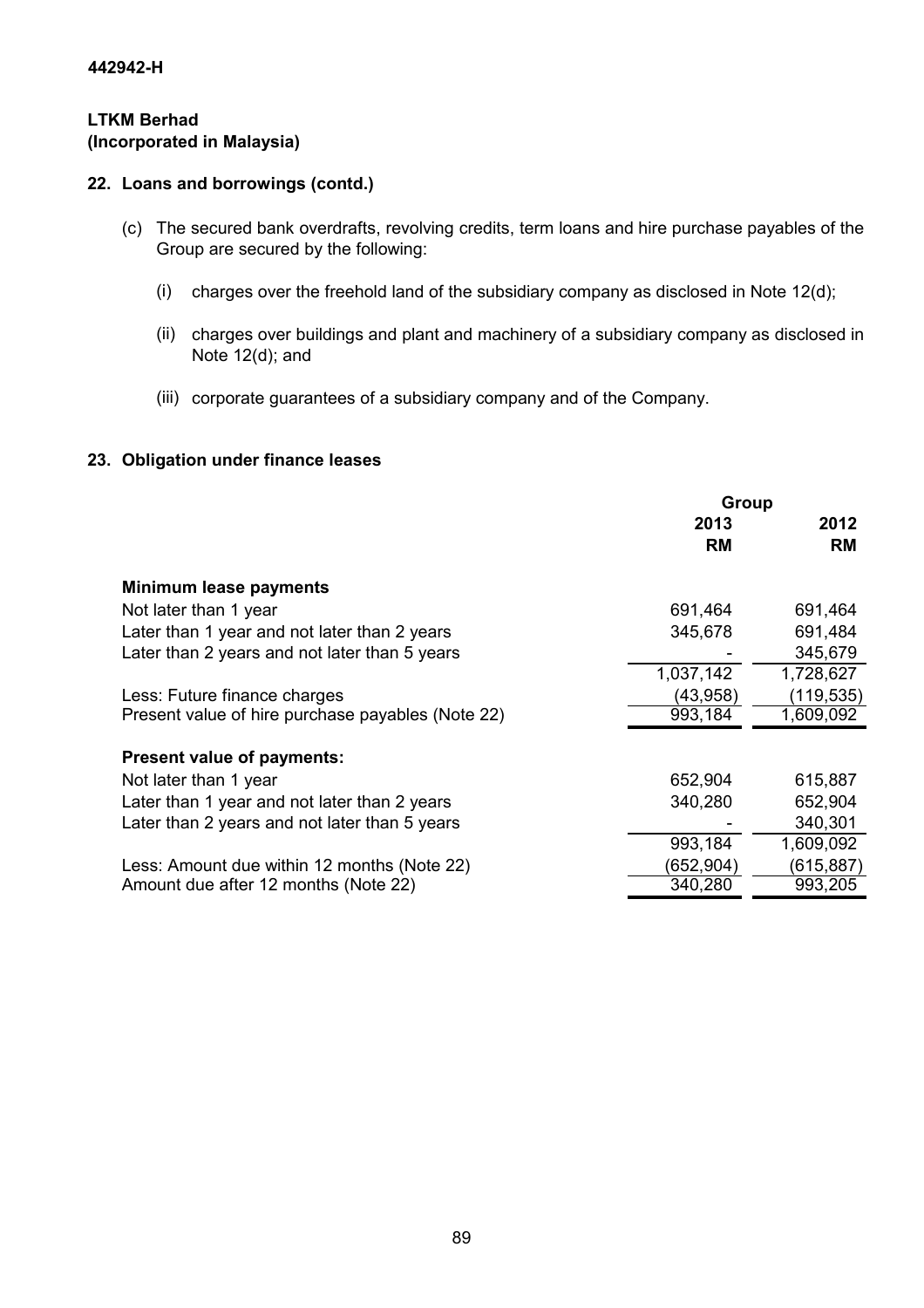# **24. Deferred taxation**

|                                                                   | Group                    |                          | Company            |                    |
|-------------------------------------------------------------------|--------------------------|--------------------------|--------------------|--------------------|
|                                                                   | 2013<br><b>RM</b>        | 2012<br><b>RM</b>        | 2013<br><b>RM</b>  | 2012<br><b>RM</b>  |
| At 1 April<br>Recognised in statements of<br>comprehensive income | 7,226,016                | 7,600,253                |                    |                    |
| (Note 8)<br>At 31 March                                           | (557,112)<br>6,668,904   | (374,237)<br>7,226,016   |                    |                    |
| Presented after appropriate<br>offsetting as follows:             |                          |                          |                    |                    |
| Deferred tax assets<br>Deferred tax liabilities                   | (1,534,664)<br>8,203,568 | (1,526,567)<br>8,752,583 | (59,449)<br>59,449 | (59,449)<br>59,449 |
|                                                                   | 6,668,904                | 7,226,016                |                    |                    |

The components and movements of deferred tax liabilities and assets during the financial year prior to offsetting are as follows:

# **Deferred tax liabilities of the Group:**

|                                                     | <b>Revaluation</b><br>surplus<br><b>RM</b> | Property,<br>plant and<br>equipment<br><b>RM</b> | <b>Total</b><br><b>RM</b> |
|-----------------------------------------------------|--------------------------------------------|--------------------------------------------------|---------------------------|
| At 1 April 2012                                     | 2,439,371                                  | 6,313,212                                        | 8,752,583                 |
| Recognised in statements of<br>comprehensive income |                                            | (549,015)                                        | (549, 015)                |
| At 31 March 2013                                    | 2,439,371                                  | 5,764,197                                        | 8,203,568                 |
| At 1 April 2011<br>Recognised in statements of      | 2,439,371                                  | 6,698,084                                        | 9,137,455                 |
| comprehensive income                                |                                            | (384,872)                                        | (384, 872)                |
| At 31 March 2012                                    | 2,439,371                                  | 6,313,212                                        | 8,752,583                 |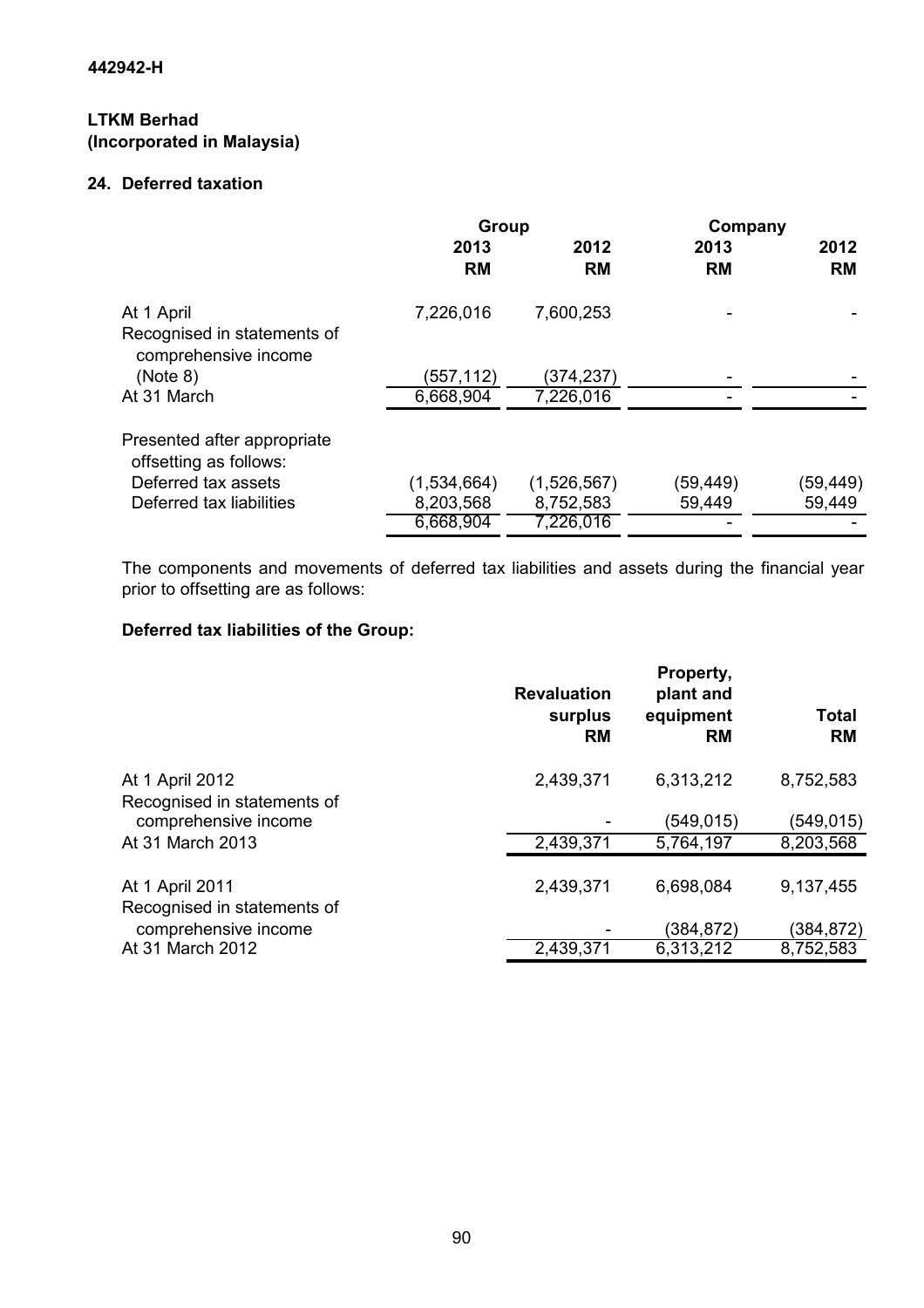# **24. Deferred taxation (contd.)**

# **Deferred tax assets of the Group:**

|                                                | <b>Provision for Provision for</b><br>unutilised<br>annual leave<br><b>RM</b> | doubtful<br>debts<br><b>RM</b> | <b>Others</b><br><b>RM</b> | <b>Total</b><br><b>RM</b> |
|------------------------------------------------|-------------------------------------------------------------------------------|--------------------------------|----------------------------|---------------------------|
| At 1 April 2012<br>Recognised in statements of | (57,631)                                                                      | (245, 120)                     | (1,223,816)                | (1,526,567)               |
| comprehensive income                           |                                                                               |                                | (8.097)                    | (8,097)                   |
| At 31 March 2013                               | (57,631)                                                                      | (245, 120)                     | (1,231,913)                | (1,534,664)               |
| At 1 April 2011<br>Recognised in statements of | (57, 631)                                                                     | (245, 120)                     | (1,234,451)                | (1,537,202)               |
| comprehensive income                           |                                                                               |                                | 10,635                     | 10,635                    |
| At 31 March 2012                               | (57,631)                                                                      | (245, 120)                     | (1, 223, 816)              | (1,526,567)               |

# **Deferred tax liabilities of the Company:**

|                                             | Property,<br>plant and<br>equipment<br><b>RM</b> |
|---------------------------------------------|--------------------------------------------------|
| At 1 April 2011/2012 and 31 March 2012/2013 | 59,449                                           |
| Deferred tax asset of the Company:          |                                                  |
|                                             |                                                  |

| Unabsorbed |
|------------|
| capital    |
| allowance  |
| RM         |

At 1 April 2011/2012 and 31 March 2012/2013 (59,449)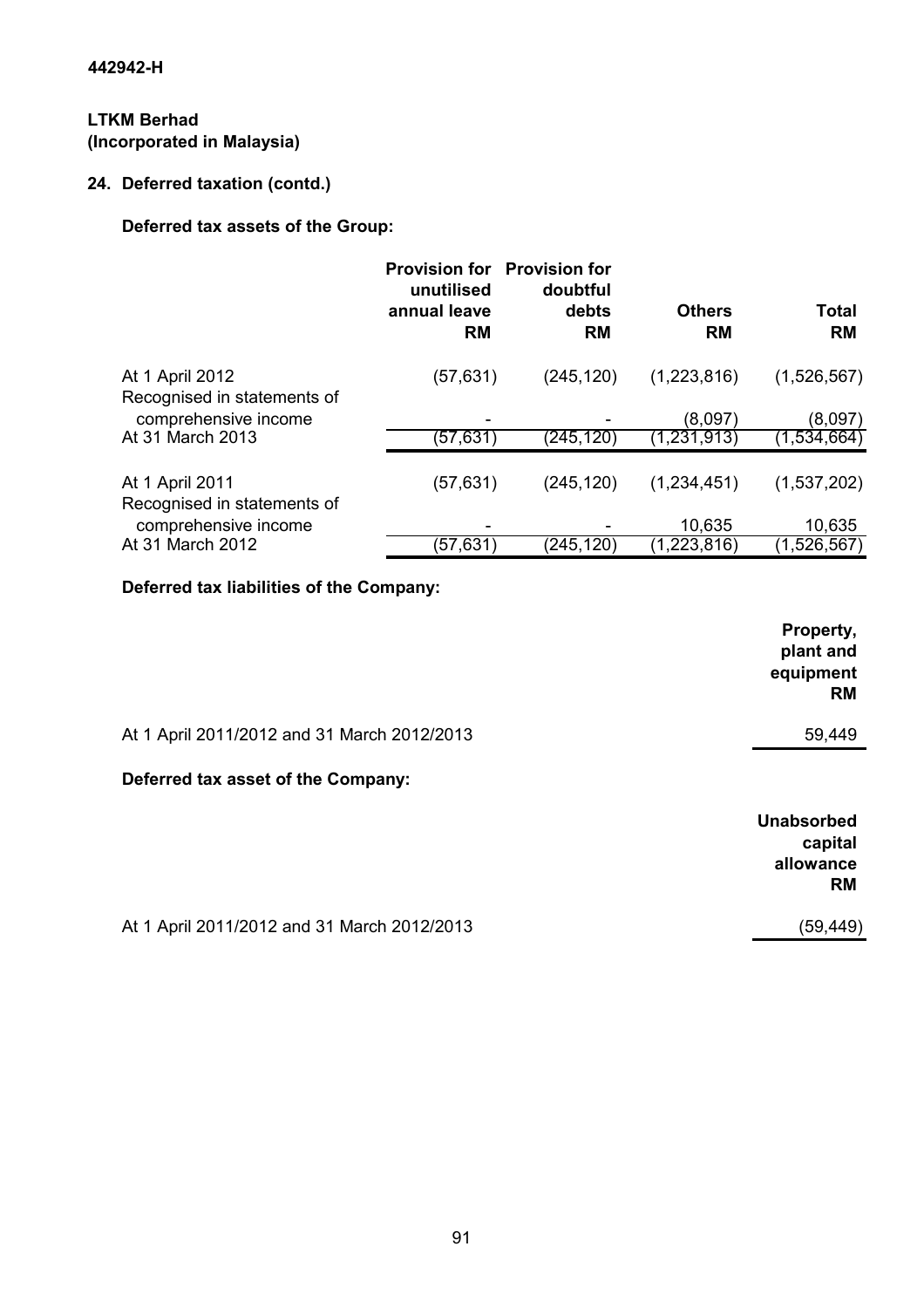## **24. Deferred taxation (contd.)**

Deferred tax assets not recognised in respect of the following items:

|                               | Group             |                   |  |
|-------------------------------|-------------------|-------------------|--|
|                               | 2013<br><b>RM</b> | 2012<br><b>RM</b> |  |
| Unabsorbed capital allowances | 2,060,952         | 2,745,597         |  |
| Unutilised business losses    | 1,227,526         | 1,227,526         |  |
| <b>Others</b>                 | 204,376           | 449,884           |  |

### Unabsorbed capital allowances and unutilised business losses

The above unabsorbed capital allowances and unutilised business losses are available for offset against future taxable profits of the companies in which the losses arose, for which no deferred tax asset is recognised due to uncertainty of its recoverability. The availability of unused tax losses for offsetting against future taxable profits of the respective subsidiaries in Malaysia are subject to no substantial changes in shareholdings of those subsidiaries under the Income Tax Act, 1967 and guidelines issued by the tax authority.

### **25. Share capital**

|                                            |             | <b>Number of ordinary</b><br>shares of RM1 each |                   | <b>Amount</b>     |  |
|--------------------------------------------|-------------|-------------------------------------------------|-------------------|-------------------|--|
|                                            | 2013        | 2012                                            | 2013<br><b>RM</b> | 2012<br><b>RM</b> |  |
| <b>Authorised:</b>                         |             |                                                 |                   |                   |  |
| At 1 April/31 March                        | 100,000,000 | 100,000,000                                     | 100,000,000       | 100,000,000       |  |
| <b>Issued and fully paid:</b>              |             |                                                 |                   |                   |  |
| At 1 April                                 | 43,368,002  | 43,232,002                                      | 43,368,002        | 43,232,002        |  |
| Issued during the year<br>pursuant to ESOS |             | 136,000                                         |                   | 136,000           |  |
| At 1 April                                 | 43,368,002  | 43,368,002                                      | 43,368,002        | 43,368,002        |  |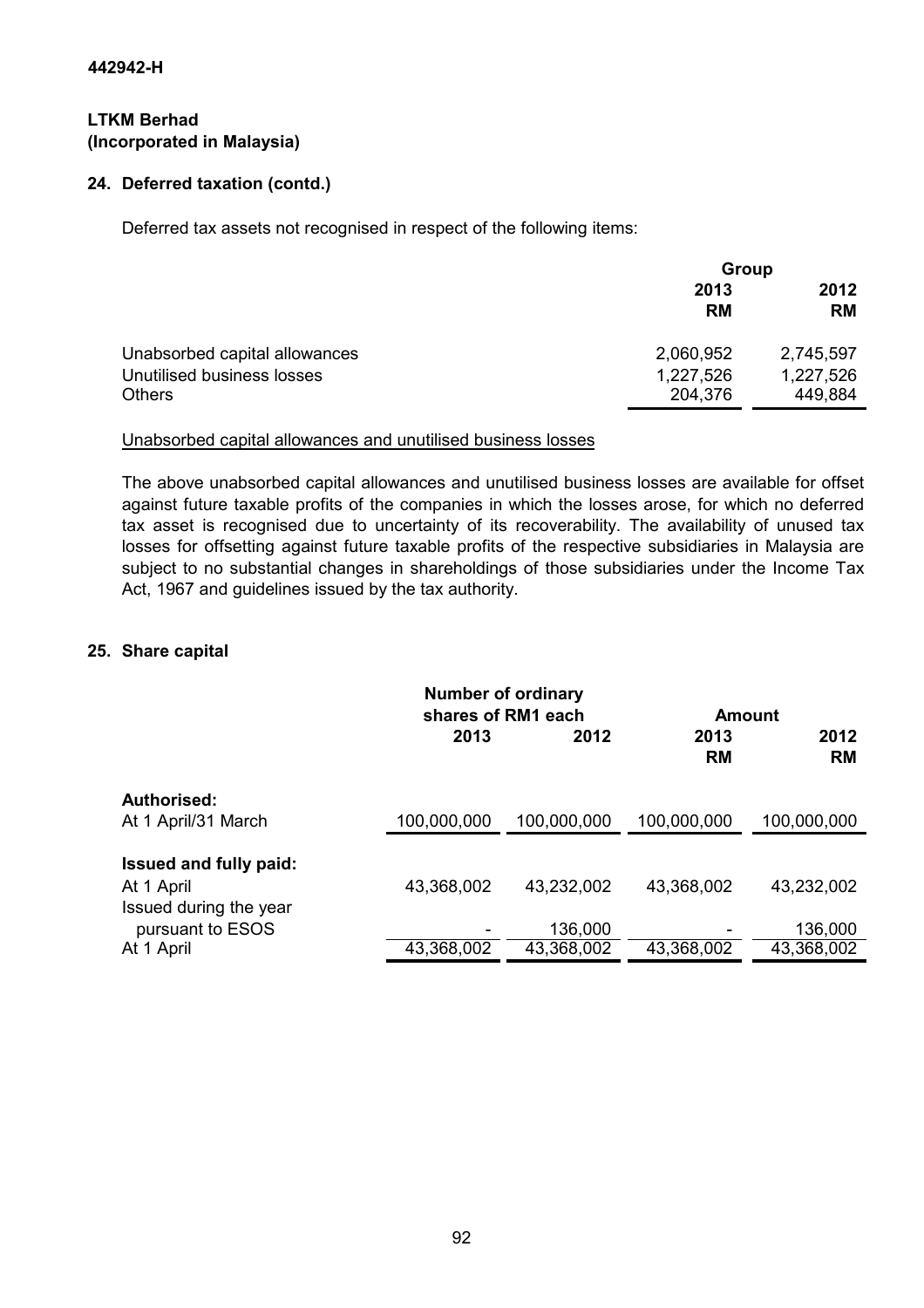# **25. Share capital (contd.)**

# **Employees' Share Option Scheme ("ESOS")**

The LTKM Berhad Employees' Share Option Scheme ("ESOS") is governed by the by-laws approved by the shareholders at an Extraordinary General Meeting held on 25 September 2001. The ESOS was in force for a period of 5 years and was to expire on 17 October 2006.

At an Extraordinary General Meeting held on 23 February 2006, the shareholders have approved to extend the duration of the said ESOS for an additional 5 years from 17 October 2006 to 17 October 2011, subject to the existing salient features.

The salient features of the ESOS are as follows:

- (i) The total number of shares to be offered shall not exceed ten percent (10%) of the issued and paid-up share capital of the Company at any point of time during the existence of the ESOS.
- (ii) Eligible persons who are confirmed employees (including executive directors) of the Group who have been employed for periods as prescribed by the By-Laws before the date of offer. The eligibility for participation in the ESOS shall be at the discretion of the ESOS committee appointed by the Board of Directors.
- (iii) No option shall be granted for less than 1,000 shares nor more than 400,000 shares to any eligible employee.
- (iv) The option price for each share shall be at the weighted average market price of the shares for the 5 market days preceding the offer date less a discount of not more than 10%. The price so determined shall not be less than the par value of the shares.
- (v) An option granted under the ESOS shall be capable of being accepted by the grantee by notice in writing to the Company before the expiry of 30 days period from the date of offer.
- (vi) No more than 50% of the shares to be offered are allotted to eligible employees who are Executive Directors and members of the Senior Management of the LTKM Berhad Group of companies.
- (vii) No more than 10% of the shares to be offered are allotted to eligible employees who, either singly or collectively through his associates, holds 20% or more of the issued and paid-up share capital of the Company.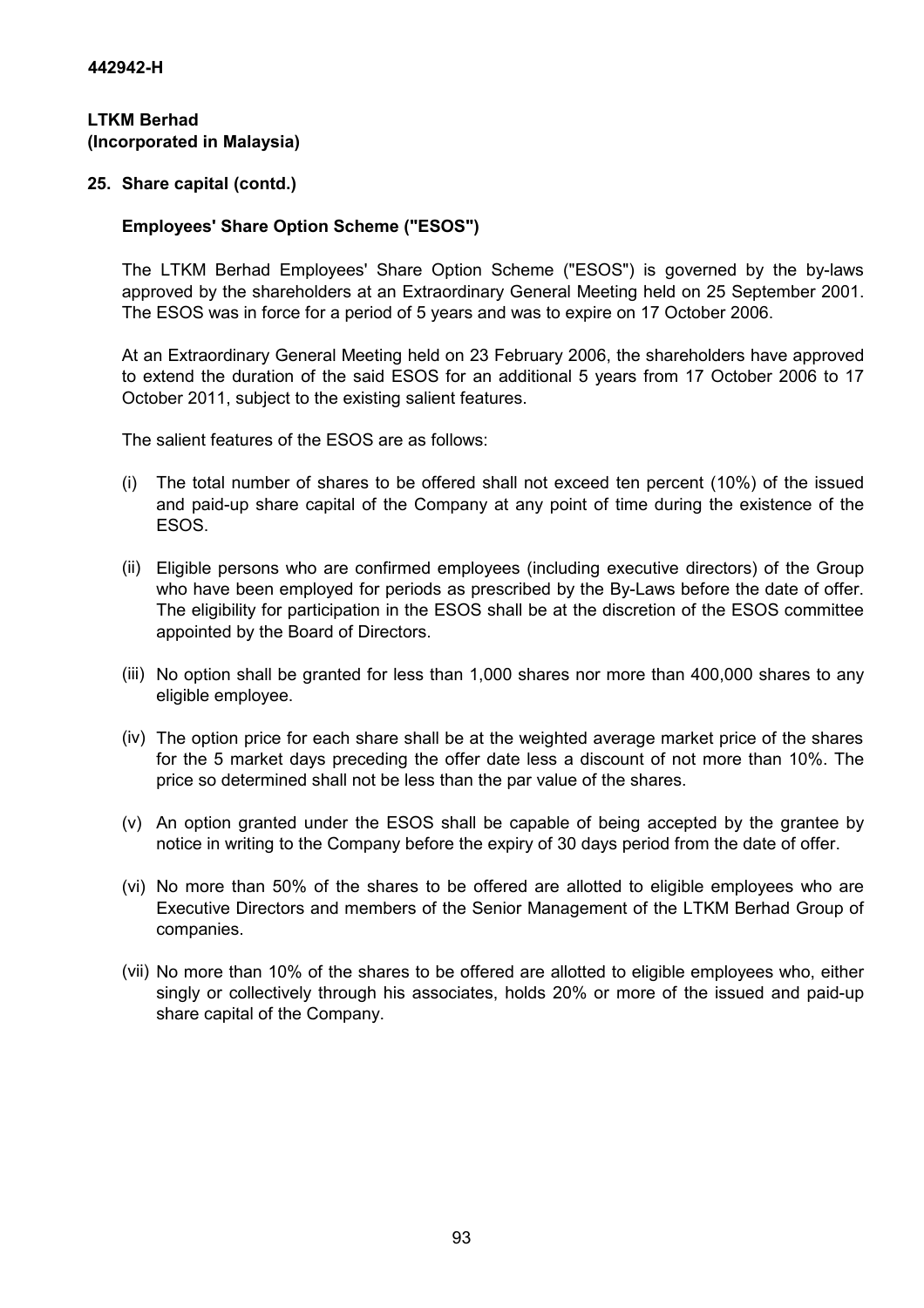# **25. Share capital (contd.)**

# **Employees' Share Option Scheme ("ESOS") (contd.)**

The following table illustrates the number and weighted average exercise prices ("WAEP") of, and movements in, share options during the year:

|                           | <b>Number of share options</b> |           | <b>WAEP</b>       |                   |
|---------------------------|--------------------------------|-----------|-------------------|-------------------|
|                           | 2013                           | 2012      | 2013<br><b>RM</b> | 2012<br><b>RM</b> |
| Outstanding at 1 April    | ۰                              | 718,000   |                   | 1.51              |
| Exercised during the year | ۰                              | (136,000) |                   | 1.48              |
| Expired during the year   | $\overline{\phantom{0}}$       | (582,000) |                   | 1.52              |
| Outstanding at 31 March   |                                |           |                   |                   |

The options exercised in the previous financial year resulted in the issuance of 136,000 ordinary shares at an average price of RM1.48 each.

The expiry of unexercised options in the previous financial year resulted in the reversal of the ESOS reserve of RM167,268 to opening retained profits of that year.

There were no additional share option grants during the current and previous financial years.

### **26. Other reserves**

### **(a) Asset revaluation reserve**

The asset revaluation reserve represents increases in the fair value of leasehold land, freehold land and buildings, net of tax, and decreases to the extent that such decreases relate to an increase on the same asset previously recognised in other comprehensive income.

#### **(b) ESOS reserve**

Employee share option reserve represents the equity-settled share options granted to employees of the Group. The reserve is made up of the cumulative value of services received from employees recorded over the vesting period commencing from the grant date of equity-settled share options, and is reduced by the expiry or exercise of the share options.

#### **27. Retained profits**

The Company may distribute dividends out of its entire retained earnings as at 31 March 2013 under the single-tier system.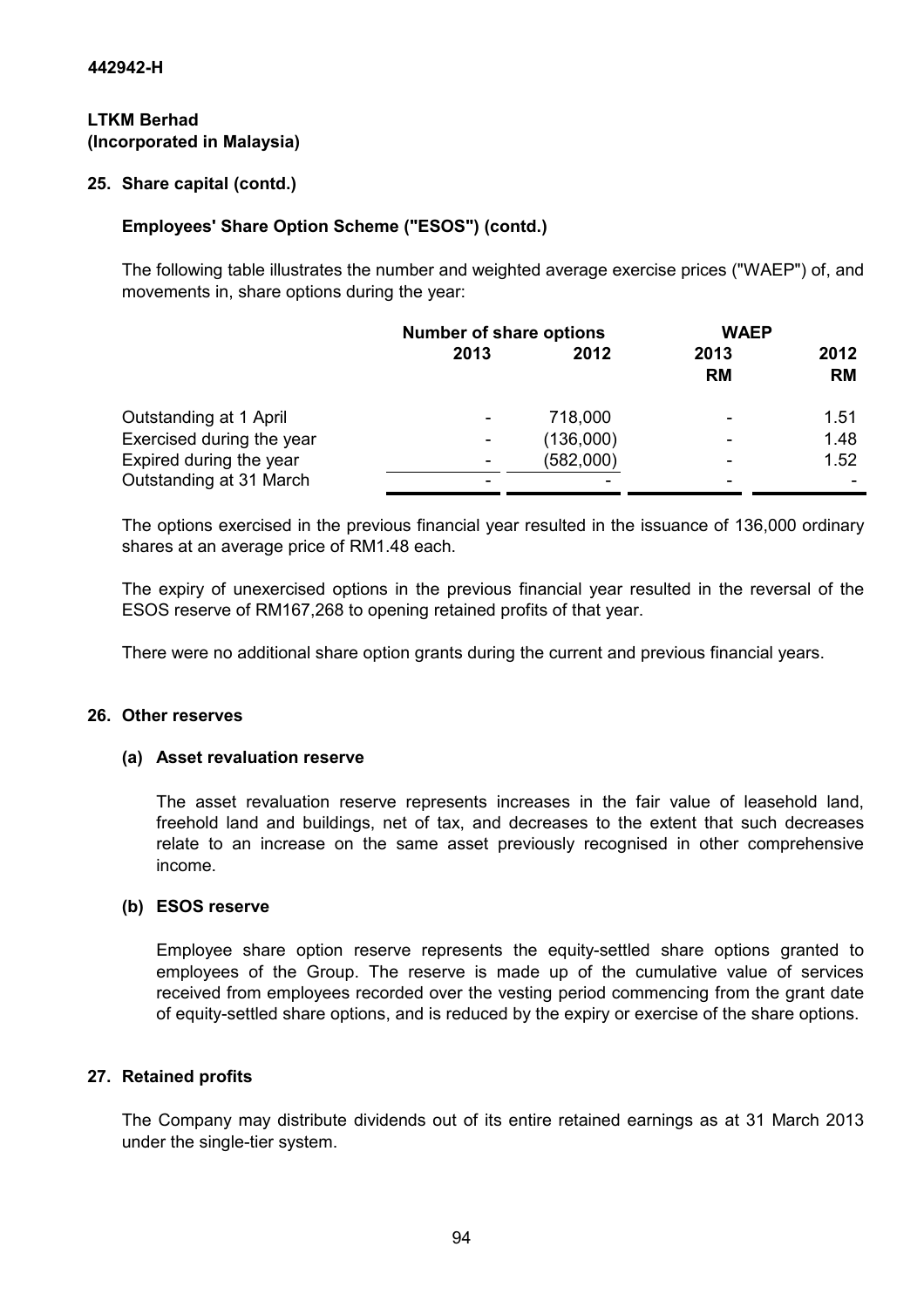## **28. Related party disclosures**

(a) In addition to the transactions detailed elsewhere in the financial statements, the Group and the Company had the following transactions with related parties during the financial year:

|                                                                                       | Group             |                   |                   | Company           |  |
|---------------------------------------------------------------------------------------|-------------------|-------------------|-------------------|-------------------|--|
|                                                                                       | 2013<br><b>RM</b> | 2012<br><b>RM</b> | 2013<br><b>RM</b> | 2012<br><b>RM</b> |  |
| Rental of farm paid to                                                                |                   |                   |                   |                   |  |
| a related company<br>Rental of office paid<br>to a director,                          | 600,000           | 420,000           |                   |                   |  |
| Datin Lim Hooi Tin <sup>(1)</sup><br>Gross dividend income<br>received from a         | 43,200            | 43,200            | 43,200            | 43,200            |  |
| subsidiary company,<br>LTK (Melaka) Sdn. Bhd.                                         |                   |                   | (2,000,000)       | (12,000,000)      |  |
| Management fee received<br>from subsidiary<br>companies:                              |                   |                   |                   |                   |  |
| LTK (Melaka) Sdn. Bhd.                                                                |                   |                   | (360,000)         | (456,000)         |  |
| <b>LTK Omega Plus</b><br>Sdn. Bhd.                                                    |                   |                   | (24,000)          | (60,000)          |  |
| Office rental income<br>received from a firm                                          |                   |                   |                   |                   |  |
| connected to director <sup>(2)</sup><br>Office rental income<br>received from holding | (3,000)           | (12,000)          | (3,000)           | (12,000)          |  |
| company <sup>(2)</sup><br>Fees payable to director                                    | (8,400)           | (8,400)           | (8,400)           | (8,400)           |  |
| and/or firm connected to<br>director $^{(3)}$                                         | 34,049            | 14,465            | 34,049            |                   |  |
| Proceeds from disposal<br>of property, plant and<br>equipment to a firm               |                   |                   |                   |                   |  |
| connected to a director $(4)$                                                         |                   | (34, 750)         |                   |                   |  |
| Interest income receivable<br>from related companies                                  |                   |                   | (632, 203)        | (446, 750)        |  |

(1) The rental of office paid to Datin Lim Hooi Tin is made according to the market price and conditions offered to an unrelated party.

 $(2)$  The rentals charged are made according to the market price and conditions offered to an unrelated party.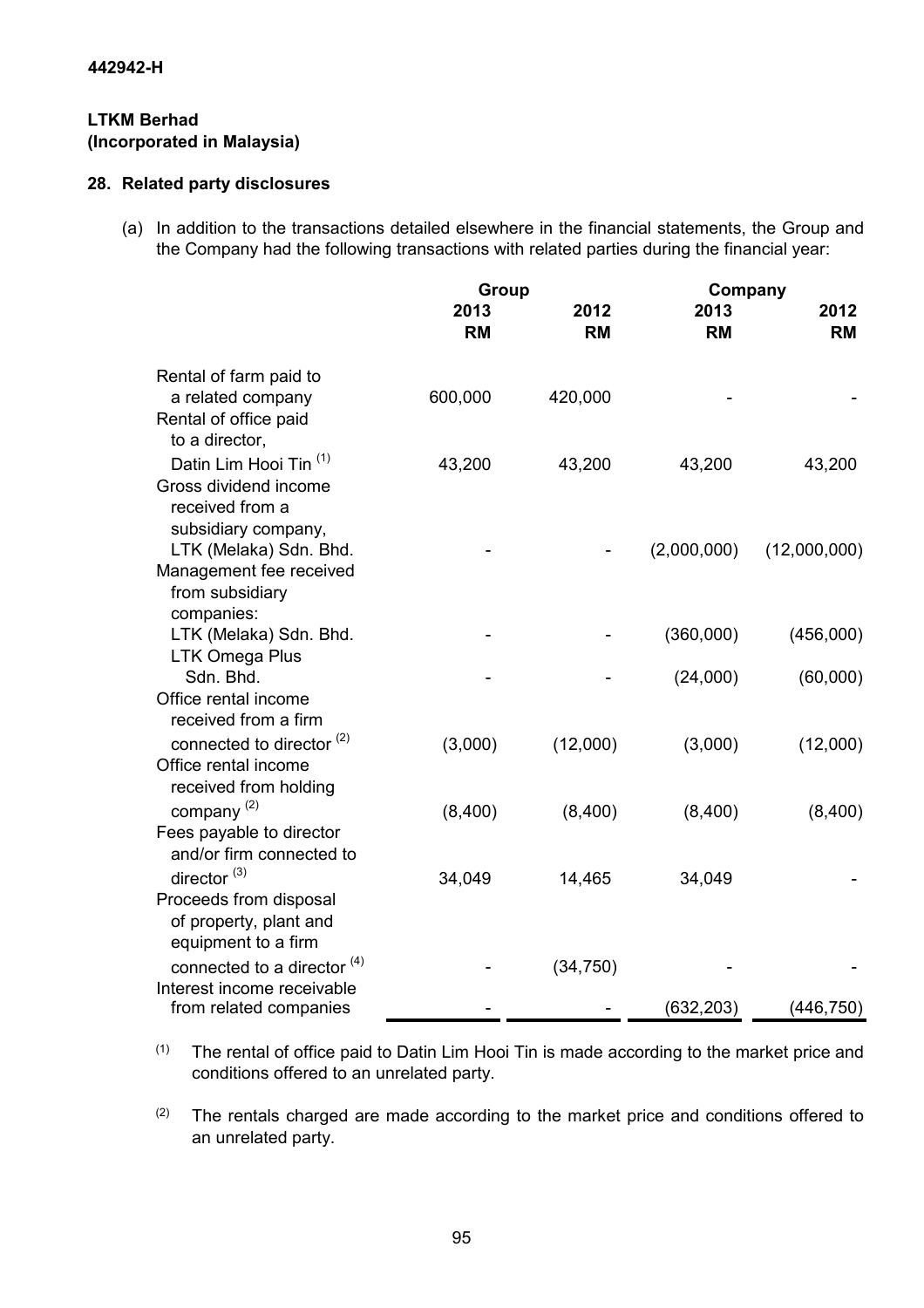# **28. Related party disclosures (contd.)**

- (a) Transactions with related parties (contd.)
	- (3) This was in respect of fees for professional services payable to director and/or firm connected to director and were made according to the market price and conditions offerred to an unrelated party.
	- (4) This was in respect of disposal of office equipments to a firm connected to a director and was made according to the market price and conditions offered to an unrelated party.
- (b) Compensation of key management personnel

The remuneration of directors and other members of key management during the year was as follows:

|                                                                                              | Group             |                   | Company           |                   |
|----------------------------------------------------------------------------------------------|-------------------|-------------------|-------------------|-------------------|
|                                                                                              | 2013<br><b>RM</b> | 2012<br><b>RM</b> | 2012<br><b>RM</b> | 2012<br><b>RM</b> |
| Short-term employee<br>benefits                                                              | 1,655,537         | 1,796,026         | 87,000            | 87,000            |
| Included in the total key<br>management personnel:<br>Directors' remuneration<br>(Note 7(b)) | 1,655,537         | 1,796,026         | 87,000            | 87,000            |

Executive directors of the Group and of the Company and other members of key management have been granted the following number of options under the ESOS:

|             | <b>Group/Company</b> |                   |
|-------------|----------------------|-------------------|
|             | 2013<br><b>RM</b>    | 2012<br><b>RM</b> |
| At 1 April  | -                    | 100,000           |
| Expired     | -                    | (100,000)         |
| At 31 March | -                    | -                 |

The share options were granted on the same terms and conditions as those offered to other employees of the Group as disclosed in Note 25.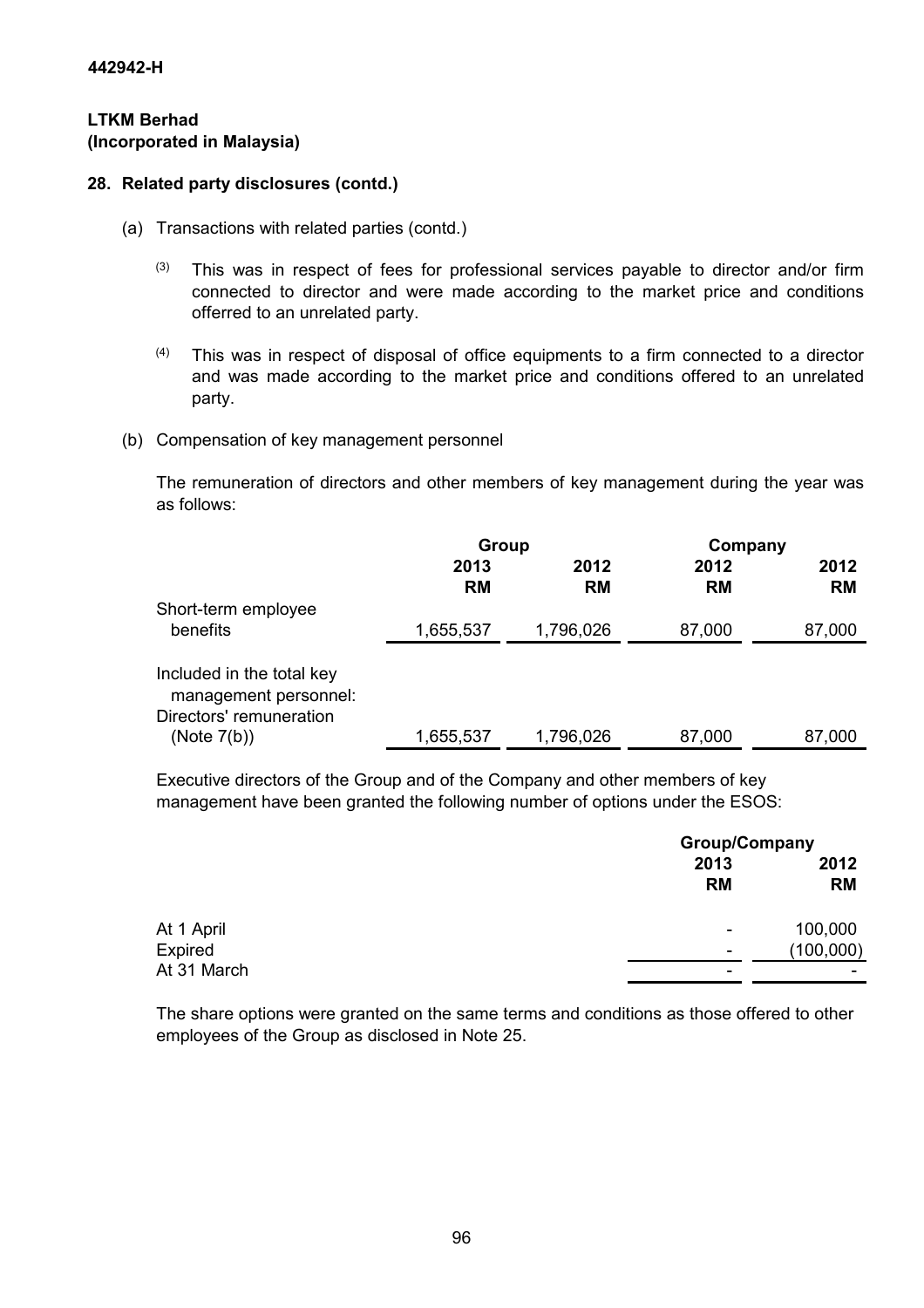## **29. Operating lease arrangements**

The Group has entered into a non-cancellable operating lease on its farm and certain properties. These leases have remaining non-cancellable lease term of 3 years. The future minimum lease payments and receivable under non-cancellable operating lease contracted for as at the balance sheet date but not recognised as liability and asset are as follows:

|                                              | Group             |                   |  |
|----------------------------------------------|-------------------|-------------------|--|
|                                              | 2013<br><b>RM</b> | 2012<br><b>RM</b> |  |
| Future minimum rental payments:              |                   |                   |  |
| Not later than 1 year                        | 600,000           | 600,000           |  |
| Later than 1 year and not later than 3 years | 600,000           | 1,200,000         |  |
|                                              | 1,200,000         | 1,800,000         |  |
| Future minimum rental receivable:            |                   |                   |  |
| Not later than 1 year                        | 900,000           | 702,000           |  |
| Later than 1 year and not later than 3 years | 750,000           | 1,650,000         |  |
|                                              | 1,650,000         | 2,352,000         |  |

# **30. Capital commitments**

|                                 | Group             |                   |
|---------------------------------|-------------------|-------------------|
|                                 | 2013<br><b>RM</b> | 2012<br><b>RM</b> |
| Property, plant and equipment:  |                   |                   |
| Approved and contracted for     | 300,145           | 736,424           |
| Approved but not contracted for |                   | 4,471,953         |
|                                 | 300,145           | 5,208,377         |

## **31. Financial guarantees**

|                                                                                                           | Company           |                   |
|-----------------------------------------------------------------------------------------------------------|-------------------|-------------------|
|                                                                                                           | 2013<br><b>RM</b> | 2012<br><b>RM</b> |
| Guarantees to licensed financial institutions in respect of credit<br>facilities granted to subsidiaries: |                   |                   |
| LTK (Melaka) Sdn. Bhd.                                                                                    | 12,776,819        | 10,429,646        |
| LTK Omega Plus Sdn. Bhd.                                                                                  | 3,136,505         | 3,687,539         |
| Lumiglass Sdn Bhd                                                                                         | 6,388,912         | 9,722,224         |
|                                                                                                           | 22,302,236        | 23,839,409        |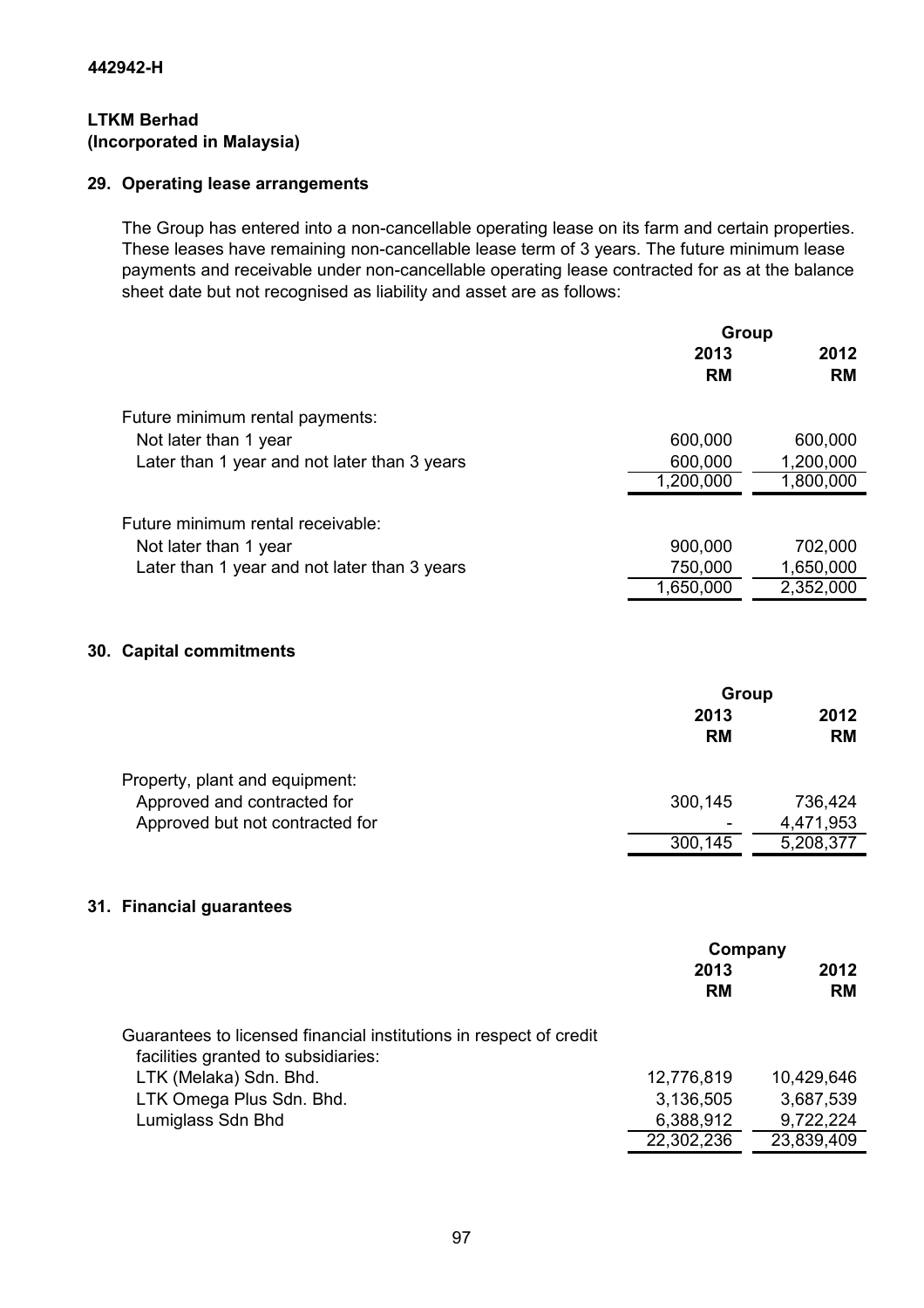# **31. Financial guarantees (contd.)**

No value has been placed on the corporate guarantees provided by the Company as the directors regard the value of the credit enhancement provided by the said corporate guarantees as minimal. This is because the credit facilities granted under the guarantees are collateralised by fixed and floating charges over certain properties, plant and equipment and other assets of the Group.

# **32. Financial risk management objectives and policies**

The Group and the Company are exposed to financial risks arising from their operations and the use of financial instruments. The key financial risks include credit risk, liquidity risk, interest rate risk, foreign currency risk and market price risk.

The Board of Directors reviews and agrees policies and procedures for the management of these risks, which are executed by the Group Accountant. The audit committee provides independent oversight to the effectiveness of the risk management process.

It is, and has been throughout the current and previous financial year, the Group's policy that no derivatives shall be undertaken except for the use as hedging instruments where appropriate and cost-efficient. The Group and the Company do not apply hedge accounting.

The following sections provide details regarding the Group's and Company's exposure to the above-mentioned financial risks and the objectives, policies and processes for the management of these risks.

# **(a) Credit risk**

Credit risk is the risk of loss that may arise on outstanding financial instruments should a counterparty default on its obligations. The Group's and the Company's exposure to credit risk arises primarily from trade and other receivables. For other financial assets (including investment securities and cash and bank balances), the Group and the Company minimise credit risk by dealing exclusively with high credit rating counterparties.

The Group's objective is to seek continual revenue growth while minimising losses incurred due to increased credit risk exposure. The Group trades only with recognised and creditworthy third parties. It is the Group's policy that all customers who wish to trade on credit terms are subject to credit verification procedures. In addition, receivable balances are monitored on an ongoing basis with the result that the Group's exposure to bad debts is not significant. For transactions that do not occur in the country of the relevant operating unit, the Group does not offer credit terms without the approval of the Operations Managers of the respective operating units.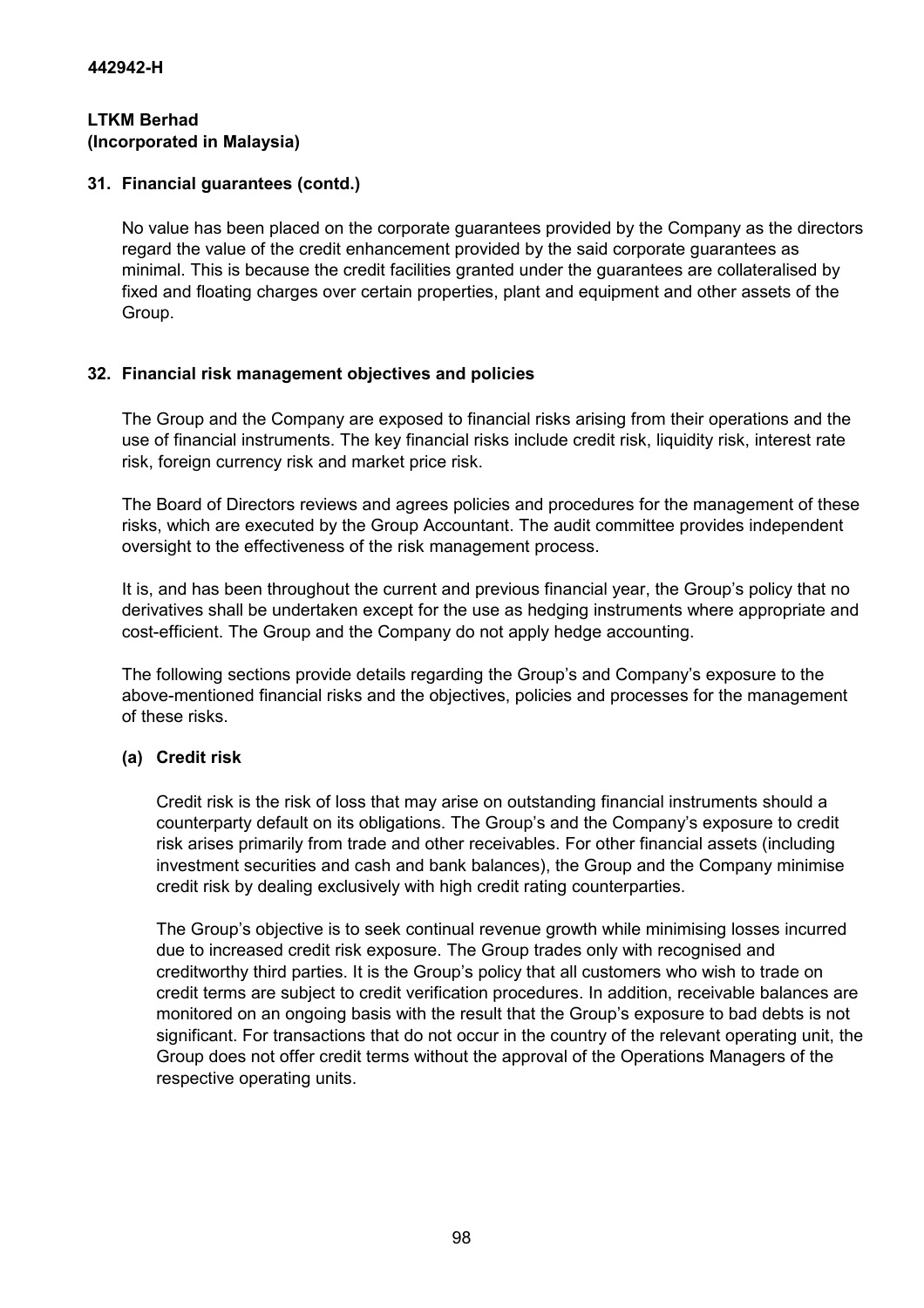## **32. Financial risk management objectives and policies (contd.)**

# **(a) Credit risk (contd.)**

## Exposure to credit risk

At the reporting date, the Group's and the Company's maximum exposure to credit risk is represented by:

- The carrying amount of each class of financial assets recognised in the statements of financial position, including derivatives with positive fair values
- A nominal amount of RM22,302,000 (2012: RM23,839,000) relating to corporate guarantees provided by the Company to licensed financial institutions on certain subsidiaries' bank loans and credit facilities (Note 31).

Information regarding credit enhancements for trade and other receivables is disclosed in Note 19(a).

### Credit risk concentration profile

The Group determines concentrations of credit risk by monitoring the industry sector profile of its trade receivables on an ongoing basis. The credit risk concentration profile of the Group's trade receivables at the reporting date are as follows:

|                              | Group      |            |            |            |
|------------------------------|------------|------------|------------|------------|
|                              | 2013       |            | 2012       |            |
|                              | <b>RM</b>  | % of total | <b>RM</b>  | % of total |
| By industry sectors:         |            |            |            |            |
| Poultry and related products | 11,329,861 | 92%        | 9,983,356  | 86%        |
| Sand extraction and sale     | 995,799    | 8%         | 764,558    | 7%         |
| Manufacture and sale of      |            |            |            |            |
| glass (discontinued)         |            | 0%         | 428,893    | 4%         |
| <b>Others</b>                | 36,349     | $0\%$      | 383,600    | 3%         |
|                              | 12,362,009 | 100%       | 11,560,407 | 100%       |

There was no significant concentration of credit risk except for subsidiaries under the poultry and related products sector which have significant concentration of credit risk in the form of outstanding debts due from 6 (2012: 6) customers representing approximately 46% (2012: 52%) of the subsidiaries' trade receivables.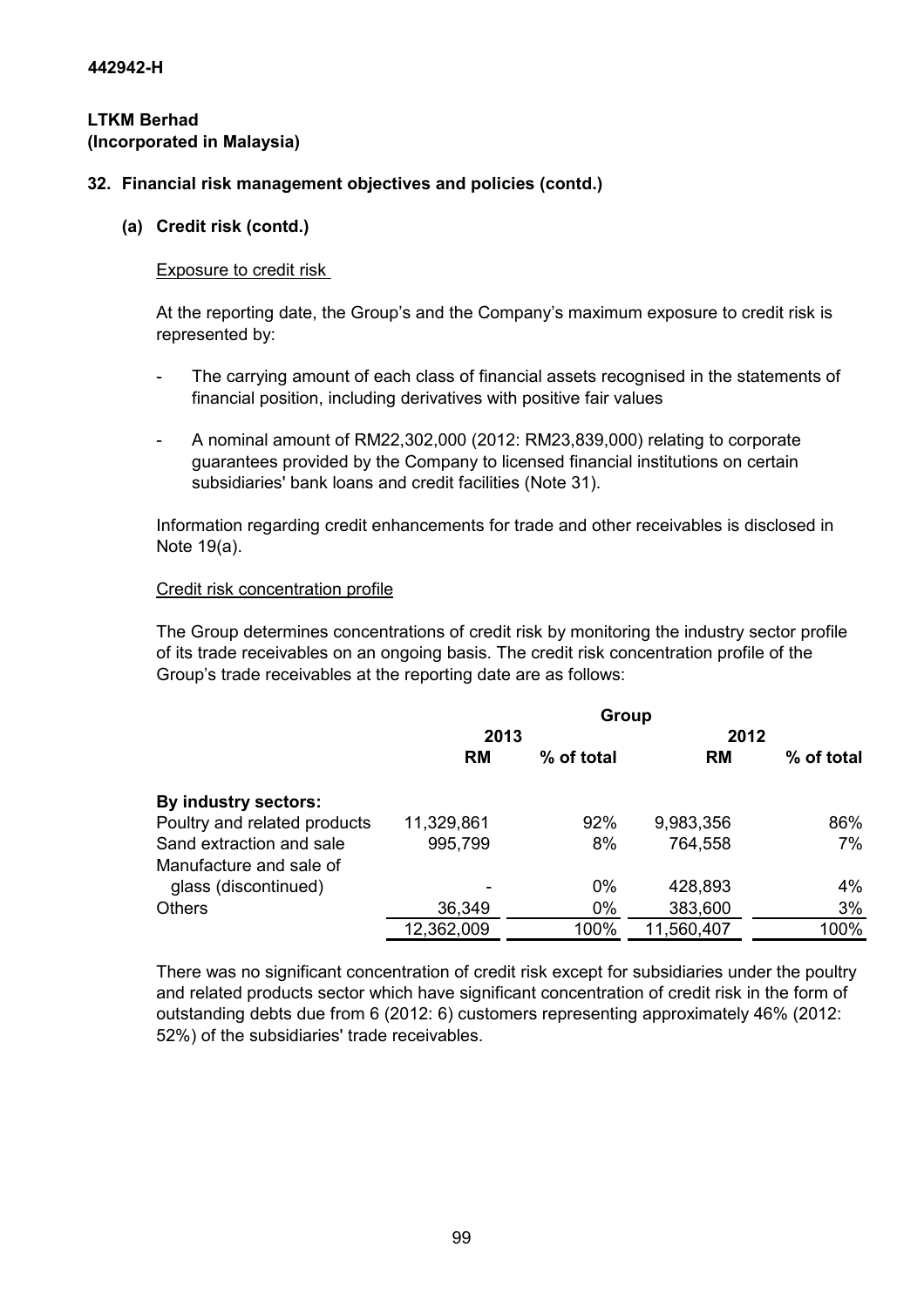# **32. Financial risk management objectives and policies (contd.)**

# **(a) Credit risk (contd.)**

### Financial assets that are neither past due nor impaired

Information regarding trade and other receivables that are neither past due nor impaired is disclosed in Note 19. Deposits with banks and other financial institutions and investment securities that are neither past due nor impaired are placed with or entered into with reputable financial institutions or companies with high credit ratings and no history of default.

### Financial assets that are either past due or impaired

Information regarding financial assets that are either past due or impaired is disclosed in Note 19.

### **(b) Liquidity risk**

Liquidity risk is the risk that the Group or the Company will encounter difficulty in meeting financial obligations due to shortage of funds. The Group's and the Company's exposure to liquidity risk arises primarily from mismatches of the maturities of financial assets and liabilities. The Group's and the Company's objective is to maintain a balance between continuity of funding and flexibility through the use of stand-by credit facilities.

The Group's liquidity risk management policy is to maintain sufficient liquid financial assets and stand-by credit facilities with different banks. At the reporting date, approximately 46% (2012: 41%) of the Group's loans and borrowings (Note 22) will mature in less than one year based on the carrying amount reflected in the financial statements.

The table below summarises the maturity profile of the Group's and the Company's liabilities at the reporting date based on contractual undiscounted repayment obligations.

|                                             | 2013 -------------------------------            |                                   |                                 |                           |
|---------------------------------------------|-------------------------------------------------|-----------------------------------|---------------------------------|---------------------------|
|                                             | On demand<br>or within<br>one year<br><b>RM</b> | One to<br>five years<br><b>RM</b> | Over five<br>years<br><b>RM</b> | <b>Total</b><br><b>RM</b> |
| Group                                       |                                                 |                                   |                                 |                           |
| <b>Financial liabilities:</b>               |                                                 |                                   |                                 |                           |
| Trade and other payables                    | 11,533,427                                      |                                   | $\qquad \qquad \blacksquare$    | 11,533,427                |
| Loans and borrowings                        | 10,229,717                                      | 11,934,738                        | 137,781                         | 22,302,236                |
| Total undiscounted<br>financial liabilities | 21,763,144                                      | 11,934,738                        | 137,781                         | 33,835,663                |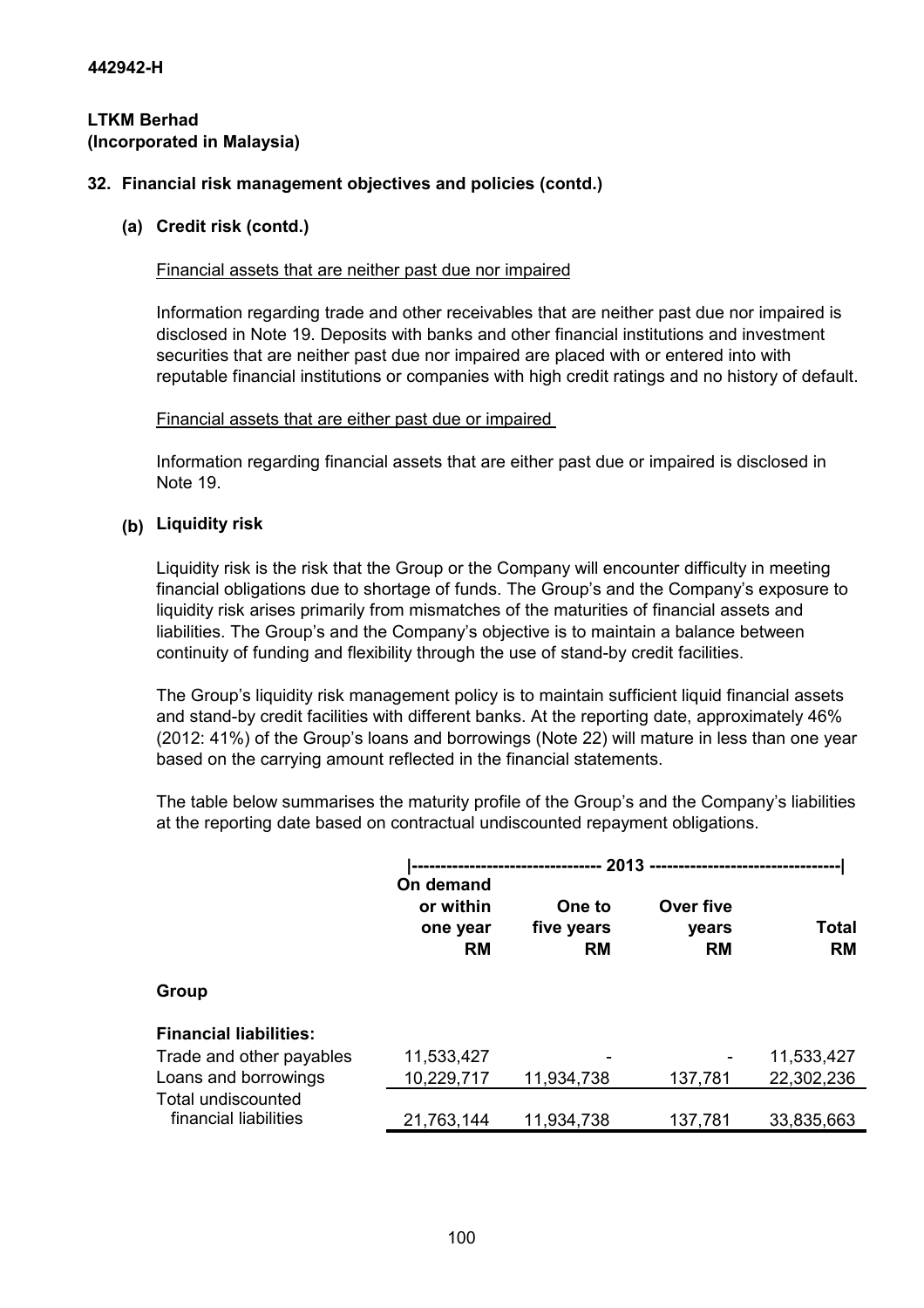# **32. Financial risk management objectives and policies (contd.)**

**(b) Liquidity risk (contd.)**

|                                                                                    | On demand                          |                                   |                                 |                    |  |
|------------------------------------------------------------------------------------|------------------------------------|-----------------------------------|---------------------------------|--------------------|--|
|                                                                                    | or within<br>one year<br><b>RM</b> | One to<br>five years<br><b>RM</b> | Over five<br>years<br><b>RM</b> | Total<br><b>RM</b> |  |
| Group                                                                              |                                    |                                   |                                 |                    |  |
| <b>Financial liabilities:</b>                                                      |                                    |                                   |                                 |                    |  |
| Trade and other payables                                                           | 7,742,829                          |                                   |                                 | 7,742,829          |  |
| Loans and borrowings                                                               | 9,772,702                          | 13,521,036                        | 545,671                         | 23,839,409         |  |
| Total undiscounted<br>financial liabilities                                        | 17,515,531                         | 13,521,036                        | 545,671                         | 31,582,238         |  |
|                                                                                    |                                    |                                   | On demand or within             |                    |  |
|                                                                                    |                                    |                                   | one year<br>2013<br><b>RM</b>   | 2012<br><b>RM</b>  |  |
| Company                                                                            |                                    |                                   |                                 |                    |  |
| <b>Financial liabilities:</b>                                                      |                                    |                                   |                                 |                    |  |
| Trade and other payables, representing total<br>undiscounted financial liabilities |                                    |                                   | 1,168,294                       | 463,758            |  |

### **(c) Interest rate risk**

Interest rate risk is the risk that the fair value or future cash flows of the Group's and the Company's financial instruments will fluctuate because of changes in market interest rates.

The Group is exposed to interest rate risk arising from bank borrowings and credit facilities. The Group does not use derivative financial instruments to hedge its exposure to interest rate fluctuations. However, it is the Group's policy to obtain the most favourable interest rates available whenever the Group obtains additional financing through bank borrowings. The Group has bank and fixed deposits balances which generate interest income for the Group.

The Company monitors interest rates closely to ensure that interest rates are maintained at favourable rates.

The information on maturity dates and effective interest rates of financial assets are disclosed in their respective notes.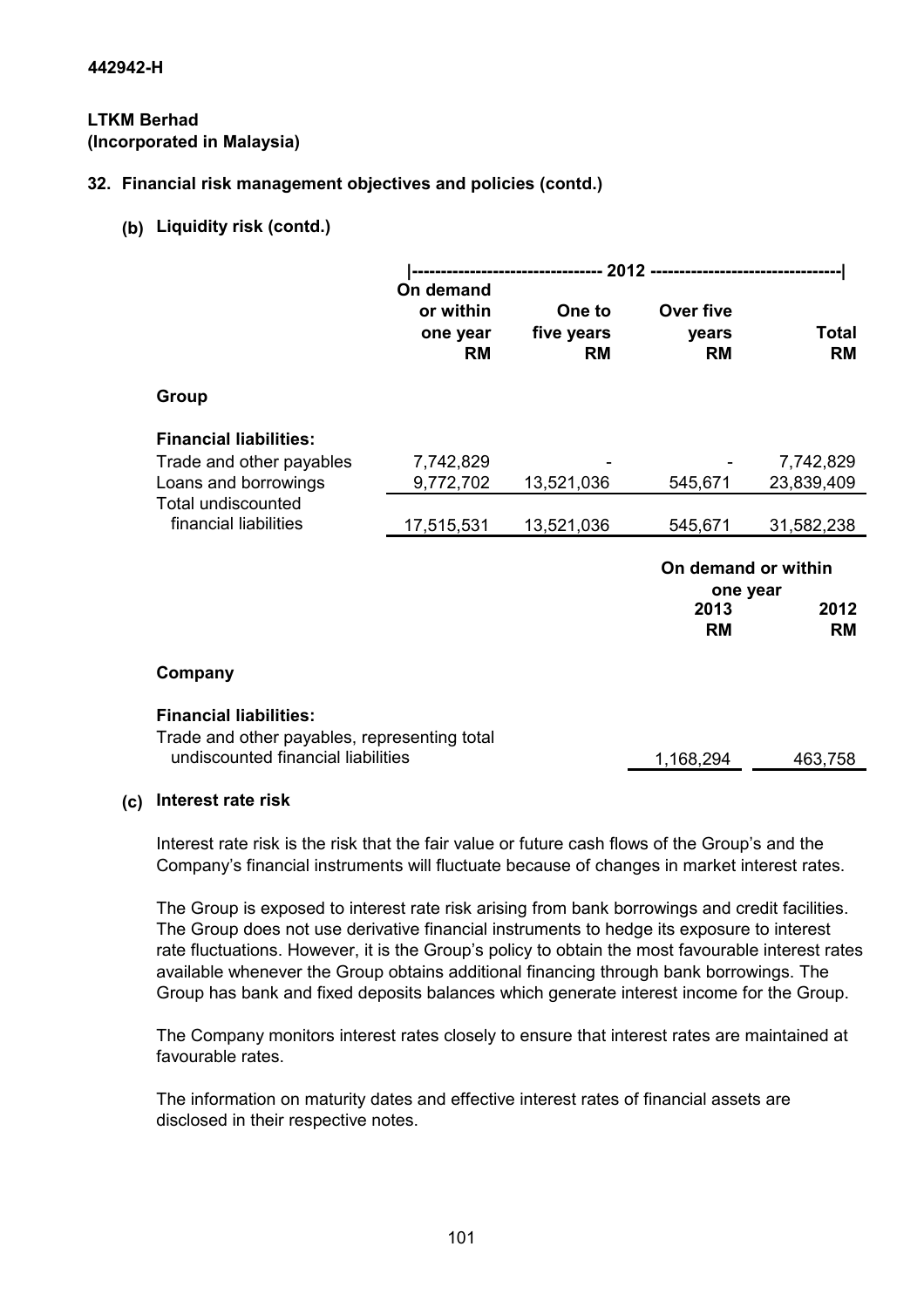# **32. Financial risk management objectives and policies (contd.)**

## **(c) Interest rate risk (contd.)**

### Sensitivity analysis for interest rate risk

At the reporting date, if interest rates had been 25 basis points lower/higher, with all other variables held constant, the Group's profit net of tax would have been RM45,287 (2012: RM79,566) higher/lower, arising mainly as a result of lower/higher interest expense on floating rate loans and borrowings.The assumed movement in basis points for interest rate sensitivity analysis is based on the currently observable market environment.

### **(d) Foreign currency risk**

The Group has transactional currency exposures arising from sales or purchases that are denominated in currencies other than the functional currency of the Group, Malaysian Ringgit ("RM"). The foreign currency in which these transactions are denominated is mainly European Euro ("EUR") and Singapore Dollar ("SGD"). However, this type of exposure is minimal since substantially all of the Group's sales and costs are denominated in the functional currency of the Group.

The Group is also exposed to currency translation risk arising from its investments in foreign investment securities denominated in Hong Kong Dollar ("HKD").

The net unhedged financial assets and financial liabilities of the Group as at 31 March that are not denominated in their functional currencies are as follows:

|                                                          | <b>EUR</b><br><b>RM</b> | <b>SGD</b><br><b>RM</b> | <b>HKD</b><br><b>RM</b> | <b>Total</b><br><b>RM</b> |
|----------------------------------------------------------|-------------------------|-------------------------|-------------------------|---------------------------|
| <b>Functional currency in</b><br><b>Ringgit Malaysia</b> |                         |                         |                         |                           |
| <b>At 31 March 2013</b>                                  |                         |                         |                         |                           |
| Trade and other                                          |                         |                         |                         |                           |
| receivables                                              |                         | 2,600,948               | 21,198                  | 2,622,146                 |
| Investment securities                                    |                         |                         | 1,051,623               | 1,051,623                 |
| <b>At 31 March 2012</b>                                  |                         |                         |                         |                           |
| Trade and other                                          |                         |                         |                         |                           |
| receivables                                              | 570,150                 | 2,249,930               |                         | 2,820,080                 |
| Investment securities                                    |                         |                         | 811,398                 | 811,398                   |
| Cash and bank balances                                   | 1,468,221               |                         |                         | 1,468,221                 |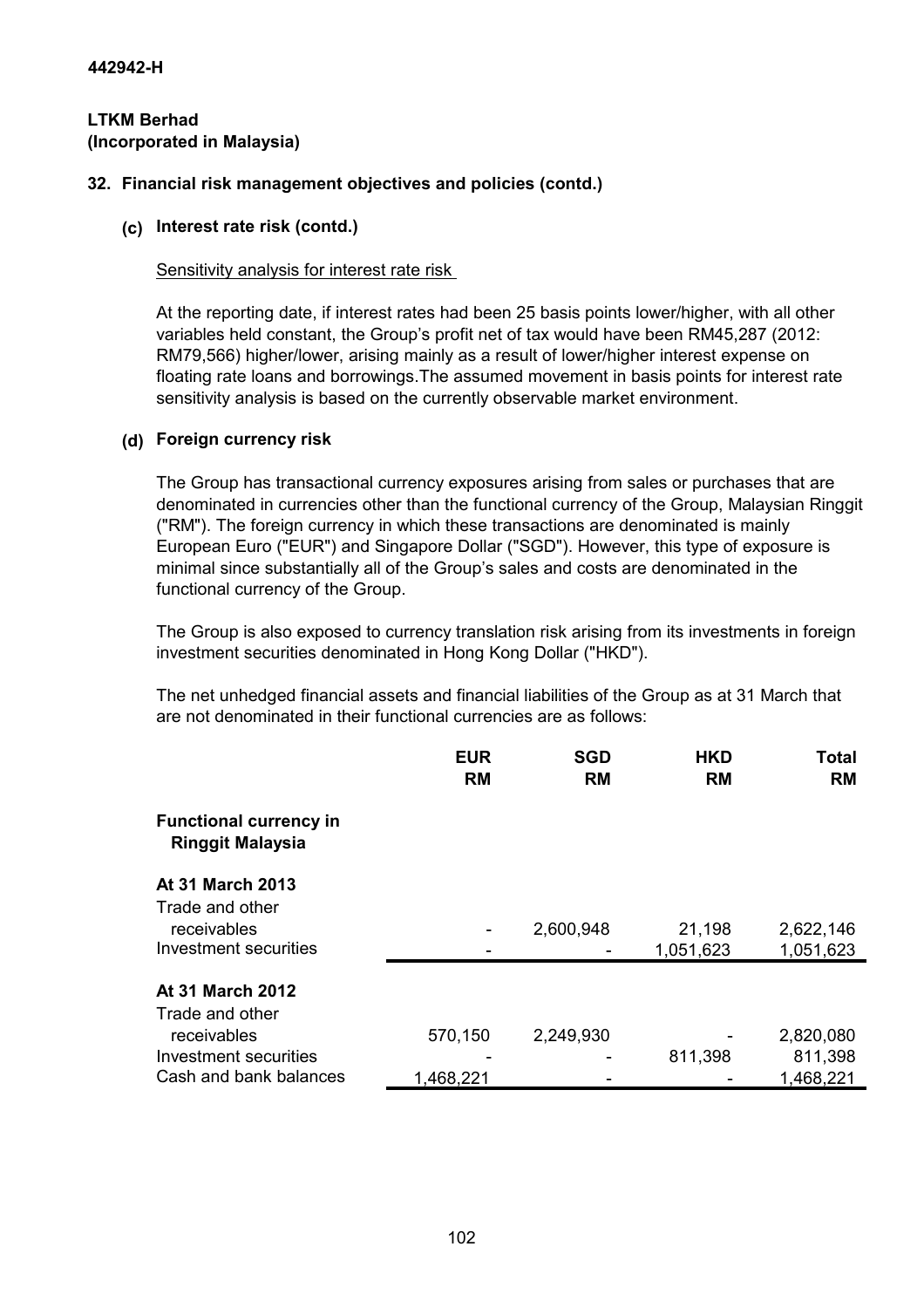# **32. Financial risk management objectives and policies (contd.)**

# **(d) Foreign currency risk (contd.)**

## Sensitivity analysis for foreign currency risk

The following table demonstrates the sensitivity of the Group's profit net of tax to a reasonably possible change in the EUR, SGD and HKD exchange rates against the Group's functional currency, with all other variables held constant.

|               |                                    | 2013<br>Group<br><b>RM</b><br><b>Profit net of</b><br>tax | 2012<br>Group<br><b>RM</b><br>Profit net of<br>tax |
|---------------|------------------------------------|-----------------------------------------------------------|----------------------------------------------------|
| <b>EUR/RM</b> | - strengthened 3%<br>- weakened 3% |                                                           | 61,151<br>(61, 151)                                |
| <b>SGD/RM</b> | - strengthened 3%                  | 1,087,748                                                 | 1,198,829                                          |
|               | - weakened 3%                      | (1,087,748)                                               | (1, 198, 829)                                      |
| <b>HKD/RM</b> | - strengthened 3%                  | 32,185                                                    | 24,342                                             |
|               | - weakened 3%                      | (32, 185)                                                 | (24, 342)                                          |

### **(e) Market price risk**

Market price risk is the risk that the fair value or future cash flows of the Group's financial instruments will fluctuate because of changes in market prices (other than interest or exchange rates).

The Group is exposed to equity price risk arising from its investment in quoted investment securities. These instruments are classified as financial assets held at fair value through profit and loss. The Group is also exposed to commodity price risk.

The Group's objective is to manage investment returns and equity price risk using a mix of investment grade shares with steady dividend yield. Any deviation from this policy is required to be approved by the Managing Director and audit committee.

### Sensitivity analysis for equity price risk

At the reporting date, if the FTSE Bursa Malaysia KLCI had been 5% higher/lower, with all other variables held constant, the Group's profit net of tax would have been RM255,799 (2012: RM162,094) higher/lower, arising as a result of higher/lower fair value gains on held for trading investments in equity instruments.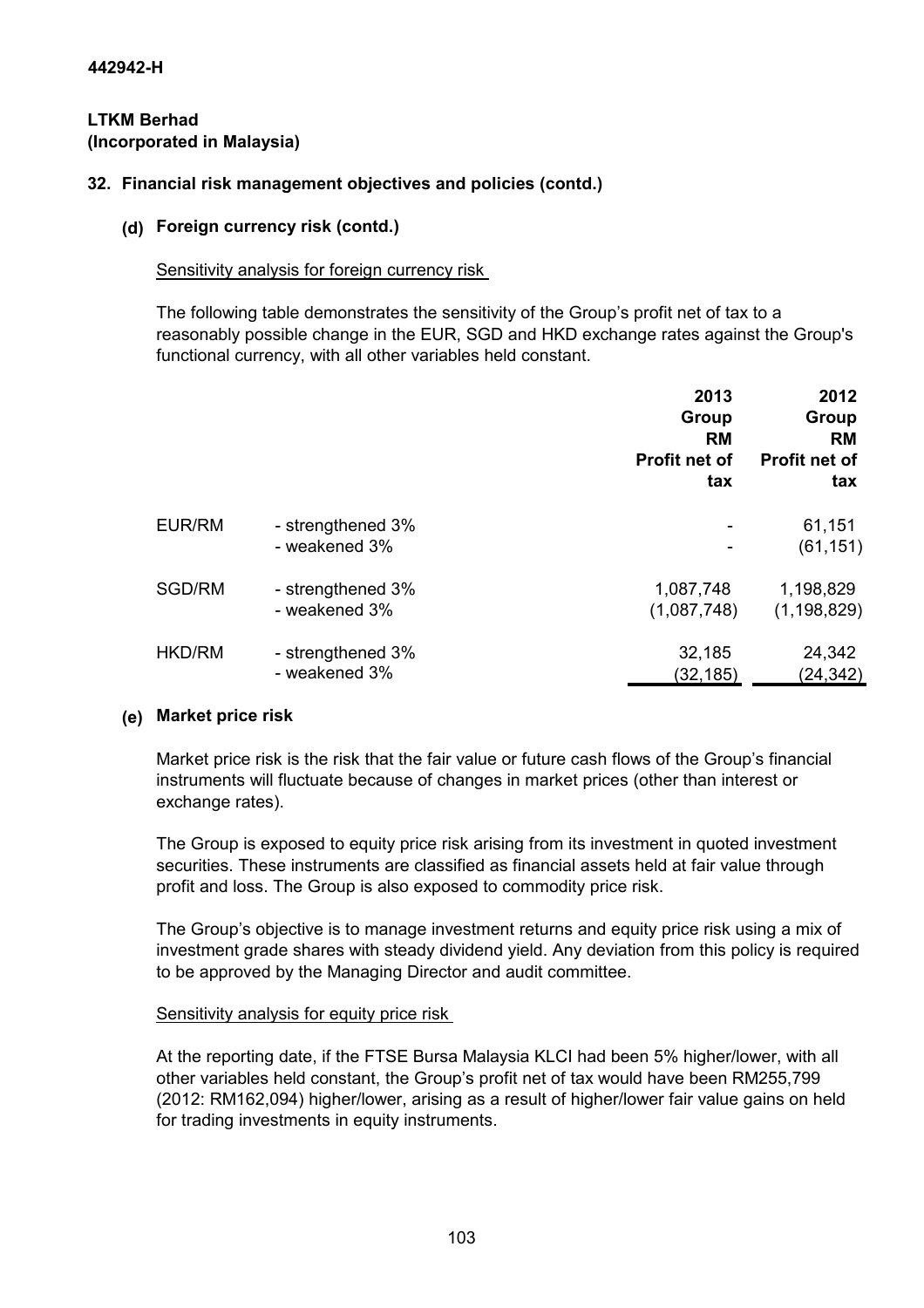# **32. Financial risk management objectives and policies (contd.)**

# **(f) Commodity price risk**

The price of agricultural commodities are subject to wide fluctuations due to unpredictable factors such as weather, government policies, changes in global demand resulting from population growth and changes in standards of living, and global production of similar and competitive crops. During its ordinary course of business, the value of the Group's open sales and purchases commitments and inventory of raw material changes continuously in line with movements in the prices of the underlying commodities. To the extent that its open sales and purchases commitments do not match at the end of each business day, the Group is subject to price fluctuations in the commodities market.

While the Group is exposed to fluctuations in agricultural commodities prices, its policy is to minimise their risks arising from such fluctuations either through purchase of the commodity in advance or through increases in sales price, where appropriate.

### Sensitivity analysis for commodity price risk

At the reporting date, if the commodity price had been 5% higher/lower, with all other variables held constant, the Group's profit net of tax would have been RM2,335,756 (2012: RM2,653,497) lower/higher.

### **(g) Fair value**

The following are classes of financial instruments that are not carried at fair value and whose carrying amounts are reasonable approximation of fair value:

| Current                         | Note |
|---------------------------------|------|
| Trade and other receivables     | 19   |
| Amount due from subsidiaries    | 19   |
| Loans and borrowings            | 22   |
| Obligation under finance leases | 23   |
| Trade and other payables        | 21   |
| Amount due to a subsidiary      | 21   |

The carrying amounts of these financial assets and liabilities are reasonable approximation of fair values either due to their short-term nature or that they are floating rate instruments that are re-priced to market interest rates on or near the reporting date.

The carrying amounts of the current portion of loans and borrowings are reasonable approximations of fair values due to the insignificant impact of discounting.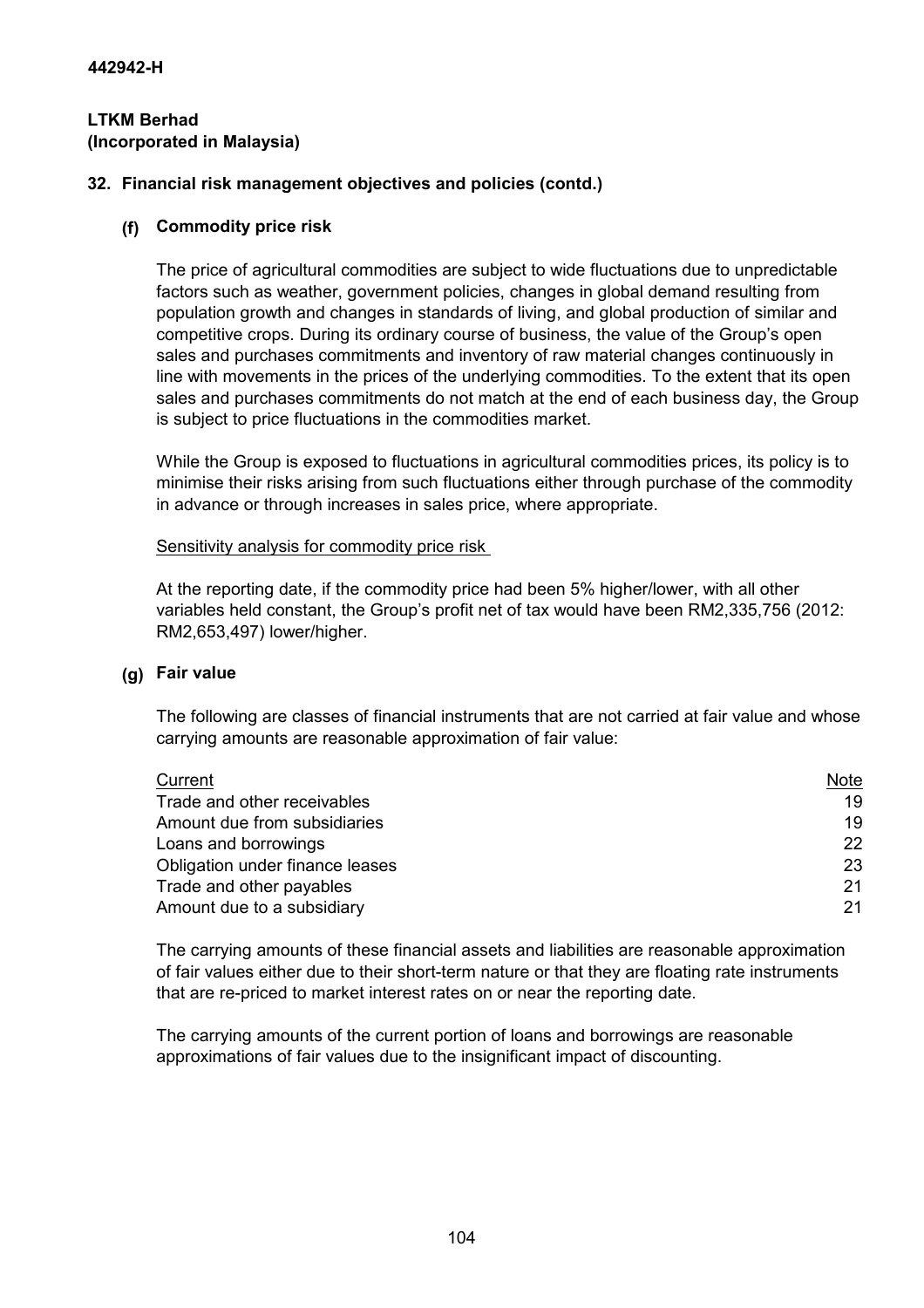## **33. Capital management**

The primary objective of the Group's capital management is to ensure that it maintains a strong credit rating and healthy capital ratios in order to support its business and maximise shareholder value.

The Group manages its capital structure and makes adjustments to it, in light of changes in economic conditions. To maintain or adjust the capital structure, the Group may adjust the dividend payment to shareholders, return capital to shareholders or issue new shares. No changes were made in the objectives, policies or processes during the years ended 31 March 2013 and 31 March 2012.

The Group monitors capital using a gearing ratio, which is net debt divided by total capital plus net debt. The Group includes within net debt, loans and borrowings, trade and other payables, less cash and bank balances. Capital includes equity attributable to the owners of the parent less the asset revaluation and ESOS reserve.

|                                                             | Group          |                | Company       |               |
|-------------------------------------------------------------|----------------|----------------|---------------|---------------|
|                                                             | 2013           | 2012           | 2013          | 2012          |
|                                                             | <b>RM</b>      | RM             | <b>RM</b>     | <b>RM</b>     |
| Loans and borrowings                                        | 22,302,236     | 23,839,409     |               |               |
| Trade and other payables                                    | 11,533,427     | 7,742,829      | 1,168,294     | 463,758       |
| Less: Cash and bank balances                                | (18, 383, 964) | (13, 495, 048) | (4,597,067)   | (6,820,836)   |
| Net debt/(cash)                                             | 15,451,699     | 18,087,190     | (3, 428, 773) | (6, 357, 078) |
| Equity attributable to the<br>owners of the parent<br>Less: | 133,326,264    | 124,020,031    | 78,095,361    | 80,129,916    |
| Asset revaluation reserve                                   | (12,696,569)   | (9, 100, 569)  |               |               |
| Total capital                                               | 120,629,695    | 114,919,462    | 78,095,361    | 80,129,916    |
| Capital and net debt                                        | 136,081,394    | 133,006,652    | 74,666,588    | 73,772,838    |
| Gearing ratio                                               | 11%            | 14%            | -5%           | $-9%$         |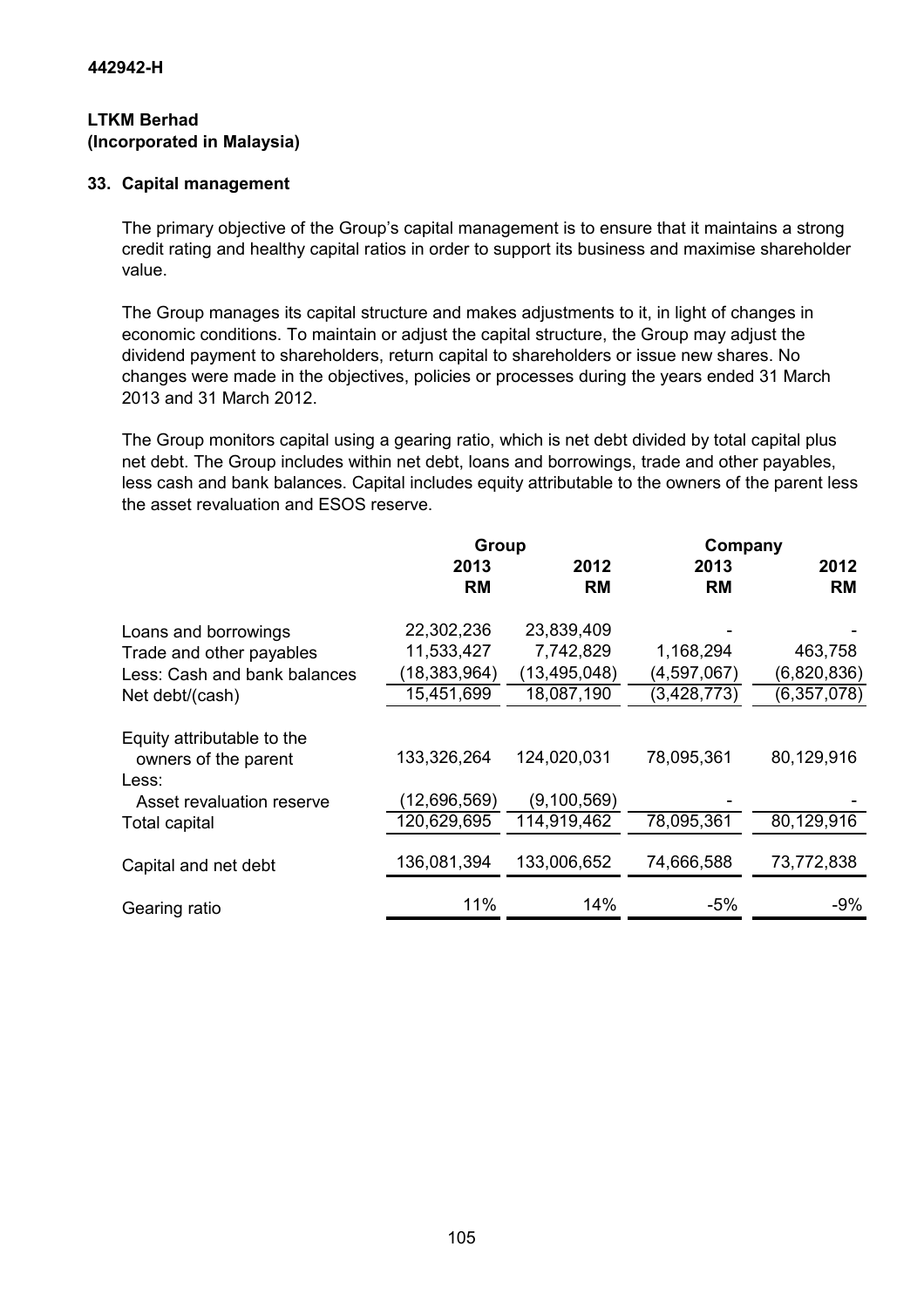## **34. Segment information**

The Group is organised into four major business segments:

- (i) Production and sale of poultry and related products the production and sales of chicken eggs, chickens and organic fertilisers.
- (ii) Extraction and sale of sand the mining and sale of sand.
- (iii) Investment holding investment activities in quoted and unquoted securities as well as investment properties held by the Group on a long term basis.
- (iv) Manufacture and sale of processed glass (discontinued).

Other business segment refers to the property development segment, inactive companies and companies in its pre-operating phase.

The directors are of the opinion that all inter-segment transactions have been entered into in the normal course of business and have been established on terms and conditions that are not materially different from those obtainable in transactions with unrelated parties.

There is no disclosure of geographical segment as the Group operates principally within Malaysia.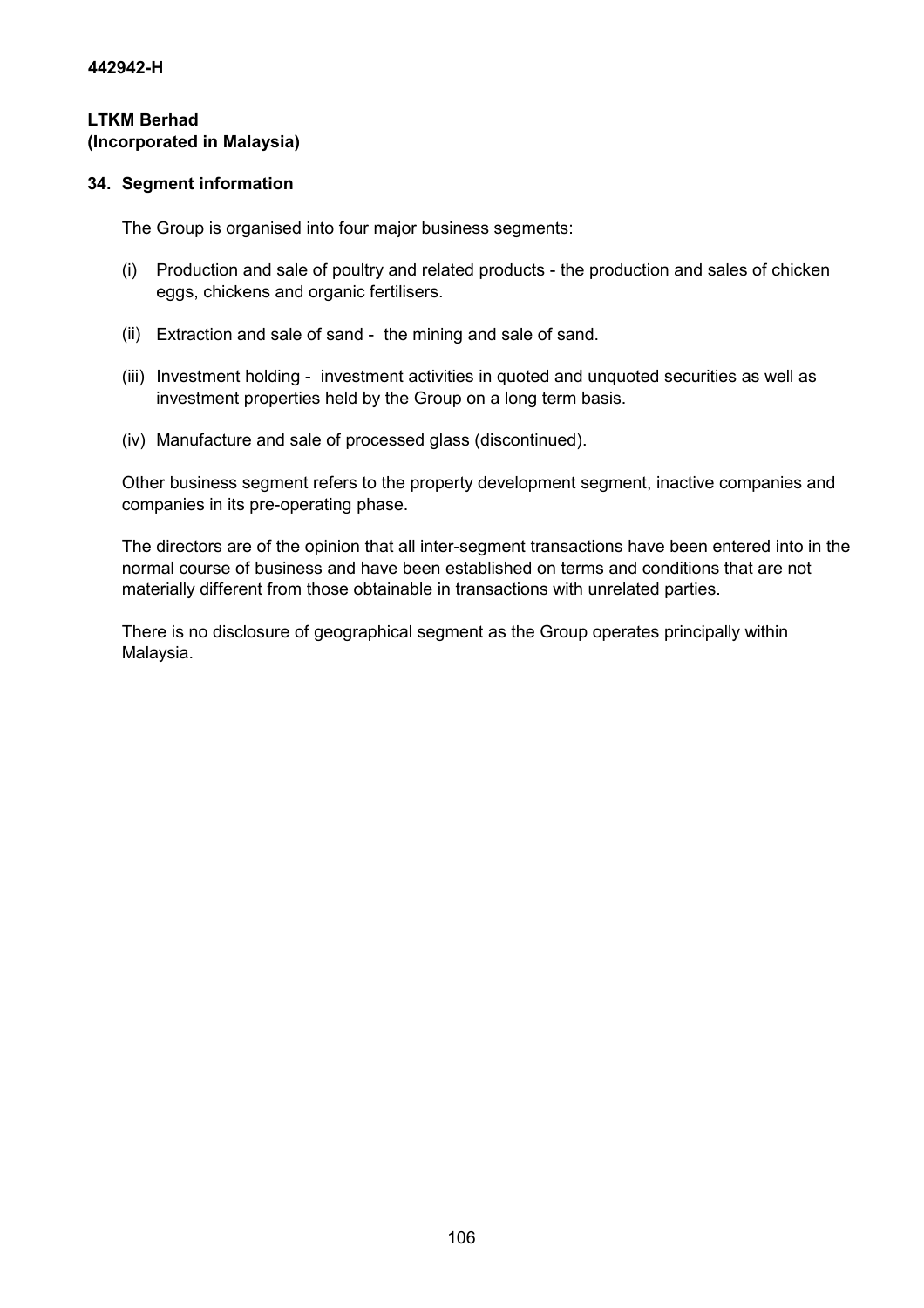#### **442942-H**

#### **LTKM Berhad (Incorporated in Malaysia)**

#### **34. Segment information (contd.)**

|                                           | <b>Production and Sale of</b><br><b>Poultry and Related</b><br><b>Products</b> |                        | <b>Extraction and</b><br>Sale of Sand |                     | <b>Investment Holding</b> |                          | Others                   |                   | Elimination                |                              | <b>Total from continuing</b><br>operations |                           | <b>Manufacturing and sale</b><br>of processed glass<br>(Discontinued) |                       | Group                     |                          |
|-------------------------------------------|--------------------------------------------------------------------------------|------------------------|---------------------------------------|---------------------|---------------------------|--------------------------|--------------------------|-------------------|----------------------------|------------------------------|--------------------------------------------|---------------------------|-----------------------------------------------------------------------|-----------------------|---------------------------|--------------------------|
|                                           | 2013<br><b>RM</b>                                                              | 2012<br><b>RM</b>      | 2013<br><b>RM</b>                     | 2012<br><b>RM</b>   | 2013<br><b>RM</b>         | 2012<br><b>RM</b>        | 2013<br><b>RM</b>        | 2012<br><b>RM</b> | 2013<br><b>RM</b>          | 2012<br><b>RM</b>            | 2013<br><b>RM</b>                          | 2012<br><b>RM</b>         | 2013<br><b>RM</b>                                                     | 2012<br><b>RM</b>     | 2013<br><b>RM</b>         | 2012<br><b>RM</b>        |
|                                           |                                                                                |                        |                                       |                     |                           |                          |                          |                   |                            |                              |                                            |                           |                                                                       |                       |                           |                          |
| Revenue                                   |                                                                                |                        |                                       |                     |                           |                          |                          |                   |                            |                              |                                            |                           |                                                                       |                       |                           |                          |
| External sales                            | 147,712,100                                                                    | 153,308,985            | 3,884,713                             | 2,745,760           |                           |                          | 3,233,750                | 1,107,875         |                            |                              | 154,830,563                                | 157, 162, 620             |                                                                       | 2,220,100             | 154,830,563               | 159,382,720              |
| Inter-segment sales<br>Total revenue      | 371.810<br>148,083,910                                                         | 328,700<br>153,637,685 | 25,318<br>3,910,031                   | 60,593<br>2,806,353 | 2,384,000<br>2,384,000    | 12,516,000<br>12,516,000 | 3,233,750                | 1,107,875         | (2.781.128)<br>(2,781,128) | (12,905,293)<br>(12,905,293) | 154,830,563                                | 157, 162, 620             |                                                                       | 2.220.100             | 154,830,563               | 159,382,720              |
|                                           |                                                                                |                        |                                       |                     |                           |                          |                          |                   |                            |                              |                                            |                           | $\sim$                                                                |                       |                           |                          |
| Result                                    |                                                                                |                        |                                       |                     |                           |                          |                          |                   |                            |                              |                                            |                           |                                                                       |                       |                           |                          |
| Segment results                           | 7.773.533                                                                      | 18.730.439             | 719.162                               | (260.326)           | 5.713.185                 | (4,892,578)              | 561.973                  | 136.294           | (1.285.934)                | 6,552,173                    | 13,481,919                                 | 20,266,002                | 13,632                                                                | (11,668,161)          | 13,495,551                | 8,597,841                |
| Finance costs                             |                                                                                |                        |                                       |                     |                           |                          |                          |                   |                            |                              | (1,241,970)                                | (969.246)                 |                                                                       | (938, 539)            | (1.241.970)               | (1,907,785)              |
| Profit before tax                         |                                                                                |                        |                                       |                     |                           |                          |                          |                   |                            |                              | 12,239,949<br>(2.678.284)                  | 19,296,756<br>(4.829.864) | 13,632                                                                | (12,606,700)          | 12.253.581<br>(2.678.284) | 6,690,056                |
| Income tax expense<br>Profit for the year |                                                                                |                        |                                       |                     |                           |                          |                          |                   |                            |                              | 9.561.665                                  | 14.466.892                | $\sim$<br>13.632                                                      | 2.710<br>(12,603,990) | 9.575.297                 | (4,827,154)<br>1.862.902 |
|                                           |                                                                                |                        |                                       |                     |                           |                          |                          |                   |                            |                              |                                            |                           |                                                                       |                       |                           |                          |
| <b>Assets</b>                             |                                                                                |                        |                                       |                     |                           |                          |                          |                   |                            |                              |                                            |                           |                                                                       |                       |                           |                          |
| Segment assets                            | 107.070.292                                                                    | 98.637.510             | 15.820.970                            | 15.831.483          | 120,128,021               | 85.093.693               | 6,581,585                | 4,040,288         | (72,895,070) (64,660,959)  |                              | 176,705,798                                | 138,942,015               |                                                                       | 26, 181, 141          | 176,705,798               | 165, 123, 156            |
|                                           |                                                                                |                        |                                       |                     |                           |                          |                          |                   |                            |                              |                                            |                           |                                                                       |                       |                           |                          |
| Liabilities<br>Segment liabilities        | 10,294,342                                                                     | 6.275.407              | 2,349,580                             | 2,833,574           | 2,909,753                 | 2.648.008                | 5,654,956                | 4,621,121         | (7,940,484)                | (7,020,087)                  | 13,268,147                                 | 9,358,023                 |                                                                       | 553,206               | 13,268,147                | 9,911,229                |
| Unallocated                               |                                                                                |                        |                                       |                     |                           |                          |                          |                   |                            |                              |                                            |                           | $\overline{\phantom{a}}$                                              |                       |                           |                          |
| corporate liabilities                     |                                                                                |                        |                                       |                     |                           |                          |                          |                   |                            |                              |                                            |                           |                                                                       |                       | 30.111.387                | 31,153,840               |
| Consolidated total                        |                                                                                |                        |                                       |                     |                           |                          |                          |                   |                            |                              |                                            |                           |                                                                       |                       |                           |                          |
| liabilities                               |                                                                                |                        |                                       |                     |                           |                          |                          |                   |                            |                              |                                            |                           |                                                                       |                       | 43,379,534                | 41,065,069               |
| <b>Other Information</b>                  |                                                                                |                        |                                       |                     |                           |                          |                          |                   |                            |                              |                                            |                           |                                                                       |                       |                           |                          |
| Capital expenditure                       | 4.222.914                                                                      | 3,479,336              | 2,420                                 | 98.405              | 21,940                    | 44,857                   | $\blacksquare$           | 4,027             | $\overline{\phantom{a}}$   | (373, 771)                   | 4,247,274                                  | 3,252,854                 |                                                                       | 1,726,350             | 4,247,274                 | 4,979,204                |
| Depreciation and                          |                                                                                |                        |                                       |                     |                           |                          |                          |                   |                            |                              |                                            |                           |                                                                       |                       |                           |                          |
| amortisation                              | 7,920,807                                                                      | 7,744,092              | 470,597                               | 661,591             | 760,021                   | 214,336                  | 1,075                    | 13,966            | (378, 867)                 |                              | 8,773,633                                  | 8,633,985                 |                                                                       | 1,738,774             | 8,773,633                 | 10,372,759               |
| Impairment losses                         | 170,887                                                                        | 524,283                | 304,696                               | 99,716              | 1,600                     | 19,000,000               | $\overline{\phantom{a}}$ |                   | (1,600)                    | (19,000,000)                 | 475,583                                    | 623,999                   | 109,059                                                               | 6,939,848             | 584.642                   | 7,563,847                |
| Non-cash expenses                         |                                                                                |                        |                                       |                     |                           |                          |                          |                   |                            |                              |                                            |                           |                                                                       |                       |                           |                          |
| other than                                |                                                                                |                        |                                       |                     |                           |                          |                          |                   |                            |                              |                                            |                           |                                                                       |                       |                           |                          |
| depreciation,<br>amortisation and         |                                                                                |                        |                                       |                     |                           |                          |                          |                   |                            |                              |                                            |                           |                                                                       |                       |                           |                          |
| impairment loss                           | 48.817                                                                         | 33.956                 |                                       | 485                 | 44,884                    |                          |                          |                   |                            |                              | 93,701                                     | 34,441                    |                                                                       | 6,712                 | 93,701                    | 41,153                   |
|                                           |                                                                                |                        |                                       |                     |                           |                          |                          |                   |                            |                              |                                            |                           |                                                                       |                       |                           |                          |

The above eliminations were made for intercompany transactions.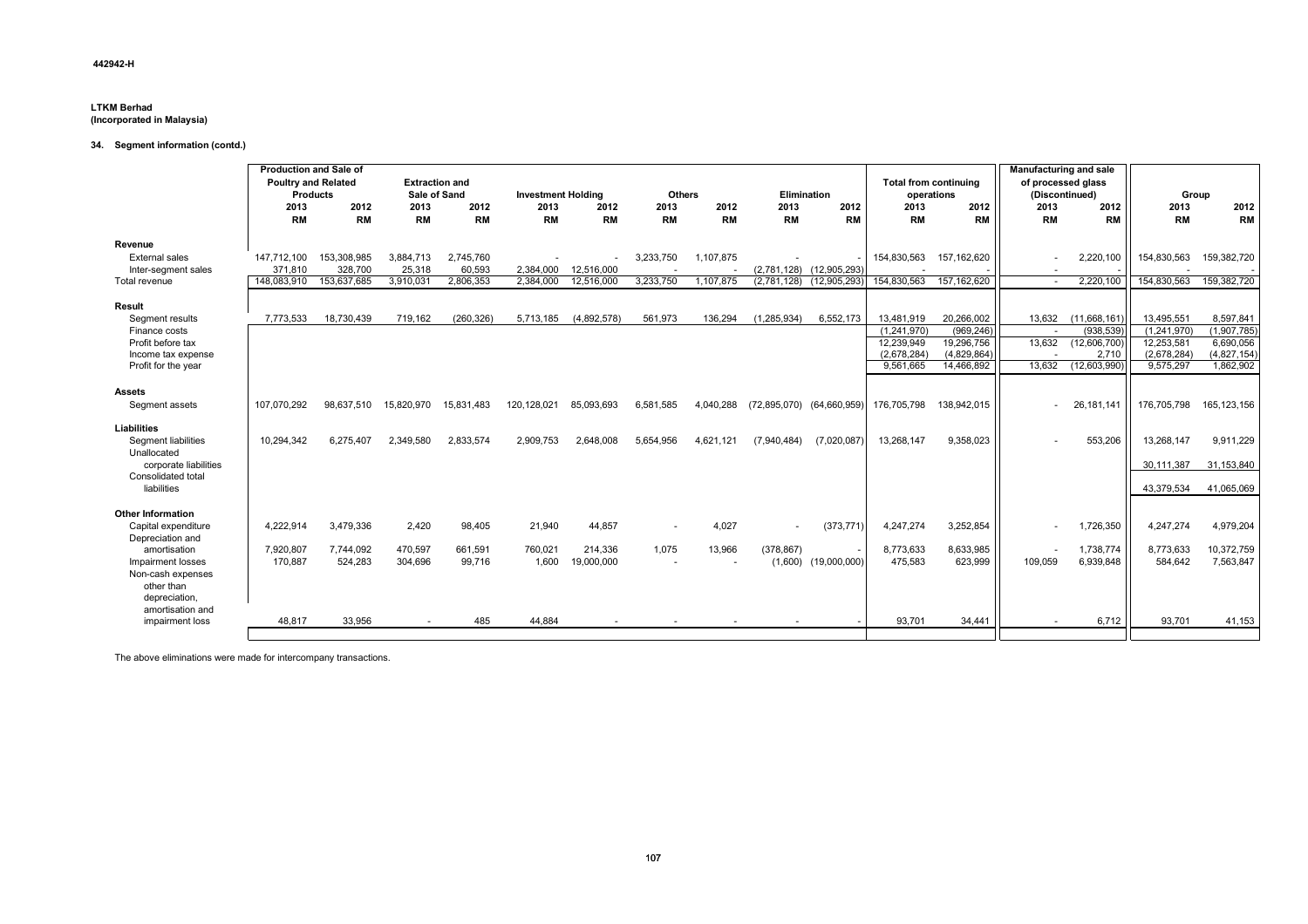## **LTKM Berhad (Incorporated in Malaysia)**

## **35. Significant events**

In the prior year, on 22 November 2011, the Company announced the decision of its Board of Directors to cease the operations of its wholly-owned subsidiary, Lumiglass Sdn. Bhd. ("LGSB"), which was previously reported in the manufacturing and sale of processed glass segment. Further information of the discontinued operation are found in Note 9.

In the current year, the subsidiary has remained inactive and its only activity is the rental of factory building to a third party.